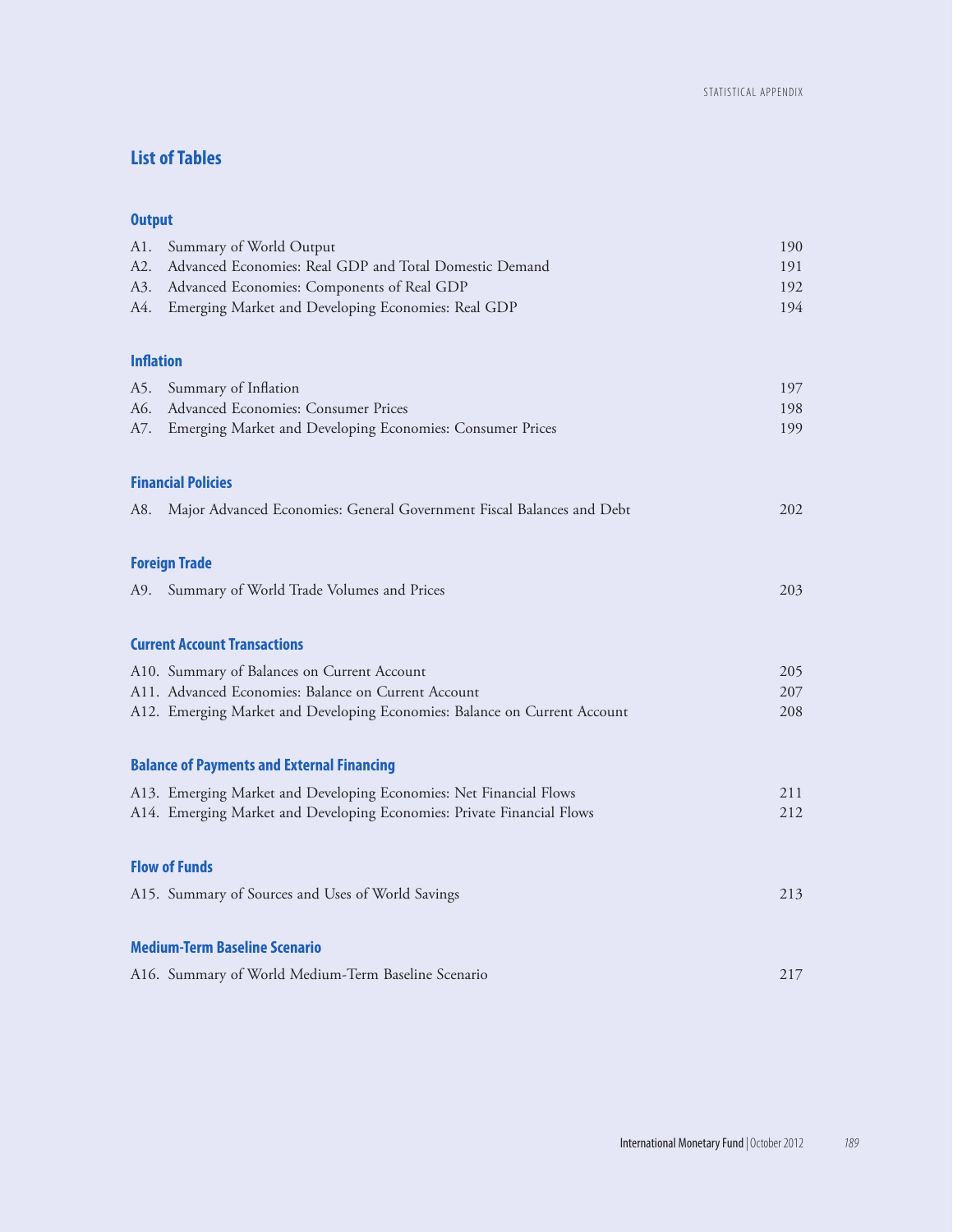## **Table A1. Summary of World Output 1** *(Annual percent change)*

| 1994-2003<br>2004<br>2005<br>2006<br>2007<br>2008<br>World<br>3.4<br>4.9<br>4.6<br>5.3<br>5.4<br>2.8<br><b>Advanced Economies</b><br>2.8<br>2.6<br>0.1<br>3.1<br>3.0<br>2.8<br><b>United States</b><br>3.3<br>3.5<br>3.1<br>2.7<br>1.9<br>$-0.3$<br>2.2<br>2.2<br>3.2<br>Euro Area<br>1.7<br>3.0<br>0.4<br>0.9<br>2.4<br>1.3<br>1.7<br>2.2<br>$-1.0$<br>Japan<br>4.2<br>Other Advanced Economies <sup>2</sup><br>3.8<br>4.1<br>3.6<br>3.9<br>0.9 | 2009<br>$-0.6$<br>$-3.5$<br>$-3.1$<br>$-4.4$<br>$-5.5$<br>$-2.1$<br>2.7<br>$-3.6$<br>$-6.4$<br>7.0<br>$-1.5$<br>2.6 | 2010<br>5.1<br>3.0<br>2.4<br>2.0<br>4.5<br>4.5<br>7.4<br>4.6<br>4.8<br>9.5<br>6.2 | 2011<br>3.8<br>1.6<br>1.8<br>1.4<br>$-0.8$<br>2.5<br>6.2<br>5.3<br>4.9<br>7.8 | 2012<br>3.3<br>1.3<br>2.2<br>$-0.4$<br>2.2<br>1.5<br>5.3<br>2.0<br>4.0 | 2013<br>3.6<br>1.5<br>2.1<br>0.2<br>1.2<br>2.4<br>5.6<br>2.6 | 2017<br>4.6<br>2.6<br>3.3<br>1.7<br>1.1<br>3.2<br>6.2<br>3.8 |
|--------------------------------------------------------------------------------------------------------------------------------------------------------------------------------------------------------------------------------------------------------------------------------------------------------------------------------------------------------------------------------------------------------------------------------------------------|---------------------------------------------------------------------------------------------------------------------|-----------------------------------------------------------------------------------|-------------------------------------------------------------------------------|------------------------------------------------------------------------|--------------------------------------------------------------|--------------------------------------------------------------|
|                                                                                                                                                                                                                                                                                                                                                                                                                                                  |                                                                                                                     |                                                                                   |                                                                               |                                                                        |                                                              |                                                              |
|                                                                                                                                                                                                                                                                                                                                                                                                                                                  |                                                                                                                     |                                                                                   |                                                                               |                                                                        |                                                              |                                                              |
|                                                                                                                                                                                                                                                                                                                                                                                                                                                  |                                                                                                                     |                                                                                   |                                                                               |                                                                        |                                                              |                                                              |
|                                                                                                                                                                                                                                                                                                                                                                                                                                                  |                                                                                                                     |                                                                                   |                                                                               |                                                                        |                                                              |                                                              |
|                                                                                                                                                                                                                                                                                                                                                                                                                                                  |                                                                                                                     |                                                                                   |                                                                               |                                                                        |                                                              |                                                              |
|                                                                                                                                                                                                                                                                                                                                                                                                                                                  |                                                                                                                     |                                                                                   |                                                                               |                                                                        |                                                              |                                                              |
| <b>Emerging Market and Developing Economies</b><br>4.4<br>7.5<br>8.2<br>8.7<br>6.1<br>7.3                                                                                                                                                                                                                                                                                                                                                        |                                                                                                                     |                                                                                   |                                                                               |                                                                        |                                                              |                                                              |
| <b>Regional Groups</b>                                                                                                                                                                                                                                                                                                                                                                                                                           |                                                                                                                     |                                                                                   |                                                                               |                                                                        |                                                              |                                                              |
| Central and Eastern Europe<br>3.4<br>5.9<br>3.2<br>7.3<br>6.4<br>5.4                                                                                                                                                                                                                                                                                                                                                                             |                                                                                                                     |                                                                                   |                                                                               |                                                                        |                                                              |                                                              |
| 8.2<br>0.6<br>6.7<br>8.8<br>9.0<br>5.4<br>Commonwealth of Independent States <sup>3</sup>                                                                                                                                                                                                                                                                                                                                                        |                                                                                                                     |                                                                                   |                                                                               |                                                                        | 4.1                                                          | 4.1                                                          |
| 7.0<br>8.5<br>9.5<br>10.3<br>11.4<br>7.9<br>Developing Asia                                                                                                                                                                                                                                                                                                                                                                                      |                                                                                                                     |                                                                                   |                                                                               | 6.7                                                                    | 7.2                                                          | 7.7                                                          |
| 2.5<br>6.0<br>5.7<br>5.8<br>4.2<br>Latin America and the Caribbean<br>4.7                                                                                                                                                                                                                                                                                                                                                                        |                                                                                                                     |                                                                                   | 4.5                                                                           | 3.2                                                                    | 3.9                                                          | 4.0                                                          |
| Middle East and North Africa<br>4.0<br>6.2<br>5.3<br>6.3<br>4.5<br>5.7                                                                                                                                                                                                                                                                                                                                                                           |                                                                                                                     | 5.0                                                                               | 3.3                                                                           | 5.3                                                                    | 3.6                                                          | 4.5                                                          |
| 6.2<br>5.6<br>Sub-Saharan Africa<br>4.0<br>7.1<br>6.4<br>7.1                                                                                                                                                                                                                                                                                                                                                                                     | 2.8                                                                                                                 | 5.3                                                                               | 5.1                                                                           | 5.0                                                                    | 5.7                                                          | 5.8                                                          |
| Memorandum                                                                                                                                                                                                                                                                                                                                                                                                                                       |                                                                                                                     |                                                                                   |                                                                               |                                                                        |                                                              |                                                              |
| 2.6<br>2.6<br>2.3<br>3.6<br>3.4<br>0.6<br>European Union                                                                                                                                                                                                                                                                                                                                                                                         | $-4.2$                                                                                                              | 2.1                                                                               | 1.6                                                                           | $-0.2$                                                                 | 0.5                                                          | 2.1                                                          |
| <b>Analytical Groups</b>                                                                                                                                                                                                                                                                                                                                                                                                                         |                                                                                                                     |                                                                                   |                                                                               |                                                                        |                                                              |                                                              |
| <b>By Source of Export Earnings</b>                                                                                                                                                                                                                                                                                                                                                                                                              |                                                                                                                     |                                                                                   |                                                                               |                                                                        |                                                              |                                                              |
| 8.1<br>Fuel<br>2.4<br>6.7<br>5.0<br>7.7<br>7.4                                                                                                                                                                                                                                                                                                                                                                                                   | $-1.5$                                                                                                              | 4.7                                                                               | 4.5                                                                           | 5.3                                                                    | 4.2                                                          | 4.2                                                          |
| 8.4<br>5.0<br>7.4<br>7.4<br>9.1<br>6.4<br>Nonfuel<br>5.7<br>4.6<br>6.1<br>6.8<br>7.3<br>5.9<br>Of Which, Primary Products                                                                                                                                                                                                                                                                                                                        | 3.7<br>2.1                                                                                                          | 8.0<br>6.7                                                                        | 6.5<br>5.6                                                                    | 5.3<br>4.6                                                             | 5.9<br>5.3                                                   | 6.6<br>5.7                                                   |
|                                                                                                                                                                                                                                                                                                                                                                                                                                                  |                                                                                                                     |                                                                                   |                                                                               |                                                                        |                                                              |                                                              |
| <b>By External Financing Source</b><br>3.6<br>6.5<br>6.0<br>4.8<br><b>Net Debtor Economies</b><br>6.8<br>6.9                                                                                                                                                                                                                                                                                                                                     | 0.8                                                                                                                 | 6.7                                                                               | 5.1                                                                           | 3.6                                                                    | 4.4                                                          | 5.2                                                          |
| 6.3<br>3.4<br>6.4<br>6.4<br>6.0<br>5.9<br>Of Which, Official Financing                                                                                                                                                                                                                                                                                                                                                                           | 5.2                                                                                                                 | 5.5                                                                               | 7.2                                                                           | 5.7                                                                    | 6.1                                                          | 6.2                                                          |
| <b>Net Debtor Economies by Debt-Servicing</b>                                                                                                                                                                                                                                                                                                                                                                                                    |                                                                                                                     |                                                                                   |                                                                               |                                                                        |                                                              |                                                              |
| <b>Experience</b>                                                                                                                                                                                                                                                                                                                                                                                                                                |                                                                                                                     |                                                                                   |                                                                               |                                                                        |                                                              |                                                              |
| Economies with Arrears and/or Rescheduling                                                                                                                                                                                                                                                                                                                                                                                                       |                                                                                                                     |                                                                                   |                                                                               |                                                                        |                                                              |                                                              |
| 5.8<br>during 2006-10<br>2.9<br>7.2<br>7.5<br>7.8<br>7.6                                                                                                                                                                                                                                                                                                                                                                                         | 2.0                                                                                                                 | 6.7                                                                               | 6.1                                                                           | 3.3                                                                    | 4.3                                                          | 4.9                                                          |
| Memorandum                                                                                                                                                                                                                                                                                                                                                                                                                                       |                                                                                                                     |                                                                                   |                                                                               |                                                                        |                                                              |                                                              |
| <b>Median Growth Rate</b>                                                                                                                                                                                                                                                                                                                                                                                                                        |                                                                                                                     |                                                                                   |                                                                               |                                                                        |                                                              |                                                              |
| 0.8<br><b>Advanced Economies</b><br>3.3<br>4.1<br>3.1<br>3.9<br>3.8                                                                                                                                                                                                                                                                                                                                                                              | $-3.7$                                                                                                              | 2.4                                                                               | 1.8                                                                           | 0.9                                                                    | 1.3                                                          | 2.3                                                          |
| 6.3<br>5.1<br><b>Emerging Market and Developing Economies</b><br>4.1<br>5.4<br>5.4<br>5.7                                                                                                                                                                                                                                                                                                                                                        | 1.9                                                                                                                 | 4.5                                                                               | 4.4                                                                           | 4.0                                                                    | 4.1                                                          | 4.5                                                          |
| <b>Output per Capita</b><br><b>Advanced Economies</b><br>2.1<br>2.4<br>1.9<br>2.3<br>2.0<br>$-0.7$                                                                                                                                                                                                                                                                                                                                               | $-4.1$                                                                                                              | 2.4                                                                               | 1.0                                                                           | 0.7                                                                    | 0.9                                                          | 2.0                                                          |
| 3.1<br>6.0<br>7.1<br>7.5<br>6.4<br>4.9<br><b>Emerging Market and Developing Economies</b>                                                                                                                                                                                                                                                                                                                                                        | 1.5                                                                                                                 | 6.3                                                                               | 5.2                                                                           | 4.3                                                                    | 4.6                                                          | 5.2                                                          |
|                                                                                                                                                                                                                                                                                                                                                                                                                                                  |                                                                                                                     |                                                                                   |                                                                               |                                                                        |                                                              |                                                              |
| 2.9<br>3.9<br>3.4<br>4.0<br>4.0<br>1.5<br>World Growth Rate Based on Market Exchange                                                                                                                                                                                                                                                                                                                                                             | $-2.2$                                                                                                              | 4.1                                                                               | 2.8                                                                           | 2.6                                                                    | 2.9                                                          | 3.9                                                          |
| Value of World Output (billions of                                                                                                                                                                                                                                                                                                                                                                                                               |                                                                                                                     |                                                                                   |                                                                               |                                                                        |                                                              |                                                              |
| U.S. dollars)                                                                                                                                                                                                                                                                                                                                                                                                                                    |                                                                                                                     |                                                                                   |                                                                               |                                                                        |                                                              | 92.722                                                       |
| At Market Exchange Rates<br>31.429<br>42.178<br>45,616<br>49,375<br>55,718<br>61,222<br>39,240<br>52,741<br>56,853<br>61,705<br>66,835<br>At Purchasing Power Parities<br>70,140                                                                                                                                                                                                                                                                 | 57,846<br>70,154                                                                                                    | 63,180<br>74,684                                                                  | 69,899<br>78,970                                                              | 71,277<br>82,762                                                       | 74,149<br>86,836                                             | 110,405                                                      |

At Purchasing Power Parities 39,240 52,741 56,853 61,705 66,835 70,140 70,154 74,684 78,970 82,762 86,836 110,405 1 Real GDP. 2 In this table, Other Advanced Economies means advanced economies excluding the United States, Euro Area countries, and Japan. 3 Georgia and Mongolia, which are not members of the Commonwealth of Independent States, are included in this group for reasons of geography and similarities in economic structure.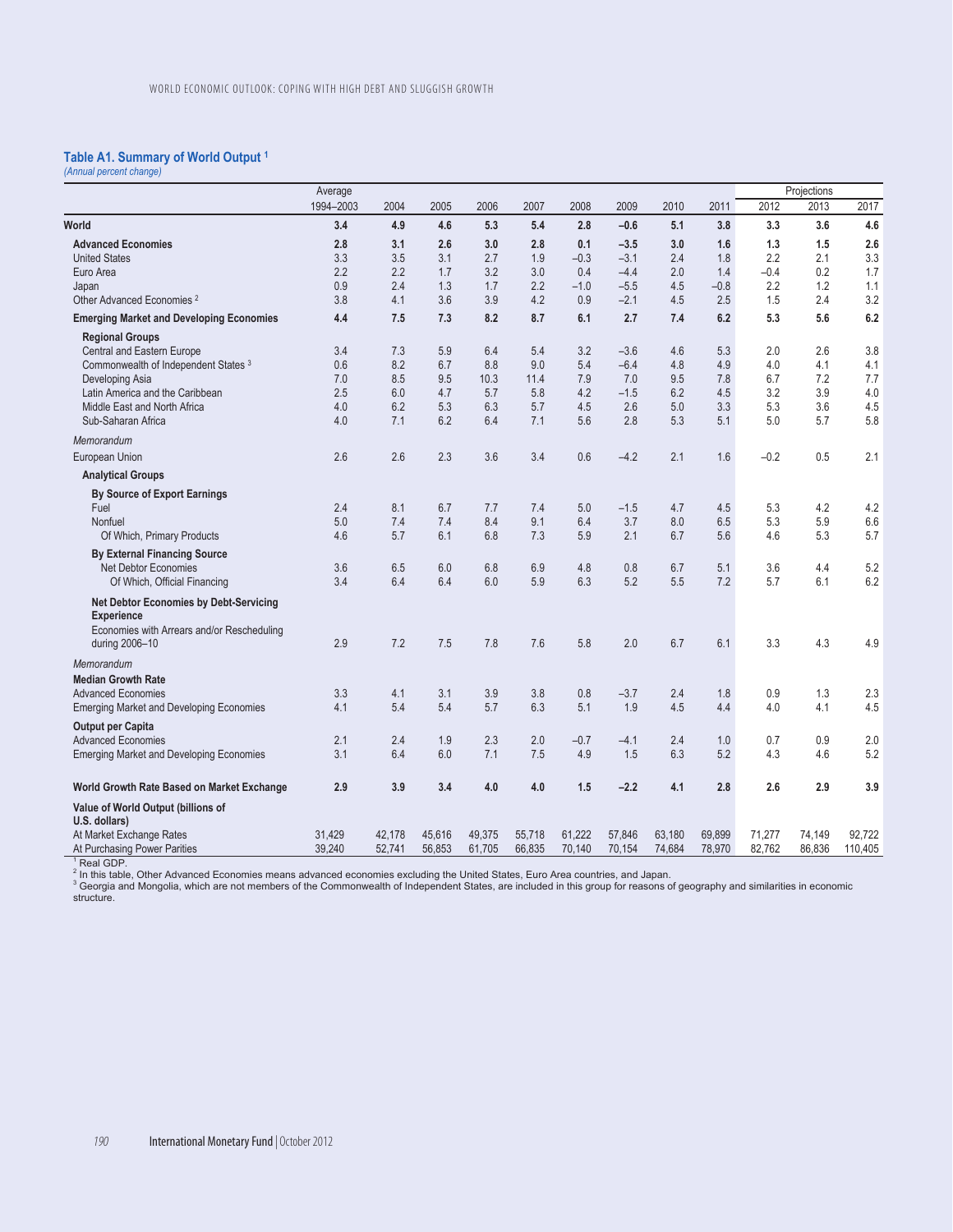## **Table A2. Advanced Economies: Real GDP and Total Domestic Demand 1**

*(Annual percent change)* 

|                                                                  |            |               |            |            |            |                  |                  |               |               |                  |               |            |               | Fourth Quarter <sup>2</sup> |               |
|------------------------------------------------------------------|------------|---------------|------------|------------|------------|------------------|------------------|---------------|---------------|------------------|---------------|------------|---------------|-----------------------------|---------------|
|                                                                  | Average    |               |            |            |            |                  |                  |               |               |                  | Projections   |            |               |                             | Projections   |
|                                                                  | 1994-2003  | 2004          | 2005       | 2006       | 2007       | 2008             | 2009             | 2010          | 2011          | 2012             | 2013          | 2017       | 2011:Q4       | 2012:Q4                     | 2013:Q4       |
| <b>Real GDP</b>                                                  |            |               |            |            |            |                  |                  |               |               |                  |               |            |               |                             |               |
| <b>Advanced Economies</b>                                        | 2.8        | 3.1           | 2.6        | 3.0        | 2.8        | 0.1              | $-3.5$           | 3.0           | 1.6           | 1.3              | 1.5           | 2.6        | 1.3           | 1.1                         | 2.1           |
| <b>United States</b>                                             | 3.3        | 3.5           | 3.1        | 2.7        | 1.9        | $-0.3$           | $-3.1$           | 2.4           | 1.8           | 2.2              | 2.1           | 3.3        | 2.0           | 1.7                         | 2.5           |
| Euro Area                                                        | 2.2        | 2.2           | 1.7        | 3.2        | 3.0        | 0.4              | $-4.4$           | 2.0           | 1.4           | $-0.4$           | 0.2           | 1.7        | 0.7           | $-0.5$                      | 0.8           |
| Germany                                                          | 1.5<br>2.2 | 0.7<br>2.5    | 0.8        | 3.9<br>2.5 | 3.4        | 0.8              | $-5.1$           | 4.0           | 3.1           | 0.9<br>0.1       | 0.9           | 1.3        | 1.9           | 0.9                         | 1.4<br>0.8    |
| France<br>Italy                                                  | 1.7        | 1.7           | 1.8<br>0.9 | 2.2        | 2.3<br>1.7 | $-0.1$<br>$-1.2$ | $-3.1$<br>$-5.5$ | 1.7<br>1.8    | 1.7<br>0.4    | $-2.3$           | 0.4<br>$-0.7$ | 1.9<br>1.4 | 1.2<br>$-0.5$ | 0.0<br>$-2.3$               | 0.0           |
|                                                                  |            |               |            |            |            |                  |                  |               |               |                  |               |            |               |                             |               |
| Spain<br>Netherlands                                             | 3.6<br>2.9 | 3.3<br>2.2    | 3.6<br>2.0 | 4.1<br>3.4 | 3.5<br>3.9 | 0.9<br>1.8       | $-3.7$<br>$-3.7$ | $-0.3$<br>1.6 | 0.4<br>1.1    | $-1.5$<br>$-0.5$ | $-1.3$<br>0.4 | 1.7<br>1.9 | 0.0<br>$-0.4$ | $-2.3$<br>0.1               | 0.2<br>0.9    |
| Belgium                                                          | 2.3        | 3.3           | 1.8        | 2.7        | 2.9        | 1.0              | $-2.8$           | 2.4           | 1.8           | 0.0              | 0.3           | 1.5        | 0.9           | 0.1                         | 0.6           |
| Austria                                                          | 2.4        | 2.6           | 2.4        | 3.7        | 3.7        | 1.4              | $-3.8$           | 2.1           | 2.7           | 0.9              | 1.1           | 1.6        | 1.1           | 0.6                         | 2.2           |
| Greece                                                           | 3.5        | 4.4           | 2.3        | 5.5        | 3.0        | $-0.2$           | $-3.3$           | $-3.5$        | $-6.9$        | $-6.0$           | $-4.0$        | 3.5        | $-7.5$        | $-3.6$                      | $-2.9$        |
| Portugal                                                         | 2.7        | 1.6           | 0.8        | 1.4        | 2.4        | 0.0              | $-2.9$           | 1.4           | $-1.7$        | $-3.0$           | $-1.0$        | 1.8        | $-3.0$        | $-2.7$                      | 0.5           |
| Finland                                                          | 3.8        | 4.1           | 2.9        | 4.4        | 5.3        | 0.3              | $-8.5$           | 3.3           | 2.7           | 0.2              | 1.3           | 1.9        | 0.8           | $-0.1$                      | 2.4           |
| Ireland                                                          | 6.9        | 4.4           | 5.9        | 5.4        | 5.4        | $-2.1$           | $-5.5$           | $-0.8$        | 1.4           | 0.4              | 1.4           | 2.9        | 2.9           | 0.4                         | 1.0           |
| Slovak Republic                                                  | 4.4        | 5.1           | 6.7        | 8.3        | 10.5       | 5.8              | $-4.9$           | 4.2           | 3.3           | 2.6              | 2.8           | 3.6        | 3.3           | 2.0                         | 3.7           |
| Slovenia                                                         | 4.1        | 4.4           | 4.0        | 5.8        | 7.0        | 3.4              | $-7.8$           | 1.2           | 0.6           | $-2.2$           | $-0.4$        | 2.3        | $-2.3$        | $-3.0$                      | 3.6           |
| Luxembourg                                                       | 4.4        | 4.4           | 5.4        | 5.0        | 6.6        | 0.8              | $-5.3$           | 2.7           | 1.6           | 0.2              | 0.7           | 2.5        | 1.1           | 0.3                         | 0.9           |
| Estonia                                                          | 5.7        | 6.3           | 8.9        | 10.1       | 7.5        | $-3.7$           | $-14.3$          | 2.3           | 7.6           | 2.4              | 3.5           | 3.9        | 5.1           | 2.0                         | 4.1           |
| Cyprus<br>Malta                                                  | 4.3        | 4.2<br>$-0.5$ | 3.9<br>3.7 | 4.1<br>3.1 | 5.1<br>4.4 | 3.6<br>4.1       | $-1.9$<br>$-2.6$ | 1.1<br>2.5    | 0.5<br>2.1    | $-2.3$<br>1.2    | $-1.0$<br>2.0 | 2.0<br>2.3 | $-0.8$<br>0.1 | $-2.8$<br>3.9               | $-0.4$<br>0.8 |
|                                                                  | .          |               |            |            |            |                  |                  |               |               |                  |               |            |               |                             |               |
| Japan<br>United Kingdom                                          | 0.9<br>3.5 | 2.4<br>2.9    | 1.3<br>2.8 | 1.7<br>2.6 | 2.2<br>3.6 | $-1.0$<br>$-1.0$ | $-5.5$<br>$-4.0$ | 4.5<br>1.8    | $-0.8$<br>0.8 | 2.2<br>$-0.4$    | 1.2<br>1.1    | 1.1<br>2.7 | $-0.6$<br>0.6 | 1.6<br>0.0                  | 2.1<br>1.2    |
| Canada                                                           | 3.5        | 3.1           | 3.0        | 2.8        | 2.2        | 0.7              | $-2.8$           | 3.2           | 2.4           | 1.9              | 2.0           | 2.3        | 2.2           | 1.7                         | 2.2           |
| Korea                                                            | 5.7        | 4.6           | 4.0        | 5.2        | 5.1        | 2.3              | 0.3              | 6.3           | 3.6           | 2.7              | 3.6           | 4.0        | 3.4           | 3.1                         | 3.5           |
| Australia                                                        | 3.8        | 4.1           | 3.1        | 2.7        | 4.7        | 2.5              | 1.4              | 2.5           | 2.1           | 3.3              | 3.0           | 3.2        | 2.6           | 2.3                         | 4.4           |
| Taiwan Province of China                                         | 4.7        | 6.2           | 4.7        | 5.4        | 6.0        | 0.7              | $-1.8$           | 10.7          | 4.0           | 1.3              | 3.9           | 5.0        | 2.0           | 3.4                         | 3.7           |
| Sweden                                                           | 3.2        | 3.7           | 3.2        | 4.5        | 3.4        | $-0.8$           | $-5.0$           | 5.9           | 4.0           | 1.2              | 2.2           | 2.4        | 1.2           | 0.8                         | 4.7           |
| Hong Kong SAR                                                    | 2.7        | 8.5           | 7.1        | 7.0        | 6.4        | 2.3              | $-2.6$           | 7.1           | 5.0           | 1.8              | 3.5           | 4.4        | 3.0           | 3.3                         | 2.9           |
| Switzerland                                                      | 1.3        | 2.4           | 2.7        | 3.8        | 3.8        | 2.2              | $-1.9$           | 3.0           | 1.9           | 0.8              | 1.4           | 1.9        | 0.9           | 0.6                         | 2.3           |
| Singapore                                                        | 5.4        | 9.2           | 7.4        | 8.8        | 8.9        | 1.7              | $-1.0$           | 14.8          | 4.9           | 2.1              | 2.9           | 3.9        | 3.6           | 2.9                         | 4.0           |
| <b>Czech Republic</b>                                            | $\cdots$   | 4.7           | 6.8        | 7.0        | 5.7        | 3.1              | $-4.7$           | 2.7           | 1.7           | $-1.0$           | 0.8           | 3.4        | 0.6           | $-1.0$                      | 1.8           |
| Norway                                                           | 3.2<br>4.3 | 4.0           | 2.6<br>4.9 | 2.4<br>5.6 | 2.7<br>5.5 | 0.0<br>4.0       | $-1.6$<br>0.8    | 0.6<br>5.7    | 1.5<br>4.6    | 3.1              | 2.3<br>3.2    | 2.0<br>3.7 | 1.8<br>3.6    | 0.7<br>2.6                  | 5.2<br>4.4    |
| <b>Israel</b><br>Denmark                                         | 2.4        | 4.8<br>2.3    | 2.4        | 3.4        | 1.6        | $-0.8$           | $-5.8$           | 1.3           | 0.8           | 2.9<br>0.5       | 1.2           | 1.8        | 0.1           | 1.6                         | 0.9           |
| New Zealand                                                      | 3.6        | 4.3           | 3.1        | 2.3        | 2.9        | $-0.2$           | $-2.4$           | 1.8           | 1.3           | 2.2              | 3.1           | 2.3        | 1.9           | 2.9                         | 2.4           |
| Iceland                                                          | 3.4        | 7.8           | 7.2        | 4.7        | 6.0        | 1.3              | $-6.8$           | $-4.0$        | 3.1           | 2.9              | 2.6           | 3.0        | 2.7           | 3.2                         | 2.2           |
| San Marino                                                       | .          | 4.6           | 2.4        | 3.8        | 3.5        | $-3.4$           | $-12.8$          | $-5.2$        | $-2.6$        | $-2.6$           | 0.5           | 1.3        | $\cdots$      | .                           | .             |
| Memorandum                                                       |            |               |            |            |            |                  |                  |               |               |                  |               |            |               |                             |               |
|                                                                  | 2.6        | 2.8           | 2.3        | 2.6        | 2.3        | $-0.4$           | $-3.8$           | 2.8           | 1.4           | 1.4              | 1.5           | 2.5        | 1.3           | 1.1                         | 2.0           |
| Major Advanced Economies<br>Newly Industrialized Asian Economies | 5.1        | 5.9           | 4.8        | 5.8        | 5.9        | 1.8              | $-0.7$           | 8.5           | 4.0           | 2.1              | 3.6           | 4.3        | 3.0           | 3.2                         | 3.5           |
| <b>Real Total Domestic Demand</b>                                |            |               |            |            |            |                  |                  |               |               |                  |               |            |               |                             |               |
| <b>Advanced Economies</b>                                        | 2.9        | 3.2           | 2.6        | 2.8        | 2.4        | $-0.4$           | $-3.8$           | 2.9           | 1.3           |                  | 1.3           | 2.6        | 0.9           |                             |               |
| <b>United States</b>                                             | 3.8        | 3.9           | 3.2        | 2.6        | 1.2        | $-1.5$           | $-4.0$           | 2.8           | 1.7           | 1.1<br>2.1       | 2.0           | 3.5        | 1.9           | 1.1<br>1.6                  | 1.6<br>2.5    |
| Euro Area                                                        | $\ldots$   | 1.9           | 1.8        | 3.1        | 2.8        | 0.3              | $-3.8$           | 1.3           | 0.5           | $-1.7$           | $-0.3$        | 1.4        | $-0.5$        | $-1.3$                      | 0.3           |
| Germany                                                          | 1.1        | 0.0           | $-0.2$     | 2.7        | 1.9        | 1.2              | $-2.5$           | 2.6           | 2.6           | 0.1              | 0.9           | 1.2        | 2.2           | 0.1                         | 1.3           |
| France                                                           | 2.2        | 2.8           | 2.5        | 2.4        | 3.2        | 0.3              | $-2.6$           | 1.6           | 1.7           | $-0.2$           | 0.5           | 1.5        | 0.2           | 0.7                         | 0.8           |
| Italy                                                            | 1.9        | 1.4           | 0.9        | 2.1        | 1.4        | $-1.2$           | $-4.4$           | 2.1           | $-0.9$        | $-4.6$           | $-0.9$        | 1.2        | $-3.4$        | $-3.5$                      | $-0.1$        |
| Spain                                                            | 3.9        | 4.8           | 5.0        | 5.2        | 4.1        | $-0.5$           | $-6.2$           | $-0.6$        | $-1.9$        | $-4.0$           | $-3.3$        | 1.4        | $-3.1$        | $-4.6$                      | $-1.3$        |
| Japan<br><b>United Kingdom</b>                                   | 0.9<br>3.7 | 1.5<br>3.5    | 1.0<br>2.3 | 0.9<br>2.2 | 1.1<br>3.5 | $-1.3$<br>$-1.8$ | $-4.0$<br>$-5.0$ | 2.8<br>2.3    | 0.1<br>$-0.5$ | 2.8<br>0.3       | 1.1<br>0.6    | 1.0<br>2.1 | 0.6<br>$-0.6$ | 1.8<br>0.9                  | 1.8<br>0.4    |
| Canada                                                           | 3.2        | 3.9           | 4.6        | 4.2        | 3.8        | 2.7              | $-2.9$           | 5.2           | 3.2           | 1.9              | 2.4           | 1.8        | 2.3           | 2.6                         | 2.3           |
| Other Advanced Economies <sup>3</sup>                            | 3.7        | 4.6           | 3.4        | 4.0        | 4.9        | 1.5              | $-2.9$           | 5.6           | 2.7           | 2.5              | 2.8           | 3.4        | 1.8           | 3.7                         | 2.3           |
| Memorandum                                                       |            |               |            |            |            |                  |                  |               |               |                  |               |            |               |                             |               |
| Major Advanced Economies                                         | 2.8        | 2.9           | 2.3        | 2.3        | 1.7        | $-0.9$           | $-3.8$           | 2.7           | 1.3           | 1.3              | 1.4           | 2.5        | 1.1           | 1.1                         | 1.8           |
| Newly Industrialized Asian Fronomies                             | 41         | 48            | 29         | 42         | 4.5        | 14               | $-30$            | 74            | 23            | 23               | 31            | 42         | 07            | 45                          | 15            |

Newly Industrialized Asian Economies 4.1 4.8 2.9 4.2 4.5 1.4 –3.0 7.4 2.3 2.3 3.1 4.2 0.7 4.5 1.5<br><sup>7</sup> In this and other tables, when countries are not listed alphabetically, they are ordered on the basis of economic size. Area countries.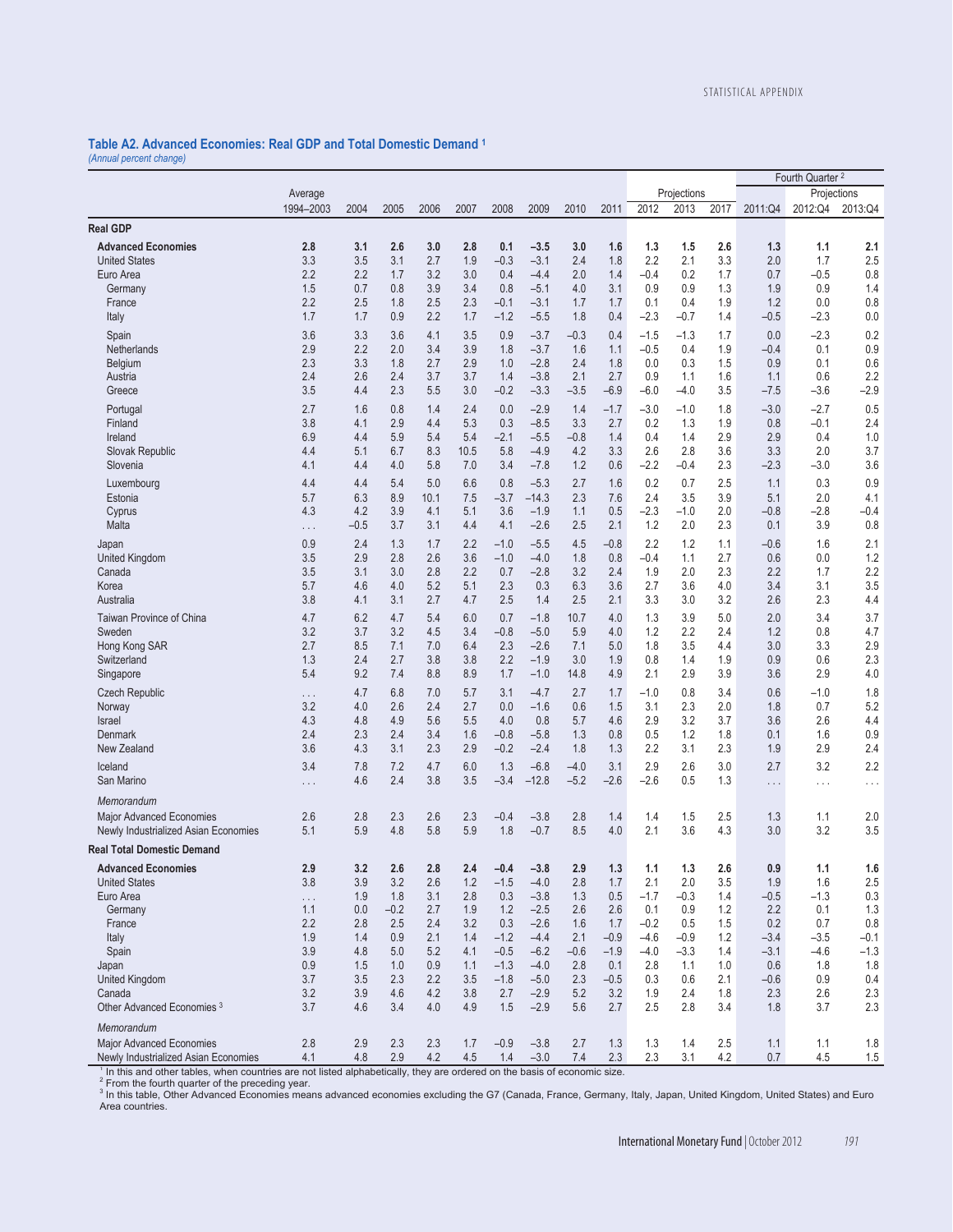## **Table A3. Advanced Economies: Components of Real GDP**

*(Annual percent change)* 

|                                       | Averages  |         |        |      |      |        |        |         |        |        | Projections |        |
|---------------------------------------|-----------|---------|--------|------|------|--------|--------|---------|--------|--------|-------------|--------|
|                                       | 1994-2003 | 2004-13 | 2004   | 2005 | 2006 | 2007   | 2008   | 2009    | 2010   | 2011   | 2012        | 2013   |
| <b>Private Consumer Expenditure</b>   |           |         |        |      |      |        |        |         |        |        |             |        |
| <b>Advanced Economies</b>             | 3.0       | 1.5     | 2.6    | 2.7  | 2.5  | 2.4    | 0.0    | $-1.2$  | 2.0    | 1.4    | 1.1         | 1.4    |
| <b>United States</b>                  | 3.8       | 1.8     | 3.3    | 3.4  | 2.9  | 2.3    | $-0.6$ | $-1.9$  | 1.8    | 2.5    | 1.9         | 2.2    |
| Euro Area                             | .         | 0.6     | 1.5    | 1.8  | 2.1  | 1.7    | 0.4    | $-1.0$  | 1.0    | 0.1    | $-1.1$      | $-0.3$ |
| Germany                               | 1.2       | 0.7     | 0.4    | 0.2  | 1.5  | $-0.2$ | 0.8    | 0.1     | 0.9    | 1.7    | 0.7         | 1.0    |
| France                                | 2.2       | 1.1     | 1.7    | 2.5  | 2.2  | 2.4    | 0.2    | 0.3     | 1.5    | 0.3    | $-0.2$      | 0.2    |
| Italy                                 | 1.7       | $-0.1$  | 0.7    | 1.2  | 1.4  | 1.1    | $-0.8$ | $-1.6$  | 1.2    | 0.2    | $-3.3$      | $-1.2$ |
| Spain                                 | 3.3       | 0.6     | 4.2    | 4.1  | 4.0  | 3.5    | $-0.6$ | $-3.8$  | 0.7    | $-1.0$ | $-2.2$      | $-2.4$ |
| Japan                                 | 1.1       | 0.9     | 1.2    | 1.5  | 1.1  | 0.9    | $-0.9$ | $-0.7$  | 2.6    | 0.1    | 2.5         | 1.0    |
| United Kingdom                        | 4.1       | 0.6     | 3.2    | 2.5  | 1.5  | 2.7    | $-1.6$ | $-3.1$  | 1.3    | $-1.0$ | $-0.2$      | 0.9    |
| Canada                                | 3.2       | 2.8     | 3.3    | 3.7  | 4.2  | 4.6    | 3.0    | 0.4     | 3.3    | 2.4    | 1.7         | 2.0    |
| Other Advanced Economies <sup>1</sup> | 4.0       | 2.9     | 3.6    | 3.5  | 3.7  | 4.6    | 1.3    | 0.2     | 3.7    | 2.7    | 2.4         | 2.8    |
| Memorandum                            |           |         |        |      |      |        |        |         |        |        |             |        |
| <b>Major Advanced Economies</b>       | 2.8       | 1.3     | 2.4    | 2.5  | 2.3  | 1.9    | $-0.4$ | $-1.3$  | 1.8    | 1.5    | 1.3         | 1.4    |
| Newly Industrialized Asian Economies  | 4.8       | 3.0     | 3.0    | 3.9  | 4.0  | 4.8    | 1.0    | 0.3     | 4.7    | 3.4    | 2.4         | 3.2    |
| <b>Public Consumption</b>             |           |         |        |      |      |        |        |         |        |        |             |        |
| <b>Advanced Economies</b>             | 2.1       | 1.1     | 1.7    | 1.2  | 1.6  | 1.8    | 2.1    | 3.3     | 1.3    | $-0.5$ | 0.0         | $-1.0$ |
| <b>United States</b>                  | 1.9       | 0.5     | 1.4    | 0.6  | 1.0  | 1.3    | 2.2    | 4.3     | 0.9    | $-2.3$ | $-1.6$      | $-2.4$ |
| Euro Area                             | .         | 1.2     | 1.6    | 1.6  | 2.1  | 2.2    | 2.3    | 2.6     | 0.8    | $-0.2$ | $-0.2$      | $-0.6$ |
| Germany                               | 1.4       | 1.3     | $-0.6$ | 0.3  | 0.9  | 1.4    | 3.2    | 3.0     | 1.7    | 1.0    | 0.9         | 0.8    |
| France                                | 1.1       | 1.4     | 2.2    | 1.2  | 1.4  | 1.5    | 1.3    | 2.5     | 1.8    | 0.2    | 1.4         | 0.8    |
| Italy                                 | 0.9       | 0.2     | 2.5    | 1.9  | 0.5  | 1.0    | 0.6    | 0.8     | $-0.6$ | $-0.9$ | $-1.6$      | $-2.0$ |
| Spain                                 | 3.3       | 2.2     | 6.2    | 5.5  | 4.6  | 5.6    | 5.9    | 3.7     | 1.5    | $-0.5$ | $-4.1$      | $-5.4$ |
| Japan                                 | 3.0       | 1.1     | 1.5    | 0.8  | 0.0  | 1.1    | $-0.1$ | 2.3     | 2.2    | 2.0    | 1.8         | $-0.6$ |
| United Kingdom                        | 2.2       | 1.2     | 3.4    | 2.0  | 1.5  | 0.6    | 1.6    | 0.8     | 0.4    | 0.1    | 2.3         | $-1.1$ |
| Canada                                | 1.4       | 2.1     | 2.0    | 1.4  | 3.0  | 2.7    | 4.4    | 3.6     | 2.4    | 0.8    | $-0.2$      | 0.7    |
| Other Advanced Economies <sup>1</sup> | 2.9       | 2.4     | 1.8    | 2.0  | 2.9  | 3.1    | 2.6    | 3.4     | 2.6    | 1.7    | 2.5         | 1.8    |
| Memorandum                            |           |         |        |      |      |        |        |         |        |        |             |        |
| <b>Major Advanced Economies</b>       | 1.9       | 0.8     | 1.6    | 0.8  | 1.0  | 1.3    | 1.8    | 3.2     | 1.2    | $-0.8$ | $-0.3$      | $-1.3$ |
| Newly Industrialized Asian Economies  | 3.6       | 3.1     | 2.4    | 2.4  | 3.7  | 3.9    | 3.2    | 4.6     | 3.1    | 1.9    | 3.5         | 2.7    |
| <b>Gross Fixed Capital Formation</b>  |           |         |        |      |      |        |        |         |        |        |             |        |
| <b>Advanced Economies</b>             | 3.6       | 0.8     | 4.4    | 4.1  | 4.1  | 2.4    | $-2.9$ | $-12.6$ | 1.6    | 2.2    | 2.4         | 3.3    |
| <b>United States</b>                  | 5.3       | 0.6     | 6.3    | 5.3  | 2.5  | $-1.4$ | $-5.1$ | $-15.3$ | $-0.3$ | 3.4    | 6.2         | 6.2    |
| Euro Area                             | .         | $-0.1$  | 2.2    | 3.2  | 5.7  | 4.7    | $-1.1$ | $-12.8$ | $-0.1$ | 1.4    | $-3.1$      | 0.2    |
| Germany                               | 0.4       | 1.5     | $-0.2$ | 0.8  | 8.2  | 4.7    | 1.3    | $-11.6$ | 5.9    | 6.2    | $-0.7$      | 1.5    |
| France                                | 2.9       | 1.3     | 3.3    | 4.4  | 4.0  | 6.3    | 0.4    | $-10.6$ | 1.3    | 3.6    | 0.7         | 0.4    |
| Italy                                 | 3.0       | $-1.5$  | 2.0    | 1.3  | 3.4  | 1.8    | $-3.7$ | $-11.7$ | 2.1    | $-1.9$ | $-7.8$      | 1.0    |
| Spain                                 | 6.0       | $-2.7$  | 5.1    | 7.1  | 7.1  | 4.5    | $-4.7$ | $-18.0$ | $-6.2$ | $-5.3$ | $-8.9$      | $-4.1$ |
| Japan                                 | $-1.0$    | $-0.7$  | 0.4    | 0.8  | 1.5  | 0.3    | $-4.1$ | $-10.6$ | 0.1    | 0.8    | 3.5         | 1.2    |
| United Kingdom                        | 4.6       | 0.6     | 5.0    | 2.4  | 6.3  | 8.2    | $-4.6$ | $-13.7$ | 3.5    | $-1.4$ | 0.4         | 1.6    |
| Canada                                | 5.0       | 4.0     | 7.7    | 9.3  | 7.0  | 3.6    | 2.0    | $-13.2$ | 10.0   | 6.6    | 4.1         | 4.6    |
| Other Advanced Economies <sup>1</sup> | 4.1       | 3.3     | 6.3    | 5.0  | 5.6  | 6.6    | $-0.4$ | $-6.2$  | 7.5    | 2.5    | 2.9         | 3.7    |
| Memorandum                            |           |         |        |      |      |        |        |         |        |        |             |        |
| Major Advanced Economies              | 3.4       | 0.6     | 4.2    | 3.8  | 3.6  | 1.2    | $-3.5$ | $-13.4$ | 1.4    | 2.8    | 3.3         | 3.9    |
| Newly Industrialized Asian Economies  | 3.5       | 2.4     | 6.2    | 2.2  | 3.8  | 4.4    | $-3.1$ | $-4.3$  | 11.3   | $-0.5$ | 1.6         | 3.4    |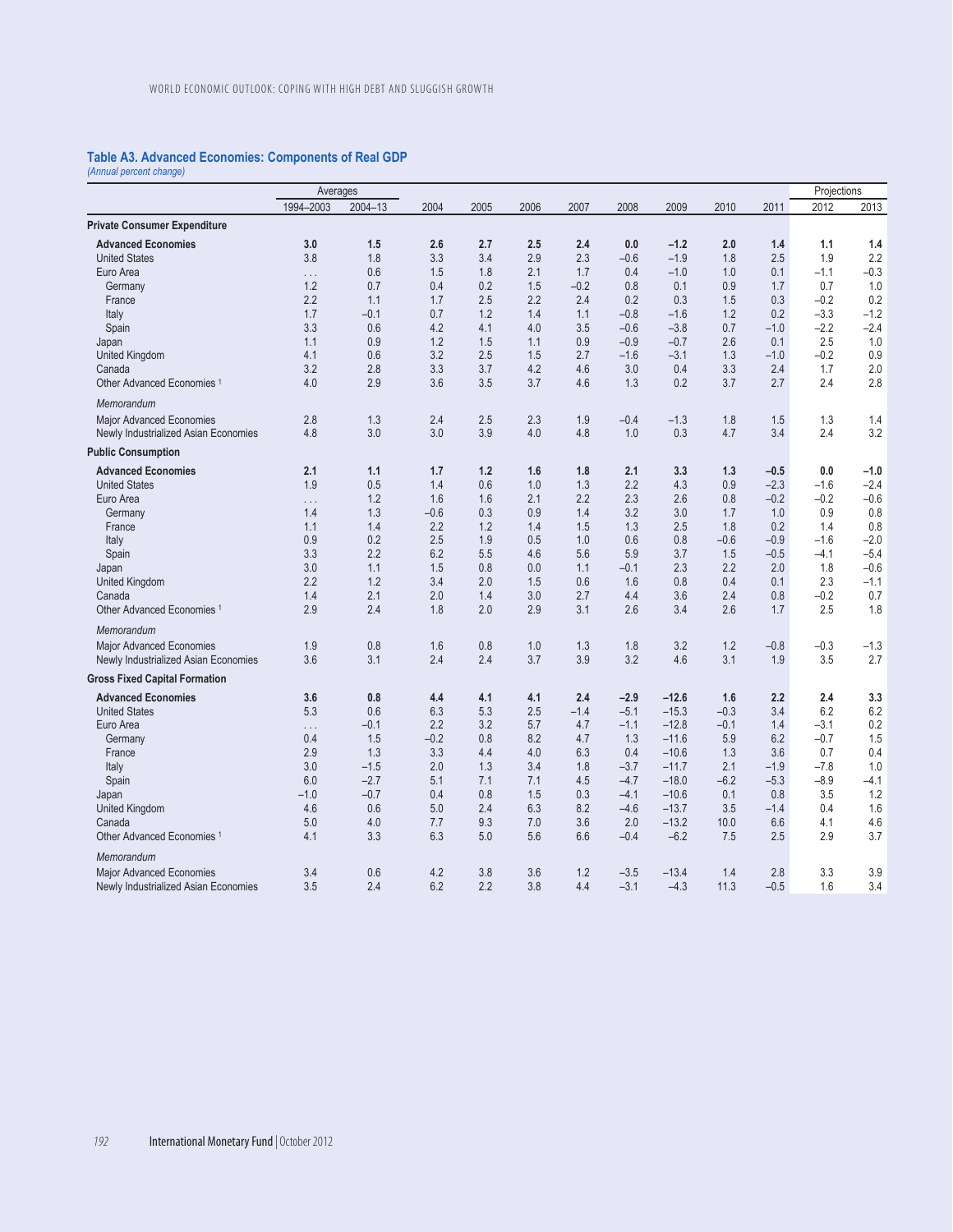#### **Table A3. Advanced Economies: Components of Real GDP** *(concluded) (Annual percent change)*

|                                                                                                                                                                                                                                                        | Averages   |            |            |                  |               |               |                  |                  |            | Projections   |               |            |
|--------------------------------------------------------------------------------------------------------------------------------------------------------------------------------------------------------------------------------------------------------|------------|------------|------------|------------------|---------------|---------------|------------------|------------------|------------|---------------|---------------|------------|
|                                                                                                                                                                                                                                                        | 1994-2003  | 2004-13    | 2004       | 2005             | 2006          | 2007          | 2008             | 2009             | 2010       | 2011          | 2012          | 2013       |
| <b>Final Domestic Demand</b>                                                                                                                                                                                                                           |            |            |            |                  |               |               |                  |                  |            |               |               |            |
| <b>Advanced Economies</b><br><b>United States</b>                                                                                                                                                                                                      | 2.9<br>3.8 | 1.3<br>1.4 | 2.8<br>3.5 | 2.7<br>3.3       | 2.7<br>2.5    | 2.3<br>1.4    | $-0.2$<br>$-1.0$ | $-2.7$<br>$-3.3$ | 1.8<br>1.3 | 1.3<br>1.8    | 1.1<br>2.0    | 1.3<br>2.0 |
| Euro Area                                                                                                                                                                                                                                              | $\ldots$   | 0.6        | 1.7        | 2.0              | 2.9           | 2.4           | 0.5              | $-2.8$           | 0.7        | 0.3           | $-1.3$        | $-0.3$     |
| Germany                                                                                                                                                                                                                                                | 1.1        | 1.0        | 0.1        | 0.3              | 2.6           | 1.1           | 1.3              | $-1.6$           | 2.0        | 2.4           | 0.5           | 1.0        |
| France                                                                                                                                                                                                                                                 | 2.0        | 1.2        | 2.1        | 2.5              | 2.4           | 2.9           | 0.5              | $-1.4$           | 1.5        | 0.9           | 0.4           | 0.4        |
| Italy                                                                                                                                                                                                                                                  | 1.8        | $-0.3$     | 1.3        | 1.3              | 1.6           | 1.2           | $-1.2$           | $-3.2$           | 1.0        | $-0.4$        | $-3.8$        | $-1.0$     |
| Spain                                                                                                                                                                                                                                                  | 3.9        | 0.1        | 4.8        | 5.2              | 5.0           | 4.1           | $-0.7$           | $-6.2$           | $-0.8$     | $-1.8$        | $-4.0$        | $-3.4$     |
| Japan                                                                                                                                                                                                                                                  | 0.9        | 0.6        | 1.0        | 1.2              | 1.0           | 0.8           | $-1.6$           | $-2.3$           | 2.1        | 0.6           | 2.6           | 0.7        |
| United Kingdom                                                                                                                                                                                                                                         | 3.7        | 0.7        | 3.5        | 2.4              | 2.2           | 3.1           | $-1.4$           | $-4.0$           | 1.4        | $-0.8$        | 0.5           | 0.5        |
| Canada                                                                                                                                                                                                                                                 | 3.1        | 2.9        | 3.9        | 4.4              | 4.6           | 4.0           | 3.0              | $-2.1$           | 4.5        | 3.0           | 1.8           | 2.3        |
| Other Advanced Economies <sup>1</sup>                                                                                                                                                                                                                  | 3.7        | 2.9        | 3.9        | 3.5              | 3.9           | 4.8           | 1.2              | $-0.9$           | 4.3        | 2.5           | 2.5           | 2.9        |
| Memorandum                                                                                                                                                                                                                                             |            |            |            |                  |               |               |                  |                  |            |               |               |            |
| Major Advanced Economies<br>Newly Industrialized Asian Economies                                                                                                                                                                                       | 2.7<br>4.2 | 1.1<br>2.9 | 2.6<br>3.7 | 2.5<br>3.2       | 2.3<br>3.9    | 1.6<br>4.6    | $-0.6$<br>0.4    | $-2.8$<br>$-0.2$ | 1.7<br>5.8 | 1.4<br>2.2    | 1.3<br>2.4    | 1.4<br>3.2 |
| Stock Building <sup>2</sup>                                                                                                                                                                                                                            |            |            |            |                  |               |               |                  |                  |            |               |               |            |
| <b>Advanced Economies</b>                                                                                                                                                                                                                              | 0.0        | 0.0        | 0.4        | $-0.1$           | 0.1           | 0.1           | $-0.2$           | $-1.1$           | 1.0        | 0.0           | $-0.1$        | 0.1        |
| <b>United States</b>                                                                                                                                                                                                                                   | 0.0        | 0.0        | 0.4        | $-0.1$           | 0.1           | $-0.2$        | $-0.5$           | $-0.8$           | 1.5        | $-0.2$        | 0.2           | 0.0        |
| Euro Area                                                                                                                                                                                                                                              | .          | 0.0        | 0.2        | $-0.2$           | 0.2           | 0.4           | $-0.2$           | $-1.0$           | 0.6        | 0.2           | $-0.4$        | 0.0        |
| Germany                                                                                                                                                                                                                                                | 0.0        | 0.0        | $-0.1$     | $-0.4$           | 0.1           | 0.8           | $-0.1$           | $-0.7$           | 0.6        | 0.2           | $-0.4$        | $-0.1$     |
| France                                                                                                                                                                                                                                                 | 0.2        | 0.0        | 0.7        | 0.0              | 0.1           | 0.2           | $-0.3$           | $-1.3$           | 0.1        | 0.8           | $-0.6$        | 0.1        |
| Italy                                                                                                                                                                                                                                                  | 0.0        | $-0.1$     | 0.0        | $-0.4$           | 0.5           | 0.2           | 0.0              | $-1.1$           | 1.1        | $-0.5$        | $-0.3$        | 0.0        |
| Spain                                                                                                                                                                                                                                                  | 0.0<br>0.0 | 0.0<br>0.0 | 0.0<br>0.5 | $-0.1$<br>$-0.3$ | 0.3<br>$-0.1$ | $-0.1$<br>0.3 | 0.1<br>0.2       | 0.0<br>$-1.5$    | 0.0<br>0.7 | 0.1<br>$-0.4$ | 0.0           | 0.0<br>0.4 |
| Japan<br>United Kingdom                                                                                                                                                                                                                                | 0.1        | 0.0        | 0.1        | 0.0              | $-0.1$        | 0.4           | $-0.4$           | $-1.0$           | 0.9        | 0.3           | 0.0<br>$-0.2$ | 0.1        |
| Canada                                                                                                                                                                                                                                                 | 0.1        | 0.0        | 0.1        | 0.5              | $-0.2$        | $-0.1$        | $-0.2$           | $-0.8$           | 0.6        | 0.2           | 0.0           | 0.0        |
| Other Advanced Economies <sup>1</sup>                                                                                                                                                                                                                  | 0.0        | 0.0        | 0.6        | $-0.1$           | 0.1           | 0.1           | 0.3              | $-1.9$           | 1.1        | 0.2           | $-0.1$        | $-0.1$     |
| Memorandum                                                                                                                                                                                                                                             |            |            |            |                  |               |               |                  |                  |            |               |               |            |
| Major Advanced Economies                                                                                                                                                                                                                               | 0.0        | 0.0        | 0.3        | $-0.1$           | 0.1           | 0.1           | $-0.3$           | $-1.0$           | 1.1        | $-0.1$        | 0.0           | 0.1        |
| Newly Industrialized Asian Economies                                                                                                                                                                                                                   | $-0.1$     | 0.0        | 0.8        | $-0.2$           | 0.3           | $-0.1$        | 0.8              | $-2.5$           | 1.4        | 0.1           | 0.0           | $-0.1$     |
| Foreign Balance <sup>2</sup>                                                                                                                                                                                                                           |            |            |            |                  |               |               |                  |                  |            |               |               |            |
| <b>Advanced Economies</b>                                                                                                                                                                                                                              | $-0.1$     | 0.2        | $-0.1$     | 0.0              | 0.2           | 0.4           | 0.5              | 0.3              | 0.2        | 0.4           | 0.2           | 0.2        |
| <b>United States</b>                                                                                                                                                                                                                                   | $-0.5$     | 0.1        | $-0.7$     | $-0.3$           | $-0.1$        | 0.6           | 1.2              | 1.1              | $-0.5$     | 0.1           | 0.0           | 0.0        |
| Euro Area                                                                                                                                                                                                                                              | $\ldots$   | 0.3        | 0.4        | $-0.1$           | 0.2           | 0.2           | 0.1              | $-0.7$           | 0.7        | 0.9           | 1.2           | 0.4        |
| Germany                                                                                                                                                                                                                                                | 0.3        | 0.5        | 1.1        | 0.8              | 1.1           | 1.5           | 0.0              | $-2.9$           | 1.7        | 0.6           | 0.7           | 0.0        |
| France                                                                                                                                                                                                                                                 | 0.0        | $-0.3$     | $-0.3$     | $-0.7$           | 0.0           | $-0.9$        | $-0.3$           | $-0.5$           | 0.0        | 0.0           | 0.3           | $-0.1$     |
| Italy                                                                                                                                                                                                                                                  | $-0.2$     | 0.3        | 0.3        | 0.0              | 0.1           | 0.3           | 0.0              | $-1.2$           | $-0.4$     | 1.4           | 2.2           | 0.2        |
| Spain                                                                                                                                                                                                                                                  | $-0.3$     | 0.6        | $-1.6$     | $-1.7$           | $-1.5$        | $-0.9$        | 1.5              | 2.9              | 0.2        | 2.4           | 2.4           | 1.9        |
| Japan                                                                                                                                                                                                                                                  | 0.0        | 0.2        | 0.8        | 0.3              | 0.8           | 1.0           | 0.2              | $-2.0$           | 1.9        | $-0.8$        | $-0.4$        | 0.1        |
| United Kingdom                                                                                                                                                                                                                                         | $-0.4$     | 0.2        | $-0.8$     | 0.3              | 0.2           | $-0.2$        | 0.9              | 1.1              | $-0.6$     | 1.2           | $-0.8$        | 0.4        |
| Canada                                                                                                                                                                                                                                                 | 0.3        | $-1.1$     | $-0.8$     | $-1.6$           | $-1.4$        | $-1.5$        | $-2.1$           | 0.2              | $-2.1$     | $-0.8$        | 0.0           | $-0.5$     |
| Other Advanced Economies <sup>1</sup>                                                                                                                                                                                                                  | 0.4        | 0.7        | 0.5        | 0.9              | 1.0           | 0.7           | 0.3              | 1.5              | 0.7        | 0.7           | 0.0           | 0.4        |
| Memorandum                                                                                                                                                                                                                                             |            |            |            |                  |               |               |                  |                  |            |               |               |            |
| <b>Major Advanced Economies</b>                                                                                                                                                                                                                        | $-0.2$     | 0.1        | $-0.2$     | $-0.1$           | 0.2           | 0.5           | 0.6              | 0.0              | 0.0        | 0.1           | 0.1           | 0.0        |
| Newly Industrialized Asian Economies                                                                                                                                                                                                                   | 0.6        | 1.5        | 1.3        | 2.1              | 1.9           | 2.0           | 0.7              | 1.9              | 1.9        | 2.1           | 0.1           | 1.0        |
| 1 In this table, Other Advanced Economies means advanced economies excluding the G7 (Canada, France, Germany, Italy, Japan, United Kingdom, United States) and<br>Euro Area countries.<br>Changes expressed as percent of GDP in the preceding period. |            |            |            |                  |               |               |                  |                  |            |               |               |            |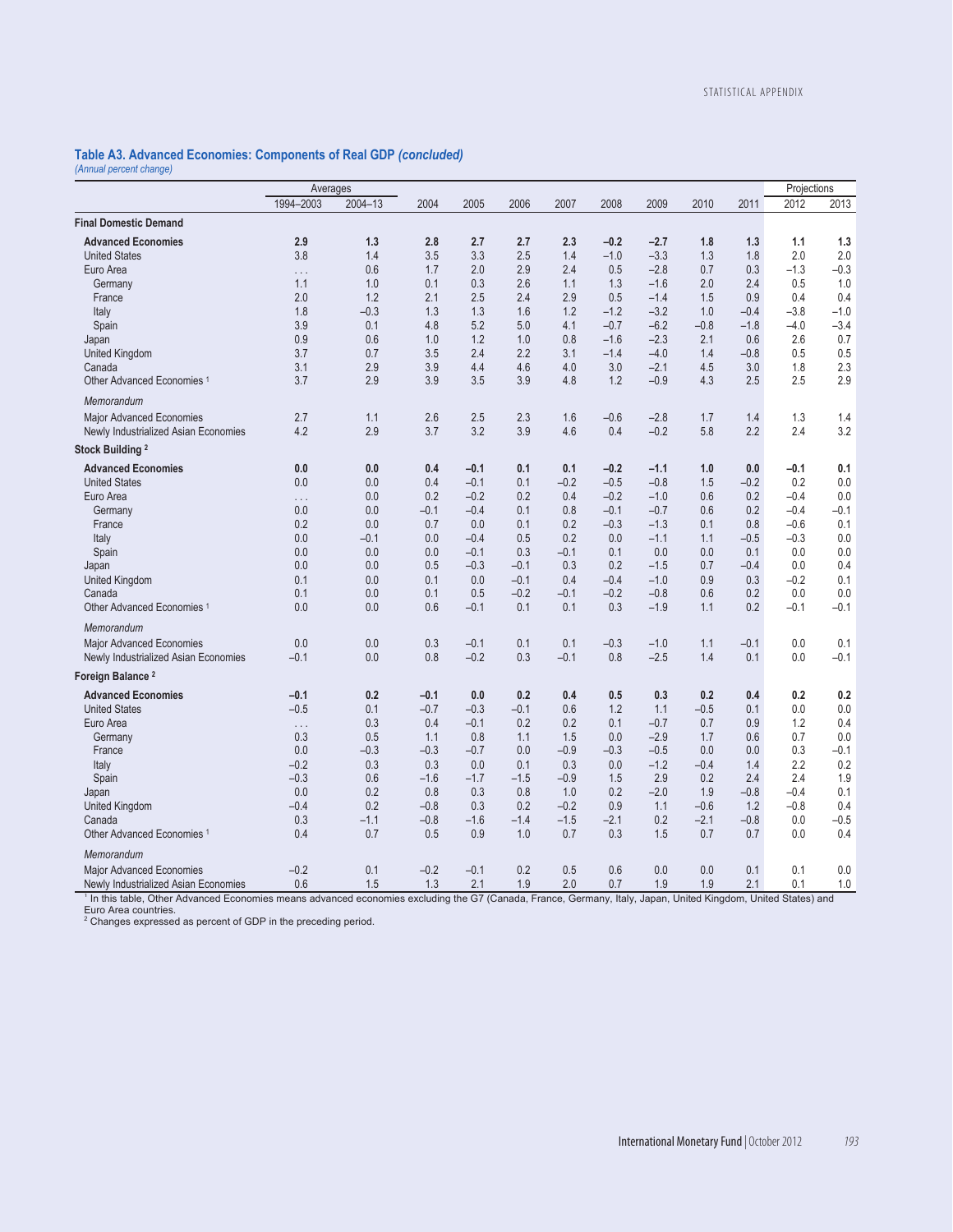## **Table A4. Emerging Market and Developing Economies: Real GDP 1**

*(Annual percent change)* 

|                                         | Average   |         |         |        |        |         |         |         |         |        | Projections |      |
|-----------------------------------------|-----------|---------|---------|--------|--------|---------|---------|---------|---------|--------|-------------|------|
|                                         | 1994-2003 | 2004    | 2005    | 2006   | 2007   | 2008    | 2009    | 2010    | 2011    | 2012   | 2013        | 2017 |
| Central and Eastern Europe <sup>2</sup> | 3.4       | 7.3     | 5.9     | 6.4    | 5.4    | 3.2     | $-3.6$  | 4.6     | 5.3     | 2.0    | 2.6         | 3.8  |
| Albania                                 | 6.3       | 5.7     | 5.8     | 5.4    | 5.9    | 7.5     | 3.3     | 3.5     | 3.0     | 0.5    | 1.7         | 2.5  |
| Bosnia and Herzegovina                  | .         | 6.3     | 3.9     | 6.0    | 6.1    | 5.6     | $-2.9$  | 0.7     | 1.3     | 0.0    | 1.0         | 4.0  |
| <b>Bulgaria</b>                         | 0.6       | 6.7     | 6.4     | 6.5    | 6.4    | 6.2     | $-5.5$  | 0.4     | 1.7     | 1.0    | 1.5         | 4.5  |
| Croatia                                 | 4.3       | 4.1     | 4.3     | 4.9    | 5.1    | 2.1     | $-6.9$  | $-1.4$  | 0.0     | $-1.1$ | 1.0         | 2.5  |
| Hungary                                 | 3.2       | 4.8     | 4.0     | 3.9    | 0.1    | 0.9     | $-6.8$  | 1.3     | 1.7     | $-1.0$ | 0.8         | 1.8  |
| Kosovo                                  | .         | 2.6     | 3.8     | 3.4    | 6.3    | 6.9     | 2.9     | 3.9     | 5.0     | 3.8    | 4.1         | 4.6  |
| Latvia                                  | 4.8       | 8.9     | 10.1    | 11.2   | 9.6    | $-3.3$  | $-17.7$ | $-0.3$  | 5.5     | 4.5    | 3.5         | 4.0  |
| Lithuania                               | .         | 7.4     | 7.8     | 7.8    | 9.8    | 2.9     | $-14.8$ | 1.4     | 5.9     | 2.7    | 3.0         | 3.6  |
| <b>FYR Macedonia</b>                    | 1.1       | 4.6     | 4.4     | 5.0    | 6.1    | 5.0     | $-0.9$  | 2.9     | 3.1     | 1.0    | 2.0         | 4.0  |
| Montenegro                              | .         | 4.4     | 4.2     | 8.6    | 10.7   | 6.9     | $-5.7$  | 2.5     | 2.4     | 0.2    | 1.5         | 2.2  |
| Poland                                  | 4.5       | 5.3     | 3.6     | 6.2    | 6.8    | 5.1     | 1.6     | 3.9     | 4.3     | 2.4    | 2.1         | 3.6  |
| Romania                                 | 2.1       | 8.5     | 4.2     | 7.9    | 6.3    | 7.3     | $-6.6$  | $-1.6$  | 2.5     | 0.9    | 2.5         | 3.5  |
| Serbia                                  | .         | 9.3     | 5.4     | 3.6    | 5.4    | 3.8     | $-3.5$  | 1.0     | 1.6     | $-0.5$ | 2.0         | 2.0  |
| <b>Turkey</b>                           | 2.7       | 9.4     | 8.4     | 6.9    | 4.7    | 0.7     | $-4.8$  | 9.2     | 8.5     | 3.0    | 3.5         | 4.4  |
| Commonwealth of Independent States 2,3  | 0.6       | 8.2     | 6.7     | 8.8    | 9.0    | 5.4     | $-6.4$  | 4.8     | 4.9     | 4.0    | 4.1         | 4.1  |
| Russia                                  | 0.7       | 7.2     | 6.4     | 8.2    | 8.5    | 5.2     | $-7.8$  | 4.3     | 4.3     | 3.7    | 3.8         | 3.8  |
| <b>Excluding Russia</b>                 | 0.3       | 10.8    | 7.6     | 10.5   | 10.0   | 5.6     | $-3.1$  | 6.0     | 6.2     | 4.7    | 4.8         | 4.9  |
| Armenia                                 | 7.5       | 10.5    | 14.1    | 13.2   | 13.7   | 6.9     | $-14.1$ | 2.1     | 4.6     | 3.9    | 4.0         | 4.0  |
| Azerbaijan                              | 2.2       | 10.2    | 26.4    | 34.5   | 25.0   | 10.8    | 9.3     | 5.0     | 0.1     | 3.9    | 2.7         | 3.1  |
| <b>Belarus</b>                          | 2.3       | 11.4    | 9.4     | 10.0   | 8.6    | 10.2    | 0.2     | 7.7     | 5.3     | 4.3    | 3.4         | 4.1  |
| Georgia                                 | .         | 5.9     | 9.6     | 9.4    | 12.3   | 2.3     | $-3.8$  | 6.3     | 7.0     | 6.5    | 5.5         | 5.5  |
| Kazakhstan                              | 2.1       | 9.6     | 9.7     | 10.7   | 8.9    | 3.2     | 1.2     | 7.3     | 7.5     | 5.5    | 5.7         | 6.3  |
| Kyrgyz Republic                         | 1.1       | 7.0     | $-0.2$  | 3.1    | 8.5    | 7.6     | 2.9     | $-0.5$  | 5.7     | 1.0    | 8.5         | 5.0  |
| Moldova                                 | $-3.1$    | 7.4     | 7.5     | 4.8    | 3.0    | 7.8     | $-6.0$  | 7.1     | 6.4     | 3.0    | 5.0         | 5.3  |
| Mongolia                                | 3.7       | 10.6    | 7.3     | 8.6    | 10.2   | 8.9     | $-1.3$  | 6.4     | 17.5    | 12.7   | 15.7        | 9.7  |
| Tajikistan                              | 0.5       | 10.6    | 6.7     | 7.0    | 7.8    | 7.9     | 3.9     | 6.5     | 7.4     | 6.8    | 6.0         | 6.0  |
| Turkmenistan                            | 4.3       | 14.7    | 13.0    | 11.0   | 11.1   | 14.7    | 6.1     | 9.2     | 14.7    | 8.0    | 7.7         | 8.0  |
| Ukraine                                 | $-2.3$    | 12.1    | 2.7     | 7.3    | 7.9    | 2.3     | $-14.8$ | 4.1     | 5.2     | 3.0    | 3.5         | 3.5  |
| Uzbekistan                              | 2.5       | 7.4     | 7.0     | 7.5    | 9.5    | 9.0     | 8.1     | 8.5     | 8.3     | 7.4    | 6.5         | 5.5  |
| <b>Developing Asia</b>                  | 7.0       | 8.5     | 9.5     | 10.3   | 11.4   | 7.9     | 7.0     | 9.5     | 7.8     | 6.7    | 7.2         | 7.7  |
| Afghanistan                             | .         | 1.1     | 11.2    | 5.6    | 13.7   | 3.6     | 21.0    | 8.4     | 5.8     | 5.2    | 6.5         | 4.2  |
| Bangladesh                              | 5.1       | 6.1     | 6.3     | 6.5    | 6.3    | 6.0     | 5.9     | 6.4     | 6.5     | 6.1    | 6.1         | 7.3  |
| <b>Bhutan</b>                           | 6.8       | 5.9     | 7.1     | 6.8    | 17.9   | 4.7     | 6.7     | 11.8    | 5.3     | 9.9    | 13.5        | 10.7 |
| Brunei Darussalam                       | 2.4       | 0.5     | 0.4     | 4.4    | 0.2    | $-1.9$  | $-1.8$  | 2.6     | 2.2     | 2.7    | 1.5         | 3.6  |
| Cambodia                                | 7.4       | 10.3    | 13.3    | 10.8   | 10.2   | 6.7     | 0.1     | 6.1     | 7.1     | 6.5    | 6.7         | 7.7  |
| China                                   | 9.4       | 10.1    | 11.3    | 12.7   | 14.2   | 9.6     | 9.2     | 10.4    | 9.2     | 7.8    | 8.2         | 8.5  |
| Fiji                                    | 2.7       | 5.5     | 2.5     | 1.9    | $-0.9$ | 1.4     | $-1.3$  | $-0.2$  | 2.1     | 2.0    | 2.0         | 2.1  |
| India                                   | 6.0       | 7.6     | 9.0     | 9.5    | 10.0   | 6.9     | 5.9     | 10.1    | 6.8     | 4.9    | 6.0         | 6.9  |
| Indonesia                               | 3.1       | 5.0     | 5.7     | 5.5    | 6.3    | 6.0     | 4.6     | 6.2     | 6.5     | 6.0    | 6.3         | 6.9  |
| Kiribati                                | 3.9       | 0.2     | 0.3     | 1.2    | 0.5    | $-2.4$  | $-2.3$  | 1.4     | 1.8     | 2.5    | 2.5         | 2.0  |
| Lao P.D.R.                              | 6.1       | 7.0     | 6.8     | 8.6    | 7.8    | 7.8     | 7.5     | 8.1     | 8.0     | 8.3    | 8.0         | 7.8  |
| Malaysia                                | 5.4       | 6.8     | 5.0     | 5.6    | 6.3    | 4.8     | $-1.5$  | 7.2     | 5.1     | 4.4    | 4.7         | 5.0  |
| Maldives                                | 8.1       | 10.4    | $-8.7$  | 19.6   | 10.6   | 12.2    | $-4.7$  | 5.7     | 5.8     | 1.5    | 2.5         | 3.4  |
| Myanmar                                 | .         | 13.6    | 13.6    | 13.1   | 12.0   | 3.6     | 5.1     | 5.3     | $5.5\,$ | 6.2    | 6.3         | 6.5  |
| Nepal                                   | 4.5       | 4.7     | 3.5     | 3.4    | 3.4    | 6.1     | 4.5     | 4.8     | 3.9     | 4.6    | 3.6         | 4.0  |
| Pakistan                                | 3.9       | 7.5     | 9.0     | 5.8    | 6.8    | 3.7     | 1.7     | 3.1     | 3.0     | 3.7    | 3.3         | 3.5  |
| Papua New Guinea                        | 1.2       | 0.6     | 3.9     | 2.3    | 7.2    | 6.6     | 6.1     | 7.6     | 8.9     | 7.7    | 4.0         | 4.9  |
| Philippines                             | 3.8       | 6.7     | 4.8     | 5.2    | 6.6    | 4.2     | 1.1     | 7.6     | 3.9     | 4.8    | 4.8         | 5.0  |
| Samoa                                   | 4.4       | 4.2     | 7.0     | 2.1    | 1.8    | 4.3     | $-5.1$  | 0.4     | 2.0     | 1.5    | 1.9         | 2.5  |
| Solomon Islands                         | $-0.1$    | 8.1     | 12.9    | 4.0    | 6.4    | 7.1     | $-4.7$  | 7.8     | 10.7    | 7.4    | 4.0         | 4.0  |
| Sri Lanka                               | 4.4       | 5.4     | $6.2\,$ | 7.7    | 6.8    | 6.0     | 3.5     | 7.8     | 8.3     | 6.7    | 6.7         | 6.5  |
| Thailand                                | 3.4       | 6.3     | 4.6     | 5.1    | 5.1    | 2.6     | $-2.3$  | 7.8     | 0.1     | 5.6    | 6.0         | 5.0  |
| Timor-Leste                             | .         | 4.4     | 6.5     | $-3.2$ | 11.7   | 14.6    | 12.8    | 9.5     | 10.6    | 10.0   | 10.0        | 9.0  |
| Tonga                                   | 2.1       | 2.2     | 0.7     | $-4.5$ | $-2.4$ | 0.5     | 0.9     | 1.6     | 1.5     | 1.4    | 1.5         | 1.8  |
| Tuvalu                                  | .         | $-1.4$  | $-3.8$  | 2.6    | 5.5    | 7.6     | $-1.7$  | $-2.9$  | 1.1     | 1.2    | 1.3         | 1.0  |
| Vanuatu                                 | 2.0       | 4.5     | 5.2     | 7.4    | 6.5    | 6.2     | 3.5     | 1.5     | 2.5     | 2.6    | 4.3         | 4.0  |
| Vietnam                                 | $7.4$     | $7.8\,$ | $8.4\,$ | 8.2    | 8.5    | $6.3\,$ | 5.3     | $6.8\,$ | 5.9     | 5.1    | 5.9         | 7.5  |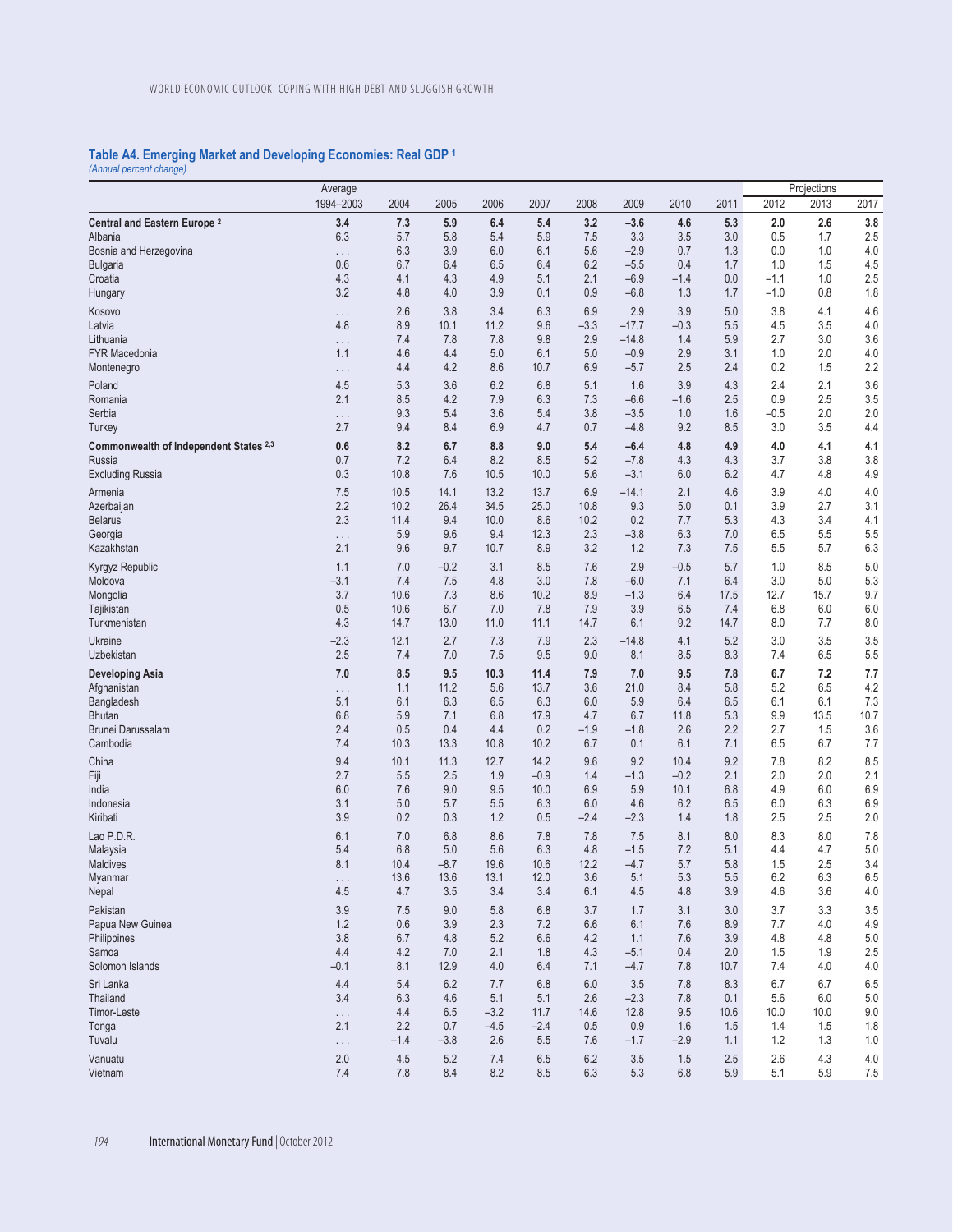## **Table A4. Emerging Market and Developing Economies: Real GDP 1** *(continued) (Annual percent change)*

| 2006<br>2011<br>2012<br>2013<br>2004<br>2005<br>2007<br>2008<br>2009<br>2010<br>5.7<br><b>Latin America and the Caribbean</b><br>2.5<br>4.7<br>4.2<br>$-1.5$<br>6.2<br>3.2<br>3.9<br>4.0<br>6.0<br>5.8<br>4.5<br>2.9<br>3.2<br>7.6<br>12.8<br>$-10.7$<br>$-8.5$<br>1.5<br>3.5<br>7.1<br>1.5<br>$-5.5$<br>Antiqua and Barbuda<br>1.0<br>8.9<br>9.2<br>9.2<br>2.6<br>3.1<br>4.0<br>Argentina <sup>4</sup><br>0.8<br>8.5<br>8.7<br>6.8<br>0.9<br>8.9<br>4.2<br>0.9<br>0.2<br>2.5<br>The Bahamas<br>3.4<br>2.5<br>1.4<br>$-2.3$<br>$-4.9$<br>1.6<br>2.5<br>2.7<br>0.2<br>2.5<br><b>Barbados</b><br>1.9<br>1.4<br>4.0<br>5.7<br>1.7<br>0.3<br>$-4.1$<br>0.6<br>0.7<br>1.0<br>5.0<br>4.6<br>2.5<br>3.0<br>4.7<br>1.3<br>3.5<br>0.0<br>2.7<br>2.0<br>2.3<br>2.5<br><b>Belize</b><br>2.7<br>6.8<br>2.8<br>5.3<br>3.4<br>5.2<br>5.0<br><b>Bolivia</b><br>3.4<br>6.1<br>4.1<br>5.0<br>5.0<br><b>Brazil</b><br>2.5<br>3.2<br>6.1<br>5.2<br>$-0.3$<br>2.7<br>4.0<br>4.1<br>5.7<br>4.0<br>7.5<br>1.5<br>4.6<br>6.8<br>6.3<br>5.2<br>3.1<br>4.6<br>Chile<br>5.8<br>$-0.9$<br>6.1<br>5.9<br>5.0<br>4.4<br>Colombia<br>2.3<br>6.7<br>6.9<br>3.5<br>5.9<br>4.3<br>4.5<br>5.3<br>4.7<br>1.7<br>4.0<br>4.4<br>Costa Rica<br>4.4<br>4.3<br>5.9<br>8.8<br>$-1.0$<br>4.2<br>4.5<br>7.9<br>2.7<br>4.7<br>4.8<br>4.3<br>2.0<br>3.3<br>$-0.5$<br>4.5<br>$-1.3$<br>1.2<br>1.0<br>2.0<br>6.0<br>7.9<br>0.4<br>1.3<br>Dominica<br>4.9<br>1.3<br>9.3<br>10.7<br>8.5<br>5.3<br>3.5<br>7.8<br>4.0<br>4.5<br>5.0<br>Dominican Republic<br>4.5<br>2.4<br>8.8<br>4.8<br>2.0<br>7.2<br>0.4<br>3.6<br>3.4<br>5.7<br>7.8<br>4.0<br>4.1<br>Ecuador<br>1.3<br>3.0<br>El Salvador<br>3.4<br>1.9<br>3.6<br>3.9<br>3.8<br>$-3.1$<br>1.4<br>1.4<br>1.5<br>2.0<br>5.2<br>2.5<br>Grenada<br>0.1<br>12.5<br>$-4.4$<br>6.3<br>1.7<br>$-5.7$<br>$-1.3$<br>0.4<br>0.5<br>0.5<br>3.2<br>3.3<br>2.9<br>3.9<br>3.2<br>3.5<br>3.4<br>5.4<br>6.3<br>3.3<br>0.5<br>3.1<br>Guatemala<br>1.6<br>$-1.9$<br>3.3<br>5.5<br>3.3<br>Guyana<br>3.0<br>5.1<br>7.0<br>2.0<br>4.4<br>5.4<br>3.7<br>2.2<br>2.9<br>5.3<br>0.9<br>$-3.5$<br>1.8<br>3.3<br>0.8<br>$-5.4$<br>5.6<br>4.5<br>6.5<br>Haiti<br>6.2<br>2.8<br>4.0<br>Honduras<br>2.9<br>6.1<br>6.6<br>6.2<br>4.1<br>$-2.1$<br>3.6<br>3.8<br>3.6<br>0.9<br>0.9<br>1.3<br>2.9<br>1.4<br>$-0.8$<br>$-3.5$<br>$-1.5$<br>1.3<br>0.9<br>1.0<br>1.5<br>Jamaica<br>2.6<br>4.0<br>3.2<br>5.1<br>3.2<br>1.2<br>$-6.0$<br>5.6<br>3.9<br>3.3<br>3.8<br>3.5<br>Mexico<br>4.0<br>4.2<br>5.3<br>4.3<br>4.2<br>3.6<br>2.8<br>$-1.5$<br>4.5<br>4.7<br>3.7<br>4.0<br>Nicaragua<br>6.0<br>3.9<br>7.5<br>7.2<br>8.5<br>12.1<br>10.1<br>3.9<br>7.6<br>10.6<br>8.5<br>7.5<br>Panama<br>1.7<br>4.1<br>2.1<br>4.8<br>5.4<br>6.4<br>$-4.0$<br>13.1<br>4.3<br>$-1.5$<br>11.0<br>4.7<br>Paraguay<br>4.3<br>6.8<br>6.0<br>5.0<br>7.7<br>8.9<br>9.8<br>0.9<br>8.8<br>6.9<br>6.0<br>5.8<br>Peru<br>3.6<br>9.2<br>4.2<br>St. Kitts and Nevis<br>3.8<br>3.5<br>5.0<br>4.0<br>$-5.6$<br>$-2.7$<br>$-2.0$<br>0.0<br>1.8<br>$-1.9$<br>2.3<br>St. Lucia<br>1.4<br>8.4<br>9.3<br>1.5<br>5.3<br>0.1<br>0.4<br>1.3<br>0.7<br>1.3<br>3.0<br>3.0<br>St. Vincent and the Grenadines<br>3.5<br>4.6<br>6.0<br>3.1<br>$-0.6$<br>$-2.3$<br>$-1.8$<br>0.0<br>1.2<br>1.5<br>2.6<br>5.0<br>7.3<br>4.9<br>5.8<br>3.0<br>4.1<br>4.2<br>4.0<br>4.5<br>Suriname<br>5.1<br>4.1<br>7.2<br>7.9<br>6.2<br>13.2<br>2.2<br>3.0<br>4.8<br>2.7<br>$-3.3$<br>0.0<br>0.7<br><b>Trinidad and Tobago</b><br>$-1.5$<br>0.7<br>6.8<br>2.4<br>8.9<br>4.0<br>4.6<br>4.1<br>6.5<br>7.2<br>5.7<br>3.5<br>4.0<br>Uruguay<br>$-0.9$<br>10.3<br>9.9<br>8.8<br>5.3<br>$-3.2$<br>2.5<br>18.3<br>$-1.5$<br>4.2<br>5.7<br>3.3<br>Venezuela<br>4.5<br><b>Middle East and North Africa</b><br>4.0<br>6.2<br>5.3<br>6.3<br>5.7<br>4.5<br>2.6<br>5.0<br>3.3<br>5.3<br>3.6<br>3.2<br>5.2<br>2.0<br>3.0<br>2.4<br>3.3<br>2.6<br>3.4<br>4.0<br>5.1<br>2.4<br>2.4<br>Algeria<br>4.2<br>5.6<br>6.3<br>3.2<br>2.1<br>2.0<br>2.8<br>7.9<br>6.7<br>8.4<br>4.7<br>2.8<br><b>Bahrain</b><br>0.2<br>3.0<br>3.2<br>4.8<br>5.8<br>5.1<br>5.8<br>5.0<br>3.5<br>4.5<br>4.8<br>5.0<br>Djibouti<br>4.8<br>4.5<br>6.8<br>4.7<br>3.0<br>6.5<br>Egypt<br>4.1<br>7.1<br>7.2<br>5.1<br>1.8<br>2.0<br>4.2<br>6.1<br>4.7<br>6.2<br>3.9<br>5.9<br>$-0.9$<br>2.0<br>6.4<br>0.6<br>2.0<br>0.8<br>Iran<br>$-0.7$<br>6.2<br>9.5<br>2.9<br>3.0<br>8.9<br>9.4<br>1.5<br>10.2<br>14.7<br>Iraq<br>$\ldots$<br>$\cdots$<br>4.2<br>8.6<br>8.1<br>8.2<br>7.2<br>5.5<br>2.3<br>3.5<br>4.5<br>8.1<br>2.6<br>3.0<br>Jordan<br>4.2<br>3.9<br>Kuwait<br>3.9<br>10.8<br>10.1<br>8.1<br>6.5<br>$-7.8$<br>2.5<br>8.2<br>6.3<br>1.9<br>9.3<br>8.5<br>7.0<br>2.0<br>4.0<br>3.6<br>7.5<br>1.0<br>0.6<br>7.5<br>1.5<br>2.5<br>Lebanon<br>4.5<br>6.5<br>$-59.7$<br>3.9<br>0.4<br>11.9<br>6.4<br>2.4<br>$-1.4$<br>3.7<br>121.9<br>16.7<br>Libya<br>$3.5\,$<br>$-1.2$<br>$5.1$<br>4.0<br>$6.9\,$<br>Mauritania<br>2.9<br>5.2<br>5.4<br>11.4<br>$1.0$<br>$5.3\,$<br>$5.5\,$<br>5.9<br>3.9<br>3.0<br>3.7<br>4.9<br>2.9<br>5.5<br>Morocco<br>4.8<br>7.8<br>2.7<br>5.6<br>4.9<br>3.2<br>3.9<br>3.9<br>3.7<br>Oman<br>3.4<br>4.0<br>5.5<br>6.7<br>13.1<br>5.0<br>5.4<br>5.0<br>8.1<br>7.3<br>Qatar<br>17.7<br>7.5<br>26.2<br>18.0<br>17.7<br>12.0<br>16.7<br>14.1<br>6.3<br>4.9<br>2.2<br>4.2<br>Saudi Arabia<br>5.3<br>5.6<br>3.2<br>2.0<br>4.2<br>0.1<br>5.1<br>7.1<br>6.0<br>4.2<br>Sudan <sup>5</sup><br>14.3<br>6.5<br>3.7<br>11.9<br>12.2<br>2.3<br>4.6<br>2.2<br>$-4.5$<br>5.0<br>$-11.2$<br>0.0<br>Syria <sup>6</sup><br>2.5<br>6.9<br>6.2<br>5.0<br>5.7<br>4.5<br>5.9<br>3.4<br>$\ldots$<br>$\ldots$<br>$\ldots$<br>.<br>Tunisia<br>4.5<br>6.0<br>4.0<br>5.7<br>6.3<br>4.5<br>3.1<br>3.1<br>$-1.8$<br>2.7<br>3.3<br>6.0<br><b>United Arab Emirates</b><br>6.1<br>8.6<br>8.8<br>5.3<br>$-4.8$<br>5.2<br>4.0<br>2.6<br>3.6<br>10.1<br>6.5<br>1.3<br>$5.0\,$<br>4.0<br>3.3<br>3.9<br>5.6<br>3.2<br>3.6<br>7.7<br>$-10.5$<br>$-1.9$<br>4.1<br>4.8<br>Yemen | Average   |  |  |  |  |  |  |  |  | Projections |      |
|-----------------------------------------------------------------------------------------------------------------------------------------------------------------------------------------------------------------------------------------------------------------------------------------------------------------------------------------------------------------------------------------------------------------------------------------------------------------------------------------------------------------------------------------------------------------------------------------------------------------------------------------------------------------------------------------------------------------------------------------------------------------------------------------------------------------------------------------------------------------------------------------------------------------------------------------------------------------------------------------------------------------------------------------------------------------------------------------------------------------------------------------------------------------------------------------------------------------------------------------------------------------------------------------------------------------------------------------------------------------------------------------------------------------------------------------------------------------------------------------------------------------------------------------------------------------------------------------------------------------------------------------------------------------------------------------------------------------------------------------------------------------------------------------------------------------------------------------------------------------------------------------------------------------------------------------------------------------------------------------------------------------------------------------------------------------------------------------------------------------------------------------------------------------------------------------------------------------------------------------------------------------------------------------------------------------------------------------------------------------------------------------------------------------------------------------------------------------------------------------------------------------------------------------------------------------------------------------------------------------------------------------------------------------------------------------------------------------------------------------------------------------------------------------------------------------------------------------------------------------------------------------------------------------------------------------------------------------------------------------------------------------------------------------------------------------------------------------------------------------------------------------------------------------------------------------------------------------------------------------------------------------------------------------------------------------------------------------------------------------------------------------------------------------------------------------------------------------------------------------------------------------------------------------------------------------------------------------------------------------------------------------------------------------------------------------------------------------------------------------------------------------------------------------------------------------------------------------------------------------------------------------------------------------------------------------------------------------------------------------------------------------------------------------------------------------------------------------------------------------------------------------------------------------------------------------------------------------------------------------------------------------------------------------------------------------------------------------------------------------------------------------------------------------------------------------------------------------------------------------------------------------------------------------------------------------------------------------------------------------------------------------------------------------------------------------------------------------------------------------------------------------------------------------------------------------------------------------------------------------------------------------------------------------------------------------------------------------------------------------------------------------------------------------------------------------------------------------------------------------------------------------------------------------------------------------------------------------------------------------------------------------------------------------------------------------------------------------------------------------------------------------------------------------------------------------------------------------------------------------------------------------------------------------------------------------------------------------------------------------------------------------------------------------------------------------------------------------------------------------------------------------------------------------------------------------------------------------------------------------------------------------------------------|-----------|--|--|--|--|--|--|--|--|-------------|------|
|                                                                                                                                                                                                                                                                                                                                                                                                                                                                                                                                                                                                                                                                                                                                                                                                                                                                                                                                                                                                                                                                                                                                                                                                                                                                                                                                                                                                                                                                                                                                                                                                                                                                                                                                                                                                                                                                                                                                                                                                                                                                                                                                                                                                                                                                                                                                                                                                                                                                                                                                                                                                                                                                                                                                                                                                                                                                                                                                                                                                                                                                                                                                                                                                                                                                                                                                                                                                                                                                                                                                                                                                                                                                                                                                                                                                                                                                                                                                                                                                                                                                                                                                                                                                                                                                                                                                                                                                                                                                                                                                                                                                                                                                                                                                                                                                                                                                                                                                                                                                                                                                                                                                                                                                                                                                                                                                                                                                                                                                                                                                                                                                                                                                                                                                                                                                                                                                                                           | 1994-2003 |  |  |  |  |  |  |  |  |             | 2017 |
|                                                                                                                                                                                                                                                                                                                                                                                                                                                                                                                                                                                                                                                                                                                                                                                                                                                                                                                                                                                                                                                                                                                                                                                                                                                                                                                                                                                                                                                                                                                                                                                                                                                                                                                                                                                                                                                                                                                                                                                                                                                                                                                                                                                                                                                                                                                                                                                                                                                                                                                                                                                                                                                                                                                                                                                                                                                                                                                                                                                                                                                                                                                                                                                                                                                                                                                                                                                                                                                                                                                                                                                                                                                                                                                                                                                                                                                                                                                                                                                                                                                                                                                                                                                                                                                                                                                                                                                                                                                                                                                                                                                                                                                                                                                                                                                                                                                                                                                                                                                                                                                                                                                                                                                                                                                                                                                                                                                                                                                                                                                                                                                                                                                                                                                                                                                                                                                                                                           |           |  |  |  |  |  |  |  |  |             |      |
|                                                                                                                                                                                                                                                                                                                                                                                                                                                                                                                                                                                                                                                                                                                                                                                                                                                                                                                                                                                                                                                                                                                                                                                                                                                                                                                                                                                                                                                                                                                                                                                                                                                                                                                                                                                                                                                                                                                                                                                                                                                                                                                                                                                                                                                                                                                                                                                                                                                                                                                                                                                                                                                                                                                                                                                                                                                                                                                                                                                                                                                                                                                                                                                                                                                                                                                                                                                                                                                                                                                                                                                                                                                                                                                                                                                                                                                                                                                                                                                                                                                                                                                                                                                                                                                                                                                                                                                                                                                                                                                                                                                                                                                                                                                                                                                                                                                                                                                                                                                                                                                                                                                                                                                                                                                                                                                                                                                                                                                                                                                                                                                                                                                                                                                                                                                                                                                                                                           |           |  |  |  |  |  |  |  |  |             |      |
|                                                                                                                                                                                                                                                                                                                                                                                                                                                                                                                                                                                                                                                                                                                                                                                                                                                                                                                                                                                                                                                                                                                                                                                                                                                                                                                                                                                                                                                                                                                                                                                                                                                                                                                                                                                                                                                                                                                                                                                                                                                                                                                                                                                                                                                                                                                                                                                                                                                                                                                                                                                                                                                                                                                                                                                                                                                                                                                                                                                                                                                                                                                                                                                                                                                                                                                                                                                                                                                                                                                                                                                                                                                                                                                                                                                                                                                                                                                                                                                                                                                                                                                                                                                                                                                                                                                                                                                                                                                                                                                                                                                                                                                                                                                                                                                                                                                                                                                                                                                                                                                                                                                                                                                                                                                                                                                                                                                                                                                                                                                                                                                                                                                                                                                                                                                                                                                                                                           |           |  |  |  |  |  |  |  |  |             |      |
|                                                                                                                                                                                                                                                                                                                                                                                                                                                                                                                                                                                                                                                                                                                                                                                                                                                                                                                                                                                                                                                                                                                                                                                                                                                                                                                                                                                                                                                                                                                                                                                                                                                                                                                                                                                                                                                                                                                                                                                                                                                                                                                                                                                                                                                                                                                                                                                                                                                                                                                                                                                                                                                                                                                                                                                                                                                                                                                                                                                                                                                                                                                                                                                                                                                                                                                                                                                                                                                                                                                                                                                                                                                                                                                                                                                                                                                                                                                                                                                                                                                                                                                                                                                                                                                                                                                                                                                                                                                                                                                                                                                                                                                                                                                                                                                                                                                                                                                                                                                                                                                                                                                                                                                                                                                                                                                                                                                                                                                                                                                                                                                                                                                                                                                                                                                                                                                                                                           |           |  |  |  |  |  |  |  |  |             |      |
|                                                                                                                                                                                                                                                                                                                                                                                                                                                                                                                                                                                                                                                                                                                                                                                                                                                                                                                                                                                                                                                                                                                                                                                                                                                                                                                                                                                                                                                                                                                                                                                                                                                                                                                                                                                                                                                                                                                                                                                                                                                                                                                                                                                                                                                                                                                                                                                                                                                                                                                                                                                                                                                                                                                                                                                                                                                                                                                                                                                                                                                                                                                                                                                                                                                                                                                                                                                                                                                                                                                                                                                                                                                                                                                                                                                                                                                                                                                                                                                                                                                                                                                                                                                                                                                                                                                                                                                                                                                                                                                                                                                                                                                                                                                                                                                                                                                                                                                                                                                                                                                                                                                                                                                                                                                                                                                                                                                                                                                                                                                                                                                                                                                                                                                                                                                                                                                                                                           |           |  |  |  |  |  |  |  |  |             |      |
|                                                                                                                                                                                                                                                                                                                                                                                                                                                                                                                                                                                                                                                                                                                                                                                                                                                                                                                                                                                                                                                                                                                                                                                                                                                                                                                                                                                                                                                                                                                                                                                                                                                                                                                                                                                                                                                                                                                                                                                                                                                                                                                                                                                                                                                                                                                                                                                                                                                                                                                                                                                                                                                                                                                                                                                                                                                                                                                                                                                                                                                                                                                                                                                                                                                                                                                                                                                                                                                                                                                                                                                                                                                                                                                                                                                                                                                                                                                                                                                                                                                                                                                                                                                                                                                                                                                                                                                                                                                                                                                                                                                                                                                                                                                                                                                                                                                                                                                                                                                                                                                                                                                                                                                                                                                                                                                                                                                                                                                                                                                                                                                                                                                                                                                                                                                                                                                                                                           |           |  |  |  |  |  |  |  |  |             |      |
|                                                                                                                                                                                                                                                                                                                                                                                                                                                                                                                                                                                                                                                                                                                                                                                                                                                                                                                                                                                                                                                                                                                                                                                                                                                                                                                                                                                                                                                                                                                                                                                                                                                                                                                                                                                                                                                                                                                                                                                                                                                                                                                                                                                                                                                                                                                                                                                                                                                                                                                                                                                                                                                                                                                                                                                                                                                                                                                                                                                                                                                                                                                                                                                                                                                                                                                                                                                                                                                                                                                                                                                                                                                                                                                                                                                                                                                                                                                                                                                                                                                                                                                                                                                                                                                                                                                                                                                                                                                                                                                                                                                                                                                                                                                                                                                                                                                                                                                                                                                                                                                                                                                                                                                                                                                                                                                                                                                                                                                                                                                                                                                                                                                                                                                                                                                                                                                                                                           |           |  |  |  |  |  |  |  |  |             |      |
|                                                                                                                                                                                                                                                                                                                                                                                                                                                                                                                                                                                                                                                                                                                                                                                                                                                                                                                                                                                                                                                                                                                                                                                                                                                                                                                                                                                                                                                                                                                                                                                                                                                                                                                                                                                                                                                                                                                                                                                                                                                                                                                                                                                                                                                                                                                                                                                                                                                                                                                                                                                                                                                                                                                                                                                                                                                                                                                                                                                                                                                                                                                                                                                                                                                                                                                                                                                                                                                                                                                                                                                                                                                                                                                                                                                                                                                                                                                                                                                                                                                                                                                                                                                                                                                                                                                                                                                                                                                                                                                                                                                                                                                                                                                                                                                                                                                                                                                                                                                                                                                                                                                                                                                                                                                                                                                                                                                                                                                                                                                                                                                                                                                                                                                                                                                                                                                                                                           |           |  |  |  |  |  |  |  |  |             |      |
|                                                                                                                                                                                                                                                                                                                                                                                                                                                                                                                                                                                                                                                                                                                                                                                                                                                                                                                                                                                                                                                                                                                                                                                                                                                                                                                                                                                                                                                                                                                                                                                                                                                                                                                                                                                                                                                                                                                                                                                                                                                                                                                                                                                                                                                                                                                                                                                                                                                                                                                                                                                                                                                                                                                                                                                                                                                                                                                                                                                                                                                                                                                                                                                                                                                                                                                                                                                                                                                                                                                                                                                                                                                                                                                                                                                                                                                                                                                                                                                                                                                                                                                                                                                                                                                                                                                                                                                                                                                                                                                                                                                                                                                                                                                                                                                                                                                                                                                                                                                                                                                                                                                                                                                                                                                                                                                                                                                                                                                                                                                                                                                                                                                                                                                                                                                                                                                                                                           |           |  |  |  |  |  |  |  |  |             |      |
|                                                                                                                                                                                                                                                                                                                                                                                                                                                                                                                                                                                                                                                                                                                                                                                                                                                                                                                                                                                                                                                                                                                                                                                                                                                                                                                                                                                                                                                                                                                                                                                                                                                                                                                                                                                                                                                                                                                                                                                                                                                                                                                                                                                                                                                                                                                                                                                                                                                                                                                                                                                                                                                                                                                                                                                                                                                                                                                                                                                                                                                                                                                                                                                                                                                                                                                                                                                                                                                                                                                                                                                                                                                                                                                                                                                                                                                                                                                                                                                                                                                                                                                                                                                                                                                                                                                                                                                                                                                                                                                                                                                                                                                                                                                                                                                                                                                                                                                                                                                                                                                                                                                                                                                                                                                                                                                                                                                                                                                                                                                                                                                                                                                                                                                                                                                                                                                                                                           |           |  |  |  |  |  |  |  |  |             |      |
|                                                                                                                                                                                                                                                                                                                                                                                                                                                                                                                                                                                                                                                                                                                                                                                                                                                                                                                                                                                                                                                                                                                                                                                                                                                                                                                                                                                                                                                                                                                                                                                                                                                                                                                                                                                                                                                                                                                                                                                                                                                                                                                                                                                                                                                                                                                                                                                                                                                                                                                                                                                                                                                                                                                                                                                                                                                                                                                                                                                                                                                                                                                                                                                                                                                                                                                                                                                                                                                                                                                                                                                                                                                                                                                                                                                                                                                                                                                                                                                                                                                                                                                                                                                                                                                                                                                                                                                                                                                                                                                                                                                                                                                                                                                                                                                                                                                                                                                                                                                                                                                                                                                                                                                                                                                                                                                                                                                                                                                                                                                                                                                                                                                                                                                                                                                                                                                                                                           |           |  |  |  |  |  |  |  |  |             |      |
|                                                                                                                                                                                                                                                                                                                                                                                                                                                                                                                                                                                                                                                                                                                                                                                                                                                                                                                                                                                                                                                                                                                                                                                                                                                                                                                                                                                                                                                                                                                                                                                                                                                                                                                                                                                                                                                                                                                                                                                                                                                                                                                                                                                                                                                                                                                                                                                                                                                                                                                                                                                                                                                                                                                                                                                                                                                                                                                                                                                                                                                                                                                                                                                                                                                                                                                                                                                                                                                                                                                                                                                                                                                                                                                                                                                                                                                                                                                                                                                                                                                                                                                                                                                                                                                                                                                                                                                                                                                                                                                                                                                                                                                                                                                                                                                                                                                                                                                                                                                                                                                                                                                                                                                                                                                                                                                                                                                                                                                                                                                                                                                                                                                                                                                                                                                                                                                                                                           |           |  |  |  |  |  |  |  |  |             |      |
|                                                                                                                                                                                                                                                                                                                                                                                                                                                                                                                                                                                                                                                                                                                                                                                                                                                                                                                                                                                                                                                                                                                                                                                                                                                                                                                                                                                                                                                                                                                                                                                                                                                                                                                                                                                                                                                                                                                                                                                                                                                                                                                                                                                                                                                                                                                                                                                                                                                                                                                                                                                                                                                                                                                                                                                                                                                                                                                                                                                                                                                                                                                                                                                                                                                                                                                                                                                                                                                                                                                                                                                                                                                                                                                                                                                                                                                                                                                                                                                                                                                                                                                                                                                                                                                                                                                                                                                                                                                                                                                                                                                                                                                                                                                                                                                                                                                                                                                                                                                                                                                                                                                                                                                                                                                                                                                                                                                                                                                                                                                                                                                                                                                                                                                                                                                                                                                                                                           |           |  |  |  |  |  |  |  |  |             |      |
|                                                                                                                                                                                                                                                                                                                                                                                                                                                                                                                                                                                                                                                                                                                                                                                                                                                                                                                                                                                                                                                                                                                                                                                                                                                                                                                                                                                                                                                                                                                                                                                                                                                                                                                                                                                                                                                                                                                                                                                                                                                                                                                                                                                                                                                                                                                                                                                                                                                                                                                                                                                                                                                                                                                                                                                                                                                                                                                                                                                                                                                                                                                                                                                                                                                                                                                                                                                                                                                                                                                                                                                                                                                                                                                                                                                                                                                                                                                                                                                                                                                                                                                                                                                                                                                                                                                                                                                                                                                                                                                                                                                                                                                                                                                                                                                                                                                                                                                                                                                                                                                                                                                                                                                                                                                                                                                                                                                                                                                                                                                                                                                                                                                                                                                                                                                                                                                                                                           |           |  |  |  |  |  |  |  |  |             |      |
|                                                                                                                                                                                                                                                                                                                                                                                                                                                                                                                                                                                                                                                                                                                                                                                                                                                                                                                                                                                                                                                                                                                                                                                                                                                                                                                                                                                                                                                                                                                                                                                                                                                                                                                                                                                                                                                                                                                                                                                                                                                                                                                                                                                                                                                                                                                                                                                                                                                                                                                                                                                                                                                                                                                                                                                                                                                                                                                                                                                                                                                                                                                                                                                                                                                                                                                                                                                                                                                                                                                                                                                                                                                                                                                                                                                                                                                                                                                                                                                                                                                                                                                                                                                                                                                                                                                                                                                                                                                                                                                                                                                                                                                                                                                                                                                                                                                                                                                                                                                                                                                                                                                                                                                                                                                                                                                                                                                                                                                                                                                                                                                                                                                                                                                                                                                                                                                                                                           |           |  |  |  |  |  |  |  |  |             |      |
|                                                                                                                                                                                                                                                                                                                                                                                                                                                                                                                                                                                                                                                                                                                                                                                                                                                                                                                                                                                                                                                                                                                                                                                                                                                                                                                                                                                                                                                                                                                                                                                                                                                                                                                                                                                                                                                                                                                                                                                                                                                                                                                                                                                                                                                                                                                                                                                                                                                                                                                                                                                                                                                                                                                                                                                                                                                                                                                                                                                                                                                                                                                                                                                                                                                                                                                                                                                                                                                                                                                                                                                                                                                                                                                                                                                                                                                                                                                                                                                                                                                                                                                                                                                                                                                                                                                                                                                                                                                                                                                                                                                                                                                                                                                                                                                                                                                                                                                                                                                                                                                                                                                                                                                                                                                                                                                                                                                                                                                                                                                                                                                                                                                                                                                                                                                                                                                                                                           |           |  |  |  |  |  |  |  |  |             |      |
|                                                                                                                                                                                                                                                                                                                                                                                                                                                                                                                                                                                                                                                                                                                                                                                                                                                                                                                                                                                                                                                                                                                                                                                                                                                                                                                                                                                                                                                                                                                                                                                                                                                                                                                                                                                                                                                                                                                                                                                                                                                                                                                                                                                                                                                                                                                                                                                                                                                                                                                                                                                                                                                                                                                                                                                                                                                                                                                                                                                                                                                                                                                                                                                                                                                                                                                                                                                                                                                                                                                                                                                                                                                                                                                                                                                                                                                                                                                                                                                                                                                                                                                                                                                                                                                                                                                                                                                                                                                                                                                                                                                                                                                                                                                                                                                                                                                                                                                                                                                                                                                                                                                                                                                                                                                                                                                                                                                                                                                                                                                                                                                                                                                                                                                                                                                                                                                                                                           |           |  |  |  |  |  |  |  |  |             |      |
|                                                                                                                                                                                                                                                                                                                                                                                                                                                                                                                                                                                                                                                                                                                                                                                                                                                                                                                                                                                                                                                                                                                                                                                                                                                                                                                                                                                                                                                                                                                                                                                                                                                                                                                                                                                                                                                                                                                                                                                                                                                                                                                                                                                                                                                                                                                                                                                                                                                                                                                                                                                                                                                                                                                                                                                                                                                                                                                                                                                                                                                                                                                                                                                                                                                                                                                                                                                                                                                                                                                                                                                                                                                                                                                                                                                                                                                                                                                                                                                                                                                                                                                                                                                                                                                                                                                                                                                                                                                                                                                                                                                                                                                                                                                                                                                                                                                                                                                                                                                                                                                                                                                                                                                                                                                                                                                                                                                                                                                                                                                                                                                                                                                                                                                                                                                                                                                                                                           |           |  |  |  |  |  |  |  |  |             |      |
|                                                                                                                                                                                                                                                                                                                                                                                                                                                                                                                                                                                                                                                                                                                                                                                                                                                                                                                                                                                                                                                                                                                                                                                                                                                                                                                                                                                                                                                                                                                                                                                                                                                                                                                                                                                                                                                                                                                                                                                                                                                                                                                                                                                                                                                                                                                                                                                                                                                                                                                                                                                                                                                                                                                                                                                                                                                                                                                                                                                                                                                                                                                                                                                                                                                                                                                                                                                                                                                                                                                                                                                                                                                                                                                                                                                                                                                                                                                                                                                                                                                                                                                                                                                                                                                                                                                                                                                                                                                                                                                                                                                                                                                                                                                                                                                                                                                                                                                                                                                                                                                                                                                                                                                                                                                                                                                                                                                                                                                                                                                                                                                                                                                                                                                                                                                                                                                                                                           |           |  |  |  |  |  |  |  |  |             |      |
|                                                                                                                                                                                                                                                                                                                                                                                                                                                                                                                                                                                                                                                                                                                                                                                                                                                                                                                                                                                                                                                                                                                                                                                                                                                                                                                                                                                                                                                                                                                                                                                                                                                                                                                                                                                                                                                                                                                                                                                                                                                                                                                                                                                                                                                                                                                                                                                                                                                                                                                                                                                                                                                                                                                                                                                                                                                                                                                                                                                                                                                                                                                                                                                                                                                                                                                                                                                                                                                                                                                                                                                                                                                                                                                                                                                                                                                                                                                                                                                                                                                                                                                                                                                                                                                                                                                                                                                                                                                                                                                                                                                                                                                                                                                                                                                                                                                                                                                                                                                                                                                                                                                                                                                                                                                                                                                                                                                                                                                                                                                                                                                                                                                                                                                                                                                                                                                                                                           |           |  |  |  |  |  |  |  |  |             |      |
|                                                                                                                                                                                                                                                                                                                                                                                                                                                                                                                                                                                                                                                                                                                                                                                                                                                                                                                                                                                                                                                                                                                                                                                                                                                                                                                                                                                                                                                                                                                                                                                                                                                                                                                                                                                                                                                                                                                                                                                                                                                                                                                                                                                                                                                                                                                                                                                                                                                                                                                                                                                                                                                                                                                                                                                                                                                                                                                                                                                                                                                                                                                                                                                                                                                                                                                                                                                                                                                                                                                                                                                                                                                                                                                                                                                                                                                                                                                                                                                                                                                                                                                                                                                                                                                                                                                                                                                                                                                                                                                                                                                                                                                                                                                                                                                                                                                                                                                                                                                                                                                                                                                                                                                                                                                                                                                                                                                                                                                                                                                                                                                                                                                                                                                                                                                                                                                                                                           |           |  |  |  |  |  |  |  |  |             |      |
|                                                                                                                                                                                                                                                                                                                                                                                                                                                                                                                                                                                                                                                                                                                                                                                                                                                                                                                                                                                                                                                                                                                                                                                                                                                                                                                                                                                                                                                                                                                                                                                                                                                                                                                                                                                                                                                                                                                                                                                                                                                                                                                                                                                                                                                                                                                                                                                                                                                                                                                                                                                                                                                                                                                                                                                                                                                                                                                                                                                                                                                                                                                                                                                                                                                                                                                                                                                                                                                                                                                                                                                                                                                                                                                                                                                                                                                                                                                                                                                                                                                                                                                                                                                                                                                                                                                                                                                                                                                                                                                                                                                                                                                                                                                                                                                                                                                                                                                                                                                                                                                                                                                                                                                                                                                                                                                                                                                                                                                                                                                                                                                                                                                                                                                                                                                                                                                                                                           |           |  |  |  |  |  |  |  |  |             |      |
|                                                                                                                                                                                                                                                                                                                                                                                                                                                                                                                                                                                                                                                                                                                                                                                                                                                                                                                                                                                                                                                                                                                                                                                                                                                                                                                                                                                                                                                                                                                                                                                                                                                                                                                                                                                                                                                                                                                                                                                                                                                                                                                                                                                                                                                                                                                                                                                                                                                                                                                                                                                                                                                                                                                                                                                                                                                                                                                                                                                                                                                                                                                                                                                                                                                                                                                                                                                                                                                                                                                                                                                                                                                                                                                                                                                                                                                                                                                                                                                                                                                                                                                                                                                                                                                                                                                                                                                                                                                                                                                                                                                                                                                                                                                                                                                                                                                                                                                                                                                                                                                                                                                                                                                                                                                                                                                                                                                                                                                                                                                                                                                                                                                                                                                                                                                                                                                                                                           |           |  |  |  |  |  |  |  |  |             |      |
|                                                                                                                                                                                                                                                                                                                                                                                                                                                                                                                                                                                                                                                                                                                                                                                                                                                                                                                                                                                                                                                                                                                                                                                                                                                                                                                                                                                                                                                                                                                                                                                                                                                                                                                                                                                                                                                                                                                                                                                                                                                                                                                                                                                                                                                                                                                                                                                                                                                                                                                                                                                                                                                                                                                                                                                                                                                                                                                                                                                                                                                                                                                                                                                                                                                                                                                                                                                                                                                                                                                                                                                                                                                                                                                                                                                                                                                                                                                                                                                                                                                                                                                                                                                                                                                                                                                                                                                                                                                                                                                                                                                                                                                                                                                                                                                                                                                                                                                                                                                                                                                                                                                                                                                                                                                                                                                                                                                                                                                                                                                                                                                                                                                                                                                                                                                                                                                                                                           |           |  |  |  |  |  |  |  |  |             |      |
|                                                                                                                                                                                                                                                                                                                                                                                                                                                                                                                                                                                                                                                                                                                                                                                                                                                                                                                                                                                                                                                                                                                                                                                                                                                                                                                                                                                                                                                                                                                                                                                                                                                                                                                                                                                                                                                                                                                                                                                                                                                                                                                                                                                                                                                                                                                                                                                                                                                                                                                                                                                                                                                                                                                                                                                                                                                                                                                                                                                                                                                                                                                                                                                                                                                                                                                                                                                                                                                                                                                                                                                                                                                                                                                                                                                                                                                                                                                                                                                                                                                                                                                                                                                                                                                                                                                                                                                                                                                                                                                                                                                                                                                                                                                                                                                                                                                                                                                                                                                                                                                                                                                                                                                                                                                                                                                                                                                                                                                                                                                                                                                                                                                                                                                                                                                                                                                                                                           |           |  |  |  |  |  |  |  |  |             |      |
|                                                                                                                                                                                                                                                                                                                                                                                                                                                                                                                                                                                                                                                                                                                                                                                                                                                                                                                                                                                                                                                                                                                                                                                                                                                                                                                                                                                                                                                                                                                                                                                                                                                                                                                                                                                                                                                                                                                                                                                                                                                                                                                                                                                                                                                                                                                                                                                                                                                                                                                                                                                                                                                                                                                                                                                                                                                                                                                                                                                                                                                                                                                                                                                                                                                                                                                                                                                                                                                                                                                                                                                                                                                                                                                                                                                                                                                                                                                                                                                                                                                                                                                                                                                                                                                                                                                                                                                                                                                                                                                                                                                                                                                                                                                                                                                                                                                                                                                                                                                                                                                                                                                                                                                                                                                                                                                                                                                                                                                                                                                                                                                                                                                                                                                                                                                                                                                                                                           |           |  |  |  |  |  |  |  |  |             |      |
|                                                                                                                                                                                                                                                                                                                                                                                                                                                                                                                                                                                                                                                                                                                                                                                                                                                                                                                                                                                                                                                                                                                                                                                                                                                                                                                                                                                                                                                                                                                                                                                                                                                                                                                                                                                                                                                                                                                                                                                                                                                                                                                                                                                                                                                                                                                                                                                                                                                                                                                                                                                                                                                                                                                                                                                                                                                                                                                                                                                                                                                                                                                                                                                                                                                                                                                                                                                                                                                                                                                                                                                                                                                                                                                                                                                                                                                                                                                                                                                                                                                                                                                                                                                                                                                                                                                                                                                                                                                                                                                                                                                                                                                                                                                                                                                                                                                                                                                                                                                                                                                                                                                                                                                                                                                                                                                                                                                                                                                                                                                                                                                                                                                                                                                                                                                                                                                                                                           |           |  |  |  |  |  |  |  |  |             |      |
|                                                                                                                                                                                                                                                                                                                                                                                                                                                                                                                                                                                                                                                                                                                                                                                                                                                                                                                                                                                                                                                                                                                                                                                                                                                                                                                                                                                                                                                                                                                                                                                                                                                                                                                                                                                                                                                                                                                                                                                                                                                                                                                                                                                                                                                                                                                                                                                                                                                                                                                                                                                                                                                                                                                                                                                                                                                                                                                                                                                                                                                                                                                                                                                                                                                                                                                                                                                                                                                                                                                                                                                                                                                                                                                                                                                                                                                                                                                                                                                                                                                                                                                                                                                                                                                                                                                                                                                                                                                                                                                                                                                                                                                                                                                                                                                                                                                                                                                                                                                                                                                                                                                                                                                                                                                                                                                                                                                                                                                                                                                                                                                                                                                                                                                                                                                                                                                                                                           |           |  |  |  |  |  |  |  |  |             |      |
|                                                                                                                                                                                                                                                                                                                                                                                                                                                                                                                                                                                                                                                                                                                                                                                                                                                                                                                                                                                                                                                                                                                                                                                                                                                                                                                                                                                                                                                                                                                                                                                                                                                                                                                                                                                                                                                                                                                                                                                                                                                                                                                                                                                                                                                                                                                                                                                                                                                                                                                                                                                                                                                                                                                                                                                                                                                                                                                                                                                                                                                                                                                                                                                                                                                                                                                                                                                                                                                                                                                                                                                                                                                                                                                                                                                                                                                                                                                                                                                                                                                                                                                                                                                                                                                                                                                                                                                                                                                                                                                                                                                                                                                                                                                                                                                                                                                                                                                                                                                                                                                                                                                                                                                                                                                                                                                                                                                                                                                                                                                                                                                                                                                                                                                                                                                                                                                                                                           |           |  |  |  |  |  |  |  |  |             |      |
|                                                                                                                                                                                                                                                                                                                                                                                                                                                                                                                                                                                                                                                                                                                                                                                                                                                                                                                                                                                                                                                                                                                                                                                                                                                                                                                                                                                                                                                                                                                                                                                                                                                                                                                                                                                                                                                                                                                                                                                                                                                                                                                                                                                                                                                                                                                                                                                                                                                                                                                                                                                                                                                                                                                                                                                                                                                                                                                                                                                                                                                                                                                                                                                                                                                                                                                                                                                                                                                                                                                                                                                                                                                                                                                                                                                                                                                                                                                                                                                                                                                                                                                                                                                                                                                                                                                                                                                                                                                                                                                                                                                                                                                                                                                                                                                                                                                                                                                                                                                                                                                                                                                                                                                                                                                                                                                                                                                                                                                                                                                                                                                                                                                                                                                                                                                                                                                                                                           |           |  |  |  |  |  |  |  |  |             |      |
|                                                                                                                                                                                                                                                                                                                                                                                                                                                                                                                                                                                                                                                                                                                                                                                                                                                                                                                                                                                                                                                                                                                                                                                                                                                                                                                                                                                                                                                                                                                                                                                                                                                                                                                                                                                                                                                                                                                                                                                                                                                                                                                                                                                                                                                                                                                                                                                                                                                                                                                                                                                                                                                                                                                                                                                                                                                                                                                                                                                                                                                                                                                                                                                                                                                                                                                                                                                                                                                                                                                                                                                                                                                                                                                                                                                                                                                                                                                                                                                                                                                                                                                                                                                                                                                                                                                                                                                                                                                                                                                                                                                                                                                                                                                                                                                                                                                                                                                                                                                                                                                                                                                                                                                                                                                                                                                                                                                                                                                                                                                                                                                                                                                                                                                                                                                                                                                                                                           |           |  |  |  |  |  |  |  |  |             |      |
|                                                                                                                                                                                                                                                                                                                                                                                                                                                                                                                                                                                                                                                                                                                                                                                                                                                                                                                                                                                                                                                                                                                                                                                                                                                                                                                                                                                                                                                                                                                                                                                                                                                                                                                                                                                                                                                                                                                                                                                                                                                                                                                                                                                                                                                                                                                                                                                                                                                                                                                                                                                                                                                                                                                                                                                                                                                                                                                                                                                                                                                                                                                                                                                                                                                                                                                                                                                                                                                                                                                                                                                                                                                                                                                                                                                                                                                                                                                                                                                                                                                                                                                                                                                                                                                                                                                                                                                                                                                                                                                                                                                                                                                                                                                                                                                                                                                                                                                                                                                                                                                                                                                                                                                                                                                                                                                                                                                                                                                                                                                                                                                                                                                                                                                                                                                                                                                                                                           |           |  |  |  |  |  |  |  |  |             |      |
|                                                                                                                                                                                                                                                                                                                                                                                                                                                                                                                                                                                                                                                                                                                                                                                                                                                                                                                                                                                                                                                                                                                                                                                                                                                                                                                                                                                                                                                                                                                                                                                                                                                                                                                                                                                                                                                                                                                                                                                                                                                                                                                                                                                                                                                                                                                                                                                                                                                                                                                                                                                                                                                                                                                                                                                                                                                                                                                                                                                                                                                                                                                                                                                                                                                                                                                                                                                                                                                                                                                                                                                                                                                                                                                                                                                                                                                                                                                                                                                                                                                                                                                                                                                                                                                                                                                                                                                                                                                                                                                                                                                                                                                                                                                                                                                                                                                                                                                                                                                                                                                                                                                                                                                                                                                                                                                                                                                                                                                                                                                                                                                                                                                                                                                                                                                                                                                                                                           |           |  |  |  |  |  |  |  |  |             |      |
|                                                                                                                                                                                                                                                                                                                                                                                                                                                                                                                                                                                                                                                                                                                                                                                                                                                                                                                                                                                                                                                                                                                                                                                                                                                                                                                                                                                                                                                                                                                                                                                                                                                                                                                                                                                                                                                                                                                                                                                                                                                                                                                                                                                                                                                                                                                                                                                                                                                                                                                                                                                                                                                                                                                                                                                                                                                                                                                                                                                                                                                                                                                                                                                                                                                                                                                                                                                                                                                                                                                                                                                                                                                                                                                                                                                                                                                                                                                                                                                                                                                                                                                                                                                                                                                                                                                                                                                                                                                                                                                                                                                                                                                                                                                                                                                                                                                                                                                                                                                                                                                                                                                                                                                                                                                                                                                                                                                                                                                                                                                                                                                                                                                                                                                                                                                                                                                                                                           |           |  |  |  |  |  |  |  |  |             |      |
|                                                                                                                                                                                                                                                                                                                                                                                                                                                                                                                                                                                                                                                                                                                                                                                                                                                                                                                                                                                                                                                                                                                                                                                                                                                                                                                                                                                                                                                                                                                                                                                                                                                                                                                                                                                                                                                                                                                                                                                                                                                                                                                                                                                                                                                                                                                                                                                                                                                                                                                                                                                                                                                                                                                                                                                                                                                                                                                                                                                                                                                                                                                                                                                                                                                                                                                                                                                                                                                                                                                                                                                                                                                                                                                                                                                                                                                                                                                                                                                                                                                                                                                                                                                                                                                                                                                                                                                                                                                                                                                                                                                                                                                                                                                                                                                                                                                                                                                                                                                                                                                                                                                                                                                                                                                                                                                                                                                                                                                                                                                                                                                                                                                                                                                                                                                                                                                                                                           |           |  |  |  |  |  |  |  |  |             |      |
|                                                                                                                                                                                                                                                                                                                                                                                                                                                                                                                                                                                                                                                                                                                                                                                                                                                                                                                                                                                                                                                                                                                                                                                                                                                                                                                                                                                                                                                                                                                                                                                                                                                                                                                                                                                                                                                                                                                                                                                                                                                                                                                                                                                                                                                                                                                                                                                                                                                                                                                                                                                                                                                                                                                                                                                                                                                                                                                                                                                                                                                                                                                                                                                                                                                                                                                                                                                                                                                                                                                                                                                                                                                                                                                                                                                                                                                                                                                                                                                                                                                                                                                                                                                                                                                                                                                                                                                                                                                                                                                                                                                                                                                                                                                                                                                                                                                                                                                                                                                                                                                                                                                                                                                                                                                                                                                                                                                                                                                                                                                                                                                                                                                                                                                                                                                                                                                                                                           |           |  |  |  |  |  |  |  |  |             |      |
|                                                                                                                                                                                                                                                                                                                                                                                                                                                                                                                                                                                                                                                                                                                                                                                                                                                                                                                                                                                                                                                                                                                                                                                                                                                                                                                                                                                                                                                                                                                                                                                                                                                                                                                                                                                                                                                                                                                                                                                                                                                                                                                                                                                                                                                                                                                                                                                                                                                                                                                                                                                                                                                                                                                                                                                                                                                                                                                                                                                                                                                                                                                                                                                                                                                                                                                                                                                                                                                                                                                                                                                                                                                                                                                                                                                                                                                                                                                                                                                                                                                                                                                                                                                                                                                                                                                                                                                                                                                                                                                                                                                                                                                                                                                                                                                                                                                                                                                                                                                                                                                                                                                                                                                                                                                                                                                                                                                                                                                                                                                                                                                                                                                                                                                                                                                                                                                                                                           |           |  |  |  |  |  |  |  |  |             |      |
|                                                                                                                                                                                                                                                                                                                                                                                                                                                                                                                                                                                                                                                                                                                                                                                                                                                                                                                                                                                                                                                                                                                                                                                                                                                                                                                                                                                                                                                                                                                                                                                                                                                                                                                                                                                                                                                                                                                                                                                                                                                                                                                                                                                                                                                                                                                                                                                                                                                                                                                                                                                                                                                                                                                                                                                                                                                                                                                                                                                                                                                                                                                                                                                                                                                                                                                                                                                                                                                                                                                                                                                                                                                                                                                                                                                                                                                                                                                                                                                                                                                                                                                                                                                                                                                                                                                                                                                                                                                                                                                                                                                                                                                                                                                                                                                                                                                                                                                                                                                                                                                                                                                                                                                                                                                                                                                                                                                                                                                                                                                                                                                                                                                                                                                                                                                                                                                                                                           |           |  |  |  |  |  |  |  |  |             |      |
|                                                                                                                                                                                                                                                                                                                                                                                                                                                                                                                                                                                                                                                                                                                                                                                                                                                                                                                                                                                                                                                                                                                                                                                                                                                                                                                                                                                                                                                                                                                                                                                                                                                                                                                                                                                                                                                                                                                                                                                                                                                                                                                                                                                                                                                                                                                                                                                                                                                                                                                                                                                                                                                                                                                                                                                                                                                                                                                                                                                                                                                                                                                                                                                                                                                                                                                                                                                                                                                                                                                                                                                                                                                                                                                                                                                                                                                                                                                                                                                                                                                                                                                                                                                                                                                                                                                                                                                                                                                                                                                                                                                                                                                                                                                                                                                                                                                                                                                                                                                                                                                                                                                                                                                                                                                                                                                                                                                                                                                                                                                                                                                                                                                                                                                                                                                                                                                                                                           |           |  |  |  |  |  |  |  |  |             |      |
|                                                                                                                                                                                                                                                                                                                                                                                                                                                                                                                                                                                                                                                                                                                                                                                                                                                                                                                                                                                                                                                                                                                                                                                                                                                                                                                                                                                                                                                                                                                                                                                                                                                                                                                                                                                                                                                                                                                                                                                                                                                                                                                                                                                                                                                                                                                                                                                                                                                                                                                                                                                                                                                                                                                                                                                                                                                                                                                                                                                                                                                                                                                                                                                                                                                                                                                                                                                                                                                                                                                                                                                                                                                                                                                                                                                                                                                                                                                                                                                                                                                                                                                                                                                                                                                                                                                                                                                                                                                                                                                                                                                                                                                                                                                                                                                                                                                                                                                                                                                                                                                                                                                                                                                                                                                                                                                                                                                                                                                                                                                                                                                                                                                                                                                                                                                                                                                                                                           |           |  |  |  |  |  |  |  |  |             |      |
|                                                                                                                                                                                                                                                                                                                                                                                                                                                                                                                                                                                                                                                                                                                                                                                                                                                                                                                                                                                                                                                                                                                                                                                                                                                                                                                                                                                                                                                                                                                                                                                                                                                                                                                                                                                                                                                                                                                                                                                                                                                                                                                                                                                                                                                                                                                                                                                                                                                                                                                                                                                                                                                                                                                                                                                                                                                                                                                                                                                                                                                                                                                                                                                                                                                                                                                                                                                                                                                                                                                                                                                                                                                                                                                                                                                                                                                                                                                                                                                                                                                                                                                                                                                                                                                                                                                                                                                                                                                                                                                                                                                                                                                                                                                                                                                                                                                                                                                                                                                                                                                                                                                                                                                                                                                                                                                                                                                                                                                                                                                                                                                                                                                                                                                                                                                                                                                                                                           |           |  |  |  |  |  |  |  |  |             |      |
|                                                                                                                                                                                                                                                                                                                                                                                                                                                                                                                                                                                                                                                                                                                                                                                                                                                                                                                                                                                                                                                                                                                                                                                                                                                                                                                                                                                                                                                                                                                                                                                                                                                                                                                                                                                                                                                                                                                                                                                                                                                                                                                                                                                                                                                                                                                                                                                                                                                                                                                                                                                                                                                                                                                                                                                                                                                                                                                                                                                                                                                                                                                                                                                                                                                                                                                                                                                                                                                                                                                                                                                                                                                                                                                                                                                                                                                                                                                                                                                                                                                                                                                                                                                                                                                                                                                                                                                                                                                                                                                                                                                                                                                                                                                                                                                                                                                                                                                                                                                                                                                                                                                                                                                                                                                                                                                                                                                                                                                                                                                                                                                                                                                                                                                                                                                                                                                                                                           |           |  |  |  |  |  |  |  |  |             |      |
|                                                                                                                                                                                                                                                                                                                                                                                                                                                                                                                                                                                                                                                                                                                                                                                                                                                                                                                                                                                                                                                                                                                                                                                                                                                                                                                                                                                                                                                                                                                                                                                                                                                                                                                                                                                                                                                                                                                                                                                                                                                                                                                                                                                                                                                                                                                                                                                                                                                                                                                                                                                                                                                                                                                                                                                                                                                                                                                                                                                                                                                                                                                                                                                                                                                                                                                                                                                                                                                                                                                                                                                                                                                                                                                                                                                                                                                                                                                                                                                                                                                                                                                                                                                                                                                                                                                                                                                                                                                                                                                                                                                                                                                                                                                                                                                                                                                                                                                                                                                                                                                                                                                                                                                                                                                                                                                                                                                                                                                                                                                                                                                                                                                                                                                                                                                                                                                                                                           |           |  |  |  |  |  |  |  |  |             |      |
|                                                                                                                                                                                                                                                                                                                                                                                                                                                                                                                                                                                                                                                                                                                                                                                                                                                                                                                                                                                                                                                                                                                                                                                                                                                                                                                                                                                                                                                                                                                                                                                                                                                                                                                                                                                                                                                                                                                                                                                                                                                                                                                                                                                                                                                                                                                                                                                                                                                                                                                                                                                                                                                                                                                                                                                                                                                                                                                                                                                                                                                                                                                                                                                                                                                                                                                                                                                                                                                                                                                                                                                                                                                                                                                                                                                                                                                                                                                                                                                                                                                                                                                                                                                                                                                                                                                                                                                                                                                                                                                                                                                                                                                                                                                                                                                                                                                                                                                                                                                                                                                                                                                                                                                                                                                                                                                                                                                                                                                                                                                                                                                                                                                                                                                                                                                                                                                                                                           |           |  |  |  |  |  |  |  |  |             |      |
|                                                                                                                                                                                                                                                                                                                                                                                                                                                                                                                                                                                                                                                                                                                                                                                                                                                                                                                                                                                                                                                                                                                                                                                                                                                                                                                                                                                                                                                                                                                                                                                                                                                                                                                                                                                                                                                                                                                                                                                                                                                                                                                                                                                                                                                                                                                                                                                                                                                                                                                                                                                                                                                                                                                                                                                                                                                                                                                                                                                                                                                                                                                                                                                                                                                                                                                                                                                                                                                                                                                                                                                                                                                                                                                                                                                                                                                                                                                                                                                                                                                                                                                                                                                                                                                                                                                                                                                                                                                                                                                                                                                                                                                                                                                                                                                                                                                                                                                                                                                                                                                                                                                                                                                                                                                                                                                                                                                                                                                                                                                                                                                                                                                                                                                                                                                                                                                                                                           |           |  |  |  |  |  |  |  |  |             |      |
|                                                                                                                                                                                                                                                                                                                                                                                                                                                                                                                                                                                                                                                                                                                                                                                                                                                                                                                                                                                                                                                                                                                                                                                                                                                                                                                                                                                                                                                                                                                                                                                                                                                                                                                                                                                                                                                                                                                                                                                                                                                                                                                                                                                                                                                                                                                                                                                                                                                                                                                                                                                                                                                                                                                                                                                                                                                                                                                                                                                                                                                                                                                                                                                                                                                                                                                                                                                                                                                                                                                                                                                                                                                                                                                                                                                                                                                                                                                                                                                                                                                                                                                                                                                                                                                                                                                                                                                                                                                                                                                                                                                                                                                                                                                                                                                                                                                                                                                                                                                                                                                                                                                                                                                                                                                                                                                                                                                                                                                                                                                                                                                                                                                                                                                                                                                                                                                                                                           |           |  |  |  |  |  |  |  |  |             |      |
|                                                                                                                                                                                                                                                                                                                                                                                                                                                                                                                                                                                                                                                                                                                                                                                                                                                                                                                                                                                                                                                                                                                                                                                                                                                                                                                                                                                                                                                                                                                                                                                                                                                                                                                                                                                                                                                                                                                                                                                                                                                                                                                                                                                                                                                                                                                                                                                                                                                                                                                                                                                                                                                                                                                                                                                                                                                                                                                                                                                                                                                                                                                                                                                                                                                                                                                                                                                                                                                                                                                                                                                                                                                                                                                                                                                                                                                                                                                                                                                                                                                                                                                                                                                                                                                                                                                                                                                                                                                                                                                                                                                                                                                                                                                                                                                                                                                                                                                                                                                                                                                                                                                                                                                                                                                                                                                                                                                                                                                                                                                                                                                                                                                                                                                                                                                                                                                                                                           |           |  |  |  |  |  |  |  |  |             |      |
|                                                                                                                                                                                                                                                                                                                                                                                                                                                                                                                                                                                                                                                                                                                                                                                                                                                                                                                                                                                                                                                                                                                                                                                                                                                                                                                                                                                                                                                                                                                                                                                                                                                                                                                                                                                                                                                                                                                                                                                                                                                                                                                                                                                                                                                                                                                                                                                                                                                                                                                                                                                                                                                                                                                                                                                                                                                                                                                                                                                                                                                                                                                                                                                                                                                                                                                                                                                                                                                                                                                                                                                                                                                                                                                                                                                                                                                                                                                                                                                                                                                                                                                                                                                                                                                                                                                                                                                                                                                                                                                                                                                                                                                                                                                                                                                                                                                                                                                                                                                                                                                                                                                                                                                                                                                                                                                                                                                                                                                                                                                                                                                                                                                                                                                                                                                                                                                                                                           |           |  |  |  |  |  |  |  |  |             |      |
|                                                                                                                                                                                                                                                                                                                                                                                                                                                                                                                                                                                                                                                                                                                                                                                                                                                                                                                                                                                                                                                                                                                                                                                                                                                                                                                                                                                                                                                                                                                                                                                                                                                                                                                                                                                                                                                                                                                                                                                                                                                                                                                                                                                                                                                                                                                                                                                                                                                                                                                                                                                                                                                                                                                                                                                                                                                                                                                                                                                                                                                                                                                                                                                                                                                                                                                                                                                                                                                                                                                                                                                                                                                                                                                                                                                                                                                                                                                                                                                                                                                                                                                                                                                                                                                                                                                                                                                                                                                                                                                                                                                                                                                                                                                                                                                                                                                                                                                                                                                                                                                                                                                                                                                                                                                                                                                                                                                                                                                                                                                                                                                                                                                                                                                                                                                                                                                                                                           |           |  |  |  |  |  |  |  |  |             |      |
|                                                                                                                                                                                                                                                                                                                                                                                                                                                                                                                                                                                                                                                                                                                                                                                                                                                                                                                                                                                                                                                                                                                                                                                                                                                                                                                                                                                                                                                                                                                                                                                                                                                                                                                                                                                                                                                                                                                                                                                                                                                                                                                                                                                                                                                                                                                                                                                                                                                                                                                                                                                                                                                                                                                                                                                                                                                                                                                                                                                                                                                                                                                                                                                                                                                                                                                                                                                                                                                                                                                                                                                                                                                                                                                                                                                                                                                                                                                                                                                                                                                                                                                                                                                                                                                                                                                                                                                                                                                                                                                                                                                                                                                                                                                                                                                                                                                                                                                                                                                                                                                                                                                                                                                                                                                                                                                                                                                                                                                                                                                                                                                                                                                                                                                                                                                                                                                                                                           |           |  |  |  |  |  |  |  |  |             |      |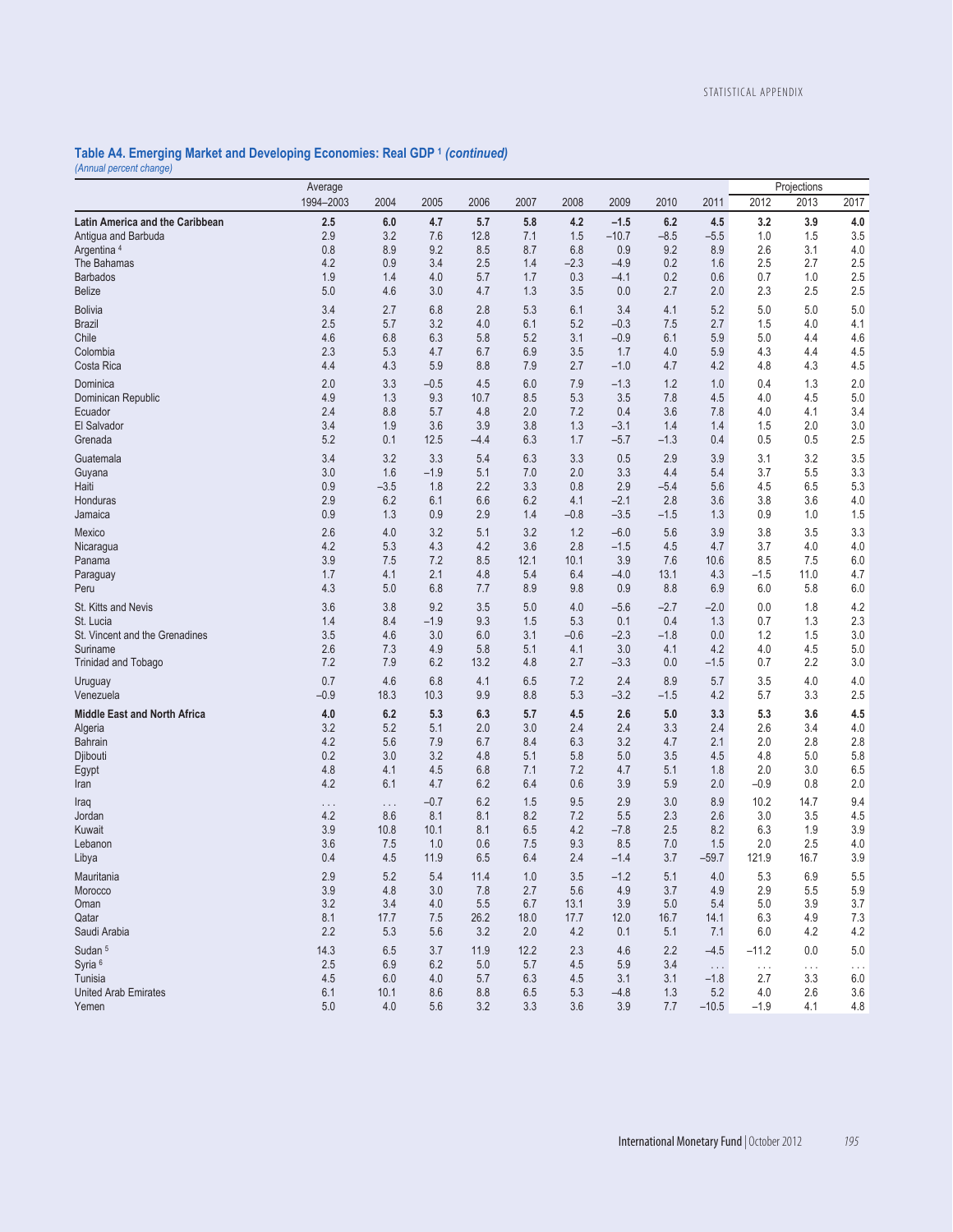#### **Table A4. Emerging Market and Developing Economies: Real GDP 1** *(concluded) (Annual percent change)*

|                                  | Average   |          |          |          |                   |          |          |          |        | Projections |        |         |  |
|----------------------------------|-----------|----------|----------|----------|-------------------|----------|----------|----------|--------|-------------|--------|---------|--|
|                                  | 1994-2003 | 2004     | 2005     | 2006     | 2007              | 2008     | 2009     | 2010     | 2011   | 2012        | 2013   | 2017    |  |
| Sub-Saharan Africa               | 4.0       | 7.1      | 6.2      | 6.4      | 7.1               | 5.6      | 2.8      | 5.3      | 5.1    | 5.0         | 5.7    | $5.8\,$ |  |
| Angola                           | 6.7       | 11.2     | 20.6     | 20.7     | 22.6              | 13.8     | 2.4      | 3.4      | 3.9    | 6.8         | 5.5    | 5.3     |  |
| <b>Benin</b>                     | 4.7       | 3.1      | 2.9      | 3.8      | 4.6               | 5.0      | 2.7      | 2.6      | 3.5    | 3.5         | 3.8    | 4.5     |  |
| Botswana                         | 6.6       | 6.0      | 1.6      | 5.1      | 4.8               | 3.0      | $-4.7$   | 7.0      | 5.1    | 3.8         | 4.1    | 4.7     |  |
| <b>Burkina Faso</b>              | 5.9       | 4.5      | 8.7      | 6.3      | 4.1               | 5.8      | 3.0      | 7.9      | 4.2    | 7.0         | 7.0    | 6.8     |  |
| Burundi                          | $-1.1$    | 3.8      | 4.4      | 5.4      | 4.8               | 5.0      | 3.5      | 3.8      | 4.2    | 4.2         | 4.5    | $5.9\,$ |  |
| Cameroon <sup>7</sup>            | 3.7       | 3.7      | 2.3      | 3.2      | 3.4               | 2.6      | 2.0      | 2.9      | 4.2    | 4.7         | 5.0    | 5.5     |  |
| Cape Verde                       | 7.2       | 4.3      | 6.5      | 10.1     | 8.6               | 6.2      | 3.7      | 5.2      | 5.0    | 4.3         | 4.4    | $5.0$   |  |
| Central African Republic         | 0.9       | 1.0      | 2.4      | 3.8      | 3.7               | 2.0      | 1.7      | 3.0      | 3.3    | 4.1         | 4.2    | 5.7     |  |
| Chad                             | 5.2       | 33.6     | 7.9      | 0.2      | 0.2               | 1.7      | $-1.2$   | 13.0     | 1.8    | 7.3         | 2.4    | 2.8     |  |
| Comoros                          | 1.5       | $-0.2$   | 4.2      | 1.2      | 0.5               | 1.0      | 1.8      | 2.1      | 2.2    | 2.5         | 3.5    | $4.0$   |  |
| Democratic Republic of the Congo | $-1.6$    | 6.6      | 7.8      | 5.6      | 6.3               | 6.2      | 2.8      | 7.2      | 6.9    | 7.1         | 8.2    | $7.9$   |  |
| Republic of Congo                | 1.9       | 3.5      | 7.8      | 6.2      | $-1.6$            | 5.6      | 7.5      | 8.8      | 3.4    | 4.9         | 5.3    | 5.8     |  |
| Côte d'Ivoire                    | 1.7       | 1.6      | 1.9      | 0.7      | 1.6               | 2.3      | 3.7      | 2.4      | $-4.7$ | 8.1         | 7.0    | 7.8     |  |
| <b>Equatorial Guinea</b>         | 37.0      | 38.0     | 9.7      | 1.3      | 21.4              | 10.7     | 4.6      | $-0.5$   | 7.8    | 5.7         | 6.1    | 3.7     |  |
| Eritrea                          | 3.6       | 1.5      | 2.6      | $-1.0$   | 1.4               | $-9.8$   | 3.9      | 2.2      | 8.7    | 7.5         | 3.4    | $-3.2$  |  |
| Ethiopia                         | 4.0       | 11.7     | 12.6     | 11.5     | 11.8              | 11.2     | 10.0     | 8.0      | 7.5    | 7.0         | 6.5    | 6.5     |  |
| Gabon                            | 1.4       | 1.4      | 3.0      | 1.2      | 5.6               | 2.3      | $-1.4$   | 6.6      | 6.6    | 6.1         | 2.0    | 2.3     |  |
| The Gambia                       | 3.9       | 7.0      | $-0.3$   | 0.8      | 4.0               | 6.5      | 6.7      | 5.5      | 3.3    | $-1.6$      | 9.7    | 5.6     |  |
| Ghana                            | 4.6       | 5.3      | 6.0      | 6.1      | 6.5               | 8.4      | 4.0      | 8.0      | 14.4   | $8.2\,$     | 7.8    | 7.3     |  |
| Guinea                           | 4.0       | 2.3      | 3.0      | 2.5      | 1.8               | 4.9      | $-0.3$   | 1.9      | 3.9    | 4.8         | 5.0    | 14.3    |  |
| Guinea-Bissau                    | 0.2       | 2.8      | 4.3      | 2.1      | 3.2               | 3.2      | 3.0      | 3.5      | 5.3    | $-2.8$      | 5.7    | 4.5     |  |
| Kenya                            | 2.5       | 4.6      | 6.0      | 6.3      | 7.0               | 1.5      | 2.7      | 5.8      | 4.4    | 5.1         | 5.6    | 5.9     |  |
| Lesotho                          | 3.6       | 2.8      | 2.9      | 4.1      | 4.8               | 4.8      | 3.8      | 5.2      | 4.9    | 4.3         | 4.7    | 3.9     |  |
| Liberia                          | .         | 4.1      | 5.9      | 9.0      | 13.2              | 6.2      | 5.3      | 6.1      | 8.2    | 9.0         | 7.9    | 5.7     |  |
| Madagascar                       | 2.2       | 5.3      | 4.6      | 5.0      | 6.2               | 7.1      | $-4.1$   | 0.4      | 1.8    | 1.9         | 2.6    | $5.0\,$ |  |
| Malawi                           | 2.6       | 5.5      | 2.6      | 2.1      | 9.5               | 8.3      | 9.0      | 6.5      | 4.3    | 4.3         | 5.7    | 6.7     |  |
| Mali                             | 4.9       | 2.3      | 6.1      | 5.3      | 4.3               | 5.0      | 4.5      | 5.8      | 2.7    | $-4.5$      | 3.0    | 5.8     |  |
| <b>Mauritius</b>                 | 4.2       | 5.5      | 1.5      | 4.5      | 5.9               | 5.5      | 3.0      | 4.2      | 4.1    | 3.4         | 3.7    | 4.6     |  |
| Mozambique                       | 8.3       | 7.9      | 8.4      | 8.7      | 7.3               | 6.8      | 6.3      | 7.1      | 7.3    | 7.5         | 8.4    | 7.8     |  |
| Namibia                          | 3.6       | 12.3     | 2.5      | 7.1      | 5.4               | 3.4      | $-0.4$   | 6.6      | 4.9    | 4.0         | 4.1    | 4.2     |  |
| Niger                            | 3.3       | $-0.8$   | 8.4      | 5.8      | 3.1               | 9.6      | $-0.9$   | 8.0      | 2.3    | 14.5        | 6.6    | 5.5     |  |
| Nigeria                          | 5.5       | 10.6     | 5.4      | 6.2      | 7.0               | 6.0      | 7.0      | 8.0      | 7.4    | 7.1         | 6.7    | 6.7     |  |
| Rwanda                           | 3.5       | 7.4      | 9.4      | 9.2      | 5.5               | 11.2     | 4.1      | 7.2      | 8.6    | 7.7         | 7.5    | 7.0     |  |
| São Tomé and Príncipe            | 2.4       | 4.5      | 1.6      | 12.6     | 2.0               | 9.1      | 4.0      | 4.5      | 4.9    | 4.5         | 5.5    | 10.9    |  |
| Senegal                          | 3.8       | 5.9      | 5.6      | 2.4      | 5.0               | 3.7      | 2.1      | 4.1      | 2.6    | 3.7         | 4.3    | 5.6     |  |
| Seychelles                       | 2.1       | $-2.9$   | 8.0      | 8.9      | 9.9               | $-1.0$   | 0.5      | 6.7      | 5.1    | 3.0         | 3.5    | 3.8     |  |
| Sierra Leone                     | $-1.1$    | 6.5      | 4.4      | 4.4      | 8.0               | 5.4      | 3.2      | 5.3      | 6.0    | 21.3        | 7.5    | $5.0\,$ |  |
| South Africa                     | 3.0       | 4.6      | 5.3      | 5.6      | 5.5               | 3.6      | $-1.5$   | 2.9      | 3.1    | 2.6         | 3.0    | 4.1     |  |
| South Sudan                      | .         | $\ldots$ | $\ldots$ | $\ldots$ | $\epsilon$ .<br>. | $\ldots$ | $\ldots$ | $\ldots$ | 1.4    | $-55.0$     | 69.6   | 6.1     |  |
| Swaziland                        | 2.8       | 2.3      | 2.2      | 2.9      | 2.8               | 3.1      | 1.2      | 2.0      | 0.3    | $-2.9$      | $-1.0$ | 0.2     |  |
| Tanzania                         | 4.5       | 7.8      | 7.4      | 6.7      | 7.1               | 7.4      | 6.0      | 7.0      | 6.4    | 6.5         | 6.8    | $7.0\,$ |  |
| Togo                             | 3.3       | 2.1      | 1.2      | 4.1      | 2.3               | 2.4      | 3.5      | 4.0      | 4.9    | 5.0         | 5.3    | 5.8     |  |
| Uganda                           | 7.1       | 6.6      | 8.6      | 9.5      | 8.6               | 7.7      | 7.0      | 6.1      | 5.1    | 4.2         | 5.7    | 7.0     |  |
| Zambia                           | 1.0       | 5.4      | 5.3      | 6.2      | 6.2               | 5.7      | 6.4      | 7.6      | 6.6    | 6.5         | 8.2    | 7.7     |  |
| Zimbabwe <sup>8</sup>            | .         | $-6.0$   | $-5.5$   | $-3.5$   | $-3.8$            | $-18.3$  | 6.3      | 9.6      | 9.4    | 5.0         | 6.0    | 4.0     |  |

1 For many countries, figures for recent years are IMF staff estimates. Data for some countries are for fiscal years.

2 Data for some countries refer to real net material product (NMP) or are estimates based on NMP. For many countries, figures for recent years are IMF staff estimates. The figures should be interpreted only as indicative of broad orders of magnitude because reliable, comparable data are not generally available. In particular, the growth of output

of new private enterprises of the informal economy is not fully reflected in the recent figures.<br><sup>3</sup> Georgia and Mongolia, which are not members of the Commonwealth of Independent States, are included in this group for rea

structure.<br><sup>4</sup> Figures are based on Argentina's official GDP data. The IMF has called on Argentina to adopt remedial measures to address the quality of these data. The IMF staff is also using alternative measures of GDP growth for macroeconomic surveillance, including data produced by private analysts, which have shown significantly lower real GDP growth than the official data since 2008.

<sup>5</sup> Data for 2011 exclude South Sudan after July 9. Data for 2012 and onward pertain to the current Sudan.

<sup>6</sup> Data for Syria are excluded for 2011 onward due to the uncertain political situation.

<sup>7</sup> The percent changes in 2002 are calculated over a period of 18 months, reflecting a change in the fiscal year cycle (from July–June to January–December).<br><sup>8</sup> The Zimbabwe dollar ceased circulating in early 2009. Data U.S. dollar values may differ from authorities' estimates. Real GDP is in constant 2009 prices.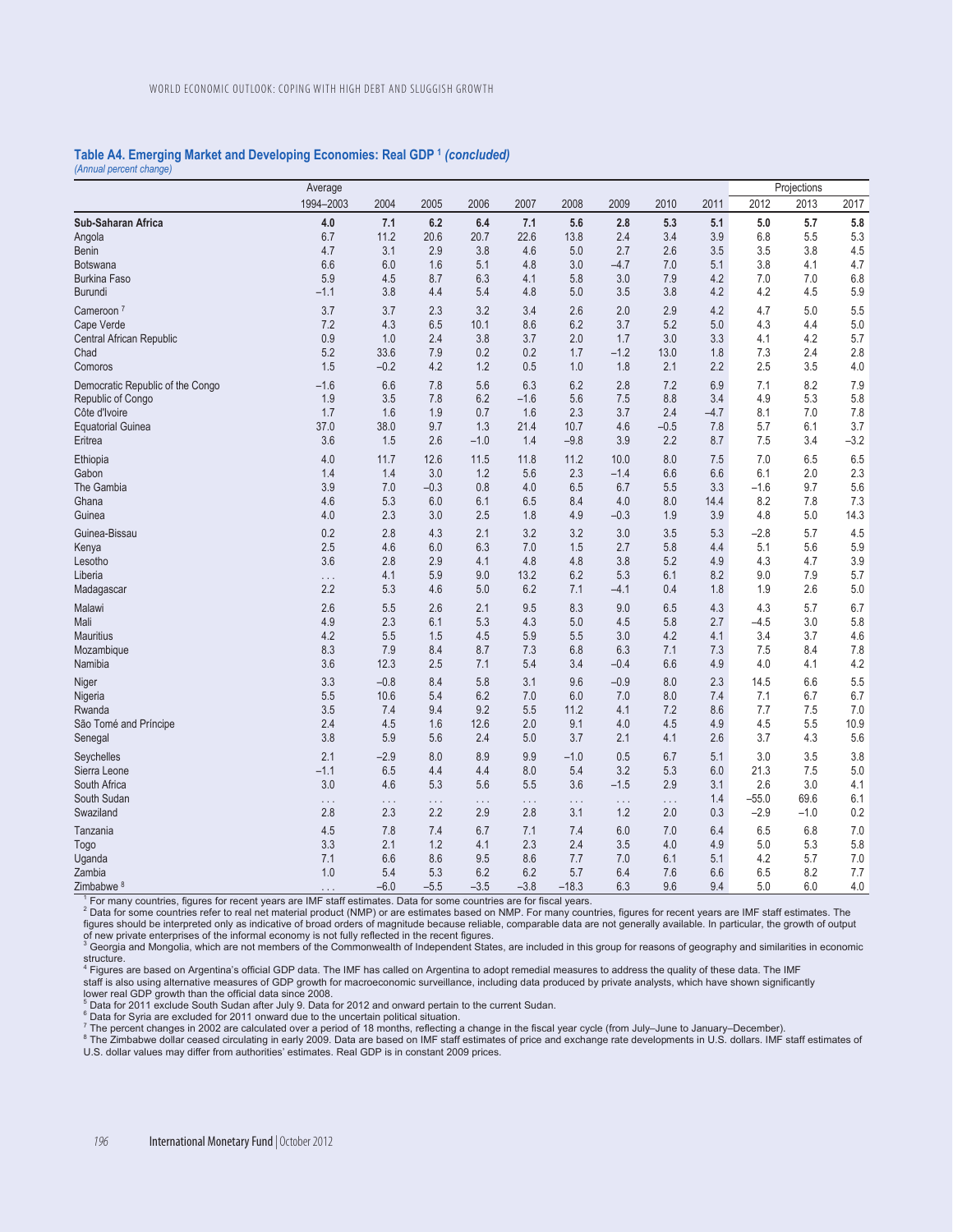# **Table A5. Summary of Inflation**

| (Percent) |  |
|-----------|--|
|           |  |

|                                                 | Average   |        |        |        |        |        |        |        |        |        | Projections |      |
|-------------------------------------------------|-----------|--------|--------|--------|--------|--------|--------|--------|--------|--------|-------------|------|
|                                                 | 1994-2003 | 2004   | 2005   | 2006   | 2007   | 2008   | 2009   | 2010   | 2011   | 2012   | 2013        | 2017 |
| <b>GDP Deflators</b>                            |           |        |        |        |        |        |        |        |        |        |             |      |
| <b>Advanced Economies</b>                       | 1.7       | 2.0    | 2.1    | 2.1    | 2.2    | 2.0    | 0.7    | 1.1    | 1.4    | 1.4    | 1.3         | 1.9  |
| <b>United States</b>                            | 1.9       | 2.8    | 3.3    | 3.2    | 2.9    | 2.2    | 0.9    | 1.3    | 2.1    | 1.6    | 1.3         | 2.1  |
| Euro Area                                       | 2.0       | 1.9    | 1.9    | 1.8    | 2.4    | 2.0    | 1.0    | 0.8    | 1.2    | 1.5    | 1.4         | 1.7  |
| Japan                                           | $-0.8$    | $-1.4$ | $-1.3$ | $-1.1$ | $-0.9$ | $-1.3$ | $-0.5$ | $-2.2$ | $-2.1$ | $-0.8$ | $-1.0$      | 0.7  |
| Other Advanced Economies <sup>1</sup>           | 2.2       | 2.4    | 2.0    | 2.1    | 2.5    | 3.0    | 0.8    | 2.4    | 2.0    | 1.9    | 2.2         | 2.2  |
| <b>Consumer Prices</b>                          |           |        |        |        |        |        |        |        |        |        |             |      |
| <b>Advanced Economies</b>                       | 2.1       | 2.0    | 2.3    | 2.3    | 2.2    | 3.4    | 0.1    | 1.5    | 2.7    | 1.9    | 1.6         | 1.9  |
| <b>United States</b>                            | 2.4       | 2.7    | 3.4    | 3.2    | 2.9    | 3.8    | $-0.3$ | 1.6    | 3.1    | 2.0    | 1.8         | 2.1  |
| Euro Area <sup>2</sup>                          | 2.0       | 2.2    | 2.2    | 2.2    | 2.1    | 3.3    | 0.3    | 1.6    | 2.7    | 2.3    | 1.6         | 1.7  |
| Japan                                           | 0.0       | 0.0    | $-0.3$ | 0.2    | 0.1    | 1.4    | $-1.3$ | $-0.7$ | $-0.3$ | 0.0    | $-0.2$      | 1.0  |
| Other Advanced Economies <sup>1</sup>           | 2.3       | 1.7    | 2.1    | 2.1    | 2.1    | 3.8    | 1.4    | 2.4    | 3.4    | 2.3    | 2.2         | 2.2  |
| <b>Emerging Market and Developing Economies</b> | 19.8      | 5.9    | 5.8    | 5.6    | 6.5    | 9.3    | 5.1    | 6.1    | 7.2    | 6.1    | 5.8         | 4.6  |
| <b>Regional Groups</b>                          |           |        |        |        |        |        |        |        |        |        |             |      |
| Central and Eastern Europe                      | 37.7      | 6.6    | 5.9    | 5.9    | 6.0    | 8.1    | 4.7    | 5.3    | 5.3    | 5.6    | 4.4         | 3.6  |
| Commonwealth of Independent States 3            | 62.9      | 10.4   | 12.1   | 9.4    | 9.7    | 15.6   | 11.2   | 7.2    | 10.1   | 6.8    | 7.7         | 6.8  |
| Developing Asia                                 | 6.1       | 4.1    | 3.7    | 4.2    | 5.4    | 7.4    | 3.0    | 5.7    | 6.5    | 5.0    | 4.9         | 3.8  |
| Latin America and the Caribbean                 | 25.6      | 6.6    | 6.3    | 5.3    | 5.4    | 7.9    | 6.0    | 6.0    | 6.6    | 6.0    | 5.9         | 5.4  |
| Middle East and North Africa                    | 8.0       | 6.6    | 6.5    | 7.7    | 10.2   | 13.5   | 6.6    | 6.9    | 9.7    | 10.4   | 9.1         | 6.6  |
| Sub-Saharan Africa                              | 20.2      | 7.4    | 9.0    | 7.0    | 7.0    | 12.6   | 9.4    | 7.5    | 9.7    | 9.1    | 7.1         | 5.6  |
| Memorandum                                      |           |        |        |        |        |        |        |        |        |        |             |      |
| European Union                                  | 4.2       | 2.3    | 2.3    | 2.3    | 2.4    | 3.6    | 0.9    | 2.0    | 3.1    | 2.5    | 1.8         | 1.9  |
| <b>Analytical Groups</b>                        |           |        |        |        |        |        |        |        |        |        |             |      |
| <b>By Source of Export Earnings</b>             |           |        |        |        |        |        |        |        |        |        |             |      |
| Fuel                                            | 32.9      | 9.8    | 10.0   | 9.1    | 10.2   | 15.0   | 9.3    | 8.1    | 10.2   | 9.1    | 9.0         | 7.6  |
| Nonfuel                                         | 16.6      | 5.0    | 4.8    | 4.7    | 5.6    | 7.9    | 4.2    | 5.6    | 6.6    | 5.5    | 5.1         | 4.0  |
| Of Which, Primary Products                      | 19.9      | 4.4    | 5.5    | 5.4    | 5.6    | 9.7    | 5.7    | 4.7    | 6.9    | 7.0    | 5.5         | 4.2  |
| <b>By External Financing Source</b>             |           |        |        |        |        |        |        |        |        |        |             |      |
| <b>Net Debtor Economies</b>                     | 22.0      | 5.6    | 5.9    | 5.9    | 6.2    | 9.1    | 7.3    | 7.2    | 7.6    | 7.3    | 6.7         | 4.9  |
| Of Which, Official Financing                    | 19.8      | 6.2    | 8.2    | 7.7    | 8.1    | 15.2   | 6.7    | 7.0    | 11.2   | 9.3    | 7.3         | 5.6  |
| <b>Net Debtor Economies by Debt-Servicing</b>   |           |        |        |        |        |        |        |        |        |        |             |      |
| <b>Experience</b>                               |           |        |        |        |        |        |        |        |        |        |             |      |
| Economies with Arrears and/or Rescheduling      |           |        |        |        |        |        |        |        |        |        |             |      |
| during 2006-10                                  | 18.7      | 7.9    | 8.1    | 8.9    | 8.3    | 11.5   | 6.6    | 7.9    | 11.8   | 11.9   | 9.3         | 7.3  |
| Memorandum                                      |           |        |        |        |        |        |        |        |        |        |             |      |
| <b>Median Inflation Rate</b>                    |           |        |        |        |        |        |        |        |        |        |             |      |
| <b>Advanced Economies</b>                       | 2.2       | 2.0    | 2.1    | 2.2    | 2.2    | 3.9    | 0.6    | 2.0    | 3.1    | 2.4    | 2.0         | 2.0  |
| <b>Emerging Market and Developing Economies</b> | 6.7       | 4.4    | 5.6    | 6.1    | 6.3    | 10.3   | 4.1    | 4.3    | 5.8    | 5.1    | 5.0         | 4.0  |

Emerging Market and Developing Economies<br>
<sup>1</sup> In this table, Other Advanced Economies means advanced economies excluding the United States, Euro Area countries, and Japan.<br>
<sup>2</sup> Based on Eurostat's harmonized index of consu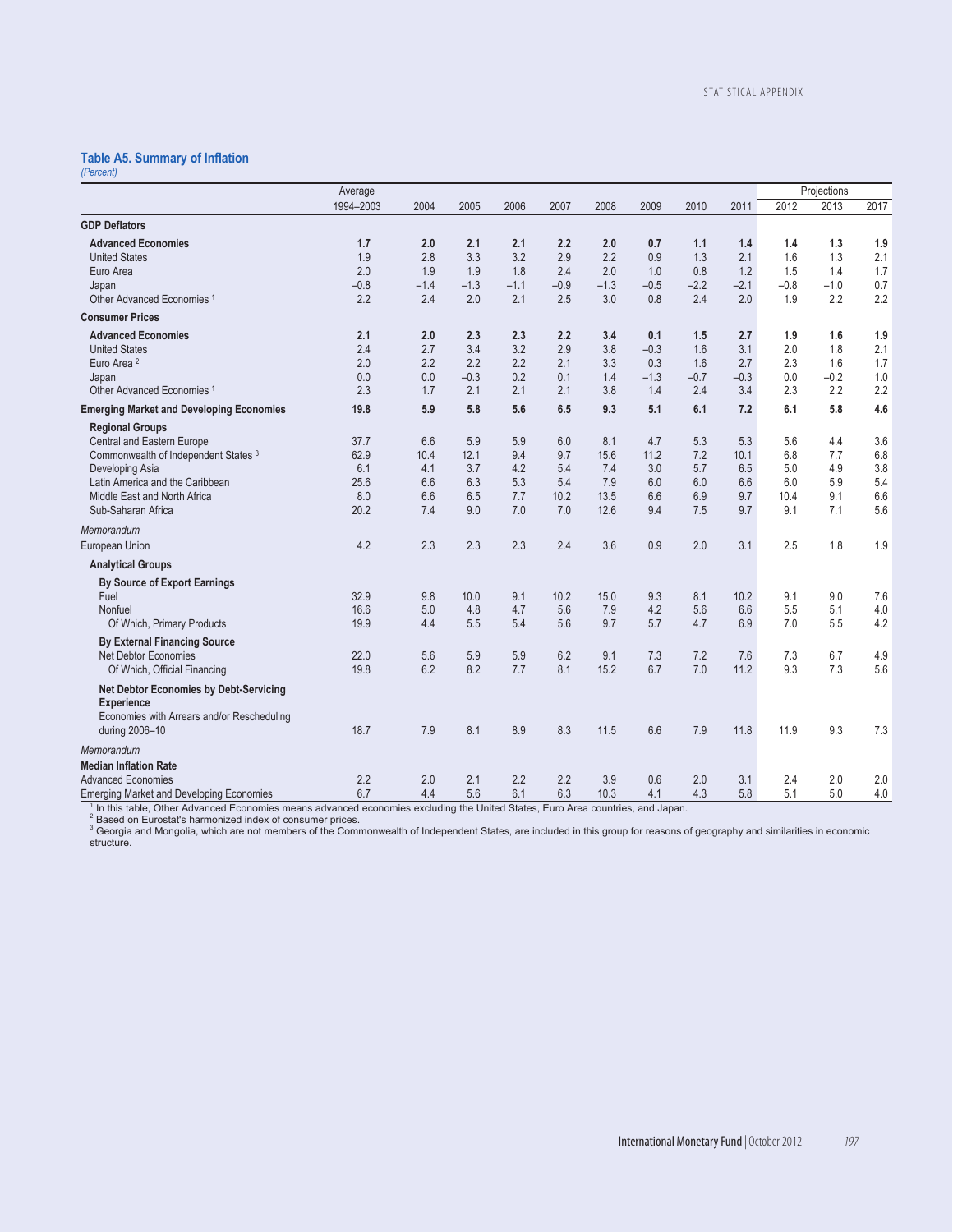## **Table A6. Advanced Economies: Consumer Prices**

*(Annual percent change)* 

|                                                                                                                                            |           |        |        |      |      |      |        |        |        |        |             | End of Period <sup>1</sup> |        |             |        |  |  |  |  |  |
|--------------------------------------------------------------------------------------------------------------------------------------------|-----------|--------|--------|------|------|------|--------|--------|--------|--------|-------------|----------------------------|--------|-------------|--------|--|--|--|--|--|
|                                                                                                                                            | Average   |        |        |      |      |      |        |        |        |        | Projections |                            |        | Projections |        |  |  |  |  |  |
|                                                                                                                                            | 1994-2003 | 2004   | 2005   | 2006 | 2007 | 2008 | 2009   | 2010   | 2011   | 2012   | 2013        | 2017                       | 2011   | 2012        | 2013   |  |  |  |  |  |
| <b>Advanced Economies</b>                                                                                                                  | 2.1       | 2.0    | 2.3    | 2.3  | 2.2  | 3.4  | 0.1    | 1.5    | 2.7    | 1.9    | 1.6         | 1.9                        | 2.5    | 1.7         | 1.7    |  |  |  |  |  |
| <b>United States</b>                                                                                                                       | 2.4       | 2.7    | 3.4    | 3.2  | 2.9  | 3.8  | $-0.3$ | 1.6    | 3.1    | 2.0    | 1.8         | 2.1                        | 3.1    | 1.6         | 1.8    |  |  |  |  |  |
| Euro Area <sup>2</sup>                                                                                                                     | 2.0       | 2.2    | 2.2    | 2.2  | 2.1  | 3.3  | 0.3    | 1.6    | 2.7    | 2.3    | 1.6         | 1.7                        | 2.7    | 2.1         | 1.7    |  |  |  |  |  |
| Germany                                                                                                                                    | 1.4       | 1.8    | 1.9    | 1.8  | 2.3  | 2.8  | 0.2    | 1.2    | 2.5    | 2.2    | 1.9         | 2.1                        | 2.3    | 2.2         | 1.9    |  |  |  |  |  |
| France                                                                                                                                     | 1.5       | 2.1    | 1.8    | 1.7  | 1.5  | 2.8  | 0.1    | 1.5    | 2.1    | 1.9    | 1.0         | 1.9                        | 2.1    | 1.9         | 1.0    |  |  |  |  |  |
| Italy                                                                                                                                      | 2.9       | 2.3    | 2.2    | 2.2  | 2.0  | 3.5  | 0.8    | 1.6    | 2.9    | 3.0    | 1.8         | 1.4                        | 3.7    | 1.5         | 2.9    |  |  |  |  |  |
| Spain                                                                                                                                      | 3.2       | 3.1    | 3.4    | 3.6  | 2.8  | 4.1  | $-0.2$ | 2.0    | 3.1    | 2.4    | 2.4         | 1.4                        | 2.4    | 3.3         | 1.4    |  |  |  |  |  |
| Netherlands                                                                                                                                | 2.5       | 1.4    | 1.5    | 1.7  | 1.6  | 2.2  | 1.0    | 0.9    | 2.5    | 2.2    | 1.8         | 2.1                        | 2.3    | 2.0         | 1.8    |  |  |  |  |  |
| Belgium                                                                                                                                    | 1.7       | 1.9    | 2.5    | 2.3  | 1.8  | 4.5  | 0.0    | 2.3    | 3.5    | 2.8    | 1.9         | 1.2                        | 3.2    | 2.6         | 1.5    |  |  |  |  |  |
| Austria                                                                                                                                    | 1.6       | 2.0    | 2.1    | 1.7  | 2.2  | 3.2  | 0.4    | 1.7    | 3.6    | 2.3    | 1.9         | 1.9                        | 3.4    | 1.9         | 1.9    |  |  |  |  |  |
| Greece                                                                                                                                     | 5.4       | 2.9    | 3.5    | 3.2  | 2.9  | 4.2  | 1.2    | 4.7    | 3.3    | 0.9    | $-1.1$      | 0.6                        | 2.2    | 0.4         | $-0.7$ |  |  |  |  |  |
| Portugal                                                                                                                                   | 3.2       | 2.5    | 2.1    | 3.0  | 2.4  | 2.7  | $-0.9$ | 1.4    | 3.6    | 2.8    | 0.7         | 1.5                        | 3.5    | 2.3         | 0.2    |  |  |  |  |  |
| Finland                                                                                                                                    | 1.6       | 0.1    | 0.8    | 1.3  | 1.6  | 3.9  | 1.6    | 1.7    | 3.3    | 2.9    | 2.3         | 2.0                        | 2.6    | 2.6         | 2.3    |  |  |  |  |  |
| Ireland                                                                                                                                    | 3.1       | 2.3    | 2.2    | 2.7  | 2.9  | 3.1  | $-1.7$ | $-1.6$ | 1.2    | 1.4    | 1.0         | 1.8                        | 1.4    | 1.2         | 1.0    |  |  |  |  |  |
| Slovak Republic                                                                                                                            | 8.3       | 7.5    | 2.8    | 4.3  | 1.9  | 3.9  | 0.9    | 0.7    | 4.1    | 3.6    | 2.3         | 2.3                        | 4.7    | 2.5         | 2.6    |  |  |  |  |  |
| Slovenia                                                                                                                                   | 9.6       | 3.6    | 2.5    | 2.5  | 3.6  | 5.7  | 0.9    | 1.8    | 1.8    | 2.2    | 1.5         | 2.1                        | 2.1    | 1.7         | 1.4    |  |  |  |  |  |
| Luxembourg                                                                                                                                 | 1.9       | 3.2    | 3.8    | 3.0  | 2.7  | 4.1  | 0.0    | 2.8    | 3.7    | 2.5    | 2.3         | 2.5                        | 3.4    | 1.8         | 2.3    |  |  |  |  |  |
| Estonia                                                                                                                                    | 12.9      | 3.0    | 4.1    | 4.4  | 6.6  | 10.4 | $-0.1$ | 2.9    | 5.1    | 4.4    | 3.2         | 2.8                        | 4.1    | 5.0         | 3.2    |  |  |  |  |  |
| Cyprus                                                                                                                                     | 3.0       | 1.9    | 2.0    | 2.2  | 2.2  | 4.4  | 0.2    | 2.6    | 3.5    | 3.1    | 2.2         | 2.0                        | 4.2    | 2.7         | 2.2    |  |  |  |  |  |
| Malta                                                                                                                                      | 3.0       | 2.7    | 2.5    | 2.6  | 0.7  | 4.7  | 1.8    | 2.0    | 2.5    | 3.5    | 2.2         | 2.2                        | 1.5    | 3.5         | 2.6    |  |  |  |  |  |
| Japan                                                                                                                                      | 0.0       | 0.0    | $-0.3$ | 0.2  | 0.1  | 1.4  | $-1.3$ | $-0.7$ | $-0.3$ | 0.0    | $-0.2$      | 1.0                        | $-0.3$ | $-0.2$      | 0.3    |  |  |  |  |  |
| United Kingdom <sup>2</sup>                                                                                                                | 1.7       | 1.3    | 2.0    | 2.3  | 2.3  | 3.6  | 2.1    | 3.3    | 4.5    | 2.7    | 1.9         | 1.9                        | 4.7    | 2.2         | 1.7    |  |  |  |  |  |
| Canada                                                                                                                                     | 1.8       | 1.8    | 2.2    | 2.0  | 2.1  | 2.4  | 0.3    | 1.8    | 2.9    | 1.8    | 2.0         | 2.0                        | 2.7    | 1.7         | 2.0    |  |  |  |  |  |
| Korea                                                                                                                                      | 4.1       | 3.6    | 2.8    | 2.2  | 2.5  | 4.7  | 2.8    | 2.9    | 4.0    | 2.2    | 2.7         | 3.0                        | 4.2    | 2.2         | 3.0    |  |  |  |  |  |
| Australia                                                                                                                                  | 2.6       | 2.3    | 2.7    | 3.5  | 2.3  | 4.4  | 1.8    | 2.8    | 3.4    | 2.0    | 2.6         | 2.4                        | 3.1    | 3.3         | 1.0    |  |  |  |  |  |
| Taiwan Province of China                                                                                                                   | 1.4       | 1.6    | 2.3    | 0.6  | 1.8  | 3.5  | $-0.9$ | 1.0    | 1.4    | 2.5    | 2.0         | 2.0                        | $-3.4$ | 2.5         | 2.0    |  |  |  |  |  |
| Sweden                                                                                                                                     | 1.3       | 0.4    | 0.5    | 1.4  | 2.2  | 3.4  | $-0.5$ | 1.2    | 3.0    | 1.4    | 2.0         | 2.0                        | 0.4    | 0.9         | 2.0    |  |  |  |  |  |
| Hong Kong SAR                                                                                                                              | 1.7       | $-0.4$ | 0.9    | 2.0  | 2.0  | 4.3  | 0.6    | 2.3    | 5.3    | 3.8    | 3.0         | 3.0                        | 5.7    | 3.8         | 3.0    |  |  |  |  |  |
| Switzerland                                                                                                                                | 0.9       | 0.8    | 1.2    | 1.1  | 0.7  | 2.4  | $-0.5$ | 0.7    | 0.2    | $-0.5$ | 0.5         | 1.0                        | $-0.7$ | $-0.5$      | 0.5    |  |  |  |  |  |
| Singapore                                                                                                                                  | 1.0       | 1.7    | 0.5    | 1.0  | 2.1  | 6.6  | 0.6    | 2.8    | 5.2    | 4.5    | 4.3         | 2.5                        | 5.5    | 3.8         | 4.9    |  |  |  |  |  |
| <b>Czech Republic</b>                                                                                                                      | $\cdots$  | 2.8    | 1.8    | 2.5  | 2.9  | 6.3  | 1.0    | 1.5    | 1.9    | 3.4    | 2.1         | 2.0                        | 2.4    | 3.1         | 2.2    |  |  |  |  |  |
| Norway                                                                                                                                     | 2.2       | 0.5    | 1.5    | 2.3  | 0.7  | 3.8  | 2.2    | 2.4    | 1.3    | 1.0    | 2.2         | 2.5                        | 0.2    | 1.7         | 1.8    |  |  |  |  |  |
| <b>Israel</b>                                                                                                                              | 6.1       | $-0.4$ | 1.3    | 2.1  | 0.5  | 4.6  | 3.3    | 2.7    | 3.4    | 1.7    | 2.1         | 2.0                        | 2.2    | 2.0         | 2.0    |  |  |  |  |  |
| Denmark                                                                                                                                    | 2.1       | 1.2    | 1.8    | 1.9  | 1.7  | 3.4  | 1.3    | 2.3    | 2.8    | 2.6    | 2.0         | 1.8                        | 2.5    | 2.7         | 2.1    |  |  |  |  |  |
| New Zealand                                                                                                                                | 2.0       | 2.3    | 3.0    | 3.4  | 2.4  | 4.0  | 2.1    | 2.3    | 4.0    | 1.9    | 2.4         | 2.0                        | 1.8    | 2.4         | 2.5    |  |  |  |  |  |
| Iceland                                                                                                                                    | 3.1       | 3.2    | 4.0    | 6.8  | 5.0  | 12.4 | 12.0   | 5.4    | 4.0    | 5.6    | 4.4         | 2.5                        | 5.3    | 5.3         | 3.7    |  |  |  |  |  |
| San Marino                                                                                                                                 | $\cdots$  | 1.4    | 1.7    | 2.1  | 2.5  | 4.1  | 2.4    | 2.6    | 2.0    | 3.0    | 2.1         | 1.4                        | 2.0    | 1.9         | 1.8    |  |  |  |  |  |
| Memorandum                                                                                                                                 |           |        |        |      |      |      |        |        |        |        |             |                            |        |             |        |  |  |  |  |  |
| Major Advanced Economies                                                                                                                   | 1.8       | 2.0    | 2.3    | 2.3  | 2.2  | 3.2  | $-0.1$ | 1.4    | 2.6    | 1.8    | 1.5         | 1.9                        | 2.6    | 1.5         | 1.6    |  |  |  |  |  |
| Newly Industrialized Asian Economies                                                                                                       | 2.8       | 2.4    | 2.2    | 1.6  | 2.2  | 4.5  | 1.3    | 2.3    | 3.6    | 2.7    | 2.7         | 2.7                        | 2.3    | 2.6         | 2.9    |  |  |  |  |  |
| December-December changes. Several countries report Q4-Q4 changes.<br><sup>2</sup> Based on Eurostat's harmonized index of consumer prices |           |        |        |      |      |      |        |        |        |        |             |                            |        |             |        |  |  |  |  |  |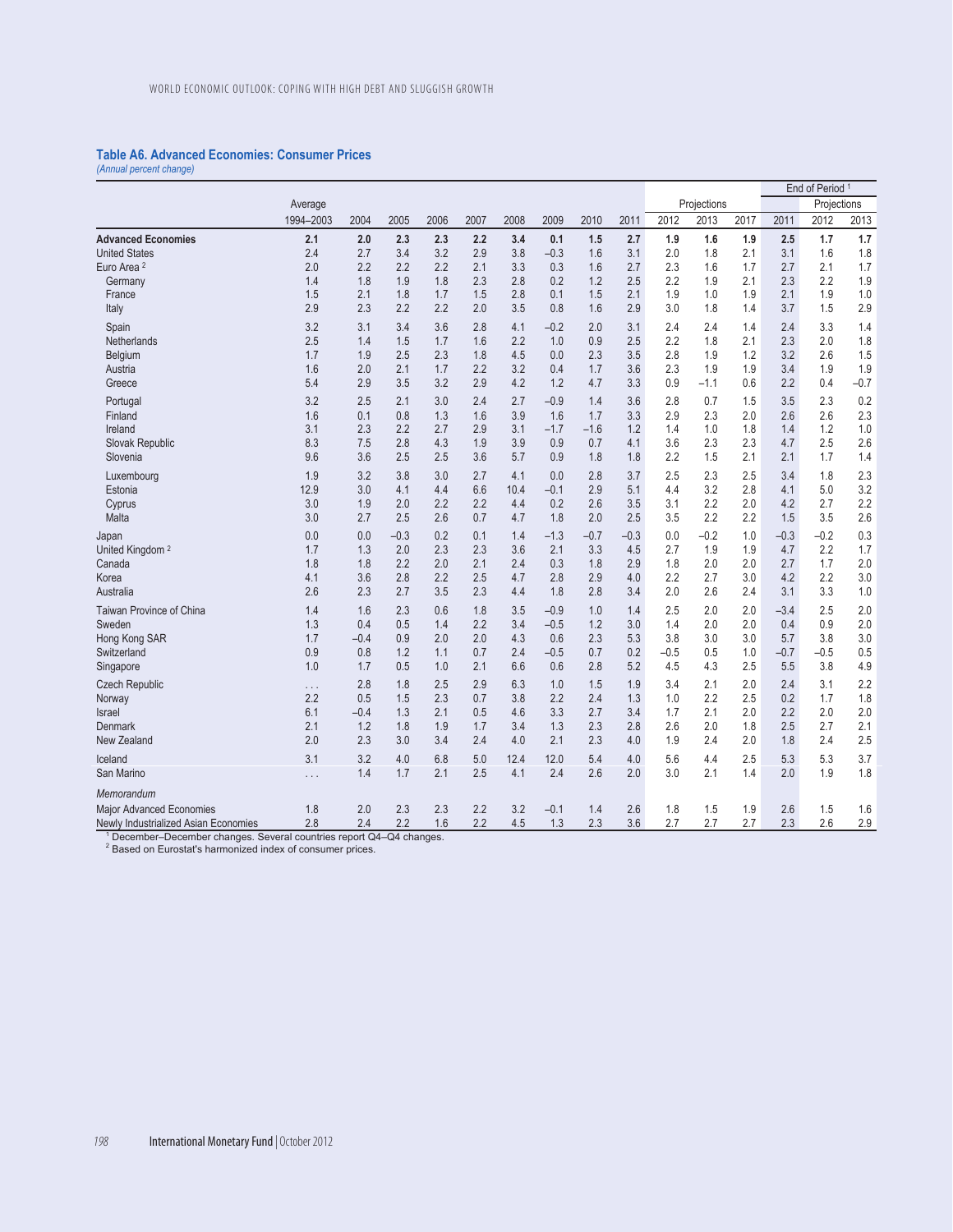#### **Table A7. Emerging Market and Developing Economies: Consumer Prices 1** *(Annual percent change)*

|                                         |                    |               |                |                |              |              |               |               |             |             |             |             | End of Period <sup>2</sup> |             |             |
|-----------------------------------------|--------------------|---------------|----------------|----------------|--------------|--------------|---------------|---------------|-------------|-------------|-------------|-------------|----------------------------|-------------|-------------|
|                                         | Average            |               |                |                |              |              |               |               |             |             | Projections |             |                            | Projections |             |
|                                         | 1994-2003          | 2004          | 2005           | 2006           | 2007         | 2008         | 2009          | 2010          | 2011        | 2012        | 2013        | 2017        | 2011                       | 2012        | 2013        |
| Central and Eastern Europe <sup>3</sup> | 37.7               | 6.6           | 5.9            | 5.9            | 6.0          | 8.1          | 4.7           | 5.3           | 5.3         | 5.6         | 4.4         | 3.6         | 6.4                        | 4.8         | 4.0         |
| Albania<br>Bosnia and Herzegovina       | 10.3               | 2.9<br>0.3    | 2.4<br>3.6     | 2.4<br>6.1     | 2.9<br>1.5   | 3.4<br>7.4   | 2.2<br>$-0.4$ | 3.6<br>2.1    | 3.4<br>3.7  | 2.0<br>2.2  | 3.0<br>2.1  | 3.0<br>2.4  | 1.7<br>2.7                 | 3.0<br>2.2  | 3.0<br>2.1  |
| <b>Bulgaria</b>                         | $\ldots$ .<br>62.5 | 6.1           | 6.0            | 7.4            | 7.6          | 12.0         | 2.5           | 3.0           | 3.4         | 1.9         | 2.3         | 3.0         | 2.0                        | 2.1         | 2.5         |
| Croatia                                 | 10.4               | 2.0           | 3.3            | 3.2            | 2.9          | 6.1          | 2.4           | 1.0           | 2.3         | 3.0         | 3.0         | 3.0         | 2.0                        | 3.7         | 3.0         |
| Hungary                                 | 14.0               | 6.8           | 3.6            | 3.9            | 7.9          | 6.1          | 4.2           | 4.9           | 3.9         | 5.6         | 3.5         | 3.0         | 4.1                        | 5.4         | 3.5         |
| Kosovo                                  | .                  | $-1.1$        | $-1.4$         | 0.6            | 4.4          | 9.4          | $-2.4$        | 3.5           | 7.3         | 0.6         | 1.2         | 1.3         | 3.6                        | 1.0         | 1.9         |
| Latvia                                  | 9.8                | 6.2           | 6.9            | 6.6            | 10.1         | 15.3         | 3.3           | $-1.2$        | 4.2         | 2.4         | 2.2         | 2.2         | 3.9                        | 2.1         | 2.0         |
| Lithuania<br><b>FYR Macedonia</b>       | $\cdots$<br>12.4   | 1.2<br>$-0.4$ | 2.7<br>0.5     | 3.8<br>3.2     | 5.8<br>2.3   | 11.1<br>8.4  | 4.2<br>$-0.8$ | 1.2<br>1.5    | 4.1<br>3.9  | 3.2<br>2.0  | 2.4<br>2.0  | 2.4<br>2.0  | 3.5<br>2.8                 | 3.4<br>2.0  | 2.3<br>2.0  |
| Montenegro                              | $\cdots$           | 3.1           | 3.4            | 2.1            | 3.5          | 9.0          | 3.6           | 0.7           | 3.1         | 3.4         | 3.0         | 3.4         | 2.8                        | 3.8         | 2.9         |
| Poland                                  | 12.8               | 3.5           | 2.1            | 1.0            | 2.5          | 4.2          | 3.5           | 2.5           | 4.3         | 3.9         | 2.7         | 2.5         | 4.6                        | 3.2         | 2.5         |
| Romania                                 | 53.2               | 11.9          | 9.0            | 6.6            | 4.8          | 7.8          | 5.6           | 6.1           | 5.8         | 2.9         | 3.2         | 2.6         | 3.1                        | 3.6         | 3.2         |
| Serbia                                  | $\cdots$           | 10.6          | 16.2           | 10.7           | 6.9          | 12.4         | 8.1           | 6.2           | 11.1        | 5.9         | 7.5         | 3.7         | 7.0                        | 8.6         | 5.0         |
| Turkey                                  | 67.3               | 8.6           | 8.2            | 9.6            | 8.8          | 10.4         | 6.3           | 8.6           | 6.5         | 8.7         | 6.5         | 5.0         | 10.4                       | 6.5         | 5.7         |
| Commonwealth of Independent States 3,4  | 62.9               | 10.4          | 12.1           | 9.4            | 9.7          | 15.6         | 11.2          | 7.2           | 10.1        | 6.8         | 7.7         | 6.8         | 9.2                        | 7.4         | 7.4         |
| Russia<br><b>Excluding Russia</b>       | 57.5<br>79.1       | 10.9<br>9.1   | 12.7<br>10.6   | 9.7<br>8.8     | 9.0<br>11.6  | 14.1<br>19.5 | 11.7<br>10.1  | 6.9<br>7.9    | 8.4<br>14.0 | 5.1<br>10.8 | 6.6<br>10.2 | 6.5<br>7.6  | 6.1<br>17.0                | 6.7<br>9.2  | 6.5<br>9.6  |
| Armenia                                 | 72.9               | 7.0           | 0.6            | 3.0            | 4.6          | 9.0          | 3.5           |               | 7.7         | 2.8         | 4.2         | 4.0         | 4.7                        | 2.8         | 4.0         |
| Azerbaijan                              | 62.4               | 6.7           | 9.7            | 8.4            | 16.6         | 20.8         | 1.6           | 7.3<br>5.7    | 7.9         | 3.0         | 6.0         | 5.0         | 5.6                        | 6.5         | 5.5         |
| <b>Belarus</b>                          | 175.7              | 18.1          | 10.3           | 7.0            | 8.4          | 14.8         | 13.0          | 7.7           | 53.2        | 60.2        | 30.6        | 17.4        | 108.7                      | 27.6        | 29.8        |
| Georgia                                 | $\ldots$           | 5.7           | 8.2            | 9.2            | 9.2          | 10.0         | 1.7           | 7.1           | 8.5         | 0.2         | 5.5         | 6.0         | 2.0                        | 3.0         | 6.0         |
| Kazakhstan                              | 59.9               | 6.9           | 7.5            | 8.6            | 10.8         | 17.1         | 7.3           | 7.1           | 8.3         | 5.0         | 6.6         | 6.0         | 7.4                        | 5.7         | 6.6         |
| Kyrgyz Republic                         | 29.4               | 4.1           | 4.3            | 5.6            | 10.2         | 24.5         | 6.8           | 7.8           | 16.6        | 2.9         | 9.4         | 5.9         | 5.7                        | 8.0         | 7.5         |
| Moldova<br>Mongolia                     | 34.6<br>24.2       | 12.4<br>7.9   | 11.9<br>12.5   | 12.7<br>4.5    | 12.4<br>8.2  | 12.7<br>26.8 | 0.0<br>6.3    | 7.4<br>10.2   | 7.6<br>7.7  | 5.1<br>14.1 | 5.0<br>11.7 | 5.0<br>7.0  | 7.8<br>9.4                 | 5.0<br>12.9 | 5.0<br>10.4 |
| Tajikistan                              | 105.9              | 7.2           | 7.3            | 10.0           | 13.2         | 20.4         | 6.5           | 6.5           | 12.4        | 6.0         | 8.1         | 7.0         | 9.3                        | 6.5         | 8.0         |
| Turkmenistan                            | 146.2              | 5.9           | 10.7           | 8.2            | 6.3          | 14.5         | $-2.7$        | 4.4           | 5.3         | 4.3         | 6.0         | 7.0         | 5.6                        | 5.0         | 7.0         |
| Ukraine<br>Uzbekistan                   | 70.2<br>91.6       | 9.0<br>6.6    | 13.5<br>10.0   | 9.1<br>14.2    | 12.8<br>12.3 | 25.2<br>12.7 | 15.9<br>14.1  | 9.4<br>9.4    | 8.0<br>12.8 | 2.0<br>12.9 | 7.4<br>10.7 | 5.0<br>11.0 | 4.6<br>13.3                | 6.0<br>11.0 | 5.9<br>11.0 |
| <b>Developing Asia</b>                  | 6.1                | 4.1           | 3.7            | 4.2            | 5.4          | 7.4          | 3.0           | 5.7           | 6.5         | 5.0         | 4.9         | 3.8         | 5.1                        | 5.5         | 4.8         |
| Afghanistan                             | .                  | 13.2          | 12.3           | 5.1            | 13.0         | 26.8         | $-12.2$       | 7.7           | 11.8        | 6.6         | 6.7         | 5.0         | 11.3                       | 5.9         | 5.4         |
| Bangladesh                              | 5.2                | 6.1           | 7.0            | 6.8            | 9.1          | 8.9          | 5.4           | 8.1           | 10.7        | 8.5         | 6.7         | 5.5         | 10.6                       | 6.9         | 6.4         |
| <b>Bhutan</b><br>Brunei Darussalam      | 6.1<br>1.1         | 4.6<br>0.9    | 5.3<br>1.1     | 5.0<br>0.2     | 5.2<br>1.0   | 8.3<br>2.1   | 4.4<br>1.0    | 7.0<br>0.4    | 8.9<br>2.0  | 9.4<br>1.7  | 7.8<br>1.4  | 6.4<br>1.3  | 6.5<br>1.8                 | 10.5<br>1.6 | 6.7         |
| Cambodia                                | 5.3                | 3.9           | 6.3            | 6.1            | 7.7          | 25.0         | $-0.7$        | 4.0           | 5.5         | 3.6         | 4.4         | 3.0         | 4.9                        | 4.6         | 1.4<br>4.6  |
| China                                   | 4.9                | 3.9           | 1.8            | 1.5            | 4.8          | 5.9          | $-0.7$        | 3.3           | 5.4         | 3.0         | 3.0         | 3.0         | 4.1                        | 2.8         | 3.1         |
| Fiji                                    | 2.7                | 2.8           | 2.3            | 2.5            | 4.8          | 7.7          | 3.7           | 5.5           | 8.7         | 4.7         | 4.5         | 3.5         | 7.8                        | 4.5         | 4.5         |
| India                                   | 7.0                | 3.9           | 4.0            | 6.3            | 6.4          | 8.3          | 10.9          | 12.0          | 8.9         | 10.2        | 9.6         | 5.0         | 6.5                        | 13.0        | 9.3         |
| Indonesia<br>Kiribati                   | 13.7<br>2.5        | 6.1<br>$-0.9$ | 10.5<br>$-0.3$ | 13.1<br>$-1.5$ | 6.7<br>4.2   | 9.8<br>11.0  | 4.8<br>8.8    | 5.1<br>$-2.8$ | 5.4<br>2.8  | 4.4<br>2.5  | 5.1<br>3.0  | 4.0<br>2.5  | 3.8<br>2.8                 | 5.0<br>2.5  | 5.1<br>3.0  |
| Lao P.D.R.                              | 29.7               | 10.5          | 7.2            | 6.8            | 4.5          | 7.6          | 0.0           | 6.0           | 7.6         | 5.1         | 6.8         | 4.2         | 7.7                        | 5.3         | 6.2         |
| Malaysia                                | 2.7                | 1.4           | 3.0            | 3.6            | 2.0          | 5.4          | 0.6           | 1.7           | 3.2         | 2.0         | 2.4         | 2.5         | 3.0                        | 2.0         | 2.4         |
| Maldives                                | 2.1                | 6.3           | 2.5            | 3.5            | 7.4          | 12.3         | 4.0           | 4.7           | 14.1        | 12.3        | 8.3         | 3.0         | 20.8                       | 8.0         | 8.0         |
| Myanmar                                 | .                  | 3.8           | 10.7           | 26.3           | 32.9         | 22.5         | 8.2           | 8.2           | 4.0         | 5.8         | 6.5         | 5.0         | 5.0                        | 5.6         | 5.3         |
| Nepal                                   | 6.5                | 4.0           | 4.5            | 8.0            | 6.2          | 6.7          | 12.6          | 9.5           | 9.6         | 8.3         | 8.0         | 6.5         | 9.7                        | 11.5        | 7.3         |
| Pakistan                                | 7.3                | 4.0           | 9.3            | 8.0            | 7.8          | 10.8         | 17.6          | 10.1          | 13.7        | 11.0        | 10.4        | 13.0        | 13.3                       | 11.3        | 11.8        |
| Papua New Guinea<br>Philippines         | 11.5<br>6.3        | 2.1<br>4.8    | 1.8<br>6.6     | 2.4<br>5.5     | 0.9<br>2.9   | 10.8<br>8.2  | 6.9<br>4.2    | 6.0<br>3.8    | 8.4<br>4.7  | 6.8<br>3.5  | 6.7<br>4.5  | 6.5<br>4.0  | 6.9<br>4.2                 | 6.8<br>4.6  | 6.7<br>4.0  |
| Samoa                                   | 4.0                | 7.8           | 7.8            | 3.5            | 4.7          | 6.3          | 14.6          | $-0.2$        | 2.9         | 6.2         | 2.0         | 4.0         | 2.9                        | 5.5         | 4.0         |
| Solomon Islands                         | 9.7                | 6.9           | 7.5            | 11.2           | 7.7          | 17.3         | 7.1           | 0.9           | 7.4         | 6.6         | 3.3         | 4.3         | 9.4                        | 4.6         | 4.5         |
| Sri Lanka                               | 9.4                | 9.0           | 11.0           | 10.0           | 15.8         | 22.4         | 3.5           | 6.2           | 6.7         | 7.9         | 8.0         | 6.0         | 4.9                        | 10.1        | 7.2         |
| Thailand                                | 3.6                | 2.8           | 4.5            | 4.6            | 2.2          | 5.5          | $-0.8$        | 3.3           | 3.8         | 3.2         | 3.3         | 2.7         | 3.5                        | 4.7         | 1.9         |
| Timor-Leste<br>Tonga                    | .<br>5.1           | 3.2<br>10.8   | 1.1<br>8.5     | 3.9<br>6.1     | 10.3<br>7.4  | 9.0<br>7.4   | 0.7<br>3.5    | 6.8<br>3.9    | 13.5<br>5.3 | 12.0<br>4.5 | 8.0<br>5.3  | 8.0<br>6.0  | 17.4<br>5.4                | 9.0<br>4.5  | 8.0<br>6.0  |
| Tuvalu                                  | $\ldots$           | 2.4           | 3.2            | 4.2            | 2.3          | 10.4         | $-0.3$        | $-1.9$        | 0.5         | 2.6         | 2.7         | 2.7         | $\ldots$                   | $\cdots$    | $\cdots$    |
| Vanuatu                                 | 2.5                | 1.4           | 1.2            | 2.0            | 3.9          | 4.8          | 4.3           | 2.8           | 0.9         | 2.0         | 3.0         | 3.0         | 1.2                        | 2.2         | 3.0         |
| Vietnam                                 | 5.1                | 7.9           | 8.4            | 7.5            | 8.3          | 23.1         | 6.7           | 9.2           | 18.7        | 8.1         | 6.2         | 5.0         | 18.1                       | 4.5         | 5.6         |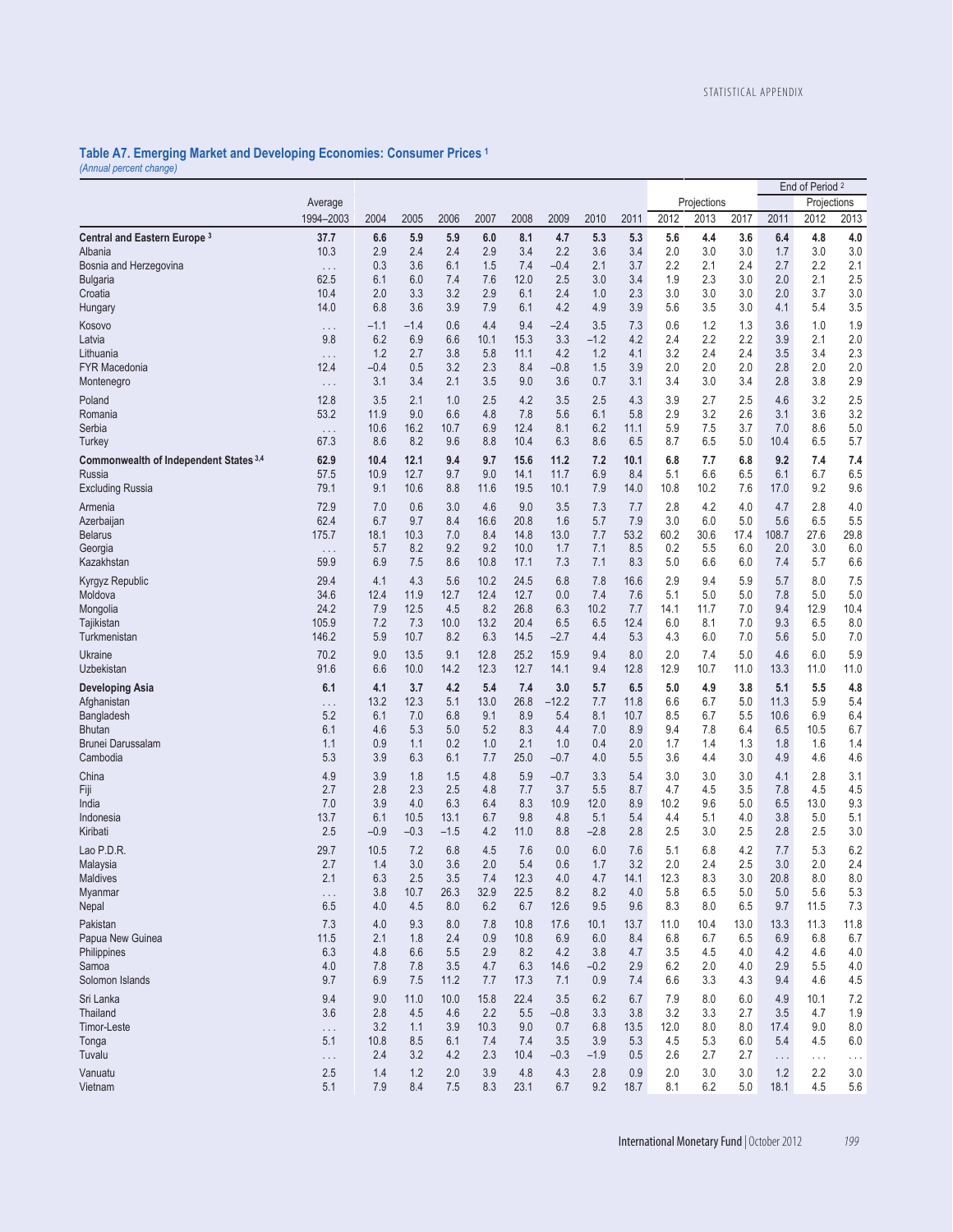#### **Table A7. Emerging Market and Developing Economies: Consumer Prices 1** *(continued) (Annual percent change)*

End of Period 2 Average Projections Projections 1994–2003 2004 2005 2006 2007 2008 2009 2010 2011 2012 2013 2017 2011 2012 2013 **Latin America and the Caribbean 25.6 6.6 6.3 5.3 5.4 7.9 6.0 6.0 6.6 6.0 5.9 5.4 6.8 5.8 5.9** Antigua and Barbuda 2.2 2.0 2.1 1.8 1.4 5.3 –0.6 3.4 3.5 3.8 3.0 2.4 4.0 3.0 3.1 Argentina 5 4.2 4.4 9.6 10.9 8.8 8.6 6.3 10.5 9.8 9.9 9.7 9.8 9.5 9.9 9.9 The Bahamas 1.7 1.2 2.0 1.8 2.5 4.4 2.1 1.0 2.5 2.0 2.0 2.0 4.0 1.5 2.0 Barbados 1.8 1.4 6.1 7.3 4.0 8.1 3.7 5.8 9.4 8.2 4.8 4.5 9.5 6.4 4.5 Belize 1.7 3.1 3.7 4.2 2.3 6.4 –1.1 0.9 1.5 2.2 2.2 2.5 2.5 1.9 2.5 Bolivia 5.5 8.1 5.2 4.1 8.7 10.3 6.5 2.5 9.9 4.8 4.7 4.0 6.9 5.0 4.5 Brazil 52.7 6.6 6.9 4.2 3.6 5.7 4.9 5.0 6.6 5.2 4.9 4.5 6.5 5.0 5.1 Chile 5.4 1.1 3.1 3.4 4.4 8.7 1.5 1.4 3.3 3.1 3.0 3.0 4.4 2.5 3.0 Colombia 14.2 5.9 5.0 4.3 5.5 7.0 4.2 2.3 3.4 3.2 2.8 3.0 3.7 2.7 3.0 Costa Rica 12.9 12.3 13.8 11.5 9.4 13.4 7.8 5.7 4.9 4.6 5.0 4.0 4.7 5.0 5.0 Dominica 1.2 2.4 1.6 2.6 3.2 6.4 0.0 2.8 1.4 2.3 2.3 2.0 2.0 3.6 1.5 Dominican Republic 9.3 51.5 4.2 7.6 6.1 10.6 1.4 6.3 8.5 4.1 4.8 4.0 7.8 4.5 5.0 Ecuador 33.0 2.7 2.1 3.3 2.3 8.4 5.2 3.6 4.5 5.1 4.3 3.0 5.4 4.6 4.5 El Salvador 4.4 4.5 4.7 4.0 4.6 7.3 0.4 1.2 3.6 4.0 2.9 2.8 5.1 3.0 2.8 Grenada 1.6 2.3 3.5 4.3 3.9 8.0 –0.3 3.4 3.0 3.2 2.2 2.0 3.5 2.4 2.2 Guatemala 8.0 7.6 9.1 6.6 6.8 11.4 1.9 3.9 6.2 3.9 4.1 4.0 6.2 4.1 4.0 Guyana 6.7 4.7 6.9 6.7 12.2 8.1 3.0 3.7 5.0 3.0 5.6 4.0 3.3 4.6 6.0 Haiti 19.0 28.3 16.8 14.2 9.0 14.4 3.4 4.1 7.4 6.7 5.9 3.4 10.4 6.0 5.0 Honduras 15.4 8.1 8.8 5.6 6.9 11.4 5.5 4.7 6.8 5.8 6.7 5.9 5.6 6.5 6.5 Jamaica 13.4 13.5 15.1 8.5 9.3 22.0 9.6 12.6 7.5 7.3 8.2 6.4 6.0 7.2 8.0 Mexico 15.0 4.7 4.0 3.6 4.0 5.1 5.3 4.2 3.4 4.0 3.5 3.0 3.8 4.0 3.3 Nicaragua 8.2 8.5 9.6 9.7 9.3 16.8 11.6 3.0 7.4 8.2 8.3 6.9 8.0 8.0 7.5 Panama 1.0 0.5 2.9 2.5 4.2 8.8 2.4 3.5 5.9 6.0 5.5 4.0 6.3 6.2 5.5 Paraguay 10.9 4.3 6.8 9.6 8.1 10.2 2.6 4.7 6.6 5.0 5.0 4.1 4.9 5.0 5.0 Peru 7.2 3.7 1.6 2.0 1.8 5.8 2.9 1.5 3.4 3.7 2.5 2.0 4.7 3.0 2.0 St. Kitts and Nevis 3.1 2.2 3.4 8.5 4.5 5.3 2.1 0.6 7.1 2.5 2.5 2.5 2.9 1.9 2.5 St. Lucia 2.6 1.5 3.9 3.6 2.8 5.5 –0.2 3.3 2.8 3.2 2.8 3.0 4.8 2.2 2.9 St. Vincent and the Grenadines 1.3 2.9 3.4 3.0 7.0 10.1 0.4 0.8 3.2 2.6 1.7 2.5 4.7 0.8 2.6<br>Suriname 1.5 3 5.7 5.0 5.1 9.6 11.1 6.6 15.0 0.0 6.9 17.7 6.2 5.5 4.0 15.3 5.7 5.0 Suriname 62.0 62.0 9.1 9.6 11.1 6.6 15.0 0.0 6.9 17.7 6.2 5.5 4.0 15.3 5.7 5.0 Trinidad and Tobago 4.2 3.7 6.9 8.3 7.9 12.0 7.0 10.5 5.1 10.0 6.5 4.0 5.3 9.0 4.0 Uruguay 18.6 9.2 4.7 6.4 8.1 7.9 7.1 6.7 8.1 7.9 7.6 6.0 8.6 8.0 7.3 Venezuela 39.1 21.7 16.0 13.7 18.7 30.4 27.1 28.2 26.1 23.2 28.8 27.3 27.6 22.0 29.2 **Middle East and North Africa 8.0 6.6 6.5 7.7 10.2 13.5 6.6 6.9 9.7 10.4 9.1 6.6 10.1 9.2 8.9** Algeria 9.4 3.6 1.6 2.3 3.6 4.9 5.7 3.9 4.5 8.4 5.0 4.0 5.2 6.3 5.0 Bahrain 0.9 2.2 2.6 2.0 3.3 3.5 2.8 2.0 –0.4 0.6 2.0 2.0 0.2 3.0 2.0 Djibouti 2.5 3.1 3.1 3.5 5.0 12.0 1.7 4.0 5.1 4.7 2.4 2.4 7.6 2.4 1.3 Egypt 5.1 8.1 8.8 4.2 11.0 11.7 16.2 11.7 11.1 8.6 10.7 6.5 11.8 7.3 12.3 Iran 21.4 15.3 10.4 11.9 18.4 25.4 10.8 12.4 21.5 25.2 21.8 15.5 21.8 22.0 20.3 Iraq . . . . . . 37.0 53.2 30.8 2.7 –2.2 2.4 5.6 6.0 5.5 4.0 6.0 6.0 5.5 Jordan 2.5 3.4 3.5 6.3 4.7 13.9 –0.7 5.0 4.4 4.5 3.9 3.0 3.3 4.4 4.2 Kuwait 1.7 1.3 4.1 3.1 5.5 10.6 4.0 4.0 4.7 4.3 4.1 4.1 4.7 4.3 4.1 Lebanon 4.1 1.7 –0.7 5.6 4.1 10.8 1.2 4.5 5.0 6.5 5.7 2.0 3.1 10.1 2.0 Libya 0.7 1.3 2.7 1.5 6.2 10.4 2.4 2.5 15.9 10.0 0.9 4.0 26.6 –1.7 3.1 Mauritania 4.9 10.4 12.1 6.2 7.3 7.5 2.1 6.3 5.7 5.9 6.1 5.1 5.5 6.0 6.3 Morocco 2.5 1.5 1.0 3.3 2.0 3.9 1.0 1.0 0.9 2.2 2.5 2.6 0.9 2.5 2.5 Oman –0.3 0.7 1.9 3.4 5.9 12.6 3.5 3.3 4.0 3.2 3.0 3.3 3.3 4.7 3.0 Qatar 2.5 6.8 8.8 11.8 13.8 15.0 –4.9 –2.4 1.9 2.0 3.0 4.0 1.9 2.0 3.0 Saudi Arabia 0.4 0.4 0.6 2.3 4.1 9.9 5.1 5.4 5.0 4.9 4.6 4.0 5.3 4.7 4.0 Sudan 6 36.4 8.4 8.5 7.2 8.0 14.3 11.3 13.0 18.3 28.6 17.0 6.8 18.9 28.6 17.0 Syria 7 3.2 4.4 7.2 10.4 4.7 15.2 2.8 4.4 . . . . . . . . . . . . . . . . . . . . . Tunisia 3.5 3.6 2.0 4.1 3.4 4.9 3.5 4.4 3.5 5.0 4.0 3.5 3.5 5.0 4.0 United Arab Emirates **3.0** 5.0 6.2 9.3 11.1 12.3 1.6 0.9 0.9 0.7 1.6 2.1 0.8 1.1 1.7<br>1.5 9.9 10.8 7.9 19.0 3.7 11.2 19.5 15.0 12.7 7.1 23.2 14.0 11.5 Yemen 22.6 12.5 9.9 10.8 7.9 19.0 3.7 11.2 19.5 15.0 12.7 7.1 23.2 14.0 11.5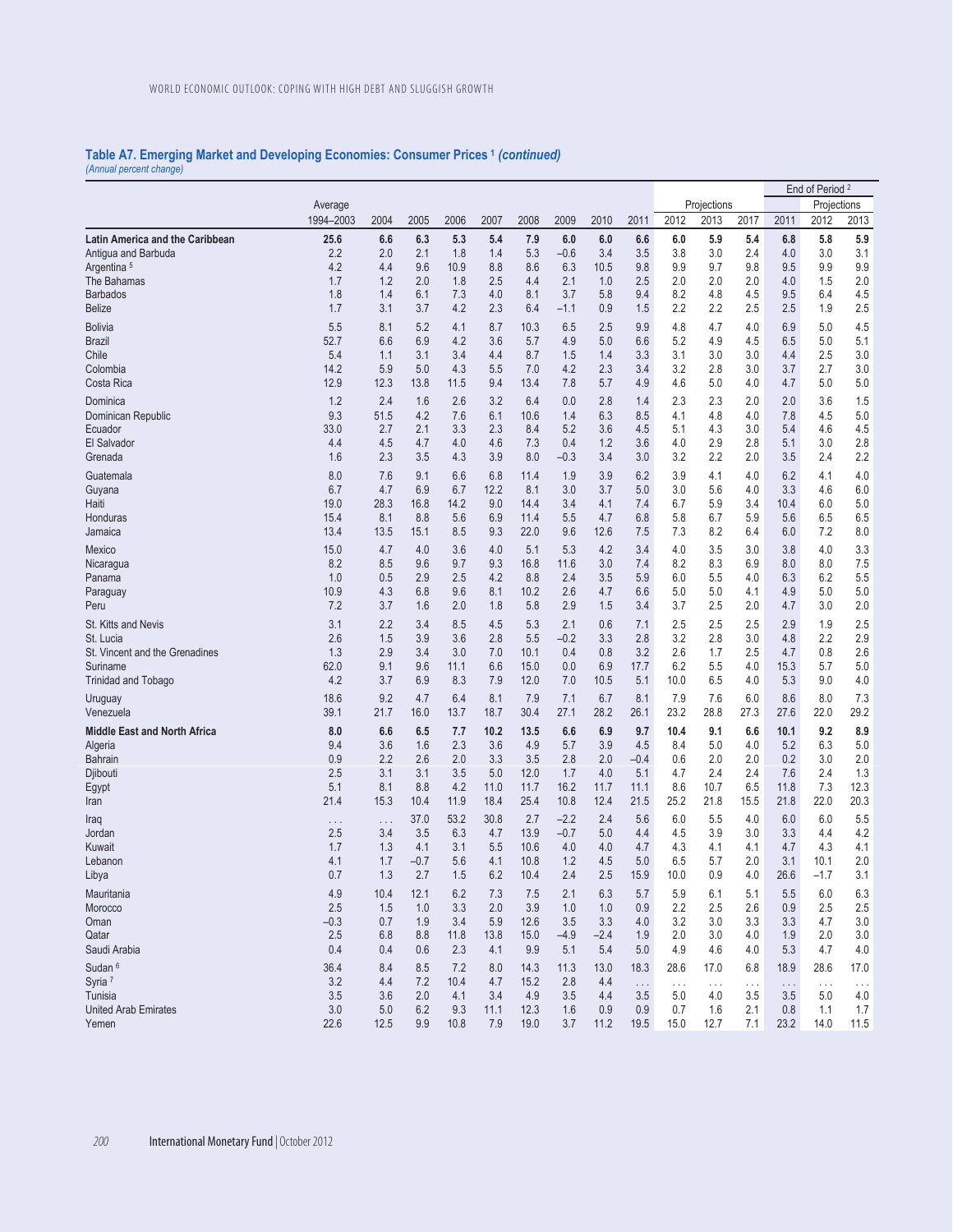## **Table A7. Emerging Market and Developing Economies: Consumer Prices 1** *(concluded) (Annual percent change)*

|                                  |                  |             |             |             |                      |                      |                      |             |             |             |             |      |             | End of Period <sup>2</sup> |            |
|----------------------------------|------------------|-------------|-------------|-------------|----------------------|----------------------|----------------------|-------------|-------------|-------------|-------------|------|-------------|----------------------------|------------|
|                                  | Average          |             |             |             |                      |                      |                      |             |             |             | Projections |      |             | Projections                |            |
|                                  | 1994-2003        | 2004        | 2005        | 2006        | 2007                 | 2008                 | 2009                 | 2010        | 2011        | 2012        | 2013        | 2017 | 2011        | 2012                       | 2013       |
| Sub-Saharan Africa               | 20.2             | 7.4         | 9.0         | 7.0         | 7.0                  | 12.6                 | 9.4                  | 7.5         | 9.7         | 9.1         | 7.1         | 5.6  | 10.6        | 8.2                        | 6.8        |
| Angola                           | 413.6            | 43.6        | 23.0        | 13.3        | 12.2                 | 12.5                 | 13.7                 | 14.5        | 13.5        | 10.8        | 8.6         | 7.4  | 11.4        | 9.6                        | 7.5        |
| <b>Benin</b>                     | 7.5              | 0.9         | 5.4         | 3.8         | 1.3                  | 7.4                  | 0.9                  | 2.1         | 2.7         | 6.9         | 3.3         | 2.8  | 1.8         | 7.2                        | 3.3        |
| Botswana                         | 8.7              | 7.0         | 8.6         | 11.6        | 7.1                  | 12.6                 | 8.1                  | 6.9         | 8.5         | 7.5         | 6.2         | 5.4  | 9.2         | 6.4                        | 6.0        |
| <b>Burkina Faso</b>              | 5.2              | $-0.4$      | 6.4         | 2.4         | $-0.2$               | 10.7                 | 2.6                  | $-0.6$      | 2.7         | 3.0         | 2.0         | 2.0  | 5.1         | 3.0                        | $2.0\,$    |
| Burundi                          | 14.6             | 11.8        | 1.2         | 9.1         | 14.4                 | 26.0                 | 4.6                  | 4.1         | 14.9        | 14.7        | 8.4         | 5.5  | 14.9        | 14.7                       | 8.4        |
| Cameroon <sup>8</sup>            | 6.1              | 0.3         | 2.0         | 4.9         | 1.1                  | 5.3                  | 3.0                  | 1.3         | 2.9         | 3.0         | 3.0         | 2.5  | 2.7         | 3.0                        | 3.0        |
| Cape Verde                       | 3.9              | $-1.9$      | 0.4         | 4.8         | 4.4                  | 6.8                  | 1.0                  | 2.1         | 4.5         | 2.1         | 2.0         | 2.0  | 3.6         | 2.3                        | 2.3        |
| Central African Republic         | 5.6              | $-2.2$      | 2.9         | 6.7         | 0.9                  | 9.3                  | 3.5                  | 1.5         | 1.2         | 6.8         | 1.6         | 1.8  | 4.3         | 2.9                        | 2.3        |
| Chad                             | 7.3              | $-4.8$      | 3.7         | 7.7         | $-7.4$               | 8.3                  | 10.1                 | $-2.1$      | 1.9         | 5.5         | 3.0         | 3.0  | 10.8        | 5.5                        | 3.0        |
| Comoros                          | 5.0              | 4.5         | 3.0         | 3.4         | 4.5                  | 4.8                  | 4.8                  | 3.9         | 6.8         | 5.6         | 3.1         | 3.4  | 7.0         | 4.3                        | 2.0        |
| Democratic Republic of the Congo | 382.7            | 4.0         | 21.4        | 13.2        | 16.7                 | 18.0                 | 46.2                 | 23.5        | 15.5        | 10.4        | 9.5         | 7.2  | 15.4        | 9.9                        | 9.0        |
| Republic of Congo                | 7.7              | 3.7         | 2.5         | 4.7         | 2.6                  | 6.0                  | 4.3                  | 5.0         | 1.8         | 5.1         | 4.5         | 2.7  | 1.8         | 5.3                        | 4.1        |
| Côte d'Ivoire                    | 6.3              | 1.5         | 3.9         | 2.5         | 1.9                  | 6.3                  | 1.0                  | 1.4         | 4.9         | 2.0         | 2.5         | 2.5  | 1.9         | 1.5                        | 2.5        |
| <b>Equatorial Guinea</b>         | 9.3              | 4.2         | 5.6         | 4.5         | 2.8                  | 4.7                  | 8.3                  | 6.1         | 6.3         | 5.4         | 7.0         | 6.9  | 6.5         | 7.0                        | 7.0        |
| Eritrea                          | 13.0             | 25.1        | 12.5        | 15.1        | 9.3                  | 19.9                 | 33.0                 | 12.7        | 13.3        | 12.3        | 12.3        | 12.3 | 12.3        | 12.3                       | 12.3       |
| Ethiopia                         | 3.2              | 3.2         | 11.7        | 13.6        | 17.2                 | 44.4                 | 8.5                  | 8.1         | 33.1        | 22.9        | 10.2        | 9.0  | 35.9        | 16.6                       | 9.0        |
| Gabon                            | 5.0              | 0.4         | 1.2         | $-1.4$      | 5.0                  | 5.3                  | 1.9                  | 1.4         | 1.3         | 2.3         | 2.6         | 3.0  | 2.3         | 2.3                        | 2.6        |
| The Gambia                       | 4.7              | 14.3        | 5.0         | 2.1         | 5.4                  | 4.5                  | 4.6                  | 5.0         | 4.8         | 4.7         | 5.5         | 5.0  | 4.4         | 5.0                        | 6.0        |
| Ghana                            | 27.8             | 12.6        | 15.1        | 10.2        | 10.7                 | 16.5                 | 19.3                 | 10.7        | 8.7         | 9.8         | 10.9        | 7.5  | 8.6         | 11.5                       | 9.5        |
| Guinea                           | 5.0              | 17.5        | 31.4        | 34.7        | 22.9                 | 18.4                 | 4.7                  | 15.5        | 21.4        | 14.7        | 10.3        | 5.9  | 19.0        | 12.0                       | 8.7        |
| Guinea-Bissau                    | 13.6             | 0.8         | 3.2         | 0.7         | 4.6                  | 10.4                 | $-1.6$               | 1.1         | 5.0         | 5.0         | 2.5         | 2.0  | 3.3         | 3.3                        | 1.7        |
|                                  | 8.9              | 11.8        | 9.9         | 6.0         | 4.3                  | 15.1                 | 10.6                 | 4.1         | 14.0        | 10.0        | 5.8         | 5.0  | 18.6        | 7.0                        | 7.0        |
| Kenya<br>Lesotho                 | 8.4              | 5.0         | 3.4         | 6.1         | 8.0                  | 10.7                 | 7.4                  | 3.6         | 5.6         | 5.3         | 4.9         | 4.2  | 7.7         | 4.3                        | 5.5        |
| Liberia                          |                  | 3.6         | 6.9         | 7.2         | 13.7                 | 17.5                 | 7.4                  | 7.3         | 8.5         | 6.6         | 5.4         | 5.0  | 11.4        | 4.9                        | 4.7        |
| Madagascar                       | $\cdots$<br>15.0 | 14.0        | 18.4        | 10.8        | 10.4                 | 9.2                  | 9.0                  | 9.3         | 10.0        | 6.5         | 7.0         | 5.0  | 7.5         | 7.7                        | 7.0        |
| Malawi                           | 30.1             | 11.5        |             | 13.9        | 8.0                  | 8.7                  | 8.4                  |             |             |             | 16.2        | 5.6  | 9.8         | 22.6                       | 11.8       |
| Mali                             | 5.0              | $-3.1$      | 15.4<br>6.4 | 1.5         | 1.5                  | 9.1                  | 2.2                  | 7.4<br>1.3  | 7.6<br>3.1  | 17.7<br>7.2 | 6.2         | 3.5  | 5.3         | 6.4                        | 7.6        |
| <b>Mauritius</b>                 | 6.0              | 4.7         | 4.9         | 8.7         | 8.6                  | 9.7                  | 2.5                  | 2.9         | 6.5         | 4.5         | 5.2         | 4.4  | 4.9         | 4.8                        | 5.1        |
| Mozambique                       | 20.6             | 12.6        | 6.4         | 13.2        | 8.2                  | 10.3                 | 3.3                  | 12.7        | 10.4        | 3.0         | 8.6         | 5.6  | 5.5         | 5.5                        | 8.2        |
| Namibia                          | 8.9              | 4.1         | 2.3         | 5.1         | 6.7                  | 10.4                 | 8.8                  | 4.5         | 5.8         | 6.7         | 5.9         | 4.5  | 7.2         | 6.2                        | 5.7        |
|                                  |                  |             |             |             |                      |                      |                      |             |             |             |             |      |             |                            |            |
| Niger                            | 6.0              | 0.4         | 7.8         | 0.1         | 0.1                  | 10.5                 | 1.1                  | 0.9         | 2.9         | 4.5         | 2.0         | 2.0  | 1.4         | 4.5                        | 2.0        |
| Nigeria                          | 22.0             | 15.0        | 17.9        | 8.2         | 5.4                  | 11.6                 | 12.5                 | 13.7        | 10.8        | 11.4        | 9.5         | 7.0  | 10.3        | 11.0                       | 9.5        |
| Rwanda                           | 13.0<br>27.6     | 12.0        | 9.1         | 8.8         | 9.1                  | 15.4                 | 10.3                 | 2.3         | 5.7         | 7.0         | 6.1         | 5.0  | 8.3         | 6.3                        | 5.9        |
| São Tomé and Príncipe            | 4.9              | 13.3<br>0.5 | 17.2        | 23.1<br>2.1 | 18.6<br>5.9          | 32.0                 | 17.0                 | 13.3<br>1.2 | 14.3<br>3.4 | 10.5<br>2.3 | 6.2<br>2.1  | 3.0  | 11.9<br>2.7 | 8.3<br>2.2                 | 6.0<br>2.1 |
| Senegal                          |                  |             | 1.7         |             |                      | 5.8                  | $-1.7$               |             |             |             |             | 2.1  |             |                            |            |
| Seychelles                       | 2.5              | 3.9         | 0.6         | $-1.9$      | 5.3                  | 37.0                 | 31.7                 | $-2.4$      | 2.6         | 7.5         | 4.5         | 3.1  | 5.5         | 7.0                        | 3.1        |
| Sierra Leone                     | 15.5             | 14.2        | 12.0        | 9.5         | 11.6                 | 14.8                 | 9.2                  | 17.8        | 18.5        | 13.7        | 7.0         | 5.4  | 16.9        | 11.0                       | 7.5        |
| South Africa                     | 7.2              | 1.4         | 3.4         | 4.7         | 7.1                  | 11.5                 | 7.1                  | 4.3         | 5.0         | 5.6         | 5.2         | 4.7  | 6.1         | 5.3                        | 5.3        |
| South Sudan                      | $\cdots$         | $\cdots$    | $\cdots$    | $\cdots$    | $\cdots$             | $\sim$ $\sim$ $\sim$ | $\sim$ $\sim$ $\sim$ | $\ldots$    | 47.3        | 54.8        | 22.2        | 5.0  | 65.6        | 60.4                       | $-5.9$     |
| Swaziland                        | 8.6              | 3.4         | 4.9         | 5.2         | 8.1                  | 12.7                 | 7.4                  | 4.5         | 6.1         | 7.8         | 6.9         | 5.2  | 7.8         | 3.1                        | 14.3       |
| Tanzania                         | 13.4             | 4.1         | 4.4         | 7.3         | 7.0                  | 10.3                 | 12.1                 | 7.2         | 12.7        | 15.6        | 9.8         | 6.3  | 19.8        | 11.1                       | 9.6        |
| Togo                             | 6.5              | 0.4         | 6.8         | 2.2         | 0.9                  | 8.7                  | 1.9                  | 3.2         | 3.6         | 2.5         | 4.2         | 4.3  | 1.5         | 1.0                        | 12.0       |
| Uganda                           | 4.8              | 3.7         | 8.6         | 7.2         | 6.1                  | 12.0                 | 13.1                 | 4.0         | 18.7        | 14.6        | 6.1         | 5.0  | 27.0        | 7.1                        | 5.0        |
| Zambia                           | 29.5             | 18.0        | 18.3        | 9.0         | 10.7                 | 12.4                 | 13.4                 | 8.5         | 8.7         | 6.4         | 6.2         | 5.0  | 7.2         | 6.7                        | 6.1        |
| Zimbabwe 9                       | $\cdots$         | $\ldots$ .  | $\cdots$    | $\cdots$    | $\sim$ $\sim$ $\sim$ | $\cdots$             | 6.2                  | 3.0         | 3.5         | 5.0         | 5.7         | 4.6  | 4.9         | 6.5                        | 4.3        |

1 In accordance with standard practice in the *World Economic Outlook*, movements in consumer prices are indicated as annual averages rather than as

December–December changes during the year, as is the practice in some countries. For many countries, figures for recent years are IMF staff estimates. Data for some countries are for fiscal years.<br><sup>2</sup> December–December changes. Several countries report Q4–Q4 changes.

<sup>3</sup> For many countries, inflation for the earlier years is measured on the basis of a retail price index. Consumer price index (CPI) inflation data with broader and more<br>up-to-date coverage are typically used for more rece

economic structure.<br><sup>5</sup> Figures are based on Argentina's official consumer price index (CPI-GBA) data. The IMF has called on Argentina to adopt remedial measures to address the quality of these data. The IMF staff is also using alternative measures of inflation for macroeconomic surveillance, including data produced by provincial statistical offices and private<br>analysts, which have shown considerably higher

 $<sup>7</sup>$  Data for Syria are excluded for 2011 onward due to the uncertain political situation.</sup>

<sup>8</sup> The percent changes in 2002 are calculated over a period of 18 months, reflecting a change in the fiscal year cycle (from July-June to January-December).

° The percent changes in 2002 are calculated over a period of 18 months, reflecting a change in the fiscal year cycle (from July–June to January–December).<br><sup>9</sup> The Zimbabwe dollar ceased circulating in early 2009. Data are of U.S. dollar values may differ from authorities' estimates.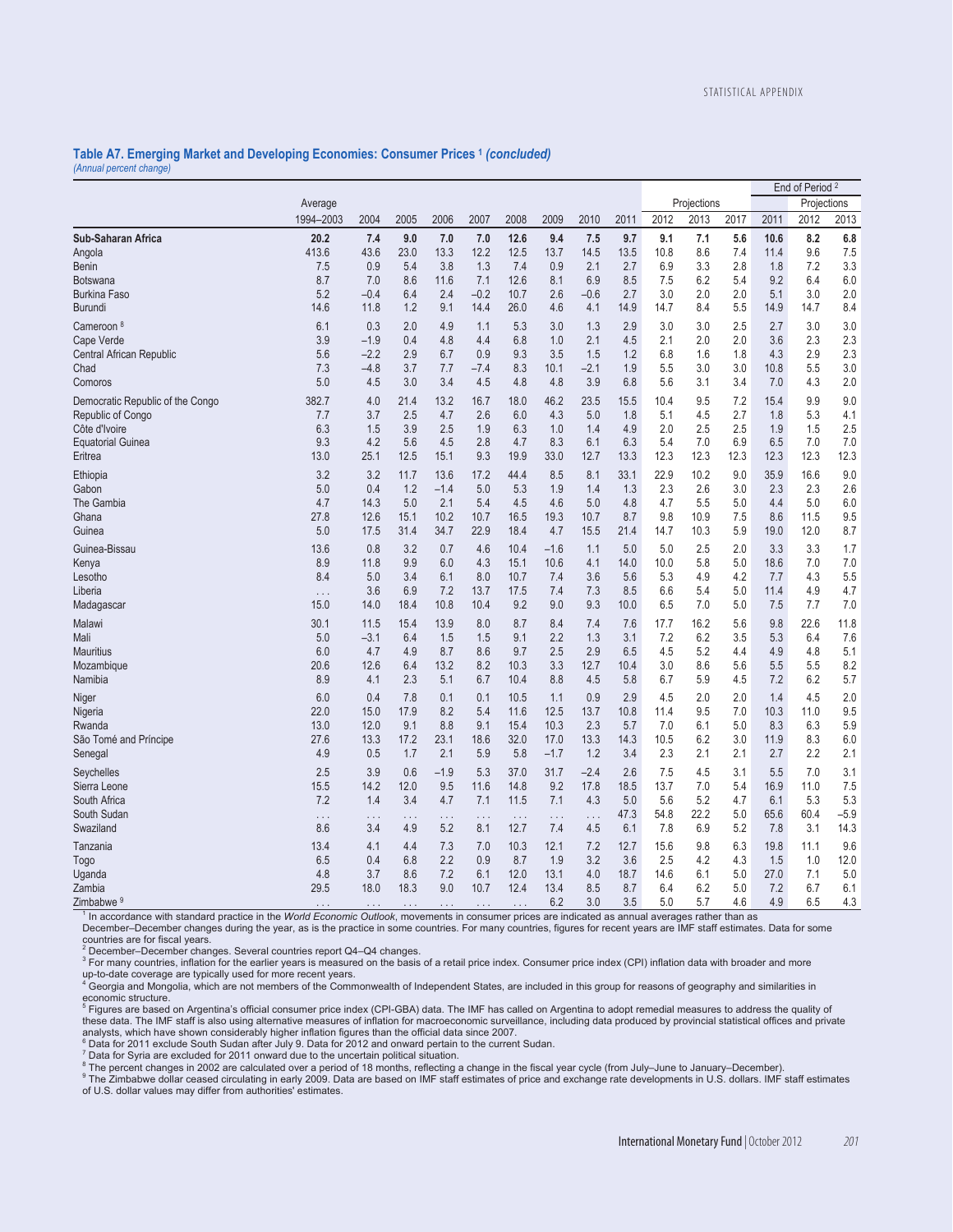## **Table A8. Major Advanced Economies: General Government Fiscal Balances and Debt 1**

*(Percent of GDP unless noted otherwise)* 

|                                                              | Average          |               |               |                  |                  |                  |                  |                  | Projections      |            |
|--------------------------------------------------------------|------------------|---------------|---------------|------------------|------------------|------------------|------------------|------------------|------------------|------------|
|                                                              | 1996-2005        | 2006          | 2007          | 2008             | 2009             | 2010             | 2011             | 2012             | 2013             | 2017       |
| <b>Major Advanced Economies</b>                              |                  |               |               |                  |                  |                  |                  |                  |                  |            |
| Net Lending/Borrowing                                        | .                | $-2.3$        | $-2.1$        | $-4.5$           | $-10.1$          | $-9.0$           | $-7.8$           | $-7.2$           | $-6.1$           | $-3.3$     |
| Output Gap <sup>2</sup>                                      | 0.7              | 1.3           | 1.6           | $-0.3$           | $-5.1$           | $-3.5$           | $-3.3$           | $-3.2$           | $-3.1$           | $-0.3$     |
| Structural Balance <sup>2</sup>                              | .                | $-2.9$        | $-2.9$        | $-4.2$           | $-6.6$           | $-7.0$           | $-6.3$           | $-5.6$           | $-4.6$           | $-3.1$     |
| <b>United States</b>                                         |                  |               |               |                  |                  |                  |                  |                  |                  |            |
| Net Lending/Borrowing                                        | $\ldots$         | $-2.0$        | $-2.7$        | $-6.7$           | $-13.3$          | $-11.2$          | $-10.1$          | $-8.7$           | $-7.3$           | $-4.4$     |
| Output Gap <sup>2</sup>                                      | 1.6              | 1.8           | 1.4           | $-0.9$           | $-5.6$           | $-4.5$           | $-4.4$           | $-4.1$           | $-4.0$           | $-0.2$     |
| Structural Balance <sup>2</sup>                              | $\cdots$         | $-2.7$        | $-3.3$        | $-5.5$           | $-8.4$           | $-8.7$           | $-7.9$           | $-6.8$           | $-5.5$           | $-4.2$     |
| Net Debt                                                     | 43.4             | 48.6          | 48.2          | 53.8             | 65.8             | 73.2             | 80.3             | 83.8             | 87.7             | 89.4       |
| <b>Gross Debt</b>                                            | 62.7             | 66.6          | 67.2          | 76.1             | 89.7             | 98.6             | 102.9            | 107.2            | 111.7            | 114.0      |
| <b>Euro Area</b>                                             |                  |               |               |                  |                  |                  |                  |                  |                  |            |
| Net Lending/Borrowing                                        | $-2.4$           | $-1.3$        | $-0.7$        | $-2.1$           | $-6.4$           | $-6.2$           | $-4.1$           | $-3.3$           | $-2.6$           | $-0.8$     |
| Output Gap <sup>2</sup>                                      | 0.0              | 1.4           | 2.7           | 1.7              | $-3.5$           | $-2.3$           | $-1.4$           | $-2.4$           | $-2.7$           | $-0.4$     |
| Structural Balance <sup>2</sup>                              | $-2.6$           | $-2.4$        | $-2.3$        | $-2.9$           | $-4.4$           | $-4.2$           | $-3.4$           | $-2.1$           | $-1.0$           | $-0.5$     |
| Net Debt                                                     | 55.3             | 54.3          | 52.0          | 54.1             | 62.4             | 65.5             | 68.0             | 73.4             | 74.8             | 71.9       |
| Gross Debt                                                   | 70.6             | 68.6          | 66.4          | 70.2             | 80.0             | 85.4             | 88.0             | 93.6             | 94.9             | 89.5       |
| Germany <sup>3</sup>                                         |                  |               |               |                  |                  |                  |                  |                  |                  |            |
| Net Lending/Borrowing                                        | $-2.6$           | $-1.6$        | 0.2           | $-0.1$           | $-3.2$           | $-4.1$           | $-0.8$           | $-0.4$           | $-0.4$           | 0.0        |
| Output Gap <sup>2</sup><br>Structural Balance <sup>2,4</sup> | $-0.6$<br>$-2.5$ | 1.0<br>$-2.3$ | 2.7<br>$-1.1$ | 2.3<br>$-0.9$    | $-3.7$<br>$-1.2$ | $-1.2$<br>$-2.3$ | 0.6<br>$-0.9$    | 0.2<br>$-0.5$    | $-0.2$<br>$-0.3$ | 0.0<br>0.0 |
| Net Debt                                                     | 45.2             | 53.0          | 50.5          | 50.2             | 57.0             | 56.2             | 55.3             | 58.4             | 57.5             | 56.2       |
| <b>Gross Debt</b>                                            | 61.9             | 67.9          | 65.4          | 66.9             | 74.7             | 82.4             | 80.6             | 83.0             | 81.5             | 73.7       |
|                                                              |                  |               |               |                  |                  |                  |                  |                  |                  |            |
| <b>France</b>                                                |                  |               |               |                  | $-7.6$           |                  |                  |                  |                  | 0.0        |
| Net Lending/Borrowing<br>Output Gap <sup>2</sup>             | $-2.9$<br>0.0    | $-2.4$<br>0.0 | $-2.8$<br>0.7 | $-3.3$<br>$-0.6$ | $-4.6$           | $-7.1$<br>$-3.8$ | $-5.2$<br>$-2.7$ | $-4.7$<br>$-3.0$ | $-3.5$<br>$-3.3$ | $-0.6$     |
| Structural Balance <sup>2,4</sup>                            | $-2.8$           | $-2.2$        | $-3.0$        | $-3.0$           | $-4.7$           | $-4.6$           | $-3.5$           | $-2.8$           | $-1.4$           | 0.4        |
| Net Debt                                                     | 53.9             | 59.6          | 59.6          | 62.3             | 72.0             | 76.1             | 78.8             | 83.7             | 85.9             | 80.2       |
| <b>Gross Debt</b>                                            | 60.4             | 64.1          | 64.2          | 68.2             | 79.2             | 82.3             | 86.0             | 90.0             | 92.1             | 86.5       |
| <b>Italy</b>                                                 |                  |               |               |                  |                  |                  |                  |                  |                  |            |
| Net Lending/Borrowing                                        | $-3.4$           | $-3.4$        | $-1.6$        | $-2.7$           | $-5.4$           | $-4.5$           | $-3.8$           | $-2.7$           | $-1.8$           | $-0.7$     |
| Output Gap <sup>2</sup>                                      | 0.6              | 2.0           | 2.8           | 1.0              | $-4.5$           | $-2.9$           | $-2.3$           | $-4.2$           | $-4.9$           | $-1.4$     |
| Structural Balance <sup>2,5</sup>                            | $-4.4$           | $-4.1$        | $-3.3$        | $-3.5$           | $-3.6$           | $-3.3$           | $-3.4$           | $-0.6$           | 0.6              | 0.0        |
| Net Debt                                                     | 94.8             | 89.3          | 86.9          | 88.8             | 97.2             | 99.1             | 99.6             | 103.1            | 103.9            | 98.7       |
| <b>Gross Debt</b>                                            | 110.0            | 106.1         | 103.1         | 105.7            | 116.0            | 118.6            | 120.1            | 126.3            | 127.8            | 120.6      |
| Japan                                                        |                  |               |               |                  |                  |                  |                  |                  |                  |            |
| Net Lending/Borrowing                                        | $-6.4$           | $-3.7$        | $-2.1$        | $-4.1$           | $-10.4$          | $-9.4$           | $-9.8$           | $-10.0$          | $-9.1$           | $-5.8$     |
| Output Gap <sup>2</sup>                                      | $-0.9$           | $-0.5$        | 0.5           | $-1.3$           | $-7.0$           | $-3.0$           | $-4.0$           | $-2.2$           | $-1.5$           | 0.0        |
| Structural Balance <sup>2</sup>                              | $-6.2$           | $-3.5$        | $-2.2$        | $-3.5$           | $-7.4$           | $-7.9$           | $-8.3$           | $-9.1$           | $-8.6$           | $-5.8$     |
| <b>Net Debt</b>                                              | 60.3             | 81.0          | 80.5          | 95.3             | 106.2            | 112.8            | 126.4            | 135.4            | 144.7            | 158.7      |
| Gross Debt <sup>6</sup>                                      | 144.9            | 186.0         | 183.0         | 191.8            | 210.2            | 215.3            | 229.6            | 236.6            | 245.0            | 250.3      |
| <b>United Kingdom</b>                                        |                  |               |               |                  |                  |                  |                  |                  |                  |            |
| Net Lending/Borrowing                                        | $-1.4$           | $-2.7$        | $-2.8$        | $-5.1$           | $-10.4$          | $-9.9$           | $-8.5$           | $-8.2$           | $-7.3$           | $-1.7$     |
| Output Gap 2                                                 | 1.1              | 2.6           | 3.6           | 1.7              | $-2.1$           | $-1.8$           | $-2.6$           | $-4.2$           | $-4.4$           | $-1.4$     |
| Structural Balance <sup>2</sup>                              | $-2.0$           | $-4.7$        | $-5.2$        | $-7.2$           | $-9.7$           | $-8.5$           | $-6.6$           | $-5.4$           | $-4.0$           | $-0.5$     |
| <b>Net Debt</b>                                              | 37.2             | 37.8          | 38.0          | 45.8             | 60.6             | 71.0             | 76.6             | 83.7             | 88.2             | 88.7       |
| <b>Gross Debt</b>                                            | 42.3             | 43.0          | 43.7          | 52.2             | 68.0             | 75.0             | 81.8             | 88.7             | 93.3             | 93.7       |
| Canada                                                       |                  |               |               |                  |                  |                  |                  |                  |                  |            |
| Net Lending/Borrowing                                        | 0.5              | 1.6           | 1.4           | $-0.4$           | $-4.9$           | $-5.6$           | $-4.4$           | $-3.8$           | $-3.0$           | $-0.7$     |
| Output Gap <sup>2</sup>                                      | 0.5              | 1.7           | 1.7           | 0.2              | $-4.0$           | $-2.4$           | $-1.7$           | $-1.7$           | $-1.6$           | 0.0        |
| Structural Balance <sup>2</sup>                              | 0.3              | 0.8           | 0.5           | $-0.6$           | $-2.5$           | $-4.1$           | $-3.4$           | $-2.9$           | $-2.1$           | $-0.7$     |
| Net Debt                                                     | 48.9             | 26.3          | 22.9          | 22.4             | 28.3             | 30.4             | 33.1             | 35.8             | 37.5             | 36.3       |
| <b>Gross Debt</b>                                            | 85.1             | 70.3          | 66.5          | 71.3             | 83.3             | 85.1             | 85.4             | 87.5             | 87.8             | 78.1       |

Note: The methodology and specific assumptions for each country are discussed in Box A1. The country group composites for fiscal data are calculated as the sum of the U.S. dollar values for the relevant individual countries. 1 Debt data refer to the end of the year. Debt data are not always comparable across countries.

<sup>2</sup> Percent of potential GDP.<br><sup>3</sup> Beginning in 1995, the debt and debt-services obligations of the Treuhandanstalt (and of various other agencies) were taken over by the general government. This debt

is equivalent to 8 percent of GDP, and the associated debt service to 0.5 to 1 percent of GDP.<br><sup>4</sup> Excludes sizable one-time receipts from the sale of assets, including licenses.<br><sup>5</sup> Excludes one-time measures based on the

<sup>6</sup> Includes equity shares.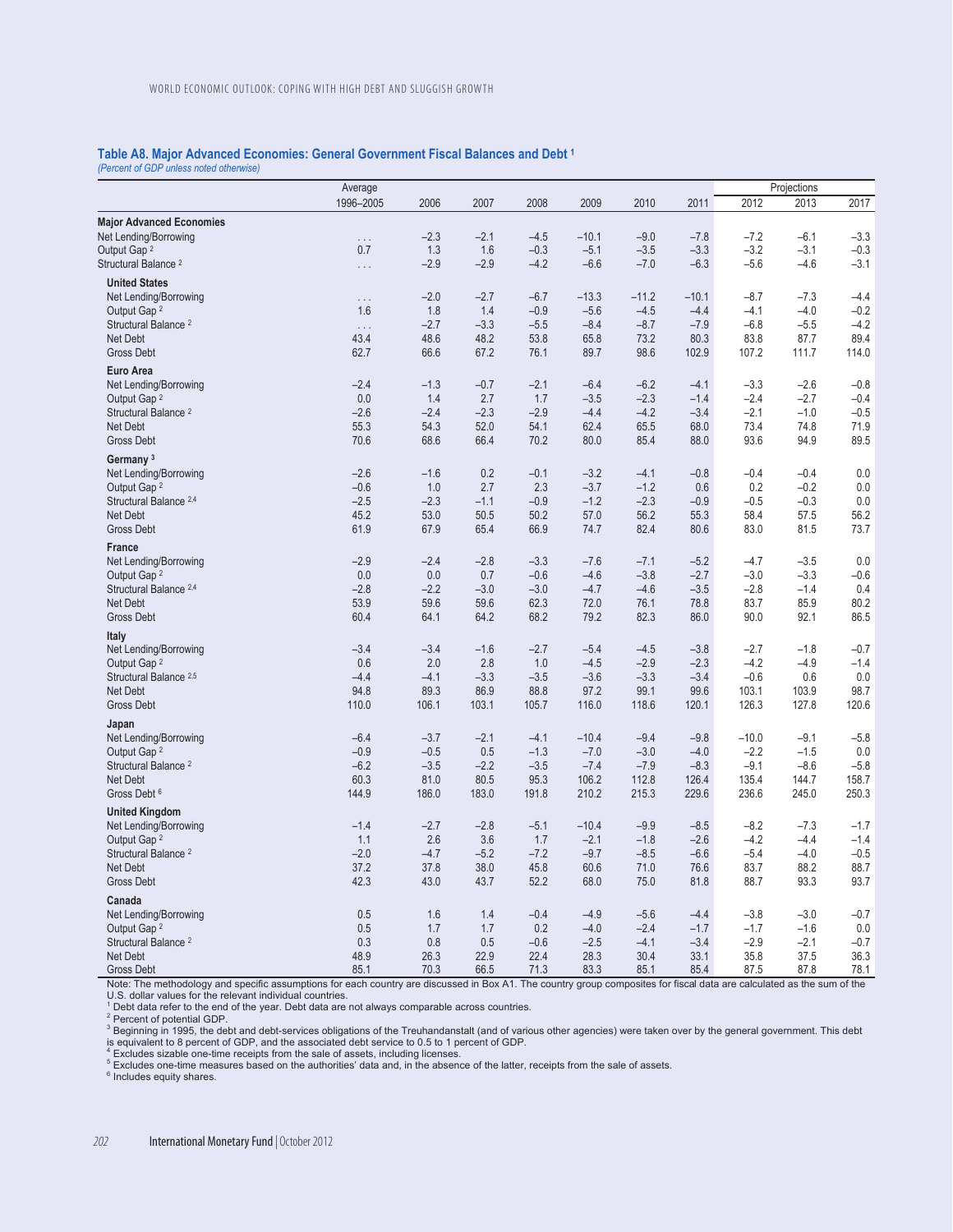## **Table A9. Summary of World Trade Volumes and Prices**

*(Annual percent change)* 

|                                                 | Averages   |             |             |             |              |             |             |                    |              |              | Projections    |                  |
|-------------------------------------------------|------------|-------------|-------------|-------------|--------------|-------------|-------------|--------------------|--------------|--------------|----------------|------------------|
|                                                 | 1994-2003  | 2004-13     | 2004        | 2005        | 2006         | 2007        | 2008        | 2009               | 2010         | 2011         | 2012           | 2013             |
| <b>Trade in Goods and Services</b>              |            |             |             |             |              |             |             |                    |              |              |                |                  |
| World Trade <sup>1</sup>                        |            |             |             |             |              |             |             |                    |              |              |                |                  |
| Volume                                          | 6.9        | 5.2         | 10.7        | 7.7         | 9.2          | 7.8         | 3.0         | $-10.4$            | 12.6         | 5.8          | 3.2            | 4.5              |
| <b>Price Deflator</b>                           |            |             |             |             |              |             |             |                    |              |              |                |                  |
| In U.S. Dollars                                 | 0.2        | 4.1         | 9.6         | 5.3         | 5.3          | 7.7         | 11.3        | $-10.8$            | 5.6          | 11.2         | $-1.9$         | $-0.5$           |
| In SDRs                                         | 0.2        | 3.3         | 3.7         | 5.6         | 5.8          | 3.5         | 7.8         | $-8.5$             | 6.8          | 7.5          | 1.7            | 0.2              |
| <b>Volume of Trade</b>                          |            |             |             |             |              |             |             |                    |              |              |                |                  |
| Exports                                         |            |             |             |             |              |             |             |                    |              |              |                |                  |
| <b>Advanced Economies</b>                       | 6.2        | 4.3         | 9.4         | 6.3         | 8.7          | 6.7         | 2.2         | $-11.3$            | 12.0         | 5.3          | 2.2            | 3.6              |
| <b>Emerging Market and Developing Economies</b> | 8.4        | 7.0         | 13.4        | 11.3        | 11.0         | 9.9         | 3.9         | $-7.6$             | 13.7         | 6.5          | 4.0            | 5.7              |
| Imports                                         |            |             |             |             |              |             |             |                    |              |              |                |                  |
| <b>Advanced Economies</b>                       | 7.0        | 3.7<br>9.1  | 9.3         | 6.4         | 7.7<br>12.3  | 5.3         | 1.0         | $-11.9$            | 11.4         | 4.4          | 1.7            | 3.3              |
| <b>Emerging Market and Developing Economies</b> | 7.2        |             | 16.1        | 12.1        |              | 14.9        | 8.6         | $-8.3$             | 14.9         | 8.8          | 7.0            | 6.6              |
| <b>Terms of Trade</b>                           |            |             |             |             |              |             |             |                    |              |              |                |                  |
| <b>Advanced Economies</b>                       | 0.2        | $-0.5$      | $-0.4$      | $-1.5$      | $-1.1$       | 0.4         | $-1.8$      | 2.4                | $-0.9$       | $-1.6$       | $-0.8$         | 0.1              |
| <b>Emerging Market and Developing Economies</b> | 0.7        | 1.8         | 3.5         | 5.5         | 3.4          | 1.7         | 3.3         | $-4.8$             | 2.3          | 3.5          | 0.5            | $-0.4$           |
| <b>Trade in Goods</b>                           |            |             |             |             |              |             |             |                    |              |              |                |                  |
| World Trade 1                                   |            |             |             |             |              |             |             |                    |              |              |                |                  |
| Volume                                          | 7.1        | 5.2         | 10.6        | 7.7         | 9.1          | 7.2         | 2.5         | $-11.5$            | 14.1         | 6.3          | 3.4            | 4.6              |
| <b>Price Deflator</b>                           |            |             |             |             |              |             |             |                    |              |              |                |                  |
| In U.S. Dollars                                 | 0.2<br>0.2 | 4.3<br>3.5  | 9.5<br>3.5  | 5.8<br>6.0  | 5.9<br>6.4   | 7.9<br>3.8  | 12.1<br>8.6 | $-12.0$            | 6.6<br>7.8   | 12.6<br>8.8  | $-2.1$         | $-0.7$           |
| In SDRs                                         |            |             |             |             |              |             |             | $-9.8$             |              |              | 1.5            | 0.0              |
| World Trade Prices in U.S. Dollars <sup>2</sup> |            |             |             |             |              |             |             |                    |              |              |                |                  |
| <b>Manufactures</b><br>Oil                      | 0.0<br>5.6 | 2.3<br>13.8 | 4.8<br>30.7 | 2.8<br>41.3 | 2.5<br>20.5  | 5.6<br>10.7 | 6.2<br>36.4 | $-6.6$<br>$-36.3$  | 2.7<br>27.9  | 6.5<br>31.6  | $-0.5$<br>2.1  | $-0.3$<br>$-1.0$ |
| Nonfuel Primary Commodities                     | $-0.3$     | 7.4         | 15.2        | 6.1         | 23.2         | 14.1        | 7.5         | $-15.7$            | 26.3         | 17.8         | $-9.5$         | $-2.9$           |
| Food                                            | $-0.8$     | 6.9         | 14.0        | $-0.9$      | 10.5         | 15.2        | 23.4        | $-14.7$            | 11.5         | 19.7         | $-1.1$         | $-2.0$           |
| <b>Beverages</b>                                | 1.2        | 6.3         | $-0.9$      | 18.1        | 8.4          | 13.8        | 23.3        | 1.6                | 14.1         | 16.6         | $-20.1$        | $-4.4$           |
| <b>Agricultural Raw Materials</b>               | $-1.0$     | 3.2         | 4.1         | 0.5         | 8.8          | 5.0         | $-0.8$      | $-17.0$            | 33.2         | 22.7         | $-12.9$        | $-2.1$           |
| Metal                                           | 1.4        | 11.7        | 34.6        | 22.4        | 56.2         | 17.4        | $-7.8$      | $-19.2$            | 48.2         | 13.5         | $-16.5$        | $-4.5$           |
| World Trade Prices in SDRs 2                    |            |             |             |             |              |             |             |                    |              |              |                |                  |
| <b>Manufactures</b>                             | 0.0        | 1.5         | $-0.9$      | 3.0         | 2.9          | 1.5         | 2.8         | $-4.3$             | 3.8          | 3.0          | 3.2            | 0.5              |
| Oil                                             | 5.5        | 12.9        | 23.6        | 41.6        | 21.0         | 6.4         | 32.1        | $-34.8$            | 29.3         | 27.2         | 5.8            | $-0.3$           |
| Nonfuel Primary Commodities                     | $-0.4$     | 6.6         | 9.0         | 6.3         | 23.8         | 9.6         | 4.1         | $-13.6$            | 27.7         | 13.8         | $-6.2$         | $-2.2$           |
| Food                                            | $-0.9$     | 6.1         | 7.8         | $-0.7$      | 11.0         | 10.7        | 19.5        | $-12.6$            | 12.7         | 15.7         | 2.6            | $-1.3$           |
| <b>Beverages</b>                                | 1.2        | 5.5         | $-6.3$      | 18.3        | 8.8          | 9.4         | 19.4        | 4.1                | 15.4         | 12.7         | $-17.2$        | $-3.7$           |
| <b>Agricultural Raw Materials</b>               | $-1.1$     | 2.4         | $-1.6$      | 0.8         | 9.3          | 0.9         | $-3.9$      | $-14.9$            | 34.7         | 18.6         | $-9.7$         | $-1.4$           |
| Metal                                           | 1.4        | 10.8        | 27.3        | 22.7        | 56.9         | 12.8        | $-10.7$     | $-17.2$            | 49.8         | 9.7          | $-13.4$        | $-3.8$           |
| World Trade Prices in Euros <sup>2</sup>        |            |             |             |             |              |             |             |                    |              |              |                |                  |
| <b>Manufactures</b>                             | 0.3        | 1.4         | $-4.7$      | 2.6         | 1.7          | $-3.2$      | $-1.1$      | $-1.3$             | 7.8          | 1.6          | 9.4            | 1.9              |
| Oil<br>Nonfuel Primary Commodities              | 6.0<br>0.0 | 12.8<br>6.4 | 18.9<br>4.8 | 41.0<br>5.9 | 19.5<br>22.3 | 1.4<br>4.5  | 27.1<br>0.1 | $-32.7$<br>$-10.9$ | 34.3<br>32.6 | 25.5<br>12.3 | 12.2<br>$-0.5$ | 1.2<br>$-0.8$    |
| Food                                            | $-0.5$     | 6.0         | 3.7         | $-1.1$      | 9.6          | 5.6         | 14.9        | $-9.8$             | 17.0         | 14.1         | 8.7            | 0.2              |
| <b>Beverages</b>                                | 1.6        | 5.3         | $-9.9$      | 17.8        | 7.5          | 4.2         | 14.8        | 7.3                | 19.8         | 11.2         | $-12.2$        | $-2.3$           |
| <b>Agricultural Raw Materials</b>               | $-0.7$     | 2.3         | $-5.3$      | 0.3         | 8.0          | $-3.8$      | $-7.6$      | $-12.3$            | 39.9         | 17.0         | $-4.3$         | 0.1              |
| Metal                                           | 1.8        | 10.7        | 22.4        | 22.2        | 55.0         | 7.5         | $-14.1$     | $-14.6$            | 55.5         | 8.3          | $-8.2$         | $-2.4$           |
|                                                 |            |             |             |             |              |             |             |                    |              |              |                |                  |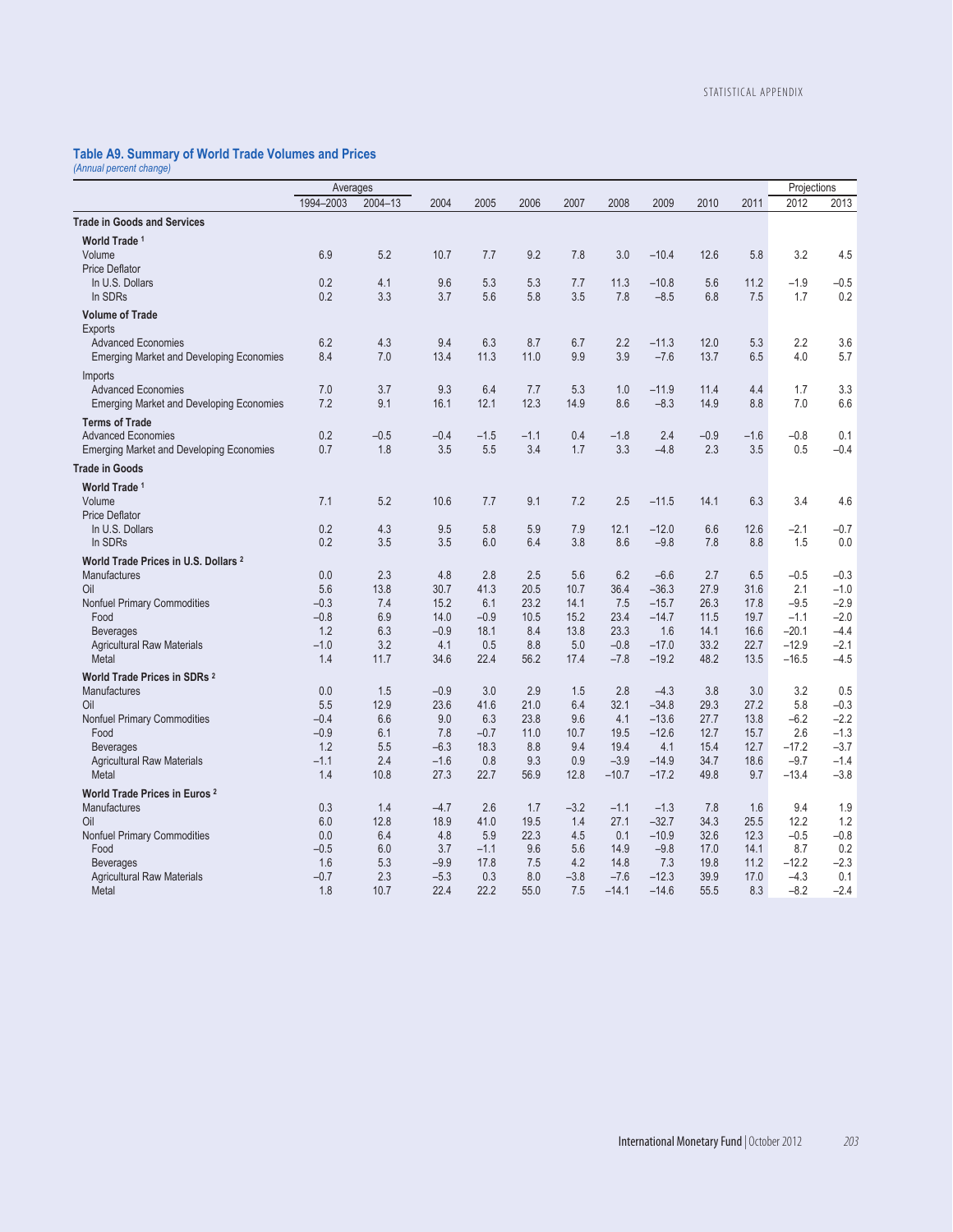## **Table A9. Summary of World Trade Volumes and Prices** *(concluded)*

*(Annual percent change)* 

|                                                                 | Averages     |               |               |               |               |               |               |                   |               | Projections    |               |                  |
|-----------------------------------------------------------------|--------------|---------------|---------------|---------------|---------------|---------------|---------------|-------------------|---------------|----------------|---------------|------------------|
|                                                                 | 1994-2003    | 2004-13       | 2004          | 2005          | 2006          | 2007          | 2008          | 2009              | 2010          | 2011           | 2012          | 2013             |
| <b>Trade in Goods</b>                                           |              |               |               |               |               |               |               |                   |               |                |               |                  |
| <b>Volume of Trade</b>                                          |              |               |               |               |               |               |               |                   |               |                |               |                  |
| <b>Exports</b>                                                  |              |               |               |               |               |               |               |                   |               |                |               |                  |
| <b>Advanced Economies</b>                                       | 6.4          | 4.1           | 9.0           | 5.8           | 8.6           | 5.8           | 1.7           | $-13.2$           | 14.1          | 5.7            | 2.4           | 3.5              |
| <b>Emerging Market and Developing Economies</b>                 | 8.6          | 6.7           | 12.4          | 11.2          | 10.5          | 9.0           | 3.8           | $-8.0$            | 14.0          | 6.6            | 4.0           | 5.6              |
| <b>Fuel Exporters</b>                                           | 3.8          | 3.4           | 10.5          | 6.7           | 3.9           | 4.3           | 3.1           | $-6.8$            | 4.4           | 3.6            | 2.8           | 2.7              |
| <b>Nonfuel Exporters</b>                                        | 10.4         | 8.0           | 13.1          | 12.8          | 13.3          | 11.1          | 4.0           | $-8.6$            | 17.7          | 7.7            | 4.6           | 6.9              |
| Imports                                                         |              |               |               |               |               |               |               |                   |               |                |               |                  |
| <b>Advanced Economies</b>                                       | 7.2          | 3.8           | 9.6           | 6.7           | 7.9           | 4.9           | 0.4           | $-12.9$           | 13.4          | 4.9            | 1.7           | 3.7              |
| <b>Emerging Market and Developing Economies</b>                 | 7.3          | 9.0           | 16.4          | 11.9          | 11.6          | 14.4          | 8.1           | $-9.5$            | 15.6          | 9.8            | 7.4           | 6.9              |
| <b>Fuel Exporters</b>                                           | 4.7          | 10.0          | 16.3          | 15.4          | 12.5          | 23.4          | 14.6          | $-12.4$           | 8.0           | 9.9            | 9.6           | 6.3              |
| <b>Nonfuel Exporters</b>                                        | 8.0          | 8.8           | 16.5          | 11.2          | 11.5          | 12.5          | 6.6           | $-8.8$            | 17.5          | 9.8            | 6.9           | 7.1              |
| <b>Price Deflators in SDRs</b>                                  |              |               |               |               |               |               |               |                   |               |                |               |                  |
| <b>Exports</b>                                                  |              |               |               |               |               |               |               |                   |               |                |               |                  |
| <b>Advanced Economies</b>                                       | $-0.2$       | 2.2           | 2.1           | 3.5           | 4.3           | 3.7           | 5.3           | $-7.0$            | 4.7           | 6.5            | $-0.4$        | $-0.1$           |
| <b>Emerging Market and Developing Economies</b>                 | 2.0          | 6.7           | 8.6           | 13.8          | 11.4          | 5.4           | 14.4          | $-14.0$           | 13.8          | 13.3           | 4.0           | $-0.1$           |
| <b>Fuel Exporters</b>                                           | 5.0          | 11.0          | 15.7          | 31.3          | 19.0          | 7.8           | 25.5          | $-26.4$           | 23.4          | 23.9           | 4.2           | $-1.1$           |
| <b>Nonfuel Exporters</b>                                        | 0.9          | 5.0           | 6.1           | 7.3           | 8.1           | 4.3           | 9.7           | $-8.0$            | 10.0          | 9.1            | 3.9           | 0.4              |
| Imports                                                         |              |               |               |               |               |               |               |                   |               |                |               |                  |
| <b>Advanced Economies</b>                                       | $-0.3$       | 2.7           | 2.8           | 5.1           | 5.6           | 3.0           | 7.7           | $-10.4$           | 5.8           | 8.4            | 0.6           | $-0.2$           |
| <b>Emerging Market and Developing Economies</b>                 | 1.2          | 4.7           | 4.3           | 6.9           | 7.6           | 3.7           | 11.0          | $-9.0$            | 10.9          | 8.6            | 3.5           | 0.7              |
| <b>Fuel Exporters</b>                                           | 0.5          | 4.4           | 3.1           | 7.8           | 8.4           | 4.3           | 8.9           | $-5.1$            | 7.7           | 6.3            | 2.8           | 0.2              |
| <b>Nonfuel Exporters</b>                                        | 1.4          | 4.7           | 4.6           | 6.7           | 7.4           | 3.5           | 11.5          | $-10.0$           | 11.7          | 9.1            | 3.6           | 0.8              |
| <b>Terms of Trade</b>                                           |              |               |               |               |               |               |               |                   |               |                |               |                  |
| <b>Advanced Economies</b>                                       | 0.1          | $-0.5$        | $-0.7$        | $-1.5$        | $-1.3$        | 0.7           | $-2.2$        | 3.8               | $-1.1$        | $-1.8$         | $-1.0$        | 0.2              |
| <b>Emerging Market and Developing Economies</b>                 | 0.8          | 2.0           | 4.1           | 6.5           | 3.5           | 1.6           | 3.0           | $-5.5$            | 2.6           | 4.3            | 0.5           | $-0.8$           |
| <b>Regional Groups</b>                                          |              |               |               |               |               |               |               |                   |               |                |               |                  |
| Central and Eastern Europe                                      | 0.6          | $-0.1$        | 1.1           | $-0.1$        | $-4.0$        | 1.6           | $-2.8$        | 2.4               | $-2.0$        | $-1.3$         | 4.9           | 0.0              |
| Commonwealth of Independent States 3                            | 2.7          | 5.4           | 11.9          | 14.8          | 8.7           | 2.4           | 14.5          | $-19.0$           | 12.8          | 11.9           | 1.6           | $-0.5$           |
| Developing Asia                                                 | $-1.3$       | $-0.6$        | 0.7           | $-0.6$        | $-0.1$        | 0.6           | $-3.2$        | 4.7               | $-6.0$        | $-1.8$         | 0.6           | $-0.3$           |
| Latin America and the Caribbean<br>Middle East and North Africa | 1.1<br>4.2   | 2.8<br>5.7    | 6.0<br>9.1    | 5.2<br>22.8   | 6.7<br>7.5    | 1.8<br>2.2    | 3.5<br>12.7   | $-7.9$<br>$-18.9$ | 10.7<br>12.6  | 7.8<br>15.0    | $-3.1$<br>1.5 | $-0.8$<br>$-1.6$ |
| Sub-Saharan Africa                                              |              | 3.5           | 4.4           | 10.0          | 7.3           | 4.8           | 9.1           | $-13.0$           | 10.1          | 9.4            | $-2.8$        | $-1.8$           |
|                                                                 | $\ldots$     |               |               |               |               |               |               |                   |               |                |               |                  |
| <b>Analytical Groups</b>                                        |              |               |               |               |               |               |               |                   |               |                |               |                  |
| By Source of Export Earnings<br><b>Fuel Exporters</b>           | 4.4          | 6.4           | 12.3          | 21.8          | 9.7           | 3.4           | 15.2          | $-22.4$           | 14.6          | 16.6           | 1.3           | $-1.3$           |
| <b>Nonfuel Exporters</b>                                        | $-0.4$       | 0.2           | 1.5           | 0.6           | 0.6           | 0.7           | $-1.6$        | 2.2               | $-1.5$        | 0.0            | 0.3           | $-0.4$           |
|                                                                 |              |               |               |               |               |               |               |                   |               |                |               |                  |
| Memorandum                                                      |              |               |               |               |               |               |               |                   |               |                |               |                  |
| World Exports in Billions of U.S. Dollars                       |              |               |               |               |               |               |               |                   |               |                |               |                  |
| <b>Goods and Services</b>                                       | 7.227        | 17,926        | 11,401        | 12,951        | 14.924        | 17.376        | 19.870        | 15.888            | 18.899        | 22,231         | 22,419        | 23,303           |
| Goods                                                           | 5,830        | 14,490        | 9,148         | 10,433        | 12,069        | 13,984        | 16,053        | 12,499            | 15,207        | 18,177         | 18,329        | 18,999           |
| Average Oil Price 4<br>In U.S. Dollars a Barrel                 | 5.6<br>21.03 | 13.8<br>77.96 | 30.7<br>37.76 | 41.3<br>53.35 | 20.5<br>64.27 | 10.7<br>71.13 | 36.4<br>97.04 | $-36.3$<br>61.78  | 27.9<br>79.03 | 31.6<br>104.01 | 2.1<br>106.18 | $-1.0$<br>105.10 |
| Export Unit Value of Manufactures <sup>5</sup>                  | 0.0          | 2.3           | 4.8           | 2.8           | 2.5           | 5.6           | 6.2           | $-6.6$            | 2.7           | 6.5            | $-0.5$        | $-0.3$           |
|                                                                 |              |               |               |               |               |               |               |                   |               |                |               |                  |

Export Unit Value of Manufactures 5<br>
<sup>1</sup> Average of annual percent change for world exports and imports.<br>
<sup>2</sup> As represented, respectively, by the export unit value index for manufactures of the advanced economies and acc

structure.<br><sup>4</sup> Percent change of average of U.K. Brent, Dubai, and West Texas Intermediate crude oil prices.<br><sup>5</sup> Percent change for manufactures exported by the advanced economies.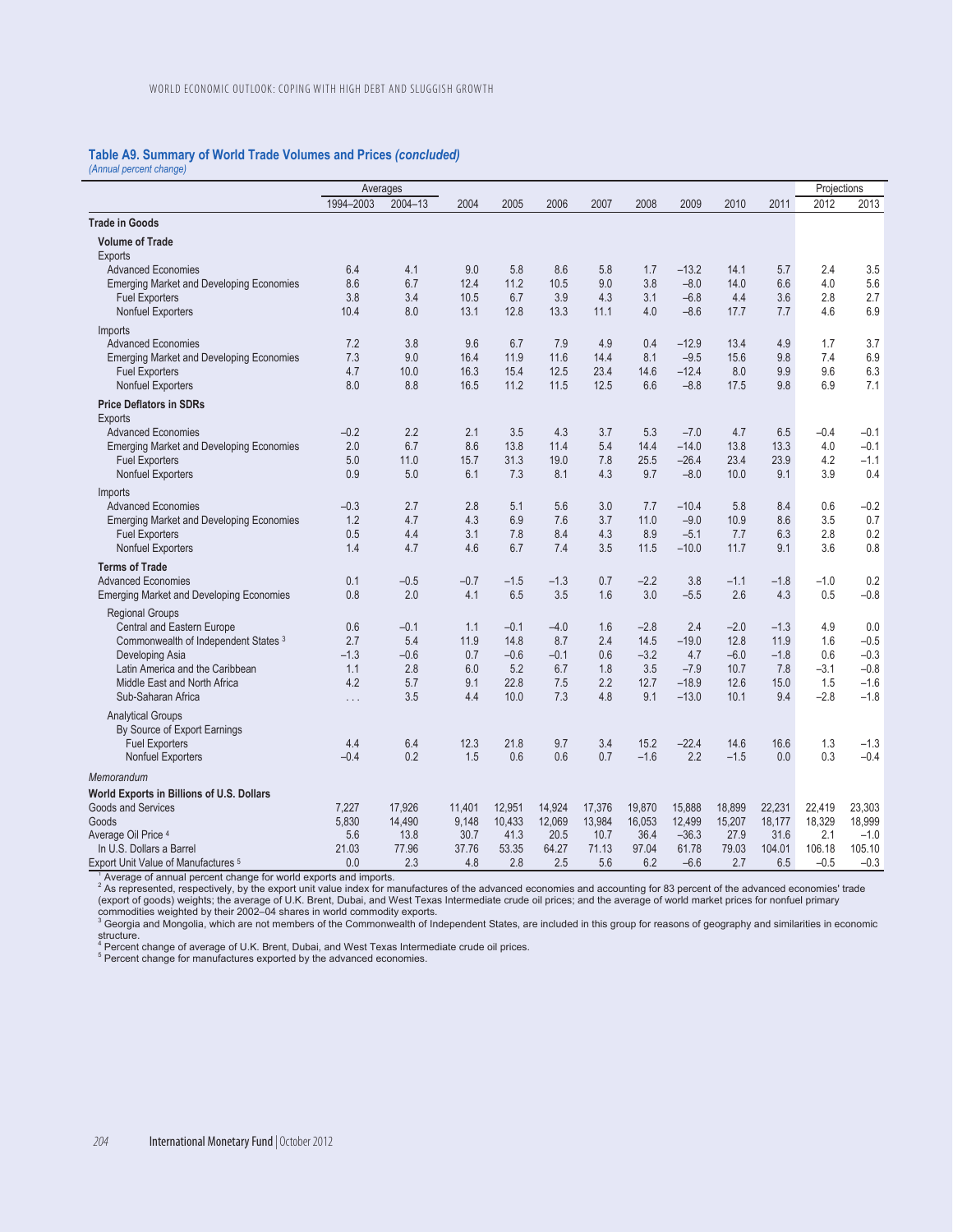## **Table A10. Summary of Balances on Current Account**

*(Billions of U.S. Dollars)* 

|                                                                           |          |          |          |          |          |          |          |          |          | Projections |          |
|---------------------------------------------------------------------------|----------|----------|----------|----------|----------|----------|----------|----------|----------|-------------|----------|
|                                                                           | 2004     | 2005     | 2006     | 2007     | 2008     | 2009     | 2010     | 2011     | 2012     | 2013        | 2017     |
| <b>Advanced Economies</b>                                                 | $-209.6$ | $-383.8$ | $-426.1$ | $-317.7$ | $-482.1$ | $-71.1$  | $-20.5$  | $-93.3$  | $-165.0$ | $-130.4$    | $-185.1$ |
| <b>United States</b>                                                      | $-628.5$ | $-745.8$ | $-800.6$ | $-710.3$ | $-677.1$ | $-381.9$ | $-442.0$ | $-465.9$ | $-486.5$ | $-499.2$    | $-687.9$ |
| Euro Area 1,2                                                             | 121.7    | 51.4     | 53.7     | 45.6     | $-99.8$  | 18.2     | 48.8     | 56.6     | 136.0    | 151.7       | 237.4    |
| Japan                                                                     | 172.1    | 166.1    | 170.9    | 212.1    | 159.9    | 146.6    | 204.0    | 119.3    | 95.4     | 137.8       | 127.6    |
| Other Advanced Economies <sup>3</sup>                                     | 125.1    | 144.5    | 149.9    | 134.9    | 135.0    | 146.1    | 168.6    | 196.8    | 90.1     | 79.3        | 137.7    |
| Memorandum                                                                |          |          |          |          |          |          |          |          |          |             |          |
| Newly Industrialized Asian Economies                                      | 87.1     | 83.2     | 99.0     | 128.3    | 86.5     | 123.8    | 137.2    | 138.0    | 121.0    | 123.3       | 136.0    |
| <b>Emerging Market and Developing Economies</b><br><b>Regional Groups</b> | 206.4    | 416.9    | 639.5    | 629.6    | 673.7    | 291.8    | 336.2    | 481.2    | 361.8    | 310.1       | 258.3    |
| Central and Eastern Europe                                                | $-55.1$  | $-61.3$  | $-89.0$  | $-136.3$ | $-159.9$ | $-49.5$  | $-81.4$  | $-116.6$ | $-90.6$  | $-94.6$     | $-145.9$ |
| Commonwealth of Independent States 4                                      | 63.5     | 87.6     | 96.3     | 71.5     | 107.7    | 41.6     | 71.9     | 111.8    | 110.4    | 82.5        | $-31.4$  |
| Developing Asia                                                           | 92.4     | 141.2    | 268.3    | 399.9    | 405.8    | 296.9    | 233.6    | 188.2    | 118.6    | 149.6       | 466.9    |
| Latin America and the Caribbean                                           | 22.1     | 35.9     | 48.7     | 13.2     | $-32.2$  | $-21.9$  | $-57.4$  | $-73.7$  | $-97.1$  | $-111.2$    | $-180.7$ |
| Middle East and North Africa                                              | 91.7     | 214.9    | 286.7    | 270.4    | 354.8    | 52.9     | 182.5    | 392.1    | 361.4    | 329.5       | 219.6    |
| Sub-Saharan Africa                                                        | $-8.2$   | $-1.4$   | 28.5     | 10.8     | $-2.5$   | $-28.3$  | $-13.1$  | $-20.6$  | $-41.0$  | $-45.7$     | $-70.4$  |
| Memorandum                                                                |          |          |          |          |          |          |          |          |          |             |          |
| European Union                                                            | 66.8     | 7.9      | $-27.5$  | $-61.7$  | $-171.6$ | $-0.2$   | 5.7      | 34.5     | 82.4     | 111.0       | 232.5    |
| <b>Analytical Groups</b><br>By Source of Export Earnings                  |          |          |          |          |          |          |          |          |          |             |          |
| Fuel                                                                      | 175.5    | 354.7    | 482.1    | 435.8    | 596.4    | 148.3    | 331.4    | 612.4    | 577.6    | 515.1       | 250.3    |
| Nonfuel                                                                   | 30.9     | 62.3     | 157.4    | 193.8    | 77.3     | 143.4    | 4.8      | $-131.1$ | $-215.8$ | $-205.1$    | 8.0      |
| Of Which, Primary Products                                                | $-1.2$   | $-3.2$   | 6.5      | 5.2      | $-17.0$  | $-8.7$   | $-8.7$   | $-22.6$  | $-35.5$  | $-33.5$     | $-25.9$  |
| <b>By External Financing Source</b>                                       |          |          |          |          |          |          |          |          |          |             |          |
| Net Debtor Economies                                                      | $-61.2$  | $-89.6$  | $-119.2$ | $-229.2$ | $-375.8$ | $-190.7$ | $-282.2$ | $-364.8$ | $-399.3$ | $-417.8$    | $-539.7$ |
| Of Which, Official Financing                                              | $-5.2$   | $-6.0$   | $-3.5$   | $-5.1$   | $-12.3$  | $-9.0$   | $-11.0$  | $-13.0$  | $-18.1$  | $-14.8$     | $-19.2$  |
| <b>Net Debtor Economies by Debt-Servicing</b><br><b>Experience</b>        |          |          |          |          |          |          |          |          |          |             |          |
| Economies with Arrears and/or Rescheduling                                | $-3.7$   | $-5.4$   | $-4.1$   | $-14.1$  | $-27.4$  | $-23.5$  | $-33.5$  | $-42.8$  | $-50.5$  | $-48.2$     | $-60.5$  |
| during 2006-10                                                            |          |          |          |          |          |          |          |          |          |             |          |
| World <sup>1</sup>                                                        | $-3.2$   | 33.2     | 213.4    | 311.9    | 191.6    | 220.7    | 315.7    | 387.9    | 196.8    | 179.6       | 73.1     |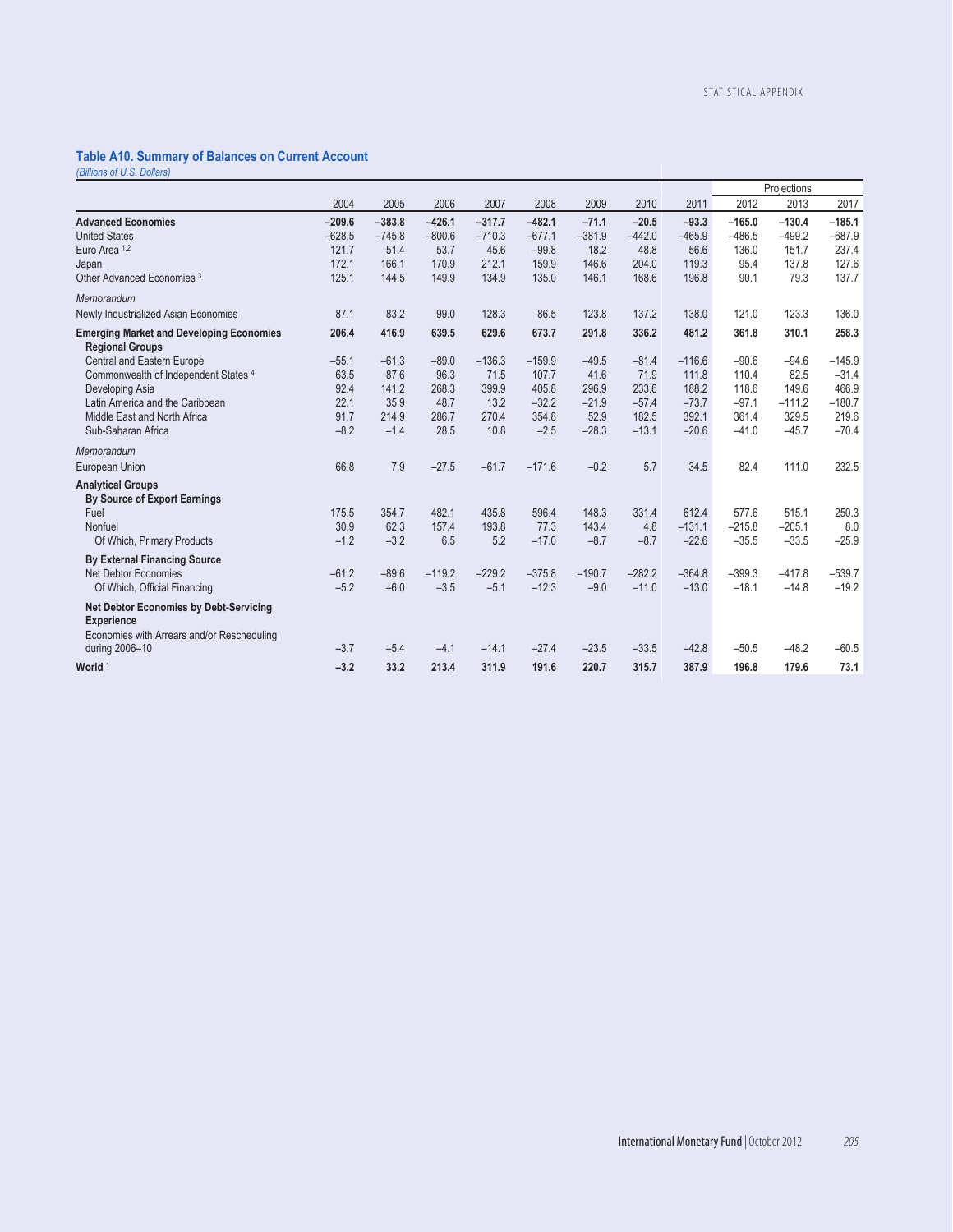## **Table A10. Summary of Balances on Current Account** *(concluded)*

*(Percent of GDP)* 

|                                                 |        |        |        |        |        |        |        |        |        | Projections |        |
|-------------------------------------------------|--------|--------|--------|--------|--------|--------|--------|--------|--------|-------------|--------|
|                                                 | 2004   | 2005   | 2006   | 2007   | 2008   | 2009   | 2010   | 2011   | 2012   | 2013        | 2017   |
| <b>Advanced Economies</b>                       | $-0.6$ | $-1.1$ | $-1.2$ | $-0.8$ | $-1.1$ | $-0.2$ | 0.0    | $-0.2$ | $-0.4$ | $-0.3$      | $-0.4$ |
| <b>United States</b>                            | $-5.3$ | $-5.9$ | $-6.0$ | $-5.1$ | $-4.7$ | $-2.7$ | $-3.0$ | $-3.1$ | $-3.1$ | $-3.1$      | $-3.5$ |
| Euro Area 1, 2                                  | 1.2    | 0.5    | 0.5    | 0.4    | $-0.7$ | 0.1    | 0.4    | 0.4    | 1.1    | 1.3         | 1.8    |
| Japan                                           | 3.7    | 3.6    | 3.9    | 4.9    | 3.3    | 2.9    | 3.7    | 2.0    | 1.6    | 2.3         | 1.9    |
| Other Advanced Economies <sup>3</sup>           | 1.8    | 2.0    | 1.9    | 1.5    | 1.4    | 1.8    | 1.8    | 1.9    | 0.9    | 0.7         | 1.1    |
| Memorandum                                      |        |        |        |        |        |        |        |        |        |             |        |
| Newly Industrialized Asian economies            | 6.5    | 5.5    | 5.9    | 7.0    | 5.0    | 7.7    | 7.2    | 6.6    | 5.6    | 5.5         | 4.6    |
| <b>Emerging Market and Developing Economies</b> | 2.3    | 3.8    | 5.0    | 4.0    | 3.5    | 1.6    | 1.5    | 1.9    | 1.3    | 1.1         | 0.6    |
| <b>Regional Groups</b>                          |        |        |        |        |        |        |        |        |        |             |        |
| Central and Eastern Europe                      | $-5.6$ | $-5.2$ | $-6.8$ | $-8.3$ | $-8.3$ | $-3.1$ | $-4.7$ | $-6.1$ | $-5.0$ | $-4.9$      | $-5.8$ |
| Commonwealth of Independent States 4            | 8.2    | 8.7    | 7.4    | 4.2    | 4.9    | 2.5    | 3.6    | 4.6    | 4.2    | 2.9         | $-0.8$ |
| Developing Asia                                 | 2.6    | 3.5    | 5.6    | 6.6    | 5.4    | 3.7    | 2.4    | 1.6    | 0.9    | 1.1         | 2.3    |
| Latin America and the Caribbean                 | 1.0    | 1.4    | 1.6    | 0.4    | $-0.7$ | $-0.5$ | $-1.2$ | $-1.3$ | $-1.7$ | $-1.9$      | $-2.4$ |
| Middle East and North Africa                    | 8.3    | 16.0   | 18.0   | 14.5   | 15.3   | 2.6    | 7.7    | 14.2   | 12.2   | 10.6        | 5.8    |
| Sub-Saharan Africa                              | $-1.5$ | $-0.2$ | 4.0    | 1.3    | $-0.3$ | $-3.2$ | $-1.2$ | $-1.7$ | $-3.2$ | $-3.3$      | $-3.9$ |
| Memorandum                                      |        |        |        |        |        |        |        |        |        |             |        |
| European Union                                  | 0.5    | 0.1    | $-0.2$ | $-0.4$ | $-0.9$ | 0.0    | 0.0    | 0.2    | 0.5    | 0.7         | 1.2    |
| <b>Analytical Groups</b>                        |        |        |        |        |        |        |        |        |        |             |        |
| <b>By Source of Export Earnings</b>             |        |        |        |        |        |        |        |        |        |             |        |
| Fuel                                            | 9.7    | 15.4   | 16.8   | 12.4   | 13.3   | 4.0    | 7.7    | 11.7   | 10.3   | 8.6         | 3.2    |
| Nonfuel                                         | 0.4    | 0.7    | 1.6    | 1.6    | 0.5    | 1.0    | 0.0    | $-0.6$ | $-1.0$ | $-0.9$      | 0.0    |
| Of Which, Primary Products                      | $-0.4$ | $-1.0$ | 1.7    | 1.2    | $-3.4$ | $-1.7$ | $-1.4$ | $-3.3$ | $-4.8$ | $-4.2$      | $-2.4$ |
| <b>By External Financing Source</b>             |        |        |        |        |        |        |        |        |        |             |        |
| Net Debtor Economies                            | $-1.3$ | $-1.5$ | $-1.8$ | $-2.8$ | $-4.0$ | $-2.2$ | $-2.7$ | $-3.1$ | $-3.4$ | $-3.3$      | $-3.2$ |
| Of Which, Official Financing                    | $-2.6$ | $-2.6$ | $-1.4$ | $-1.7$ | $-3.4$ | $-2.4$ | $-2.7$ | $-3.3$ | $-4.3$ | $-3.2$      | $-3.0$ |
| <b>Net Debtor Economies by Debt-Servicing</b>   |        |        |        |        |        |        |        |        |        |             |        |
| <b>Experience</b>                               |        |        |        |        |        |        |        |        |        |             |        |
| Economies with Arrears and/or Rescheduling      |        |        |        |        |        |        |        |        |        |             |        |
| during 2006-10                                  | $-0.9$ | $-1.1$ | $-0.7$ | $-2.0$ | $-3.2$ | $-2.9$ | $-3.5$ | $-4.0$ | $-4.4$ | $-4.0$      | $-4.0$ |
| World <sup>1</sup>                              | 0.0    | 0.1    | 0.4    | 0.6    | 0.3    | 0.4    | 0.5    | 0.6    | 0.3    | 0.2         | 0.1    |
| Memorandum                                      |        |        |        |        |        |        |        |        |        |             |        |
| In Percent of Total World Current Account       |        |        |        |        |        |        |        |        |        |             |        |
| Transactions                                    | 0.0    | 0.1    | 0.7    | 0.9    | 0.5    | 0.7    | 0.8    | 0.9    | 0.4    | 0.4         | 0.1    |
| In Percent of World GDP                         | 0.0    | 0.1    | 0.4    | 0.6    | 0.3    | 0.4    | 0.5    | 0.6    | 0.3    | 0.2         | 0.1    |

In Percent of World GDP<br><sup>1</sup> Reflects errors, omissions, and asymmetries in balance of payments statistics on current account, as well as the exclusion of data for international organizations and a<br><sup>1</sup> Reflects errors, omi

<sup>3</sup> In this table, Other Advanced Economies means advanced economies excluding the United States, Euro Area countries, and Japan.<br><sup>4</sup> Georgia and Mongolia, which are not members of the Commonwealth of Independent States, a economic structure.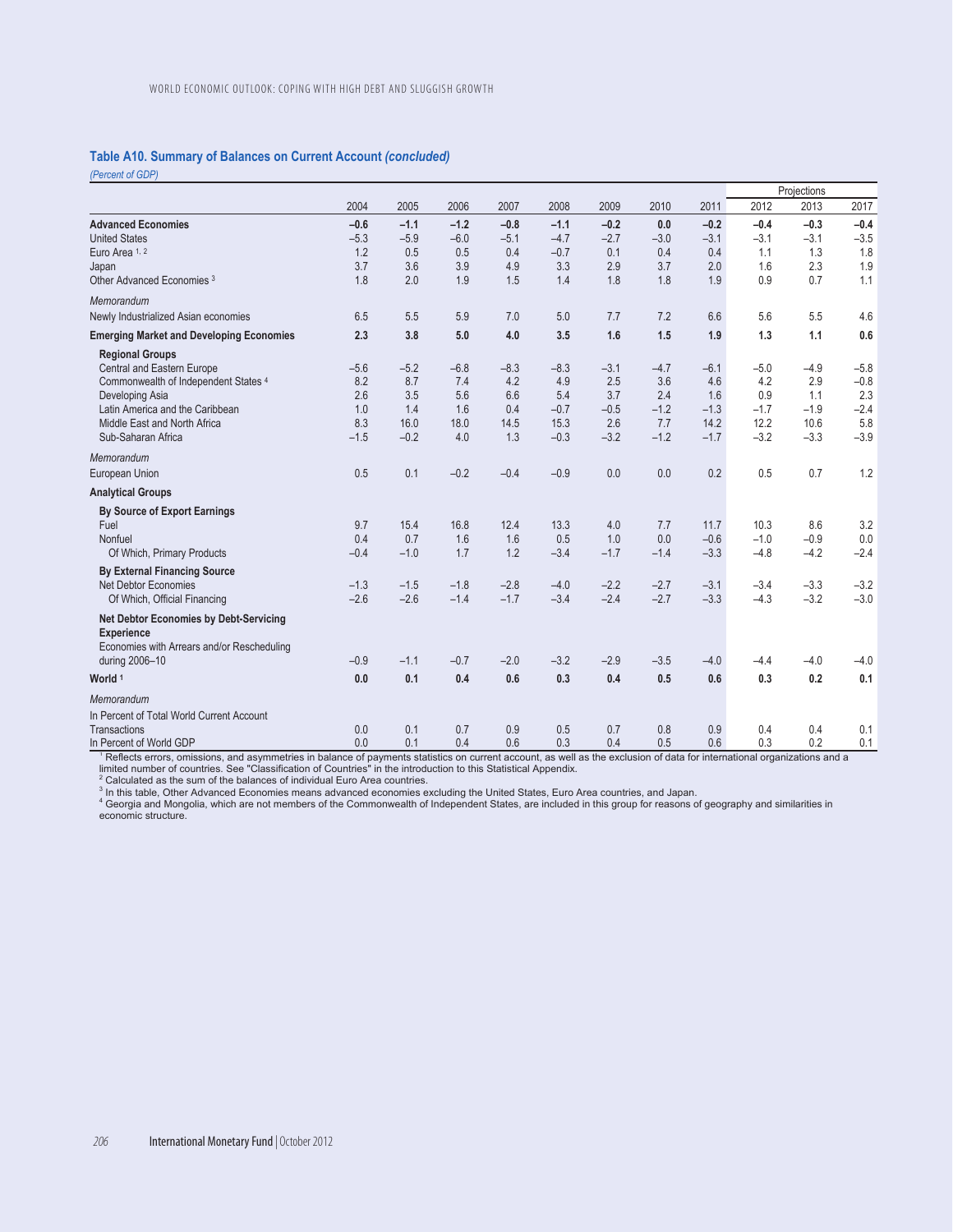#### **Table A11. Advanced Economies: Balance on Current Account**  *(Percent of GDP)*

**Projections** 2004 2005 2006 2007 2008 2009 2010 2011 2012 2013 2017 **Advanced Economies –0.6 –1.1 –1.2 –0.8 –1.1 –0.2 0.0 –0.2 –0.4 –0.3 –0.4** United States –5.3 –5.9 –6.0 –5.1 –4.7 –2.7 –3.0 –3.1 –3.1 –3.1 –3.5 Euro Area 1 1.2 0.5 0.5 0.4 –0.7 0.1 0.4 0.4 1.1 1.3 1.8 Germany 4.7 5.1 6.3 7.4 6.2 5.9 6.0 5.7 5.4 4.7 4.2 France 0.5 –0.5 –0.6 –1.0 –1.7 –1.3 –1.6 –1.9 –1.7 –1.7 –0.3 Italy –0.3 –0.8 –1.5 –1.2 –2.9 –2.1 –3.6 –3.3 –1.5 –1.4 –1.0 Spain –5.2 –7.4 –9.0 –10.0 –9.6 –4.8 –4.5 –3.5 –2.0 –0.1 2.2 Netherlands 7.6 7.4 9.3 6.7 4.3 4.1 7.0 8.5 8.2 8.2 6.5 Belgium 3.2 2.0 1.9 1.6 –1.6 –1.6 1.4 –1.0 –0.1 0.3 1.4 Austria 2.2 2.2 2.8 3.5 4.9 2.7 3.0 1.9 1.9 1.6 1.1 Greece –5.8 –7.6 –11.4 –14.6 –14.9 –11.1 –10.1 –9.8 –5.8 –2.9 0.5 Portugal –8.3 –10.3 –10.7 –10.1 –12.6 –10.9 –10.0 –6.4 –2.9 –1.7 0.7 Finland 6.2 3.4 4.2 4.3 2.6 1.8 1.4 –1.2 –1.6 –1.7 –1.4 Ireland –0.6 –3.5 –3.5 –5.4 –5.7 –2.3 1.1 1.1 1.8 2.7 3.8 Slovak Republic –7.8 –8.5 –7.8 –5.3 –6.6 –2.6 –2.5 0.1 0.8 0.3 0.3 Slovenia –2.6 –1.7 –2.5 –4.8 –6.2 –0.7 –0.6 0.0 1.1 1.0 0.5 Luxembourg 11.9 11.5 10.4 10.1 5.1 6.5 7.7 7.1 7.3 7.1 6.7 Estonia –11.3 –10.0 –15.3 –15.9 –9.1 3.4 2.9 2.1 0.7 –0.1 –2.6 Cyprus –5.0 –5.9 –7.0 –11.8 –15.6 –10.7 –9.9 –10.4 –3.5 –2.0 –2.8 Malta –5.9 –8.7 –9.9 –4.5 –5.0 –7.5 –5.8 –1.3 –1.5 –1.6 –2.1 Japan 3.7 3.6 3.9 4.9 3.3 2.9 3.7 2.0 1.6 2.3 1.9 United Kingdom –2.1 –2.1 –2.9 –2.3 –1.0 –1.3 –2.5 –1.9 –3.3 –2.7 –0.7 Canada 2.3 1.9 1.4 0.8 0.3 –3.0 –3.1 –2.8 –3.4 –3.7 –3.0 Korea 4.5 2.2 1.5 2.1 0.3 3.9 2.9 2.4 1.9 1.7 0.7 Australia –6.1 –5.7 –5.3 –6.2 –4.4 –4.2 –2.9 –2.3 –4.1 –5.5 –5.6 Taiwan Province of China 5.8 4.8 7.0 8.9 6.9 11.4 9.3 8.9 6.9 7.3 7.4 Sweden 6.5 6.7 8.3 9.1 8.7 7.0 6.8 6.9 7.2 7.8 7.5 Hong Kong SAR 9.5 11.4 12.1 12.3 13.7 8.6 5.5 5.3 4.1 3.8 6.5 Switzerland 13.0 13.6 14.4 8.6 2.1 10.6 14.3 10.5 10.1 10.0 9.4 Singapore 17.1 21.4 24.5 25.8 13.9 16.2 24.4 21.9 21.0 20.7 16.3 21.4 21.9 21.0 20.7 20.3 Czech Republic –5.0 –0.9 –2.1 –4.4 –2.1 –2.5 –3.8 –3.0 –2.4 –2.2 –2.0 Norway 12.6 16.1 16.4 12.5 16.0 10.8 12.4 14.5 15.2 15.6 13.4 Israel 1.7 3.1 4.8 2.7 0.9 3.8 3.8 0.8 –2.1 –1.3 1.2 Denmark 3.0 4.3 3.0 1.4 2.9 3.3 5.5 6.7 5.0 4.6 4.7 New Zealand –5.7 –7.9 –8.3 –8.1 –8.8 –2.6 –3.5 –4.2 –5.4 –5.9 –6.9 Iceland –9.8 –16.1 –25.6 –15.7 –28.4 –11.8 –8.5 –6.2 –2.7 –2.1 –2.8 San Marino . . . . . . . . . . . . . . . . . . . . . . . . . . . . . . . . . *Memorandum*  Major Advanced Economies –1.3 –1.3 –1.8 –1.9 –1.2 –1.3 –0.6 –0.8 –1.1 –1.3 –1.2 –1.3 Euro Area 2 0.8 0.1 –0.1 0.1 –1.6 –0.2 –0.1 0.0 1.1 1.3 1.8 Newly Industrialized Asian Economies 6.5 5.5 5.9 7.0 5.0 7.7 7.2 6.6 5.6 5.5 4.6

1 Calculated as the sum of the balances of individual Euro Area countries.

<sup>2</sup> Corrected for reporting discrepancies in intra-area transactions.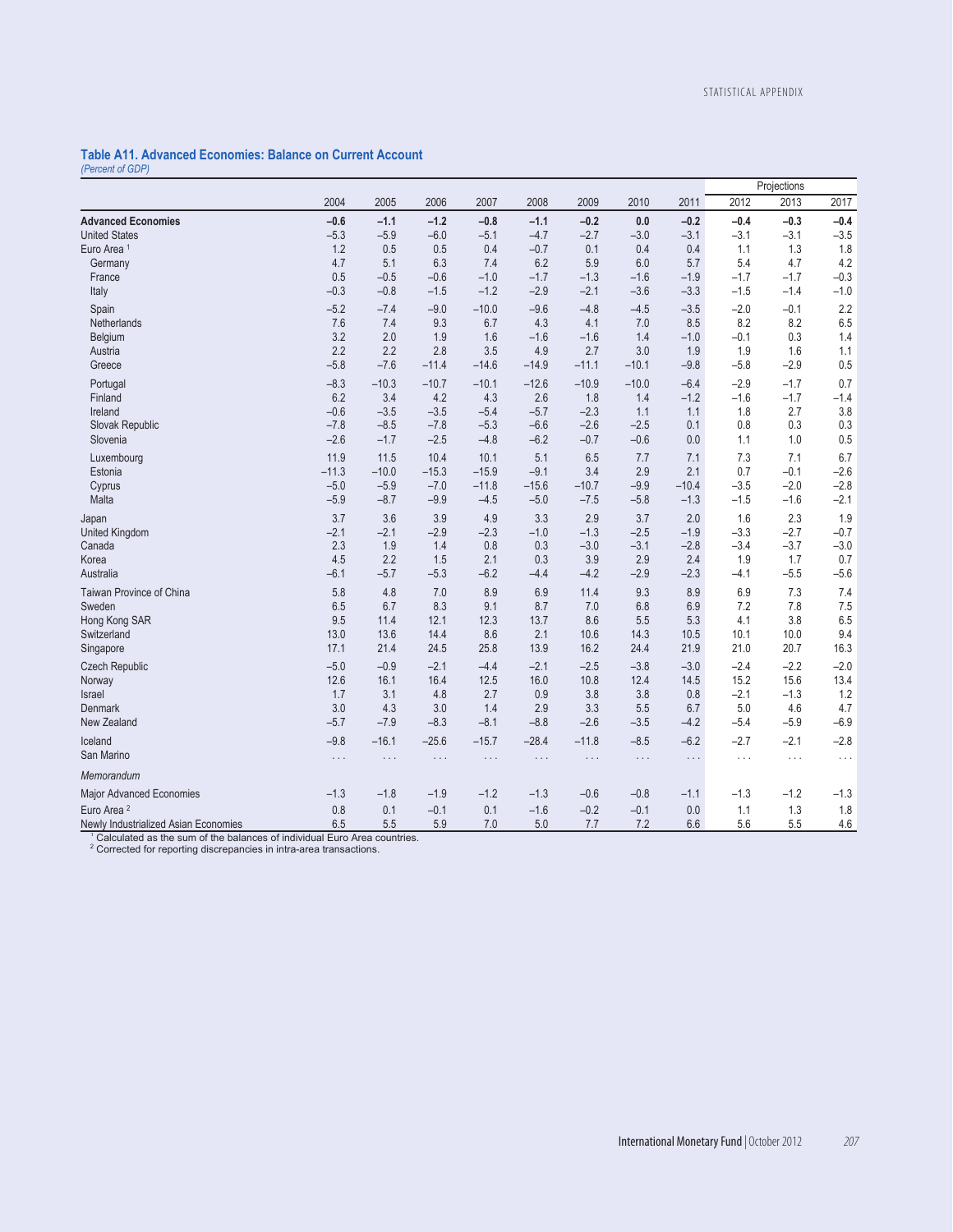### **Table A12. Emerging Market and Developing Economies: Balance on Current Account**  *(Percent of GDP)*

| Projections                                                                                                                                                                                                                                          |                   |
|------------------------------------------------------------------------------------------------------------------------------------------------------------------------------------------------------------------------------------------------------|-------------------|
| 2013<br>2012<br>2004<br>2005<br>2006<br>2007<br>2008<br>2009<br>2010<br>2011                                                                                                                                                                         | 2017              |
| $-5.6$<br>$-5.2$<br>$-6.8$<br>$-8.3$<br>$-8.3$<br>$-4.7$<br>$-6.1$<br>$-4.9$<br><b>Central and Eastern Europe</b><br>$-3.1$<br>$-5.0$                                                                                                                | $-5.8$            |
| $-4.0$<br>$-6.1$<br>$-5.6$<br>$-10.4$<br>$-14.0$<br>$-11.4$<br>$-12.3$<br>$-11.8$<br>$-11.5$<br>$-15.1$<br>Albania                                                                                                                                   | $-8.2$            |
| $-16.2$<br>$-7.9$<br>$-8.0$<br>Bosnia and Herzegovina<br>$-17.1$<br>$-10.7$<br>$-14.1$<br>$-6.3$<br>$-5.7$<br>$-8.8$<br>$-7.7$                                                                                                                       | $-4.6$            |
| $-6.4$<br>$-25.2$<br>$-23.0$<br>$-11.6$<br>$-17.6$<br>$-8.9$<br>$-1.0$<br>0.9<br>$-0.3$<br>$-1.5$<br><b>Bulgaria</b>                                                                                                                                 | $-4.1$            |
| Croatia<br>$-4.1$<br>$-5.3$<br>$-6.7$<br>$-7.3$<br>$-9.0$<br>$-5.1$<br>$-1.1$<br>$-1.0$<br>$-1.2$<br>$-1.3$                                                                                                                                          | $-2.9$            |
| $-8.4$<br>1.2<br>2.6<br>2.7<br>$-7.5$<br>$-7.4$<br>$-7.3$<br>$-7.4$<br>$-0.2$<br>1.4<br>Hungary                                                                                                                                                      | $-2.2$            |
| $-8.4$<br>$-7.4$<br>$-8.3$<br>$-6.7$<br>$-15.3$<br>$-15.4$<br>$-17.4$<br>$-20.3$<br>$-18.3$<br>$-18.2$<br>Kosovo                                                                                                                                     | $-13.8$           |
| $-12.9$<br>$-22.4$<br>$-13.2$<br>3.0<br>Latvia<br>$-12.6$<br>$-22.6$<br>8.7<br>$-1.2$<br>$-1.6$<br>$-2.8$                                                                                                                                            | $-3.8$            |
| $-7.6$<br>$-13.3$<br>$-7.0$<br>$-10.6$<br>$-14.5$<br>4.7<br>1.5<br>$-1.5$<br>$-1.1$<br>$-1.4$<br>Lithuania                                                                                                                                           | $-3.3$            |
| <b>FYR Macedonia</b><br>$-8.1$<br>$-12.8$<br>$-4.0$<br>$-2.5$<br>$-0.4$<br>$-7.1$<br>$-6.8$<br>$-2.1$<br>$-2.7$<br>$-6.0$<br>$-7.2$<br>$-16.6$<br>$-31.3$<br>$-39.5$<br>$-50.6$<br>$-29.6$<br>$-24.6$<br>$-19.5$<br>$-20.0$<br>$-19.8$<br>Montenegro | $-4.9$<br>$-15.6$ |
|                                                                                                                                                                                                                                                      |                   |
| $-5.2$<br>$-2.4$<br>$-3.8$<br>$-6.2$<br>$-6.6$<br>$-4.0$<br>$-4.7$<br>Poland<br>$-4.3$<br>$-3.7$<br>$-3.8$<br>$-8.4$<br>Romania<br>$-8.6$<br>$-10.4$<br>$-13.4$<br>$-11.6$<br>$-4.2$<br>$-4.5$<br>$-4.4$<br>$-3.7$                                   | $-3.5$<br>$-4.4$  |
| $-3.8$<br>Serbia<br>$-12.2$<br>$-10.2$<br>$-16.1$<br>$-21.5$<br>$-7.1$<br>$-8.8$<br>$-7.4$<br>$-9.5$<br>$-11.5$<br>$-12.6$                                                                                                                           | $-11.6$           |
| $-3.7$<br>$-6.1$<br>$-2.2$<br>$-6.4$<br>$-7.5$<br>$-4.6$<br>$-5.9$<br>$-5.7$<br>$-10.0$<br>$-7.1$<br><b>Turkey</b>                                                                                                                                   | $-7.9$            |
| 8.2<br>8.7<br>4.2<br>4.9<br>4.2<br>2.9<br>Commonwealth of Independent States 1<br>7.4<br>2.5<br>3.6<br>4.6                                                                                                                                           | $-0.8$            |
| 9.5<br>5.9<br>6.2<br>4.0<br>4.7<br>5.3<br>5.2<br>3.8<br>Russia<br>10.1<br>11.1                                                                                                                                                                       | $-1.1$            |
| 2.2<br>1.3<br>0.6<br>$-1.3$<br>0.8<br>0.4<br>2.2<br>1.3<br>0.2<br><b>Excluding Russia</b><br>$-1.9$                                                                                                                                                  | 0.1               |
| $-0.5$<br>$-1.0$<br>$-1.8$<br>$-11.8$<br>$-9.8$<br>$-6.4$<br>$-15.8$<br>$-14.7$<br>$-10.9$<br>$-9.3$                                                                                                                                                 | $-6.4$            |
| Armenia<br>28.4<br>$-29.8$<br>1.3<br>17.6<br>27.3<br>35.5<br>23.0<br>26.5<br>20.4<br>16.1<br>Azerbaijan                                                                                                                                              | 6.0               |
| $-6.7$<br>$-8.2$<br>$-12.6$<br>$-15.0$<br>$-10.5$<br><b>Belarus</b><br>$-5.3$<br>1.4<br>$-3.9$<br>$-3.6$<br>$-5.8$                                                                                                                                   | $-4.9$            |
| $-6.9$<br>$-21.9$<br>$-10.3$<br>$-12.6$<br>$-11.1$<br>$-15.1$<br>$-19.7$<br>$-10.6$<br>$-11.8$<br>$-11.2$<br>Georgia                                                                                                                                 | $-6.7$            |
| 0.8<br>$-2.5$<br>6.2<br>Kazakhstan<br>$-1.8$<br>$-8.1$<br>4.7<br>$-3.6$<br>1.6<br>7.6<br>4.5                                                                                                                                                         | 2.9               |
| Kyrgyz Republic<br>4.9<br>2.8<br>$-3.1$<br>$-6.2$<br>$-15.5$<br>$-2.5$<br>$-6.4$<br>$-6.3$<br>$-12.8$<br>$-6.2$                                                                                                                                      | $-2.8$            |
| $-1.8$<br>$-7.6$<br>$-11.3$<br>$-15.2$<br>$-16.2$<br>$-8.6$<br>$-7.9$<br>$-11.5$<br>$-11.4$<br>$-10.7$<br>Moldova                                                                                                                                    | $-8.8$            |
| Mongolia<br>1.2<br>1.2<br>6.5<br>6.3<br>$-12.9$<br>$-9.0$<br>$-14.9$<br>$-31.4$<br>$-10.1$<br>$-31.8$                                                                                                                                                | 4.4               |
| $-3.9$<br>$-1.7$<br>$-2.8$<br>$-7.6$<br>$-0.3$<br>0.6<br>$-0.4$<br>Tajikistan<br>$-8.6$<br>$-5.9$<br>$-1.5$                                                                                                                                          | $-1.5$            |
| Turkmenistan<br>0.6<br>5.1<br>15.7<br>15.5<br>16.5<br>$-14.7$<br>$-10.6$<br>2.0<br>$-1.5$<br>$-1.6$                                                                                                                                                  | 5.3               |
| Ukraine<br>10.6<br>2.9<br>$-3.7$<br>$-7.1$<br>$-2.2$<br>$-5.6$<br>$-6.6$<br>$-1.5$<br>$-1.5$<br>$-5.5$                                                                                                                                               | $-5.5$            |
| 7.2<br>9.1<br>7.3<br>8.7<br>2.2<br>6.2<br>3.3<br>Uzbekistan<br>7.7<br>5.8<br>4.7                                                                                                                                                                     | 1.0               |
| 2.6<br>3.5<br>5.6<br>6.6<br>5.4<br>3.7<br>2.4<br>1.6<br>0.9<br>1.1<br><b>Developing Asia</b>                                                                                                                                                         | 2.3               |
| $-0.3$<br>3.1<br>$-1.1$<br>3.9<br>3.3<br>2.1<br>Afghanistan<br>5.8<br>5.1<br>1.6<br>0.5                                                                                                                                                              | $-3.8$            |
| $-0.3$<br>0.0<br>1.2<br>0.8<br>2.8<br>1.6<br>0.0<br>$-0.3$<br>$-0.3$<br>Bangladesh<br>1.4                                                                                                                                                            | 0.2               |
| $-32.6$<br>14.8<br>$-2.5$<br>$-2.3$<br>$-22.9$<br>$-28.7$<br><b>Bhutan</b><br>$-4.8$<br>$-10.6$<br>$-25.4$<br>$-31.4$                                                                                                                                | $-16.4$           |
| 42.2<br>48.5<br>Brunei Darussalam<br>47.3<br>50.1<br>47.8<br>48.9<br>40.2<br>45.5<br>49.1<br>50.3<br>$-2.2$<br>Cambodia<br>$-3.8$<br>$-0.6$<br>$-1.9$<br>$-5.7$<br>$-4.5$<br>$-3.9$<br>$-8.1$<br>$-9.7$<br>$-9.1$                                    | 61.6<br>$-5.4$    |
|                                                                                                                                                                                                                                                      |                   |
| 3.6<br>5.9<br>8.6<br>9.1<br>5.2<br>4.0<br>2.8<br>2.3<br>2.5<br>China<br>10.1                                                                                                                                                                         | 4.3               |
| $-12.6$<br>$-8.6$<br>Fiji<br>$-17.5$<br>$-12.8$<br>$-18.1$<br>$-7.6$<br>$-11.3$<br>$-10.1$<br>$-9.8$<br>$-16.4$<br>India<br>0.1<br>$-1.3$<br>$-1.0$<br>$-0.7$<br>$-2.5$<br>$-2.0$<br>$-3.2$<br>$-3.4$<br>$-3.8$<br>$-3.3$                            | $-7.7$<br>$-2.3$  |
| 0.6<br>$-2.4$<br>Indonesia<br>0.1<br>3.0<br>2.4<br>0.0<br>2.0<br>0.7<br>0.2<br>$-2.1$                                                                                                                                                                | $-2.9$            |
| Kiribati<br>$-25.2$<br>$-34.4$<br>$-17.6$<br>$-19.3$<br>$-16.8$<br>$-26.6$<br>$-15.4$<br>$-22.9$<br>$-24.0$<br>$-20.2$                                                                                                                               | $-21.2$           |
| Lao P.D.R.<br>$-21.0$<br>$-18.3$<br>$-21.4$<br>$-24.0$<br>$-17.9$<br>$-18.1$<br>$-9.9$<br>$-15.7$<br>$-18.5$<br>$-21.9$                                                                                                                              | $-15.2$           |
| 12.1<br>14.4<br>16.1<br>15.4<br>17.1<br>15.5<br>11.1<br>11.0<br>7.5<br>6.9<br>Malaysia                                                                                                                                                               | 5.8               |
| $-29.1$<br>$-11.4$<br>$-27.5$<br>$-23.2$<br>$-28.4$<br>$-34.2$<br>$-21.0$<br>$-17.3$<br>$-15.7$<br>$-29.3$<br><b>Maldives</b>                                                                                                                        | $-31.1$           |
| $-2.6$<br>2.4<br>3.7<br>$-0.5$<br>$-3.3$<br>$-2.8$<br>7.1<br>$-1.3$<br>$-4.4$<br>$-4.0$<br>Myanmar                                                                                                                                                   | $-4.0$            |
| 2.7<br>2.1<br>2.7<br>$-0.2$<br>Nepal<br>2.0<br>$-0.1$<br>4.2<br>$-2.4$<br>$-1.0$<br>4.4                                                                                                                                                              | $-0.4$            |
| 1.8<br>$-1.4$<br>$-3.9$<br>$-4.8$<br>$-8.5$<br>$-2.2$<br>$-2.0$<br>$-1.7$<br>Pakistan<br>$-5.7$<br>0.1                                                                                                                                               | $-3.5$            |
| Papua New Guinea<br>0.4<br>13.9<br>$-1.7$<br>4.0<br>$-16.4$<br>$-28.4$<br>$-20.2$<br>8.4<br>$-25.6$<br>$-36.4$                                                                                                                                       | 8.3               |
| 1.8<br>4.4<br>3.0<br>Philippines<br>1.9<br>4.8<br>2.1<br>5.6<br>4.5<br>3.1<br>2.6                                                                                                                                                                    | 1.8               |
| $-8.4$<br>$-9.6$<br>$-10.2$<br>$-12.3$<br>Samoa<br>$-15.5$<br>$-6.5$<br>$-3.1$<br>$-7.2$<br>$-11.4$<br>$-8.6$                                                                                                                                        |                   |
| Solomon Islands<br>16.8<br>$-6.7$<br>$-9.1$<br>$-15.7$<br>$-30.8$<br>$-7.8$<br>$-10.7$<br>$-20.5$<br>$-21.4$<br>$-6.7$                                                                                                                               | $-10.1$           |
| Sri Lanka<br>$-3.1$<br>$-4.3$<br>$-2.2$<br>$-2.5$<br>$-5.3$<br>$-9.5$<br>$-0.5$<br>$-7.7$<br>$-5.4$<br>$-4.7$                                                                                                                                        | $-7.0$            |
|                                                                                                                                                                                                                                                      | $-3.3$            |
| 1.7<br>$-4.3$<br>6.3<br>0.8<br>8.3<br>4.1<br>$-0.2$<br>Thailand<br>1.1<br>3.4<br>0.1                                                                                                                                                                 | 1.0               |
| 11.4<br>32.2<br>Timor-Leste<br>50.0<br>65.1<br>66.7<br>51.7<br>48.1<br>57.2<br>45.4<br>37.9                                                                                                                                                          | 28.7              |
| 0.4<br>$-5.0$<br>$-4.2$<br>Tonga<br>$-5.5$<br>$-5.5$<br>$-8.1$<br>$-7.8$<br>$-3.9$<br>$-4.0$<br>$-3.1$                                                                                                                                               | $-3.3$            |
| 5.9<br>Tuvalu<br>24.7<br>27.2<br>14.2<br>$-13.2$<br>27.8<br>$-3.8$<br>$-29.2$<br>$-8.5$<br>$-3.3$<br>Vanuatu<br>$-6.2$<br>$-4.8$<br>$-3.4$<br>$-8.5$<br>$-6.5$<br>$-6.1$<br>$-8.8$<br>$-6.3$<br>$-5.1$<br>$-10.2$                                    | 4.2<br>$-9.9$     |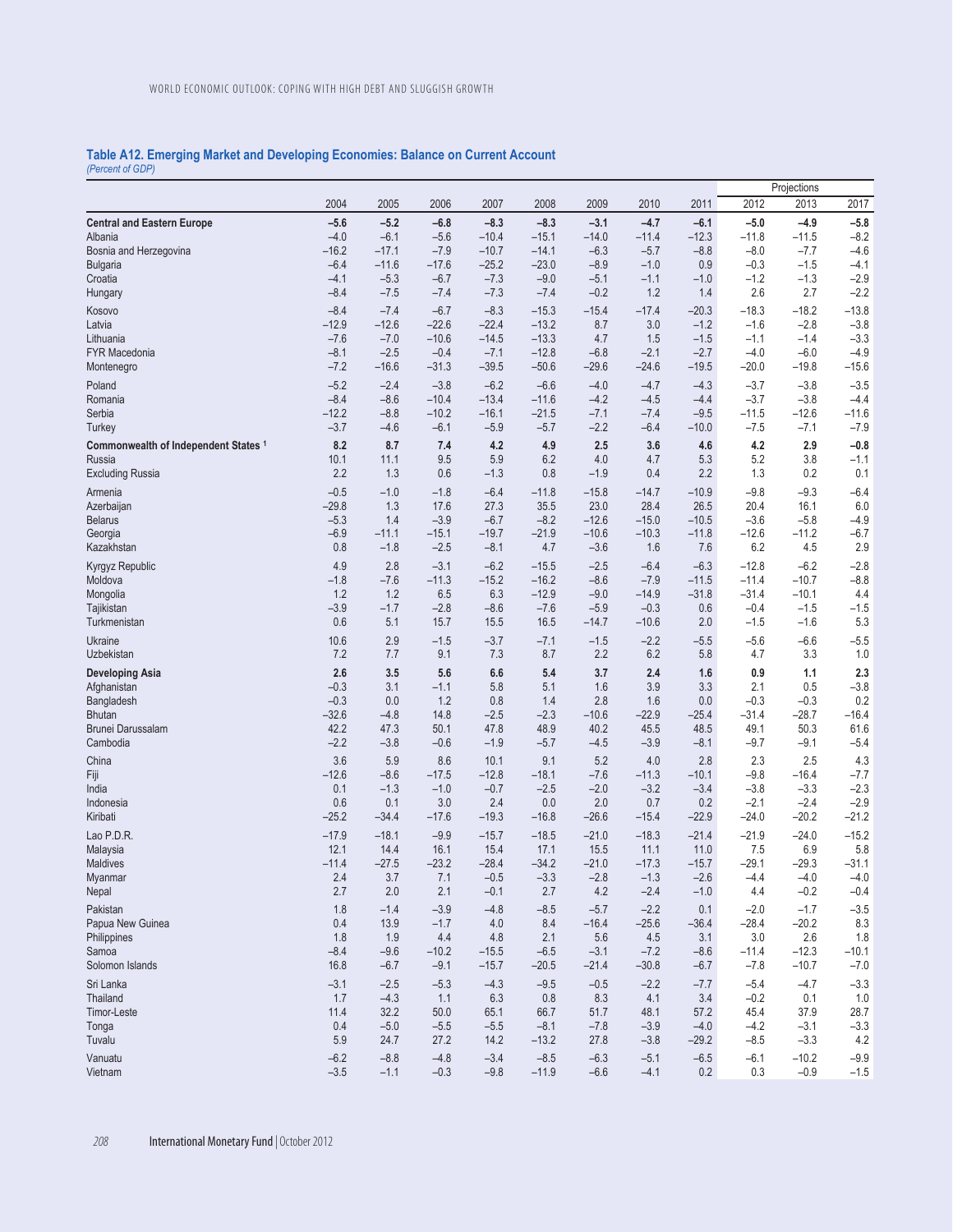### **Table A12. Emerging Market and Developing Economies: Balance on Current Account** *(continued) (Percent of GDP)*

|                                     |         |         |         |         |         |         |         |          |          | Projections |               |
|-------------------------------------|---------|---------|---------|---------|---------|---------|---------|----------|----------|-------------|---------------|
|                                     | 2004    | 2005    | 2006    | 2007    | 2008    | 2009    | 2010    | 2011     | 2012     | 2013        | 2017          |
| Latin America and the Caribbean     | 1.0     | 1.4     | 1.6     | 0.4     | $-0.7$  | $-0.5$  | $-1.2$  | $-1.3$   | $-1.7$   | $-1.9$      | $-2.4$        |
| Antigua and Barbuda                 | $-13.1$ | $-18.8$ | $-27.8$ | $-30.9$ | $-27.2$ | $-19.3$ | $-13.1$ | $-10.7$  | $-11.4$  | $-12.3$     | $-16.2$       |
| Argentina <sup>2</sup>              | 1.8     | 2.6     | 3.4     | 2.6     | 1.8     | 2.5     | 0.7     | $-0.1$   | 0.3      | $-0.1$      | $-1.9$        |
| The Bahamas                         | $-2.4$  | $-8.4$  | $-17.7$ | $-11.5$ | $-10.6$ | $-10.5$ | $-10.5$ | $-14.0$  | $-16.0$  | $-16.8$     | $-8.9$        |
| <b>Barbados</b>                     | $-7.6$  | $-7.5$  | $-4.8$  | $-2.7$  | $-9.6$  | $-5.6$  | $-8.2$  | $-8.7$   | $-7.9$   | $-7.1$      | $-3.8$        |
| <b>Belize</b>                       | $-14.7$ | $-13.6$ | $-2.1$  | $-4.1$  | $-10.6$ | $-5.9$  | $-2.9$  | $-2.6$   | $-2.3$   | $-4.4$      | $-5.9$        |
| <b>Bolivia</b>                      | 3.7     | 5.9     | 11.2    | 11.3    | 12.0    | 4.3     | 4.9     | 2.2      | 1.8      | 1.1         | $0.0$         |
| <b>Brazil</b>                       | 1.8     | 1.6     | 1.3     | 0.1     | $-1.7$  | $-1.5$  | $-2.2$  | $-2.1$   | $-2.6$   | $-2.8$      | $-3.3$        |
| Chile                               | 2.6     | 1.5     | 4.6     | 4.1     | $-3.2$  | 2.0     | 1.5     | $-1.3$   | $-3.2$   | $-3.0$      | $-2.7$        |
| Colombia                            | $-0.8$  | $-1.3$  | $-1.9$  | $-2.8$  | $-2.8$  | $-2.1$  | $-3.1$  | $-3.0$   | $-2.9$   | $-2.9$      | $-2.4$        |
| Costa Rica                          | $-4.3$  | $-4.9$  | $-4.5$  | $-6.3$  | $-9.3$  | $-2.0$  | $-3.5$  | $-5.3$   | $-5.5$   | $-5.3$      | $-5.5$        |
| Dominica                            | $-16.0$ | $-21.0$ | $-12.9$ | $-20.8$ | $-27.1$ | $-21.0$ | $-16.0$ | $-12.7$  | $-13.3$  | $-13.7$     | $-15.6$       |
| Dominican Republic                  | 4.8     | $-1.4$  | $-3.6$  | $-5.3$  | $-9.9$  | $-5.0$  | $-8.6$  | $-8.1$   | $-7.5$   | $-7.3$      | $-5.8$        |
| Ecuador                             | $-1.5$  | 1.3     | 4.2     | 4.3     | 3.0     | 0.3     | $-2.8$  | $-0.3$   | $-0.3$   | 3.0         | $-2.6$        |
| El Salvador                         | $-4.1$  | $-3.6$  | $-4.1$  | $-6.1$  | $-7.1$  | $-1.5$  | $-3.1$  | $-5.4$   | $-5.0$   | $-4.3$      | $-3.0$        |
| Grenada                             | $-2.9$  | $-22.1$ | $-26.3$ | $-27.8$ | $-25.7$ | $-23.9$ | $-25.2$ | $-24.6$  | $-22.3$  | $-23.2$     | $-15.4$       |
| Guatemala                           | $-4.9$  | $-4.6$  | $-5.0$  | $-5.2$  | $-4.3$  | 0.0     | $-1.5$  | $-3.1$   | $-3.5$   | $-3.6$      | $-3.6$        |
| Guyana                              | $-6.7$  | $-10.1$ | $-13.1$ | $-11.1$ | $-13.2$ | $-9.1$  | $-9.9$  | $-13.6$  | $-14.0$  | $-17.6$     | $-12.2$       |
| Haiti                               | $-1.6$  | 0.7     | $-1.5$  | $-1.5$  | $-4.4$  | $-3.5$  | $-2.5$  | $-4.6$   | $-4.3$   | $-5.3$      | $-4.0$        |
| Honduras                            | $-7.7$  | $-3.0$  | $-3.7$  | $-9.0$  | $-15.4$ | $-3.6$  | $-6.2$  | $-8.7$   | $-9.8$   | $-9.6$      | $-6.8$        |
| Jamaica                             | $-6.3$  | $-9.3$  | $-10.2$ | $-16.9$ | $-18.4$ | $-11.1$ | $-8.8$  | $-11.7$  | $-11.7$  | $-11.1$     | $-6.9$        |
| Mexico                              | $-0.7$  | $-0.7$  | $-0.6$  | $-1.1$  | $-1.6$  | $-0.6$  | $-0.4$  | $-1.0$   | $-0.9$   | $-1.1$      | $-1.1$        |
| Nicaragua                           | $-14.5$ | $-14.3$ | $-13.4$ | $-17.8$ | $-23.8$ | $-12.2$ | $-14.4$ | $-18.0$  | $-20.5$  | $-18.1$     | $-14.1$       |
| Panama                              | $-7.5$  | $-4.9$  | $-3.1$  | $-7.9$  | $-10.9$ | $-0.7$  | $-10.8$ | $-12.8$  | $-12.1$  | $-11.8$     | $-9.5$        |
| Paraguay                            | 1.8     | 0.2     | 1.2     | 1.3     | $-1.7$  | 0.4     | $-3.1$  | $-1.0$   | $-1.1$   | $-0.4$      | $-1.3$        |
| Peru                                | 0.1     | 1.5     | 3.2     | 1.4     | $-4.2$  | $-0.5$  | $-2.5$  | $-1.9$   | $-3.0$   | $-3.0$      | $-2.4$        |
| St. Kitts and Nevis                 | $-16.2$ | $-14.9$ | $-14.1$ | $-16.7$ | $-24.3$ | $-27.3$ | $-22.1$ | $-15.2$  | $-17.1$  | $-16.4$     | $-14.9$       |
| St. Lucia                           | $-10.6$ | $-14.3$ | $-30.4$ | $-30.4$ | $-28.9$ | $-11.9$ | $-15.1$ | $-23.1$  | $-24.0$  | $-20.5$     | $-17.9$       |
| St. Vincent and the Grenadines      | $-19.6$ | $-18.0$ | $-19.3$ | $-28.0$ | $-32.9$ | $-29.4$ | $-31.6$ | $-30.2$  | $-27.3$  | $-25.7$     | $-16.6$       |
| Suriname                            | $-8.2$  | $-11.7$ | 4.5     | 8.1     | 6.6     | $-0.5$  | 6.4     | 5.5      | $-0.1$   | $-2.1$      | 3.1           |
| Trinidad and Tobago                 | 12.4    | 22.5    | 39.6    | 23.9    | 30.5    | 8.3     | 20.0    | 7.1      | 8.1      | 7.6         | 6.7           |
| Uruguay                             | 0.0     | 0.2     | $-2.0$  | $-0.9$  | $-5.7$  | $-1.5$  | $-2.2$  | $-3.1$   | $-3.0$   | $-1.9$      | $-1.9$        |
| Venezuela                           | 13.8    | 17.7    | 14.8    | 8.7     | 11.9    | 2.6     | 4.9     | 8.6      | 6.7      | 5.6         | 2.7           |
| <b>Middle East and North Africa</b> | 8.3     | 16.0    | 18.0    | 14.5    | 15.3    | 2.6     | 7.7     | 14.2     | 12.2     | 10.6        | 5.8           |
| Algeria                             | 13.0    | 20.5    | 24.7    | 22.8    | 20.1    | 0.3     | 7.5     | 10.0     | 6.2      | 6.1         | 3.5           |
| Bahrain                             | 4.2     | 11.0    | 13.8    | 15.7    | 10.2    | 2.9     | 3.6     | 12.6     | 9.9      | 10.5        | 6.2           |
| Djibouti                            | $-1.3$  | $-3.2$  | $-11.5$ | $-21.4$ | $-24.3$ | $-9.1$  | $-5.8$  | $-12.6$  | $-12.2$  | $-12.5$     | $-8.2$        |
| Egypt                               | 4.3     | 3.2     | 1.6     | 1.7     | 0.5     | $-2.3$  | $-2.0$  | $-2.6$   | $-3.4$   | $-3.3$      | $-1.9$        |
| Iran                                | 0.5     | 7.6     | 8.5     | 10.6    | 6.5     | 2.6     | 6.0     | 12.5     | 3.4      | 1.3         | $-0.4$        |
| Iraq                                | $-43.2$ | 5.7     | 18.1    | 11.5    | 18.8    | $-13.4$ | $-3.0$  | 8.3      | 0.3      | 6.1         | 9.8           |
| Jordan                              | 0.1     | $-5.1$  | $-11.5$ | $-17.2$ | $-9.3$  | $-4.9$  | $-7.1$  | $-12.0$  | $-14.1$  | $-9.9$      | $-4.3$        |
| Kuwait                              | 26.2    | 37.2    | 44.6    | 36.8    | 40.9    | 26.7    | 31.9    | 44.0     | 44.1     | 39.2        | 29.4          |
| Lebanon                             | $-15.3$ | $-13.4$ | $-5.3$  | $-6.8$  | $-9.2$  | $-9.8$  | $-9.6$  | $-14.0$  | $-16.2$  | $-15.6$     | $-10.8$       |
| Libya                               | 21.1    | 36.5    | 50.7    | 43.8    | 42.3    | 14.7    | 19.8    | 1.3      | 21.8     | 10.3        | $-0.4$        |
| Mauritania                          | $-34.6$ | $-47.2$ | $-1.3$  | $-17.2$ | $-14.8$ | $-10.7$ | $-8.7$  | $-7.5$   | $-23.6$  | $-13.9$     | $-6.4$        |
| Morocco                             | 1.7     | 1.8     | 2.2     | $-0.1$  | $-5.2$  | $-5.4$  | $-4.3$  | $-8.0$   | $-7.9$   | $-5.4$      | $-3.4$        |
| Oman                                | 4.5     | 16.8    | 15.4    | 5.9     | 8.3     | $-1.2$  | 8.6     | 16.7     | 14.0     | 10.0        | $-5.7$        |
| Qatar                               | 22.4    | 29.9    | 25.1    | 25.4    | 28.7    | 10.2    | 26.7    | 30.2     | 29.6     | 26.8        | 11.5          |
| Saudi Arabia                        | 20.7    | 28.5    | 27.8    | 24.3    | 27.8    | 5.6     | 14.6    | 26.5     | 26.1     | 22.7        | 12.8          |
| Sudan <sup>3</sup>                  | $-4.9$  | $-10.0$ | $-8.8$  | $-5.9$  | $-2.0$  | $-10.0$ | $-2.1$  | $-0.5$   | $-7.8$   | $-6.6$      | $-4.6$        |
| Syria <sup>4</sup>                  | $-3.1$  | $-2.2$  | 1.4     | $-0.2$  | $-1.3$  | $-3.6$  | $-3.3$  | $\ldots$ | $\sim$ . | $\ldots$    | $\sim$ $\sim$ |
| Tunisia                             | $-2.4$  | $-0.9$  | $-1.8$  | $-2.4$  | $-3.8$  | $-2.8$  | $-4.8$  | $-7.3$   | $-7.9$   | $-7.7$      | $-5.6$        |
| United Arab Emirates                | 6.1     | 12.4    | 16.3    | 6.9     | 7.9     | 3.5     | 3.2     | 9.7      | 9.3      | 10.1        | 9.7           |
| Yemen                               | 1.6     | 3.8     | 1.1     | $-7.0$  | $-4.6$  | $-10.2$ | $-4.4$  | $-3.0$   | $-2.7$   | $-4.0$      | $-6.0$        |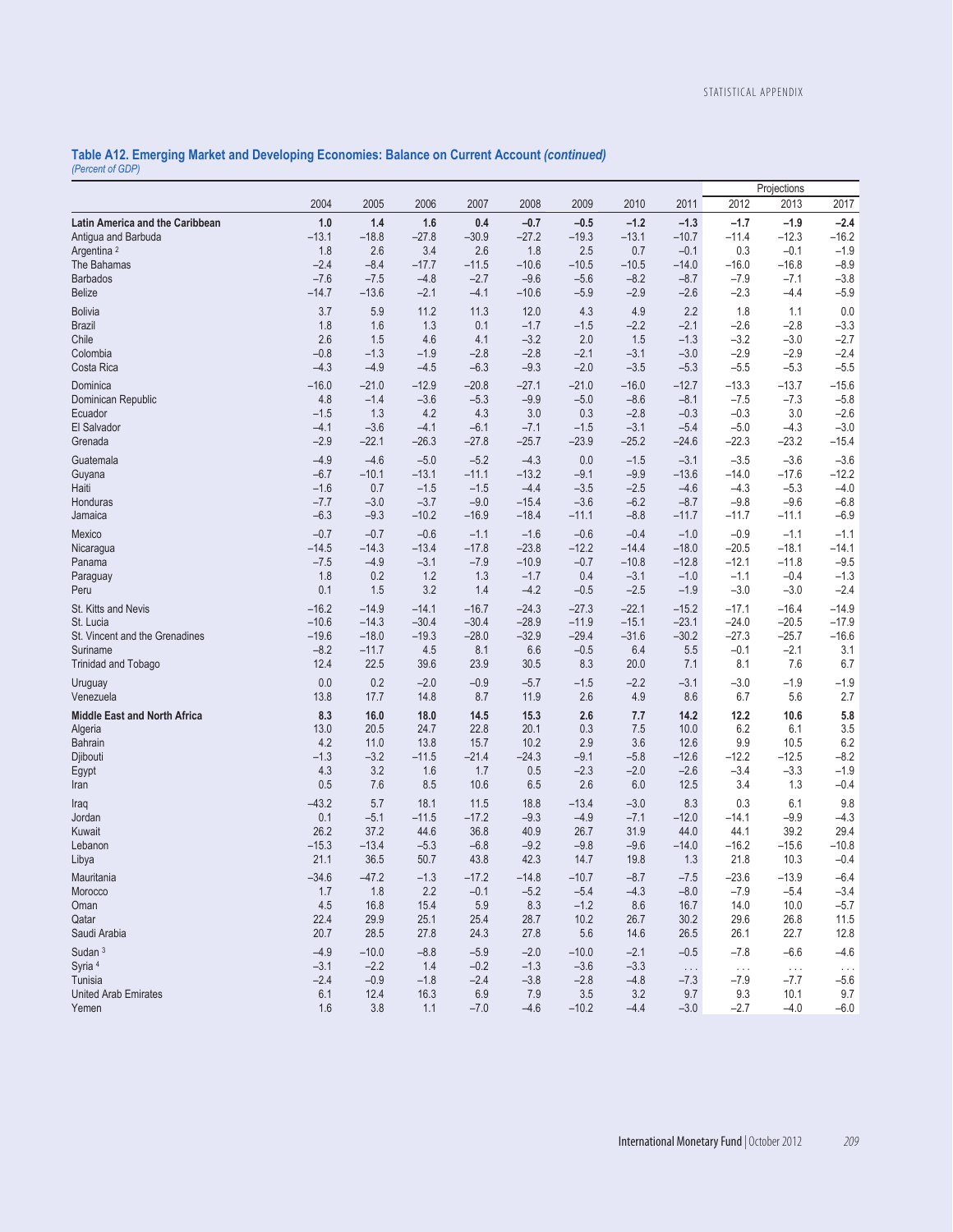## **Table A12. Emerging Market and Developing Economies: Balance on Current Account** *(concluded) (Percent of GDP)*

|                                  |          |           |           |          |          |          |         |         |         | Projections |         |
|----------------------------------|----------|-----------|-----------|----------|----------|----------|---------|---------|---------|-------------|---------|
|                                  | 2004     | 2005      | 2006      | 2007     | 2008     | 2009     | 2010    | 2011    | 2012    | 2013        | 2017    |
| Sub-Saharan Africa               | $-1.5$   | $-0.2$    | 4.0       | 1.3      | $-0.3$   | $-3.2$   | $-1.2$  | $-1.7$  | $-3.2$  | $-3.3$      | $-3.9$  |
| Angola                           | 3.8      | 18.2      | 25.6      | 19.9     | 10.3     | $-9.9$   | 9.0     | 9.6     | 8.5     | 6.6         | $-2.7$  |
| Benin                            | $-7.0$   | $-6.3$    | $-5.3$    | $-10.2$  | $-8.1$   | $-8.9$   | $-7.3$  | $-10.0$ | $-9.3$  | $-9.1$      | $-7.7$  |
| <b>Botswana</b>                  | 3.5      | 15.2      | 17.2      | 15.0     | 6.9      | $-5.2$   | $-2.0$  | 1.6     | 3.9     | 3.4         | 2.4     |
| <b>Burkina Faso</b>              | $-11.0$  | $-11.6$   | $-9.5$    | $-8.3$   | $-11.5$  | $-4.7$   | $-2.3$  | $-1.1$  | $-4.2$  | $-3.2$      | $-4.0$  |
| Burundi                          | $-6.3$   | $-4.9$    | $-21.5$   | $-5.4$   | $-1.0$   | 1.8      | $-9.4$  | $-11.4$ | $-11.4$ | $-10.7$     | $-6.3$  |
| Cameroon                         | $-3.4$   | $-3.4$    | 1.6       | 1.4      | $-1.2$   | $-3.6$   | $-3.0$  | $-4.1$  | $-4.1$  | $-3.8$      | $-2.7$  |
| Cape Verde                       | $-14.3$  | $-3.5$    | $-5.4$    | $-14.7$  | $-15.7$  | $-15.6$  | $-12.5$ | $-12.5$ | $-11.5$ | $-8.9$      | $-7.4$  |
| Central African Republic         | $-1.8$   | $-6.5$    | $-3.0$    | $-6.2$   | $-10.0$  | $-9.2$   | $-10.2$ | $-8.7$  | $-7.6$  | $-6.3$      | $-4.6$  |
| Chad                             | $-17.1$  | 1.2       | 5.9       | 11.6     | 9.0      | $-4.0$   | $-3.5$  | 2.0     | $-1.9$  | $-2.0$      | $-5.4$  |
| Comoros                          | $-4.6$   | $-7.4$    | $-6.0$    | $-5.7$   | $-10.9$  | $-7.8$   | $-7.0$  | $-9.5$  | $-10.4$ | $-9.6$      | $-7.5$  |
| Democratic Republic of the Congo | $-3.0$   | $-13.3$   | $-2.7$    | $-1.1$   | $-17.5$  | $-10.5$  | $-8.1$  | $-11.5$ | $-12.5$ | $-14.3$     | $-8.4$  |
| Republic of Congo                | $-5.7$   | 3.7       | 3.6       | $-6.5$   | 2.3      | $-7.4$   | 5.1     | 0.8     | $-0.6$  | $-0.4$      | $-11.9$ |
| Côte d'Ivoire                    | 1.6      | 0.2       | 2.8       | $-0.7$   | 1.9      | 7.0      | 1.1     | 6.7     | $-3.1$  | $-1.6$      | $-4.7$  |
| <b>Equatorial Guinea</b>         | $-21.6$  | $-6.2$    | 7.7       | 4.0      | $-2.3$   | $-17.7$  | $-20.5$ | $-6.0$  | $-7.7$  | $-7.7$      | $-8.3$  |
| Eritrea                          | $-0.7$   | 0.3       | $-3.6$    | $-6.1$   | $-5.5$   | $-7.6$   | $-5.6$  | 0.5     | 2.1     | 2.0         | $-3.0$  |
| Ethiopia                         | $-1.4$   | $-6.3$    | $-9.1$    | $-4.5$   | $-5.6$   | $-5.0$   | $-4.0$  | 0.6     | $-6.1$  | $-7.7$      | $-5.9$  |
| Gabon                            | 11.2     | 22.9      | 15.6      | 17.0     | 24.2     | 6.3      | 9.1     | 10.6    | 9.1     | 4.1         | 1.9     |
| The Gambia                       | $-4.5$   | $-10.3$   | $-6.9$    | $-8.3$   | $-12.1$  | $-12.3$  | $-15.7$ | $-14.2$ | $-15.9$ | $-14.2$     | $-12.0$ |
| Ghana                            | $-4.7$   | $-7.0$    | $-8.2$    | $-8.7$   | $-11.9$  | $-5.4$   | $-8.4$  | $-9.2$  | $-9.1$  | $-7.0$      | $-4.7$  |
| Guinea                           | $-2.5$   | $-1.0$    | $-4.6$    | $-11.7$  | $-10.3$  | $-9.9$   | $-12.4$ | $-16.3$ | $-38.8$ | $-39.2$     | 0.2     |
| Guinea-Bissau                    | 1.4      | $-2.1$    | $-5.6$    | $-3.5$   | $-4.9$   | $-6.4$   | $-8.3$  | $-6.4$  | $-3.5$  | $-2.9$      | $-1.6$  |
| Kenya                            | 0.1      | $-1.5$    | $-2.3$    | $-4.0$   | $-6.6$   | $-5.8$   | $-6.5$  | $-10.6$ | $-8.5$  | $-8.6$      | $-5.6$  |
| Lesotho                          | 8.1      | 1.4       | 11.5      | 8.2      | 10.0     | 0.2      | $-12.1$ | $-17.3$ | $-11.2$ | $-10.6$     | 2.9     |
| Liberia                          | $-16.3$  | $-30.3$   | $-11.2$   | $-22.4$  | $-43.7$  | $-29.2$  | $-33.2$ | $-34.6$ | $-55.8$ | $-71.0$     | $-36.6$ |
| Madagascar                       | $-10.6$  | $-11.6$   | $-9.9$    | $-12.7$  | $-20.6$  | $-21.1$  | $-9.7$  | $-6.9$  | $-7.9$  | $-8.0$      | 2.4     |
| Malawi                           | $-11.2$  | $-11.9$   | $-11.3$   | 1.0      | $-9.7$   | $-4.8$   | $-1.3$  | $-5.9$  | $-4.1$  | $-1.4$      | $-2.8$  |
| Mali                             | $-7.9$   | $-8.5$    | $-4.1$    | $-6.9$   | $-12.2$  | $-7.3$   | $-12.6$ | $-10.2$ | $-5.4$  | $-4.8$      | $-8.6$  |
| <b>Mauritius</b>                 | $-1.8$   | $-5.0$    | $-9.1$    | $-5.4$   | $-10.1$  | $-7.4$   | $-8.2$  | $-10.3$ | $-10.5$ | $-9.1$      | $-6.7$  |
| Mozambique                       | $-10.7$  | $-11.6$   | $-10.7$   | $-9.7$   | $-11.9$  | $-12.2$  | $-11.7$ | $-12.8$ | $-11.6$ | $-12.4$     | $-8.8$  |
| Namibia                          | 7.0      | 4.7       | 13.8      | 9.1      | 2.8      | $-0.3$   | 0.3     | $-1.7$  | $-3.8$  | $-4.5$      | 0.8     |
| Niger                            | $-7.3$   | $-8.9$    | $-8.6$    | $-8.2$   | $-13.0$  | $-25.0$  | $-21.1$ | $-25.9$ | $-26.3$ | $-20.7$     | $-11.8$ |
| Nigeria                          | 5.7      | 8.9       | 25.3      | 16.8     | 14.1     | 8.3      | 5.9     | 3.6     | 3.5     | 3.1         | 0.9     |
| Rwanda                           | 1.8      | 1.0       | $-4.3$    | $-2.2$   | $-4.9$   | $-7.3$   | $-5.9$  | $-7.3$  | $-9.8$  | $-9.9$      | $-5.6$  |
| São Tomé and Príncipe            | $-16.0$  | $-11.0$   | $-25.8$   | $-30.1$  | $-22.0$  | $-25.5$  | $-27.6$ | $-25.4$ | $-22.8$ | $-24.5$     | 14.9    |
| Senegal                          | $-6.9$   | $-8.9$    | $-9.2$    | $-11.6$  | $-14.1$  | $-6.7$   | $-4.4$  | $-6.4$  | $-8.5$  | $-6.9$      | $-6.3$  |
| Seychelles                       | $-9.1$   | $-22.2$   | $-15.8$   | $-15.3$  | $-20.2$  | $-9.8$   | $-20.1$ | $-21.5$ | $-19.8$ | $-19.5$     | $-10.1$ |
| Sierra Leone                     | $-4.4$   | $-5.3$    | $-4.3$    | $-4.3$   | $-9.1$   | $-6.5$   | $-19.3$ | $-52.3$ | $-13.1$ | $-9.3$      | $-6.6$  |
| South Africa                     | $-3.0$   | $-3.5$    | $-5.3$    | $-7.0$   | $-7.2$   | $-4.0$   | $-2.8$  | $-3.3$  | $-5.5$  | $-5.8$      | $-5.9$  |
| South Sudan                      | $\ldots$ | $\sim 10$ | $\sim 10$ | $\ldots$ | $\ldots$ | $\ldots$ | 4.8     | 21.6    | $-12.6$ | 5.8         | $-4.1$  |
| Swaziland                        | 3.1      | $-4.1$    | $-7.4$    | $-2.2$   | $-8.2$   | $-14.0$  | $-10.5$ | $-9.1$  | 0.1     | $-5.4$      | $-4.0$  |
| Tanzania                         | $-2.3$   | $-6.6$    | $-9.6$    | $-11.0$  | $-10.2$  | $-9.8$   | $-9.3$  | $-13.7$ | $-15.4$ | $-13.4$     | $-8.4$  |
| Togo                             | $-10.0$  | $-9.9$    | $-8.4$    | $-8.7$   | $-6.8$   | $-6.6$   | $-6.7$  | $-7.2$  | $-8.8$  | $-9.1$      | $-7.2$  |
| Uganda                           | 0.1      | $-1.3$    | $-3.1$    | $-2.9$   | $-5.7$   | $-9.4$   | $-10.2$ | $-11.4$ | $-11.0$ | $-11.7$     | $-8.7$  |
| Zambia                           | $-10.4$  | $-8.5$    | $-0.4$    | $-6.5$   | $-7.2$   | 4.2      | 7.1     | 1.2     | $-1.8$  | $-1.1$      | 1.8     |
| 7imbabwe 5                       | $-8.0$   | $-10.3$   | $-8.0$    | $-67$    | $-216$   | $-222$   | $-288$  | $-362$  | $-20.4$ | $-200$      | $-184$  |

 $\frac{2 \text{imbabwe}}{1}$  =  $\frac{20.0}{20.0}$  =  $\frac{10.3}{10.3}$  =  $\frac{30}{10.3}$  =  $\frac{30}{10.3}$  =  $\frac{30.0}{10.3}$  =  $\frac{30.0}{10.3}$  =  $\frac{30.0}{10.3}$  =  $\frac{30.0}{10.3}$  =  $\frac{30.0}{10.3}$  =  $\frac{30.0}{10.3}$  =  $\frac{30.0}{10.3}$  =  $\frac{30.$ 

economic structure.<br><sup>2</sup> Calculations are based on Argentina's official GDP data. See footnote to Table A4.<br><sup>2</sup> Data for 2011 exclude South Sudan after July 9. Data for 2012 and onward pertain to the current Sudan.<br><sup>4</sup> Data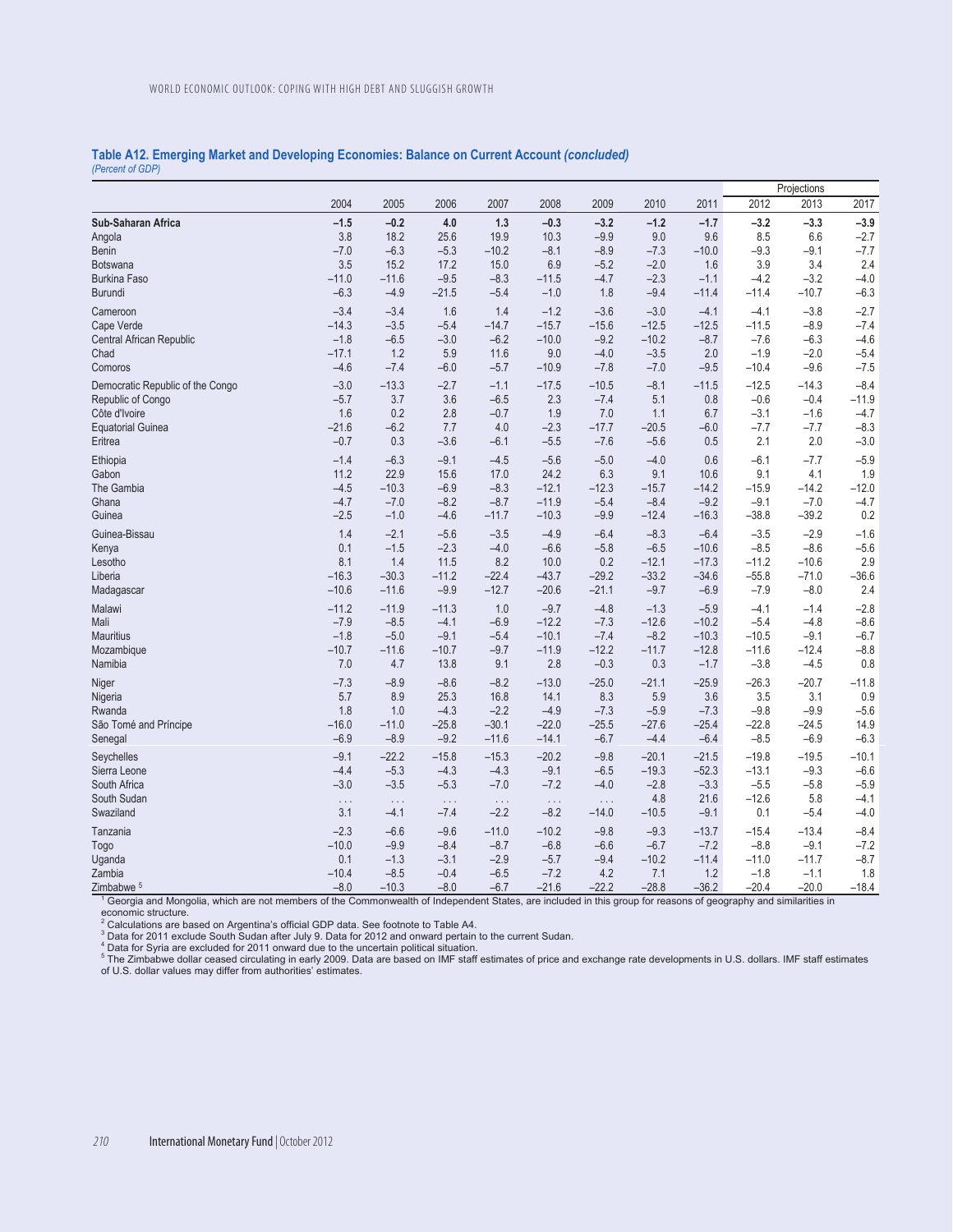## **Table A13. Emerging Market and Developing Economies: Net Financial Flows 1**

*(Billions of U.S. dollars)* 

|                                                                                                                                                                                                                                                                                                                                                       | Average         |                   |                    |                    |                |                   |                 |                |             | Projections    |                 |
|-------------------------------------------------------------------------------------------------------------------------------------------------------------------------------------------------------------------------------------------------------------------------------------------------------------------------------------------------------|-----------------|-------------------|--------------------|--------------------|----------------|-------------------|-----------------|----------------|-------------|----------------|-----------------|
|                                                                                                                                                                                                                                                                                                                                                       | $2001 - 03$     | 2004              | 2005               | 2006               | 2007           | 2008              | 2009            | 2010           | 2011        | 2012           | 2013            |
| <b>Emerging Market and Developing Economies</b>                                                                                                                                                                                                                                                                                                       |                 |                   |                    |                    |                |                   |                 |                |             |                |                 |
| Private Financial Flows, Net                                                                                                                                                                                                                                                                                                                          | 113.0           | 267.7             | 316.0              | 314.7              | 694.4          | 264.5             | 337.1           | 604.7          | 503.0       | 268.3          | 399.6           |
| Private Direct Investment, Net                                                                                                                                                                                                                                                                                                                        | 157.1           | 191.9             | 293.2              | 303.7              | 440.8          | 484.8             | 317.0           | 392.0          | 462.4       | 393.8          | 409.0           |
| Private Portfolio Flows, Net                                                                                                                                                                                                                                                                                                                          | $-11.9$         | 68.8              | 38.0               | $-28.5$            | 108.6          | $-61.9$           | 124.8           | 240.8          | 129.7       | 133.0          | 150.9           |
| Other Private Financial Flows, Net                                                                                                                                                                                                                                                                                                                    | $-32.2$         | 7.0               | $-15.2$            | 39.5               | 145.0          | $-158.4$          | $-104.7$        | $-28.1$        | $-89.1$     | $-258.6$       | $-160.2$        |
| Official Financial Flows, Net <sup>2</sup>                                                                                                                                                                                                                                                                                                            | $-14.6$         | $-94.5$           | $-88.2$            | $-188.8$           | $-84.3$        | $-104.2$          | 100.6           | 62.8           | $-108.3$    | $-51.8$        | $-89.2$         |
| Change in Reserves <sup>3</sup>                                                                                                                                                                                                                                                                                                                       | $-182.3$        | $-422.4$          | $-592.8$           | $-756.0$           | $-1,210.2$     | $-723.4$          | $-522.7$        | $-862.9$       | $-765.3$    | $-565.7$       | $-632.3$        |
| Memorandum                                                                                                                                                                                                                                                                                                                                            |                 |                   |                    |                    |                |                   |                 |                |             |                |                 |
| Current Account <sup>4</sup>                                                                                                                                                                                                                                                                                                                          | 93.0            | 206.4             | 416.9              | 639.5              | 629.6          | 673.7             | 291.8           | 336.2          | 481.2       | 361.8          | 310.1           |
| <b>Central and Eastern Europe</b>                                                                                                                                                                                                                                                                                                                     |                 |                   |                    |                    |                |                   |                 |                |             |                |                 |
| Private Financial Flows, Net                                                                                                                                                                                                                                                                                                                          | 23.5            | 49.4              | 102.1              | 117.4              | 182.5          | 153.5             | 25.6            | 78.9           | 88.9        | 79.6           | 82.7            |
| Private Direct Investment, Net                                                                                                                                                                                                                                                                                                                        | 14.4            | 30.6              | 37.8               | 64.1               | 74.7           | 67.5              | 30.7            | 21.4           | 35.6        | 33.1           | 39.0            |
| Private Portfolio Flows, Net                                                                                                                                                                                                                                                                                                                          | 2.4             | 15.6              | 20.8               | 0.8                | $-4.1$         | $-10.4$           | 8.5             | 26.8           | 30.8        | 19.9           | 22.7            |
| Other Private Financial Flows, Net                                                                                                                                                                                                                                                                                                                    | 6.8             | 3.2               | 43.5               | 52.5               | 111.8          | 96.4              | $-13.7$         | 30.7           | 22.5        | 26.6           | 21.0            |
| Official Flows, Net <sup>2</sup>                                                                                                                                                                                                                                                                                                                      | 5.5             | 9.9               | 3.3                | 5.2                | $-6.2$         | 20.5              | 48.8            | 35.6           | 26.9        | 10.5           | 4.8             |
| Change in Reserves <sup>3</sup>                                                                                                                                                                                                                                                                                                                       | $-6.9$          | $-12.8$           | $-43.6$            | $-32.3$            | $-36.4$        | $-4.1$            | $-29.0$         | $-36.8$        | $-14.7$     | $-13.0$        | $-1.0$          |
| Commonwealth of Independent States <sup>5</sup>                                                                                                                                                                                                                                                                                                       |                 |                   |                    |                    |                |                   |                 |                |             |                |                 |
| Private Financial Flows, Net                                                                                                                                                                                                                                                                                                                          | 6.8             | 5.6               | 29.1               | 51.6               | 129.7          | $-97.8$           | $-62.9$         | $-22.8$        | $-64.4$     | $-55.9$        | $-39.5$         |
| Private Direct Investment, Net                                                                                                                                                                                                                                                                                                                        | 5.1             | 13.2              | 11.7               | 21.4               | 28.3           | 50.6              | 16.2            | 10.3           | 17.6        | 7.9            | 10.4            |
| Private Portfolio Flows, Net                                                                                                                                                                                                                                                                                                                          | 1.6             | 4.7               | 3.9                | 4.9                | 19.5           | $-31.7$           | $-9.3$          | 10.1           | $-29.0$     | $-5.5$         | $-3.3$          |
| Other Private Financial Flows, Net                                                                                                                                                                                                                                                                                                                    | 0.0             | $-12.3$           | 13.5               | 25.4               | 82.0           | $-116.8$          | $-69.8$         | $-43.2$        | $-53.0$     | $-58.3$        | $-46.5$         |
| Official Flows, Net <sup>2</sup>                                                                                                                                                                                                                                                                                                                      | $-1.3$          | $-10.1$           | $-18.3$            | $-25.4$            | $-5.9$         | $-19.0$           | 42.4            | 0.4            | $-16.5$     | $-19.7$        | $-20.6$         |
| Change in Reserves <sup>3</sup>                                                                                                                                                                                                                                                                                                                       | $-20.7$         | $-54.9$           | $-77.1$            | $-127.9$           | $-168.0$       | 27.0              | $-7.9$          | $-53.0$        | $-24.7$     | $-29.3$        | $-19.2$         |
| <b>Developing Asia</b>                                                                                                                                                                                                                                                                                                                                |                 |                   |                    |                    |                |                   |                 |                |             |                |                 |
| Private Financial Flows, Net                                                                                                                                                                                                                                                                                                                          | 53.6            | 161.3             | 128.4              | 94.4               | 205.0          | 80.4              | 192.3           | 407.4          | 302.6       | 113.3          | 182.5           |
| Private Direct Investment, Net                                                                                                                                                                                                                                                                                                                        | 55.0            | 68.3              | 131.9              | 131.6              | 175.3          | 169.6             | 104.0           | 223.7          | 217.9       | 166.9          | 162.8           |
| Private Portfolio Flows, Net                                                                                                                                                                                                                                                                                                                          | $-2.9$          | 38.7              | 16.0               | $-45.1$            | 68.4           | 9.7               | 57.8            | 101.2          | 41.6        | 42.4           | 52.3            |
| Other Private Financial Flows, Net                                                                                                                                                                                                                                                                                                                    | 1.5             | 54.2              | $-19.5$            | 7.9                | $-38.7$        | $-98.9$           | 30.5            | 82.6           | 43.2        | $-96.0$        | $-32.6$         |
| Official Flows, Net <sup>2</sup>                                                                                                                                                                                                                                                                                                                      | $-9.2$          | $-18.2$           | $-1.7$             | 3.5                | 6.3            | $-5.7$            | 24.5            | 23.1           | 14.9        | 7.6            | 7.7             |
| Change in Reserves <sup>3</sup>                                                                                                                                                                                                                                                                                                                       | $-120.7$        | $-245.8$          | $-281.4$           | $-360.9$           | $-611.2$       | $-492.5$          | $-467.1$        | $-573.9$       | $-452.6$    | $-241.8$       | $-352.5$        |
| Latin America and the Caribbean                                                                                                                                                                                                                                                                                                                       |                 |                   |                    |                    |                |                   |                 |                |             |                |                 |
| Private Financial Flows, Net                                                                                                                                                                                                                                                                                                                          | 26.4            | 7.9               | 40.3               | 30.1               | 85.8           | 79.5              | 74.3            | 126.2          | 186.4       | 131.0          | 125.3           |
| Private Direct Investment, Net                                                                                                                                                                                                                                                                                                                        | 53.6            | 50.5              | 57.4               | 33.0               | 91.2           | 98.7              | 69.9            | 76.1           | 128.2       | 122.5          | 121.6           |
| Private Portfolio Flows, Net                                                                                                                                                                                                                                                                                                                          | $-8.7$          | $-15.9$           | 0.8                | 8.6                | 32.7           | $-5.3$            | 33.4            | 59.4           | 49.9        | 16.6           | 22.2            |
| Other Private Financial Flows, Net<br>Official Flows, Net <sup>2</sup>                                                                                                                                                                                                                                                                                | $-18.5$<br>16.7 | $-26.8$<br>$-2.2$ | $-17.9$<br>$-35.6$ | $-11.5$<br>$-49.4$ | $-38.2$<br>1.4 | $-13.9$<br>$-4.7$ | $-29.1$<br>40.2 | $-9.2$<br>48.1 | 8.3<br>21.2 | $-8.1$<br>62.9 | $-18.6$<br>55.5 |
| Change in Reserves 3                                                                                                                                                                                                                                                                                                                                  | $-10.3$         | $-24.5$           | $-36.0$            | $-53.2$            | -134.9         | $-50.8$           | $-50.4$         | $-104.8$       | $-119.7$    | $-70.0$        | $-54.2$         |
| <b>Middle East and North Africa</b>                                                                                                                                                                                                                                                                                                                   |                 |                   |                    |                    |                |                   |                 |                |             |                |                 |
| Private Financial Flows, Net                                                                                                                                                                                                                                                                                                                          | 1.2             | 32.7              | $-2.3$             | 13.4               | 72.3           | 38.4              | 90.3            | 28.2           | $-16.8$     | $-22.3$        | 13.4            |
| Private Direct Investment, Net                                                                                                                                                                                                                                                                                                                        | 15.4            | 17.6              | 35.9               | 45.0               | 48.9           | 59.4              | 64.0            | 37.7           | 26.7        | 29.3           | 33.6            |
| Private Portfolio Flows, Net                                                                                                                                                                                                                                                                                                                          | $-0.3$          | 23.2              | $-3.5$             | $-3.9$             | $-8.3$         | 3.8               | 37.4            | 44.6           | 45.1        | 53.6           | 50.9            |
| Other Private Financial Flows, Net                                                                                                                                                                                                                                                                                                                    | $-14.0$         | $-8.1$            | $-34.7$            | $-27.8$            | 31.6           | $-24.8$           | $-11.1$         | $-54.0$        | $-88.6$     | $-105.2$       | $-71.1$         |
| Official Flows, Net <sup>2</sup>                                                                                                                                                                                                                                                                                                                      | $-26.8$         | $-73.6$           | $-30.5$            | $-88.8$            | $-79.2$        | $-106.7$          | $-68.6$         | $-73.7$        | $-182.6$    | $-143.9$       | $-163.4$        |
| Change in Reserves <sup>3</sup>                                                                                                                                                                                                                                                                                                                       | $-23.2$         | $-65.8$           | $-131.4$           | $-152.6$           | $-231.0$       | $-186.1$          | 23.6            | $-91.5$        | $-131.6$    | $-194.9$       | $-183.9$        |
| <b>Sub-Saharan Africa</b>                                                                                                                                                                                                                                                                                                                             |                 |                   |                    |                    |                |                   |                 |                |             |                |                 |
| Private Financial Flows, Net                                                                                                                                                                                                                                                                                                                          | 1.5             | 10.9              | 18.4               | 7.7                | 19.0           | 10.6              | 17.5            | $-13.2$        | 6.2         | 22.6           | 35.2            |
| Private Direct Investment, Net                                                                                                                                                                                                                                                                                                                        | 13.6            | 11.7              | 18.5               | 8.6                | 22.3           | 39.0              | 32.1            | 22.9           | 36.5        | 34.1           | 41.6            |
| Private Portfolio Flows, Net                                                                                                                                                                                                                                                                                                                          | $-4.0$          | 2.5               | 0.0                | 6.2                | 0.3            | $-28.1$           | $-3.1$          | $-1.3$         | $-8.7$      | 6.0            | 6.2             |
| Other Private Financial Flows, Net                                                                                                                                                                                                                                                                                                                    | $-8.1$          | $-3.3$            | $-0.2$             | $-7.1$             | $-3.6$         | $-0.3$            | $-11.5$         | $-34.8$        | $-21.6$     | $-17.6$        | $-12.5$         |
| Official Flows, Net <sup>2</sup>                                                                                                                                                                                                                                                                                                                      | 0.6             | $-0.4$            | $-5.3$             | $-33.9$            | $-0.8$         | 11.3              | 13.2            | 29.4           | 27.9        | 30.7           | 26.8            |
| Change in Reserves 3                                                                                                                                                                                                                                                                                                                                  | $-0.4$          | $-18.6$           | $-23.4$            | $-29.2$            | $-28.6$        | $-17.0$           | 7.9             | $-2.8$         | $-22.2$     | $-16.7$        | $-21.6$         |
|                                                                                                                                                                                                                                                                                                                                                       |                 |                   |                    |                    |                |                   |                 |                |             |                |                 |
| Memorandum                                                                                                                                                                                                                                                                                                                                            |                 |                   |                    |                    |                |                   |                 |                |             |                |                 |
| <b>Fuel Exporting Countries</b><br>Private Financial Flows, Net                                                                                                                                                                                                                                                                                       | $-2.7$          | 26.6              | $-3.6$             | 25.4               | 124.0          | $-142.9$          | $-30.3$         | $-73.5$        | $-142.6$    | $-161.2$       | $-108.1$        |
|                                                                                                                                                                                                                                                                                                                                                       |                 |                   |                    |                    |                |                   |                 |                |             |                |                 |
| <b>Other Countries</b>                                                                                                                                                                                                                                                                                                                                | 115.7           | 241.1             | 319.6              | 289.4              | 570.4          | 407.4             | 367.4           | 678.2          | 645.7       | 429.5          | 507.7           |
| Private Financial Flows, Net<br>Net financial flows comprise net direct investment, net portfolio investment, other net official and private financial flows, and changes in reserves.                                                                                                                                                                |                 |                   |                    |                    |                |                   |                 |                |             |                |                 |
| $2$ Excludes grants and includes transactions in external assets and liabilities of official agencies.<br><sup>3</sup> A minus sign indicates an increase.<br><sup>4</sup> The sum of the current account balance, net private financial flows, net official flows, and the change in reserves equals, with the opposite sign, the sum of the capital |                 |                   |                    |                    |                |                   |                 |                |             |                |                 |

account and errors and omissions.<br><sup>5</sup> Georgia and Mongolia, which are not members of the Commonwealth of Independent States, are included in this group for reasons of geography and similarities in

economic structure.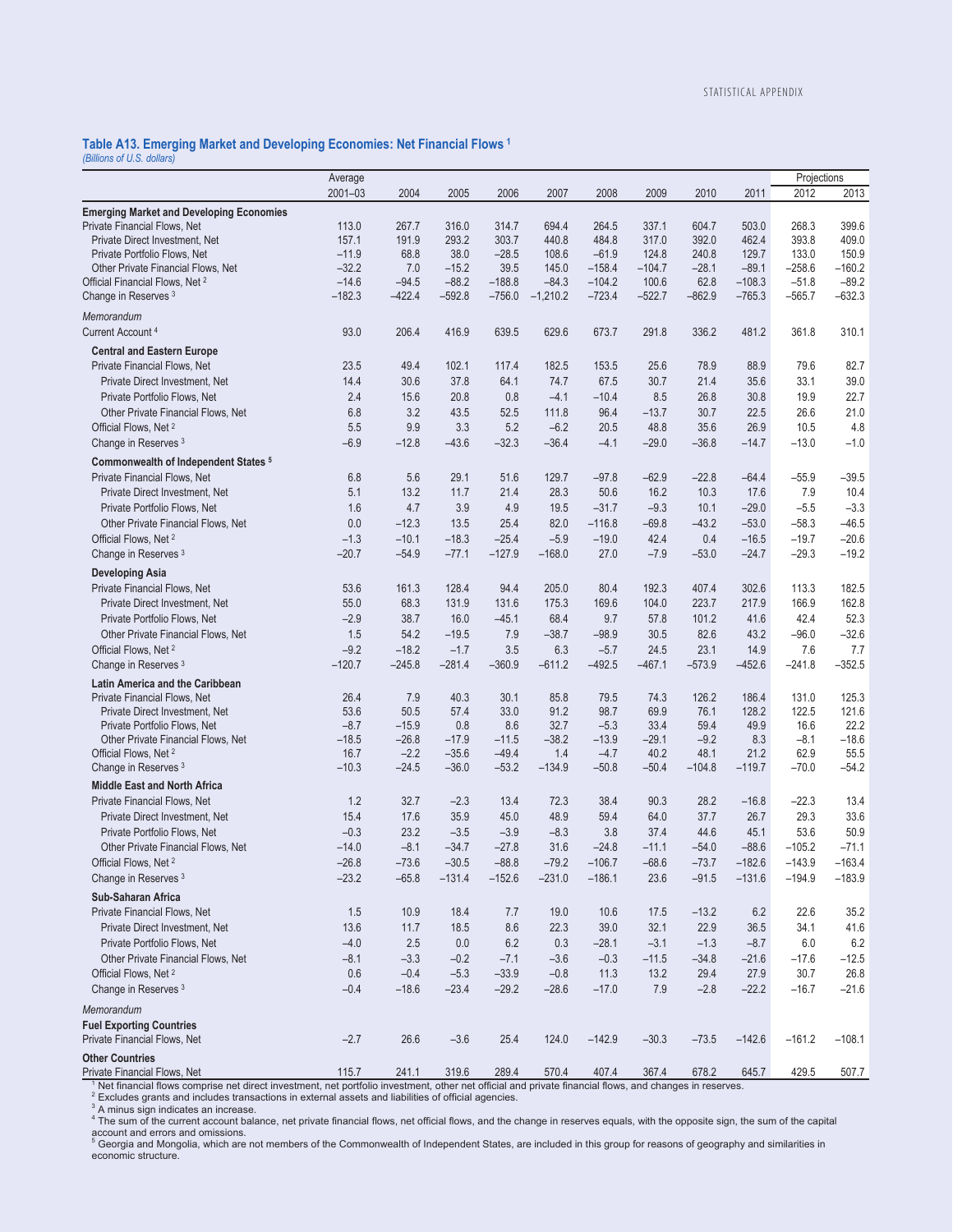## **Table A14. Emerging Market and Developing Economies: Private Financial Flows 1**

*(Billions of U.S. dollars)* 

|                                                                                                          | Average                    |                            |                            |                            |                              |                              |                            |                              |                              | Projections                  |                              |
|----------------------------------------------------------------------------------------------------------|----------------------------|----------------------------|----------------------------|----------------------------|------------------------------|------------------------------|----------------------------|------------------------------|------------------------------|------------------------------|------------------------------|
|                                                                                                          | $2001 - 03$                | 2004                       | 2005                       | 2006                       | 2007                         | 2008                         | 2009                       | 2010                         | 2011                         | 2012                         | 2013                         |
| <b>Emerging Market and Developing Economies</b><br>Private Financial Flows, Net<br>Assets<br>Liabilities | 113.0<br>$-100.0$<br>212.6 | 267.7<br>$-258.7$<br>525.5 | 316.0<br>$-343.6$<br>652.9 | 314.7<br>$-616.5$<br>927.9 | 694.4<br>$-823.4$<br>1.511.8 | 264.5<br>$-582.3$<br>848.3   | 337.1<br>$-287.2$<br>623.5 | 604.7<br>$-610.7$<br>1,213.5 | 503.0<br>$-624.2$<br>1.126.7 | 268.3<br>$-680.9$<br>948.9   | 399.6<br>$-610.5$<br>1,008.4 |
| <b>Central and Eastern Europe</b><br>Private Financial Flows, Net<br>Assets<br>Liabilities               | 23.5<br>$-6.9$<br>30.5     | 49.4<br>$-30.0$<br>79.4    | 102.1<br>$-17.8$<br>119.8  | 117.4<br>$-56.4$<br>173.5  | 182.5<br>$-44.5$<br>226.1    | 153.5<br>$-29.3$<br>182.0    | 25.6<br>$-10.3$<br>36.5    | 78.9<br>$-6.9$<br>86.0       | 88.9<br>8.3<br>80.9          | 79.6<br>3.7<br>76.1          | 82.7<br>5.2<br>77.8          |
| Commonwealth of Independent States <sup>2</sup><br>Private Financial Flows, Net<br>Assets<br>Liabilities | 6.8<br>$-20.6$<br>27.4     | 5.6<br>$-53.1$<br>58.5     | 29.1<br>$-80.5$<br>109.4   | 51.6<br>$-100.3$<br>152.0  | 129.7<br>$-160.8$<br>290.4   | $-97.8$<br>$-265.2$<br>167.5 | $-62.9$<br>$-73.9$<br>11.2 | $-22.8$<br>$-104.0$<br>81.1  | $-64.4$<br>$-170.4$<br>105.9 | $-55.9$<br>$-171.8$<br>115.9 | $-39.5$<br>$-162.8$<br>123.3 |
| <b>Developing Asia</b><br>Private Financial Flows, Net<br>Assets<br>Liabilities                          | 53.6<br>$-18.9$<br>72.6    | 161.3<br>$-54.8$<br>215.1  | 128.4<br>$-121.4$<br>244.3 | 94.4<br>$-224.6$<br>315.8  | 205.0<br>$-254.0$<br>453.4   | 80.4<br>$-167.5$<br>251.3    | 192.3<br>$-96.3$<br>287.3  | 407.4<br>$-253.5$<br>659.6   | 302.6<br>$-281.3$<br>584.3   | 113.3<br>$-377.9$<br>491.9   | 182.5<br>$-311.4$<br>493.6   |
| Latin America and the Caribbean<br>Private Financial Flows, Net<br>Assets<br>Liabilities                 | 26.4<br>$-31.5$<br>57.0    | 7.9<br>$-45.3$<br>53.0     | 40.3<br>$-50.1$<br>89.3    | 30.1<br>$-91.4$<br>121.5   | 85.8<br>$-114.5$<br>200.4    | 79.5<br>$-74.5$<br>153.0     | 74.3<br>$-98.3$<br>172.3   | 126.2<br>$-167.1$<br>292.3   | 186.4<br>$-113.3$<br>299.2   | 131.0<br>$-84.7$<br>214.7    | 125.3<br>$-82.2$<br>206.5    |
| <b>Middle East and North Africa</b><br>Private Financial Flows, Net<br>Assets<br>Liabilities             | 1.2<br>$-13.4$<br>14.5     | 32.7<br>$-64.0$<br>96.7    | $-2.3$<br>$-57.8$<br>55.5  | 13.4<br>$-115.7$<br>129.1  | 72.3<br>$-215.8$<br>288.1    | 38.4<br>$-27.8$<br>66.2      | 90.3<br>6.7<br>83.6        | 28.2<br>$-50.9$<br>79.1      | $-16.8$<br>$-42.5$<br>25.7   | $-22.3$<br>$-22.1$<br>$-0.2$ | 13.4<br>$-28.4$<br>41.8      |
| Sub-Saharan Africa<br>Private Financial Flows, Net<br>Assets<br>Liabilities                              | 1.5<br>$-8.7$<br>10.5      | 10.9<br>$-11.5$<br>22.7    | 18.4<br>$-15.9$<br>34.6    | 7.7<br>$-28.1$<br>36.0     | 19.0<br>$-33.9$<br>53.3      | 10.6<br>$-18.0$<br>28.4      | 17.5<br>$-15.0$<br>32.7    | $-13.2$<br>$-28.2$<br>15.2   | 6.2<br>$-25.0$<br>30.7       | 22.6<br>$-28.0$<br>50.5      | 35.2<br>$-30.9$<br>65.5      |

Liabilities 10.5 10.5 22.7 34.6 36.0 53.3 28.4 32.7 15.2 30.7 50.5 65.5<br><sup>1</sup> Private financial flows comprise direct investment, portfolio investment, and other long- and short-term investment flows.<br><sup>2</sup> Georgia and Mongoli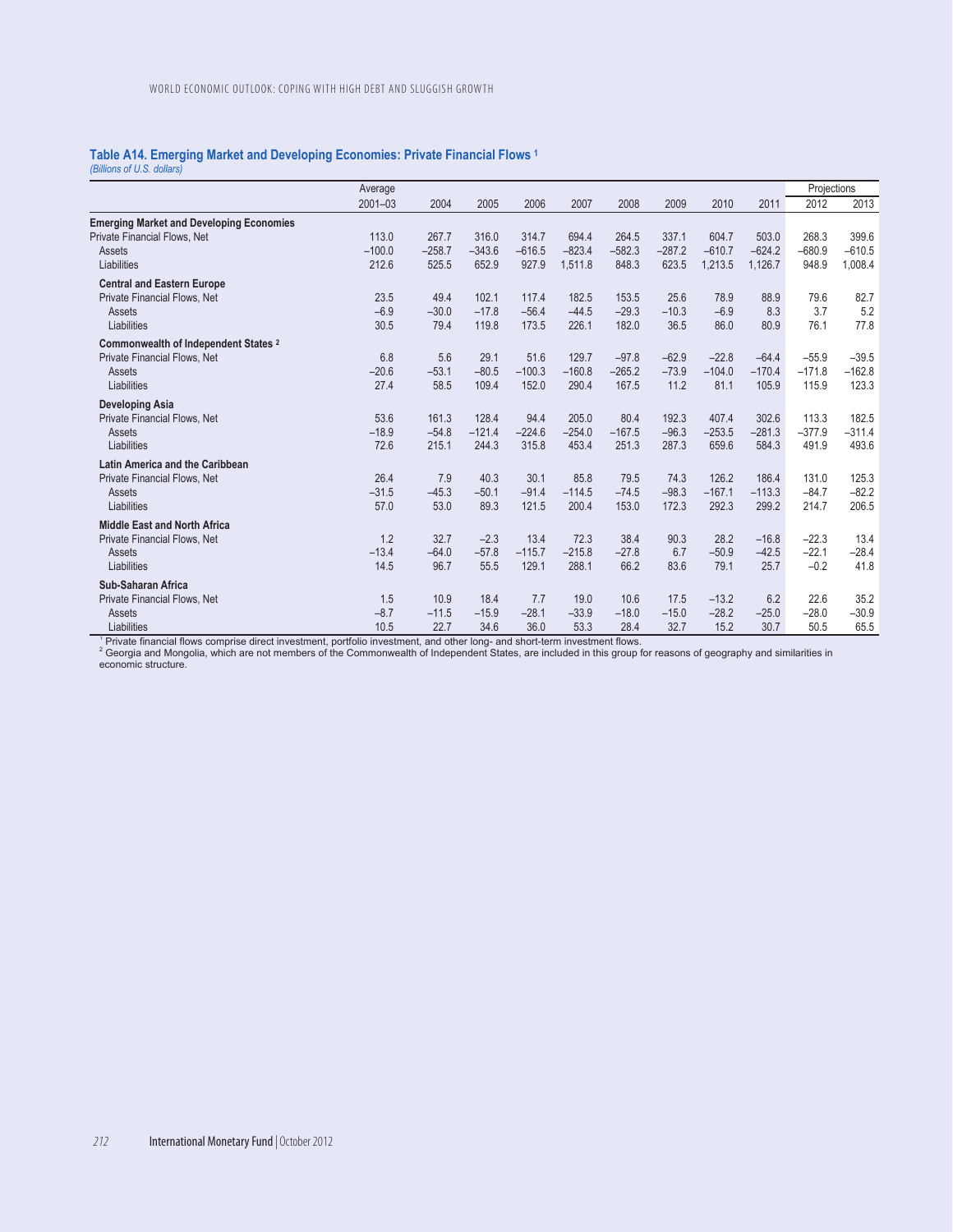# **Table A15. Summary of Sources and Uses of World Savings**  *(Percent of GDP)*

|                                           |                      |               |               |               |                  |               |            |               |               | Projections   |               |
|-------------------------------------------|----------------------|---------------|---------------|---------------|------------------|---------------|------------|---------------|---------------|---------------|---------------|
|                                           |                      | Averages      |               |               |                  |               |            |               |               |               | Average       |
|                                           | 1990-97              | 1998-2005     | 2006          | 2007          | 2008             | 2009          | 2010       | 2011          | 2012          | 2013          | 2014-17       |
| World                                     |                      |               |               |               |                  |               |            |               |               |               |               |
| <b>Savings</b>                            | 22.1                 | 21.7          | 24.0          | 24.3          | 24.2             | 21.8          | 23.1       | 23.9          | 24.0          | 24.6          | 25.5          |
| Investment                                | 22.9                 | 21.9          | 23.2          | 23.8          | 23.8             | 21.7          | 22.7       | 23.4          | 23.9          | 24.4          | 25.4          |
|                                           |                      |               |               |               |                  |               |            |               |               |               |               |
| <b>Advanced Economies</b>                 |                      | 20.5          |               | 20.8          | 19.8             |               | 18.1       |               | 18.3          | 18.7          |               |
| Savings                                   | 21.7                 |               | 20.9          |               |                  | 17.1          |            | 18.2          |               |               | 19.6          |
| Investment                                | 22.2                 | 21.1          | 21.6          | 21.6          | 21.0             | 17.7          | 18.4       | 18.7          | 18.8          | 19.1          | 20.1          |
| Net Lending                               | $-0.5$<br>$-0.4$     | $-0.6$        | $-0.7$        | $-0.9$        | $-1.2$<br>$-0.8$ | $-0.6$        | $-0.3$     | $-0.4$        | $-0.5$        | $-0.4$        | $-0.4$        |
| <b>Current Transfers</b><br>Factor Income | $-0.5$               | $-0.6$<br>0.4 | $-0.7$        | $-0.8$<br>0.5 | 0.6              | $-0.9$<br>0.2 | $-0.9$     | $-0.9$<br>0.8 | $-0.8$        | $-0.8$<br>0.7 | $-0.8$<br>0.6 |
| Resource Balance                          | 0.5                  | $-0.3$        | 1.1<br>$-1.0$ | $-0.5$        | $-0.8$           | 0.1           | 0.7<br>0.0 | $-0.2$        | 0.7<br>$-0.3$ | $-0.2$        | $-0.2$        |
|                                           |                      |               |               |               |                  |               |            |               |               |               |               |
| <b>United States</b>                      |                      |               |               |               |                  |               |            |               |               |               |               |
| Savings                                   | 16.0                 | 16.3          | 16.4          | 14.6          | 13.4             | 11.1          | 12.2       | 12.2          | 13.1          | 13.7          | 15.5          |
| Investment                                | 18.3                 | 19.8          | 20.6          | 19.6          | 18.1             | 14.7          | 15.5       | 15.5          | 16.2          | 16.8          | 18.8          |
| Net Lending                               | $-2.3$               | $-3.5$        | $-4.2$        | $-5.0$        | $-4.7$           | $-3.6$        | $-3.3$     | $-3.3$        | $-3.1$        | $-3.1$        | $-3.3$        |
| <b>Current Transfers</b>                  | $-0.5$               | $-0.6$        | $-0.7$        | $-0.8$        | $-0.9$           | $-0.9$        | $-0.9$     | $-0.9$        | $-0.8$        | $-0.8$        | $-0.7$        |
| Factor Income                             | $-0.7$               | 1.0           | 2.2           | 0.8           | 1.0              | 0.0           | 1.1        | 1.3           | 1.4           | 1.4           | 1.3           |
| Resource Balance                          | $-1.1$               | $-3.9$        | $-5.6$        | $-5.0$        | $-4.9$           | $-2.7$        | $-3.4$     | $-3.7$        | $-3.7$        | $-3.7$        | $-3.8$        |
| Euro Area                                 |                      |               |               |               |                  |               |            |               |               |               |               |
| Savings                                   | $\sim$ $\sim$ $\sim$ | 21.5          | 22.4          | 23.0          | 21.5             | 19.0          | 19.6       | 20.0          | 19.9          | 20.0          | 20.6          |
| Investment                                | $\sim$ $\sim$ $\sim$ | 21.0          | 21.9          | 22.6          | 22.2             | 18.8          | 19.2       | 19.5          | 18.7          | 18.7          | 19.0          |
| Net Lending                               | $\ldots$             | 0.5           | 0.5           | 0.4           | $-0.7$           | 0.2           | 0.4        | 0.5           | 1.2           | 1.3           | 1.6           |
| Current Transfers <sup>1</sup>            | $-0.6$               | $-0.8$        | $-1.0$        | $-1.1$        | $-1.1$           | $-1.2$        | $-1.3$     | $-1.2$        | $-1.1$        | $-1.1$        | $-1.1$        |
| Factor Income 1                           | $-0.6$               | $-0.4$        | 0.3           | $-0.2$        | $-0.6$           | $-0.1$        | 0.2        | 0.1           | $-0.2$        | $-0.4$        | $-0.5$        |
| Resource Balance <sup>1</sup>             | 1.2                  | 1.7           | 1.2           | 1.6           | 1.0              | 1.5           | 1.5        | 1.6           | 2.5           | 2.8           | 3.2           |
| Germany                                   |                      |               |               |               |                  |               |            |               |               |               |               |
| Savings                                   | 21.9                 | 20.9          | 24.4          | 26.7          | 25.5             | 22.4          | 23.5       | 23.9          | 23.4          | 22.5          | 22.1          |
| Investment                                | 22.8                 | 19.6          | 18.1          | 19.3          | 19.3             | 16.5          | 17.5       | 18.3          | 18.0          | 17.9          | 17.8          |
| Net Lending                               | $-0.9$               | 1.2           | 6.3           | 7.4           | 6.2              | 5.9           | 6.0        | 5.7           | 5.4           | 4.7           | 4.3           |
| <b>Current Transfers</b>                  | $-1.6$               | $-1.3$        | $-1.2$        | $-1.3$        | $-1.3$           | $-1.4$        | $-1.5$     | $-1.3$        | $-1.4$        | $-1.4$        | $-1.4$        |
| Factor Income                             | 0.0                  | $-0.2$        | 1.9           | 1.8           | 1.3              | 2.4           | 2.0        | 1.9           | 1.5           | 1.0           | 0.8           |
| <b>Resource Balance</b>                   | 0.6                  | 2.7           | 5.6           | 7.0           | 6.2              | 4.9           | 5.6        | 5.1           | 5.4           | 5.1           | 4.9           |
| France                                    |                      |               |               |               |                  |               |            |               |               |               |               |
| Savings                                   | 19.1                 | 20.5          | 20.3          | 21.0          | 20.2             | 17.6          | 17.7       | 18.7          | 18.5          | 18.4          | 19.5          |
| Investment                                | 18.5                 | 19.1          | 20.9          | 22.0          | 21.9             | 19.0          | 19.3       | 20.6          | 20.2          | 20.1          | 20.4          |
| Net Lending                               | 0.6                  | 1.4           | $-0.6$        | $-1.0$        | $-1.7$           | $-1.3$        | $-1.6$     | $-1.9$        | $-1.7$        | $-1.7$        | $-0.9$        |
| <b>Current Transfers</b>                  | $-0.7$               | $-1.0$        | $-1.2$        | $-1.2$        | $-1.3$           | $-1.8$        | $-1.7$     | $-1.8$        | $-1.4$        | $-1.4$        | $-1.4$        |
| Factor Income                             | $-0.3$               | 1.1           | 1.6           | 1.7           | 1.7              | 1.7           | 2.1        | 2.1           | 1.5           | 1.5           | 1.5           |
| Resource Balance                          | 1.6                  | 1.3           | $-1.0$        | $-1.4$        | $-2.2$           | $-1.3$        | $-1.9$     | $-2.2$        | $-1.8$        | $-1.7$        | $-1.0$        |
| Italy                                     |                      |               |               |               |                  |               |            |               |               |               |               |
| Savings                                   | 20.8                 | 20.8          | 20.3          | 20.9          | 18.7             | 16.8          | 16.7       | 16.4          | 16.9          | 17.4          | 18.6          |
| Investment                                | 20.6                 | 20.7          | 21.8          | 22.1          | 21.6             | 18.9          | 20.2       | 19.6          | 18.4          | 18.8          | 19.7          |
| Net Lending                               | 0.2                  | 0.1           | $-1.5$        | $-1.2$        | $-2.9$           | $-2.1$        | $-3.6$     | $-3.3$        | $-1.5$        | $-1.4$        | $-1.1$        |
| <b>Current Transfers</b>                  | $-0.5$               | $-0.5$        | $-0.9$        | $-0.9$        | $-1.0$           | $-0.9$        | $-1.1$     | $-1.0$        | $-1.0$        | $-1.0$        | $-1.0$        |
| Factor Income                             | $-1.7$               | $-0.6$        | 0.2           | $-0.1$        | $-1.2$           | $-0.7$        | $-0.5$     | $-0.8$        | $-0.7$        | $-0.7$        | $-0.8$        |
| Resource Balance                          | $2.5\,$              | 1.2           | $-0.8$        | $-0.3$        | $-0.7$           | $-0.5$        | $-1.9$     | $-1.5$        | 0.2           | 0.4           | 0.7           |
| Japan                                     |                      |               |               |               |                  |               |            |               |               |               |               |
| Savings                                   | 31.7                 | 26.7          | 26.6          | 27.8          | 26.3             | 22.6          | 23.5       | 21.9          | 21.9          | 22.9          | 23.0          |
| Investment                                | 29.7                 | 23.8          | 22.7          | 22.9          | 23.0             | 19.7          | 19.8       | 19.9          | 20.3          | 20.6          | 20.7          |
| Net Lending                               | 2.0                  | 2.9           | 3.9           | 4.9           | 3.3              | 2.9           | 3.7        | 2.0           | 1.6           | 2.3           | 2.2           |
| <b>Current Transfers</b>                  | $-0.2$               | $-0.2$        | $-0.2$        | $-0.3$        | $-0.3$           | $-0.2$        | $-0.2$     | $-0.2$        | $-0.2$        | $-0.2$        | $-0.1$        |
| Factor Income                             | 0.8                  | 1.6           | 2.7           | 3.2           | 3.2              | 2.7           | 2.6        | 3.0           | 2.9           | 2.9           | 2.8           |
| Resource Balance                          | 1.4                  | 1.5           | 1.4           | 1.9           | 0.4              | 0.5           | 1.4        | $-0.7$        | $-1.2$        | $-0.4$        | $-0.4$        |
| <b>United Kingdom</b>                     |                      |               |               |               |                  |               |            |               |               |               |               |
| Savings                                   | 15.8                 | 15.4          | 14.5          | 16.0          | 16.1             | 12.9          | 12.5       | 12.9          | 11.4          | 12.1          | 14.7          |
| Investment                                | 17.1                 | 17.4          | 17.4          | 18.3          | 17.1             | 14.1          | 15.0       | 14.8          | 14.7          | 14.9          | 16.1          |
| Net Lending                               | $-1.2$               | $-2.0$        | $-2.9$        | $-2.3$        | $-1.0$           | $-1.3$        | $-2.5$     | $-1.9$        | $-3.3$        | $-2.7$        | $-1.4$        |
| <b>Current Transfers</b>                  | $-0.7$               | $-0.9$        | $-0.9$        | $-1.0$        | $-1.0$           | $-1.1$        | $-1.4$     | $-1.5$        | $-1.5$        | $-1.5$        | $-1.5$        |
| Factor Income                             | $-0.4$               | 0.9           | 0.6           | 1.3           | 2.2              | 1.3           | 1.0        | 1.1           | 0.6           | 0.6           | 0.6           |
| Resource Balance                          | $-0.1$               | $-2.1$        | $-2.6$        | $-2.7$        | $-2.3$           | $-1.5$        | $-2.1$     | $-1.6$        | $-2.4$        | $-1.8$        | $-0.5$        |
|                                           |                      |               |               |               |                  |               |            |               |               |               |               |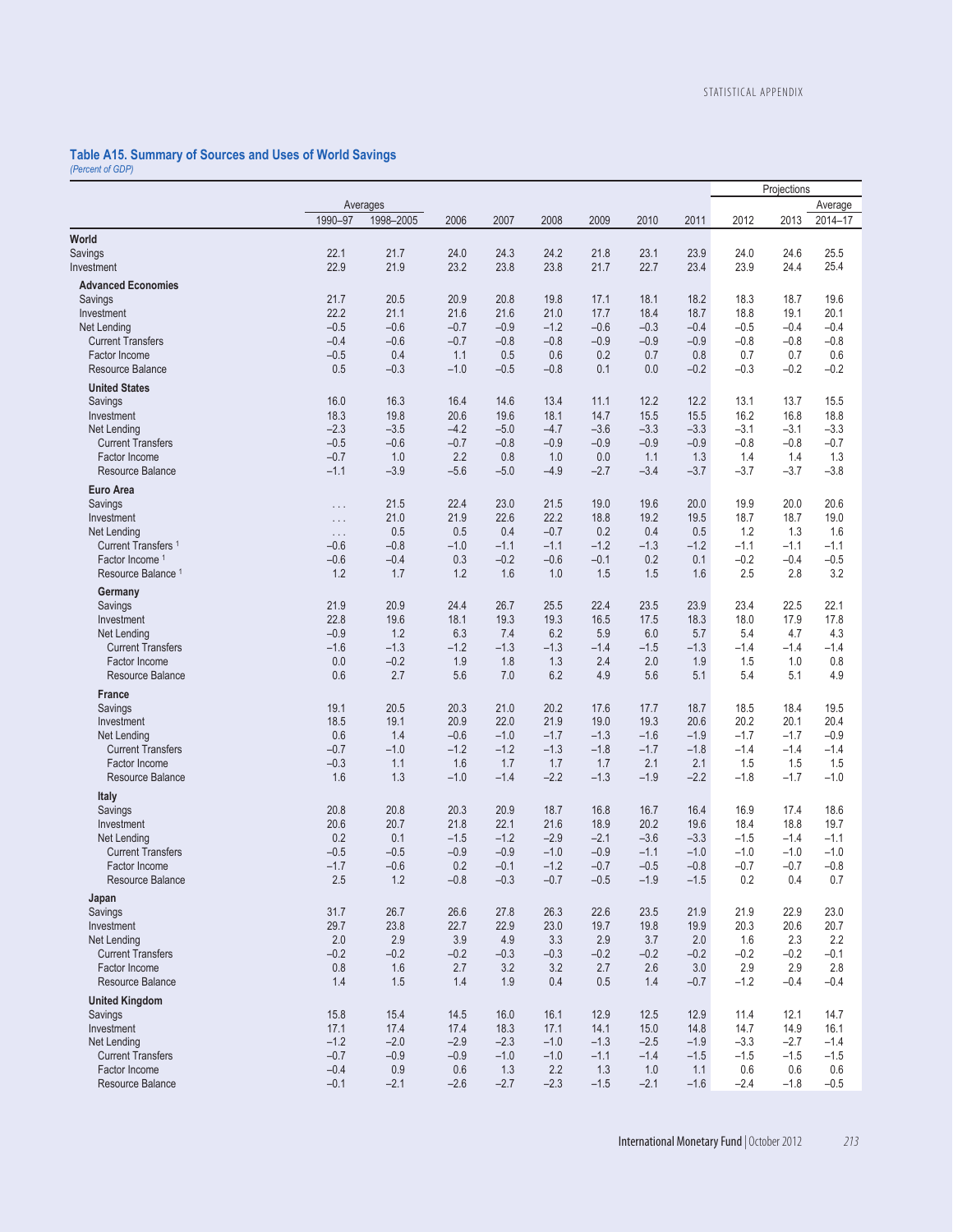# **Table A15. Summary of Sources and Uses of World Savings** *(continued) (Percent of GDP)*

|                                                 |                      |           |        |                  |        |        |        |        |        | Projections |                  |
|-------------------------------------------------|----------------------|-----------|--------|------------------|--------|--------|--------|--------|--------|-------------|------------------|
|                                                 |                      | Averages  |        |                  |        |        |        |        |        |             | Average          |
|                                                 | 1990-97              | 1998-2005 | 2006   | 2007             | 2008   | 2009   | 2010   | 2011   | 2012   | 2013        | 2014-17          |
| Canada                                          |                      |           |        |                  |        |        |        |        |        |             |                  |
| Savings                                         | 16.5                 | 21.7      | 24.4   | 24.1             | 23.6   | 17.9   | 19.1   | 20.0   | 20.3   | 20.7        | 21.4             |
| Investment                                      | 19.0                 | 20.3      | 23.0   | 23.2             | 23.2   | 20.9   | 22.2   | 22.8   | 23.7   | 24.4        | 24.8             |
| Net Lending                                     | $-2.5$               | 1.4       | 1.4    | 0.8              | 0.3    | $-3.0$ | $-3.1$ | $-2.8$ | $-3.4$ | $-3.7$      | $-3.4$           |
| <b>Current Transfers</b>                        | $-0.1$               | 0.0       | $-0.1$ | $-0.1$           | $-0.1$ | $-0.2$ | $-0.2$ | $-0.2$ | $-0.2$ | $-0.2$      | $-0.2$           |
| Factor Income                                   | $-3.6$               | $-2.7$    | $-0.9$ | $-0.9$           | $-1.1$ | $-1.0$ | $-1.0$ | $-1.3$ | $-1.2$ | $-1.2$      | $-1.7$           |
| Resource Balance                                | 1.1                  | 4.1       | 2.4    | 1.9              | 1.5    | $-1.8$ | $-2.0$ | $-1.3$ | $-2.0$ | $-2.4$      | $-1.5$           |
| <b>Newly Industrialized Asian Economies</b>     |                      |           |        |                  |        |        |        |        |        |             |                  |
| Savings                                         | 34.6                 | 32.2      | 32.5   | 33.4             | 32.6   | 31.2   | 33.7   | 32.6   | 31.5   | 31.5        | 30.7             |
| Investment                                      | 32.7                 | 26.5      | 26.4   | 26.2             | 27.6   | 23.5   | 26.4   | 25.9   | 25.8   | 26.0        | 25.9             |
| Net Lending                                     | 1.9                  | 5.7       | 6.1    | 7.2              | 4.9    | 7.7    | 7.3    | 6.6    | 5.6    | 5.5         | 4.8              |
| <b>Current Transfers</b>                        | $-0.1$               | $-0.5$    | $-0.7$ | $-0.7$           | $-0.6$ | $-0.6$ | $-0.8$ | $-0.8$ | $-0.9$ | $-0.9$      | $-0.8$           |
| Factor Income                                   | 0.8                  | 0.4       | 0.6    | 0.7              | 0.9    | 0.7    | 0.8    | 0.8    | 0.8    | 0.8         | 0.9              |
| Resource Balance                                | 1.2                  | 5.9       | 6.2    | 7.2              | 4.7    | 7.7    | 7.2    | 6.6    | 5.7    | 5.5         | 4.7              |
| <b>Emerging Market and Developing Economies</b> |                      |           |        |                  |        |        |        |        |        |             |                  |
| Savings                                         | 23.7                 | 26.3      | 32.8   | 33.3             | 33.7   | 32.0   | 32.5   | 33.7   | 33.3   | 33.6        | 33.6             |
| Investment                                      | 26.2                 | 25.1      | 27.9   | 29.2             | 30.1   | 30.5   | 31.0   | 31.8   | 32.1   | 32.6        | 32.9             |
| Net Lending                                     | $-1.9$               | 1.2       | 4.9    | 4.1              | 3.5    | 1.6    | 1.5    | 1.8    | 1.3    | 1.0         | 0.6              |
| <b>Current Transfers</b>                        | 0.6                  | 1.3       | 1.8    | 1.6              | 1.5    | 1.4    | 1.3    | 1.1    | 1.1    | 1.0         | 1.1              |
| Factor Income                                   | $-1.7$               | $-2.0$    | $-1.8$ | $-1.5$           | $-1.5$ | $-1.6$ | $-1.8$ | $-1.8$ | $-1.6$ | $-1.5$      | $-1.1$           |
| Resource Balance                                | $-0.8$               | 1.8       | 5.1    | 4.0              | 3.6    | 1.7    | 2.1    | 2.6    | 1.8    | 1.5         | 0.7              |
| Memorandum                                      |                      |           |        |                  |        |        |        |        |        |             |                  |
| Acquisition of Foreign Assets                   | 1.7                  | 4.8       | 10.5   | 12.6             | 6.9    | 5.0    | 7.0    | 6.0    | 4.4    | 3.9         | 3.5              |
| Change in Reserves                              | 1.1                  | 2.5       | 5.9    | 7.7              | 3.8    | 2.9    | 4.0    | 3.0    | 2.1    | 2.2         | 2.2              |
|                                                 |                      |           |        |                  |        |        |        |        |        |             |                  |
| <b>Regional Groups</b>                          |                      |           |        |                  |        |        |        |        |        |             |                  |
| <b>Central and Eastern Europe</b>               |                      |           |        |                  |        |        |        |        |        |             |                  |
| Savings                                         | 20.3                 | 17.3      | 16.2   | 17.3             | 17.5   | 15.3   | 15.4   | 17.1   | 16.0   | 16.5        | 16.7             |
| Investment                                      | 22.0                 | 21.0      | 23.4   | 24.7             | 25.0   | 18.9   | 20.5   | 23.1   | 21.1   | 21.5        | 22.2             |
| Net Lending                                     | $-1.6$               | $-3.7$    | $-7.2$ | $-7.4$           | $-7.5$ | $-3.6$ | $-5.2$ | $-6.0$ | $-5.2$ | $-5.0$      | $-5.6$           |
| <b>Current Transfers</b>                        | 1.8                  | 2.0       | 1.8    | 1.6              | 1.5    | 1.7    | 1.5    | 1.6    | 1.6    | 1.6         | 1.4              |
| Factor Income                                   | $-1.2$               | $-1.4$    | $-2.7$ | $-1.9$<br>$-7.1$ | $-1.6$ | $-2.9$ | $-2.8$ | $-2.4$ | $-2.6$ | $-2.4$      | $-2.3$<br>$-4.7$ |
| Resource Balance                                | $-2.3$               | $-4.5$    | $-6.3$ |                  | $-7.5$ | $-2.6$ | $-4.0$ | $-5.3$ | $-4.3$ | $-4.3$      |                  |
| Memorandum                                      |                      |           |        |                  |        |        |        |        |        |             |                  |
| Acquisition of Foreign Assets                   | 0.9                  | 2.7       | 6.1    | 4.8              | 1.7    | 1.7    | 2.7    | $-0.2$ | 0.7    | 0.1         | 0.4              |
| Change in Reserves                              | 0.4                  | 1.4       | 2.5    | 2.2              | 0.2    | 1.8    | 2.1    | 0.8    | 0.7    | 0.1         | 0.4              |
| Commonwealth of Independent States <sup>2</sup> |                      |           |        |                  |        |        |        |        |        |             |                  |
| Savings                                         | $\sim$ $\sim$ $\sim$ | 27.1      | 30.2   | 30.7             | 30.1   | 21.9   | 25.7   | 28.2   | 27.9   | 28.3        | 25.7             |
| Investment                                      | $\sim$ $\sim$ $\sim$ | 20.2      | 23.0   | 26.7             | 25.2   | 19.1   | 21.9   | 23.6   | 23.6   | 25.3        | 25.3             |
| Net Lending                                     | $\cdots$             | 6.9       | 7.3    | 4.0              | 4.8    | 2.8    | 3.8    | 4.6    | 4.3    | 3.0         | 0.3              |
| <b>Current Transfers</b>                        | $\cdots$             | 0.6       | 0.4    | 0.3              | 0.4    | 0.4    | 0.3    | 0.3    | 0.3    | 0.3         | 0.4              |
| Factor Income                                   | $\cdots$             | $-3.0$    | $-3.3$ | $-2.9$           | $-3.4$ | $-3.6$ | $-3.7$ | $-4.0$ | $-3.3$ | $-3.1$      | -2.3             |
| Resource Balance                                | $\ldots$             | 9.2       | 10.3   | 6.8              | 8.0    | 5.7    | 7.1    | 8.3    | 7.4    | 5.8         | 2.4              |
| Memorandum                                      |                      |           |        |                  |        |        |        |        |        |             |                  |
| Acquisition of Foreign Assets                   | $\ldots$ .           | 9.3       | 14.9   | 17.5             | 10.0   | 1.5    | 6.1    | 6.2    | 5.5    | 4.2         | 3.2              |
| Change in Reserves                              | $\sim$ $\sim$ $\sim$ | 4.0       | 9.8    | 9.8              | $-1.2$ | 0.5    | 2.7    | 1.0    | 1.1    | 0.7         | 0.4              |
| <b>Developing Asia</b>                          |                      |           |        |                  |        |        |        |        |        |             |                  |
| Savings                                         | 31.6                 | 34.3      | 42.6   | 43.6             | 43.8   | 45.2   | 43.9   | 43.6   | 43.0   | 43.1        | 43.3             |
| Investment                                      | 33.6                 | 32.0      | 37.0   | 36.9             | 38.3   | 41.4   | 41.4   | 41.9   | 42.1   | 42.0        | 41.5             |
| Net Lending                                     | $-2.0$               | 2.4       | 5.5    | 6.6              | 5.4    | 3.7    | 2.4    | 1.6    | 0.9    | 1.0         | 1.8              |
| <b>Current Transfers</b>                        | 1.0                  | 1.8       | 2.2    | 2.2              | 2.1    | 1.9    | 1.7    | 1.5    | 1.4    | 1.4         | 1.7              |
| Factor Income                                   | $-1.7$               | $-1.5$    | $-0.9$ | $-0.5$           | $-0.3$ | $-0.5$ | $-1.0$ | $-0.7$ | $-0.7$ | $-0.5$      | $-0.4$           |
| Resource Balance                                | $-1.3$               | 2.1       | 4.3    | 4.9              | 3.7    | 2.4    | 1.7    | 0.9    | 0.2    | 0.1         | 0.5              |
| Memorandum                                      |                      |           |        |                  |        |        |        |        |        |             |                  |
| Acquisition of Foreign Assets                   | 3.2                  | $5.4\,$   | 11.1   | 13.4             | 7.6    | 6.9    | 8.7    | 6.2    | 4.1    | 3.9         | 4.0              |
| Change in Reserves                              | 1.8                  | 3.8       | 7.5    | 10.1             | 6.6    | 5.9    | 6.0    | 3.9    | 1.9    | 2.5         | 3.1              |
|                                                 |                      |           |        |                  |        |        |        |        |        |             |                  |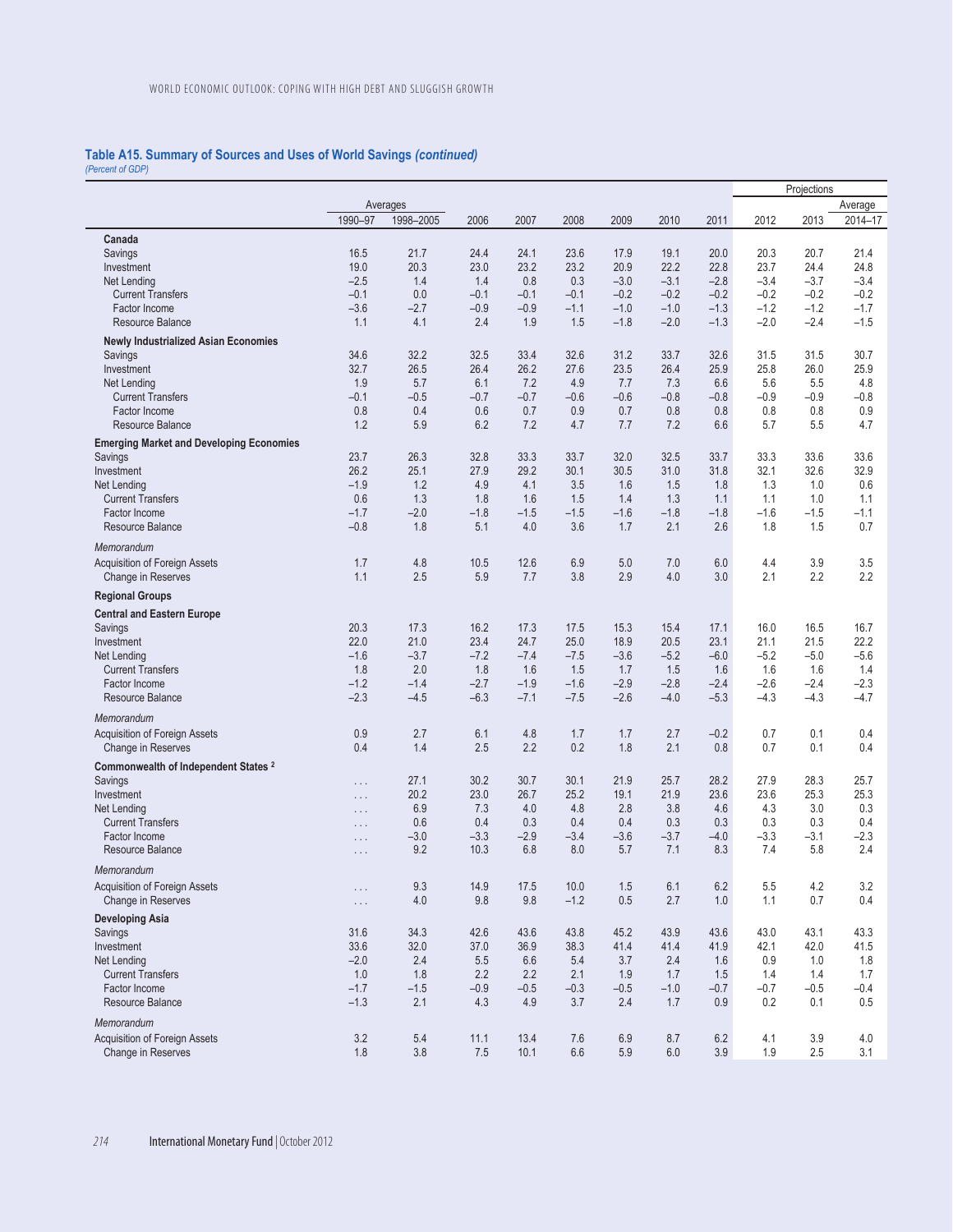# **Table A15. Summary of Sources and Uses of World Savings** *(continued) (Percent of GDP)*

|                                     |         |           |         |        |        |        |         |        | Projections |         |         |
|-------------------------------------|---------|-----------|---------|--------|--------|--------|---------|--------|-------------|---------|---------|
|                                     |         | Averages  |         |        |        |        |         |        |             |         | Average |
|                                     | 1990-97 | 1998-2005 | 2006    | 2007   | 2008   | 2009   | 2010    | 2011   | 2012        | 2013    | 2014-17 |
|                                     |         |           |         |        |        |        |         |        |             |         |         |
| Latin America and the Caribbean     |         |           |         |        |        |        |         |        |             |         |         |
| Savings                             | 18.8    | 19.1      | 23.3    | 23.0   | 22.9   | 20.0   | 20.5    | 21.0   | 20.5        | 20.7    | 20.8    |
| Investment                          | 21.0    | 20.5      | 21.7    | 22.6   | 23.8   | 20.6   | 21.8    | 22.6   | 22.4        | 22.7    | 23.2    |
| Net Lending                         | $-2.2$  | $-1.4$    | 1.6     | 0.4    | $-0.9$ | $-0.5$ | $-1.3$  | $-1.6$ | $-1.9$      | $-2.0$  | -2.4    |
| <b>Current Transfers</b>            | 0.9     | 1.5       | 2.1     | 1.8    | 1.6    | 1.4    | 1.3     | 1.1    | 1.1         | 1.1     | 1.1     |
| Factor Income                       | $-2.5$  | $-3.0$    | $-3.1$  | $-2.7$ | $-2.7$ | $-2.5$ | $-2.6$  | $-2.8$ | $-2.5$      | $-2.6$  | $-2.5$  |
| <b>Resource Balance</b>             | $-0.5$  | 0.1       | 2.6     | 1.3    | 0.2    | 0.5    | 0.0     | 0.1    | $-0.5$      | $-0.6$  | $-1.1$  |
| Memorandum                          |         |           |         |        |        |        |         |        |             |         |         |
| Acquisition of Foreign Assets       | 1.3     | 2.3       | 3.1     | 5.7    | 2.3    | 4.6    | 5.3     | 4.7    | 2.6         | 1.8     | 1.0     |
| Change in Reserves                  | 0.9     | 0.5       | 1.7     | 3.6    | 1.2    | 1.3    | 2.1     | 2.1    | 1.2         | 0.9     | 0.4     |
|                                     |         |           |         |        |        |        |         |        |             |         |         |
| <b>Middle East and North Africa</b> |         |           |         |        |        |        |         |        |             |         |         |
| Savings                             | 22.4    | 29.9      | 41.0    | 40.9   | 43.0   | 31.4   | 35.4    | 40.7   | 38.3        | 37.5    | 34.9    |
| Investment                          | 24.4    | 23.4      | 22.9    | 26.7   | 27.6   | 29.0   | 27.7    | 26.6   | 26.1        | 27.0    | 27.5    |
| Net Lending                         | $-2.0$  | 6.6       | 18.3    | 14.6   | 15.1   | 3.0    | 8.1     | 14.5   | 12.8        | 10.8    | 7.4     |
| <b>Current Transfers</b>            | $-2.5$  | $-1.0$    | $-0.4$  | $-0.9$ | $-0.8$ | $-1.5$ | $-1.3$  | $-1.5$ | $-1.5$      | $-1.8$  | $-2.0$  |
| Factor Income                       | 1.1     | 0.1       | 0.9     | 1.0    | 0.6    | 0.1    | $-0.3$  | $-0.3$ | $-0.1$      | 0.0     | 1.2     |
| Resource Balance                    | $-0.6$  | 7.3       | 18.1    | 14.6   | 15.6   | 3.9    | 9.4     | 16.1   | 14.0        | 12.4    | 8.2     |
|                                     |         |           |         |        |        |        |         |        |             |         |         |
| Memorandum                          |         |           |         |        |        |        |         |        |             |         |         |
| Acquisition of Foreign Assets       | $-0.2$  | 9.2       | 23.9    | 28.0   | 15.8   | 4.7    | 9.3     | 13.1   | 10.8        | 10.5    | 7.7     |
| Change in Reserves                  | 0.8     | 3.6       | 9.6     | 12.4   | 8.0    | $-1.1$ | 3.8     | 4.8    | 6.6         | 5.9     | 4.2     |
| Sub-Saharan Africa                  |         |           |         |        |        |        |         |        |             |         |         |
| Savings                             | 15.5    | 16.8      | 24.8    | 23.4   | 21.9   | 19.3   | 20.2    | 19.2   | 18.8        | 18.9    | 18.9    |
| Investment                          | 16.8    | 19.0      | 20.6    | 21.9   | 22.0   | 22.4   | 21.4    | 21.1   | 22.0        | 22.2    | 22.8    |
| Net Lending                         | $-1.4$  | $-2.2$    | 4.1     | 1.5    | 0.0    | $-3.1$ | $-1.2$  | $-1.8$ | $-3.2$      | $-3.2$  | $-3.9$  |
| <b>Current Transfers</b>            | 1.9     | 2.3       | 4.6     | 4.6    | 4.6    | 4.7    | 4.2     | 4.0    | 3.7         | 3.5     | 3.3     |
|                                     |         |           |         |        |        |        |         |        |             |         |         |
| Factor Income                       | $-3.1$  | $-4.8$    | $-4.0$  | $-5.4$ | $-6.1$ | $-4.5$ | $-4.8$  | $-5.5$ | $-5.3$      | $-5.4$  | $-4.7$  |
| Resource Balance                    | 0.0     | 0.3       | 3.5     | 2.3    | 1.3    | $-3.4$ | $-0.1$  | 0.0    | $-1.5$      | $-1.2$  | $-2.5$  |
| Memorandum                          |         |           |         |        |        |        |         |        |             |         |         |
| Acquisition of Foreign Assets       | 1.1     | 2.3       | 8.3     | 7.5    | 3.8    | 2.5    | 3.3     | 2.6    | 3.1         | 3.6     | 3.5     |
| Change in Reserves                  | 0.9     | 1.2       | 4.1     | 3.4    | 1.8    | $-0.9$ | 0.3     | 1.8    | 1.3         | 1.6     | 1.1     |
| <b>Analytical Groups</b>            |         |           |         |        |        |        |         |        |             |         |         |
| <b>By Source of Export Earnings</b> |         |           |         |        |        |        |         |        |             |         |         |
| <b>Fuel Exporters</b>               |         |           |         |        |        |        |         |        |             |         |         |
| Savings                             | 22.9    | 30.4      | 39.5    | 38.5   | 38.9   | 28.7   | 32.2    | 36.4   | 35.0        | 34.4    | 30.7    |
| Investment                          | 26.0    | 22.7      | 22.7    | 26.5   | 25.6   | 24.7   | 24.5    | 24.7   | 24.7        | 25.8    | 25.8    |
|                                     |         |           |         |        |        |        |         |        |             |         |         |
| Net Lending                         | $-1.2$  | 7.7       | 16.8    | 12.2   | 13.0   | 4.3    | 7.8     | 11.7   | 10.5        | 8.6     | 4.7     |
| <b>Current Transfers</b>            | $-3.5$  | $-1.6$    | $-0.4$  | $-0.7$ | $-0.6$ | $-1.0$ | $-1.0$  | $-1.0$ | $-1.1$      | $-1.2$  | $-1.2$  |
| Factor Income                       | $-0.2$  | $-1.9$    | $-1.7$  | $-1.6$ | $-2.2$ | $-2.2$ | $-2.5$  | $-2.9$ | $-2.5$      | $-2.3$  | $-1.1$  |
| Resource Balance                    | 2.6     | 11.2      | 19.1    | 14.6   | 16.1   | 7.2    | 11.3    | 15.7   | 13.9        | 12.1    | 7.3     |
| Memorandum                          |         |           |         |        |        |        |         |        |             |         |         |
| Acquisition of Foreign Assets       | 0.3     | 10.0      | 21.0    | 23.5   | 14.2   | 3.7    | 8.0     | 11.0   | 9.3         | 8.3     | 5.6     |
| Change in Reserves                  | 0.2     | 3.7       | 10.2    | 10.9   | 3.7    | $-1.5$ | 3.0     | 3.5    | 4.6         | 3.7     | 2.3     |
| <b>Nonfuel Exporters</b>            |         |           |         |        |        |        |         |        |             |         |         |
|                                     |         |           |         |        |        | 32.9   |         | 33.0   |             |         |         |
| Savings                             | 23.8    | 25.4      | 30.9    | 31.8   | 32.1   |        | 32.6    |        | 32.9        | 33.4    | 34.3    |
| Investment                          | 25.9    | 25.7      | 29.3    | 30.0   | 31.5   | 31.9   | 32.6    | 33.6   | 34.0        | 34.3    | 34.6    |
| Net Lending                         | $-2.1$  | $-0.3$    | 1.6     | 1.8    | 0.7    | 1.0    | 0.0     | $-0.7$ | $-1.1$      | $-0.9$  | $-0.4$  |
| <b>Current Transfers</b>            | 1.4     | 1.9       | 2.4     | 2.3    | 2.2    | 2.0    | 1.8     | 1.6    | 1.6         | 1.6     | 1.7     |
| Factor Income                       | $-2.0$  | $-2.0$    | $-1.9$  | $-1.5$ | $-1.3$ | $-1.4$ | $-1.7$  | $-1.5$ | $-1.4$      | $-1.3$  | $-1.1$  |
| Resource Balance                    | $-1.5$  | $-0.2$    | 1.1     | 1.0    | $-0.2$ | 0.3    | $-0.2$  | $-0.8$ | $-1.3$      | $-1.3$  | $-0.9$  |
| Memorandum                          |         |           |         |        |        |        |         |        |             |         |         |
| Acquisition of Foreign Assets       | 1.9     | 3.7       | 7.4     | 9.4    | 4.6    | 5.3    | $6.8\,$ | 4.7    | 3.1         | $2.8\,$ | 2.9     |
| Change in Reserves                  | 1.3     | $2.2\,$   | $4.6\,$ | 6.7    | 3.8    | 4.0    | 4.2     | 2.9    | 1.4         | 1.8     | 2.1     |
|                                     |         |           |         |        |        |        |         |        |             |         |         |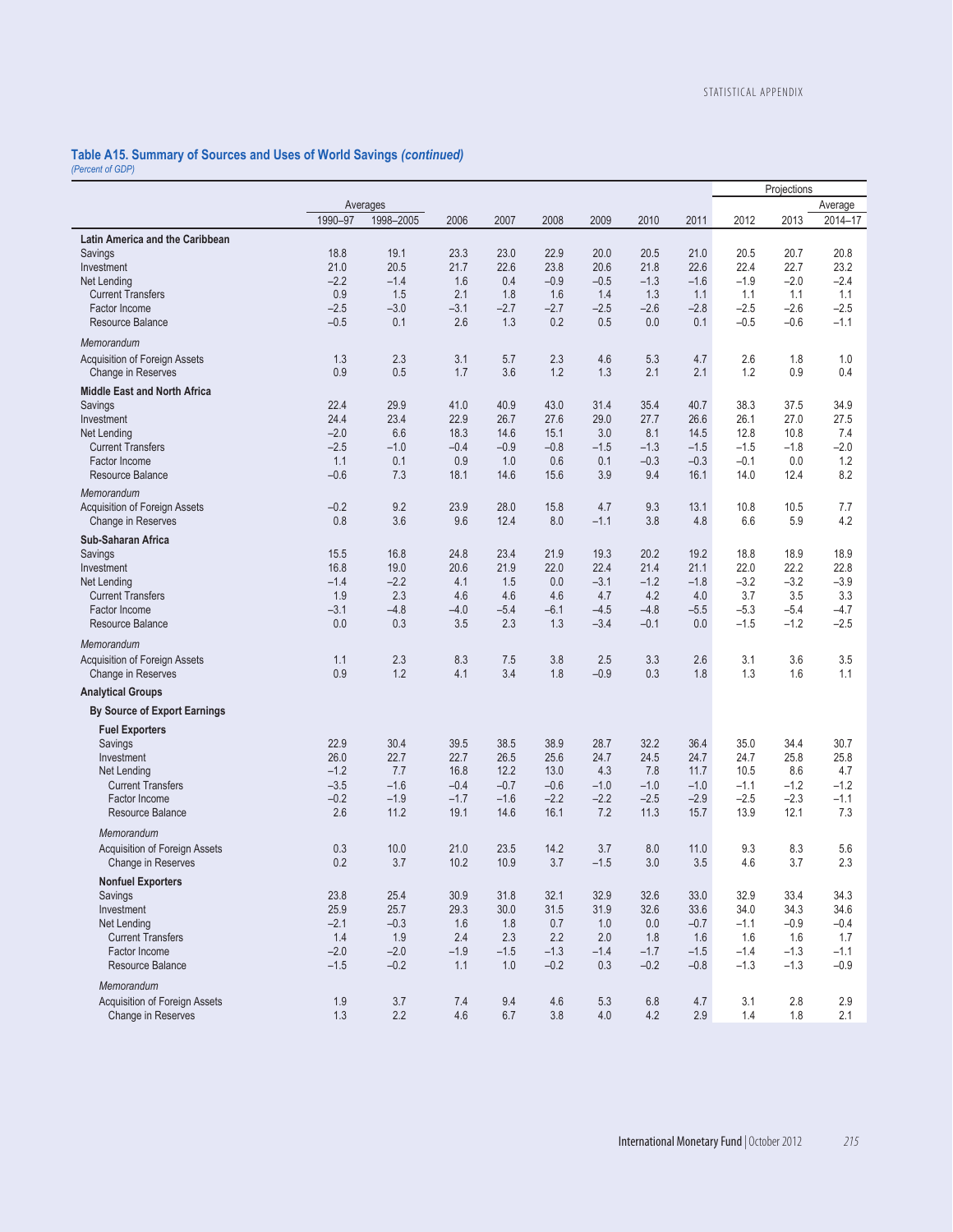## **Table A15. Summary of Sources and Uses of World Savings** *(concluded)*

*(Percent of GDP)* 

|                                                             |         |           |        |         |         |         |         |         | Projections |         |         |
|-------------------------------------------------------------|---------|-----------|--------|---------|---------|---------|---------|---------|-------------|---------|---------|
|                                                             |         | Averages  |        |         |         |         |         |         |             |         | Average |
|                                                             | 1990-97 | 1998-2005 | 2006   | 2007    | 2008    | 2009    | 2010    | 2011    | 2012        | 2013    | 2014-17 |
| <b>By External Financing Source</b>                         |         |           |        |         |         |         |         |         |             |         |         |
| <b>Net Debtor Economies</b>                                 |         |           |        |         |         |         |         |         |             |         |         |
| Savings                                                     | 19.2    | 19.4      | 22.4   | 22.9    | 21.9    | 20.8    | 21.2    | 21.4    | 21.0        | 21.4    | 22.3    |
| Investment                                                  | 21.5    | 21.4      | 24.1   | 25.5    | 25.7    | 23.1    | 24.0    | 24.5    | 24.5        | 24.8    | 25.7    |
| Net Lending                                                 | $-2.3$  | $-2.0$    | $-1.8$ | $-2.6$  | $-3.9$  | $-2.3$  | $-2.8$  | $-3.2$  | $-3.5$      | $-3.4$  | $-3.3$  |
| <b>Current Transfers</b>                                    | 1.8     | 2.6       | 3.0    | 2.9     | 2.9     | 2.9     | 2.6     | 2.5     | 2.6         | 2.6     | 2.5     |
| Factor Income                                               | $-2.0$  | $-2.3$    | $-2.6$ | $-2.3$  | $-2.3$  | $-2.3$  | $-2.4$  | $-2.5$  | $-2.4$      | $-2.4$  | $-2.4$  |
| Resource Balance                                            | $-2.1$  | $-2.3$    | $-2.2$ | $-3.2$  | $-4.5$  | $-2.9$  | $-3.1$  | $-3.3$  | $-3.7$      | $-3.6$  | $-3.5$  |
| Memorandum                                                  |         |           |        |         |         |         |         |         |             |         |         |
| Acquisition of Foreign Assets                               | 1.1     | 2.3       | 4.2    | 5.8     | 1.5     | 2.9     | 3.9     | 2.5     | 1.5         | 1.2     | 1.2     |
| Change in Reserves                                          | 0.9     | 1.1       | 2.5    | 3.9     | 0.7     | 1.5     | 2.0     | 1.2     | 0.5         | 0.5     | 0.7     |
| <b>Official Financing</b>                                   |         |           |        |         |         |         |         |         |             |         |         |
| Savings                                                     | 17.3    | 19.3      | 22.9   | 23.5    | 21.7    | 21.7    | 22.3    | 22.6    | 22.1        | 22.7    | 22.7    |
| Investment                                                  | 19.9    | 21.6      | 23.6   | 23.6    | 24.0    | 23.4    | 24.2    | 25.1    | 26.0        | 26.0    | 26.3    |
| Net Lending                                                 | $-2.6$  | $-2.4$    | $-0.7$ | $-0.1$  | $-2.4$  | $-1.6$  | $-1.9$  | $-2.4$  | $-3.9$      | $-3.3$  | $-3.6$  |
| <b>Current Transfers</b>                                    | 4.7     | 7.5       | 10.6   | 11.4    | 11.1    | 11.0    | 11.0    | 11.9    | 11.8        | 11.5    | 10.5    |
| Factor Income                                               | $-2.8$  | $-3.0$    | $-2.6$ | $-1.1$  | $-1.6$  | $-1.7$  | $-1.6$  | $-2.1$  | $-2.6$      | $-3.2$  | $-3.6$  |
| Resource Balance                                            | $-4.6$  | $-7.0$    | $-8.7$ | $-10.3$ | $-11.7$ | $-10.9$ | $-11.2$ | $-12.2$ | $-13.1$     | $-11.7$ | $-10.5$ |
| Memorandum                                                  |         |           |        |         |         |         |         |         |             |         |         |
| Acquisition of Foreign Assets                               | 1.4     | 1.6       | 0.6    | 3.8     | 1.6     | 2.8     | 2.7     | 2.8     | 0.9         | 1.8     | 1.4     |
| Change in Reserves                                          | 1.4     | 1.2       | 1.0    | 2.1     | 0.9     | 1.9     | 2.0     | 1.1     | 0.1         | 1.4     | 1.5     |
| <b>Net Debtor Economies by Debt-Servicing</b><br>Experience |         |           |        |         |         |         |         |         |             |         |         |
| <b>Economies with Arrears and/or Rescheduling</b>           |         |           |        |         |         |         |         |         |             |         |         |
| during 2006-10                                              |         |           |        |         |         |         |         |         |             |         |         |
| Savings                                                     | 15.0    | 17.0      | 22.7   | 22.1    | 21.1    | 18.9    | 19.4    | 19.4    | 18.9        | 19.6    | 19.8    |
| Investment                                                  | 18.9    | 19.0      | 23.1   | 24.0    | 24.7    | 21.7    | 23.7    | 24.6    | 24.5        | 24.5    | 24.5    |
| Net Lending                                                 | $-3.8$  | $-2.0$    | $-0.4$ | $-1.9$  | $-3.6$  | $-2.9$  | $-4.3$  | $-5.2$  | $-5.6$      | $-4.9$  | $-4.7$  |
| <b>Current Transfers</b>                                    | 1.7     | 3.9       | 5.6    | 5.0     | 4.6     | 4.7     | 4.4     | 3.8     | 3.7         | 3.6     | 3.4     |
| Factor Income                                               | $-3.5$  | $-4.1$    | $-3.0$ | $-2.9$  | $-3.4$  | $-3.2$  | $-3.9$  | $-4.1$  | $-4.0$      | $-3.8$  | $-3.5$  |
| Resource Balance                                            | $-2.1$  | $-1.9$    | $-3.1$ | $-4.1$  | $-4.9$  | $-4.5$  | $-4.8$  | $-4.9$  | $-5.3$      | $-4.7$  | $-4.6$  |
| Memorandum                                                  |         |           |        |         |         |         |         |         |             |         |         |
| Acquisition of Foreign Assets                               | 2.8     | 2.7       | 3.5    | 6.0     | 1.3     | 1.4     | 3.0     | 3.0     | 0.8         | 1.0     | 0.5     |
| Change in Reserves                                          | 0.8     | 0.7       | 2.0    | 3.9     | 0.6     | 1.8     | 1.4     | 0.2     | $-0.2$      | 0.5     | 0.5     |

Note: The estimates in this table are based on individual countries' national accounts and balance of payments statistics. Country group composites are calculated as the sum of the U.S. dollar values for the relevant individual countries. This differs from the calculations in the April 2005 and earlier issues of the *World Economic Outlook*, where the<br>composites were weighted by GDP valued at national accounts data on gross domestic investment and from balance-of-payments-based data on net foreign investment. The latter, which is equivalent to the current<br>account balance, comprises three components: current tra payments statistics affect the estimates for net lending; at the global level, net lending, which in theory would be zero, equals the world current account discrepancy. Despite these statistical shortcomings, flow of funds estimates, such as those presented in these tables, provide a useful framework for analyzing development in savings and investment, both over time and across regions and countries.

<sup>1</sup> Calculated from the data of individual Euro Area countries.

<sup>2</sup> Georgia and Mongolia, which are not members of the Commonwealth of Independent States, are included in this group for reasons of geography and similarities in economic structure.